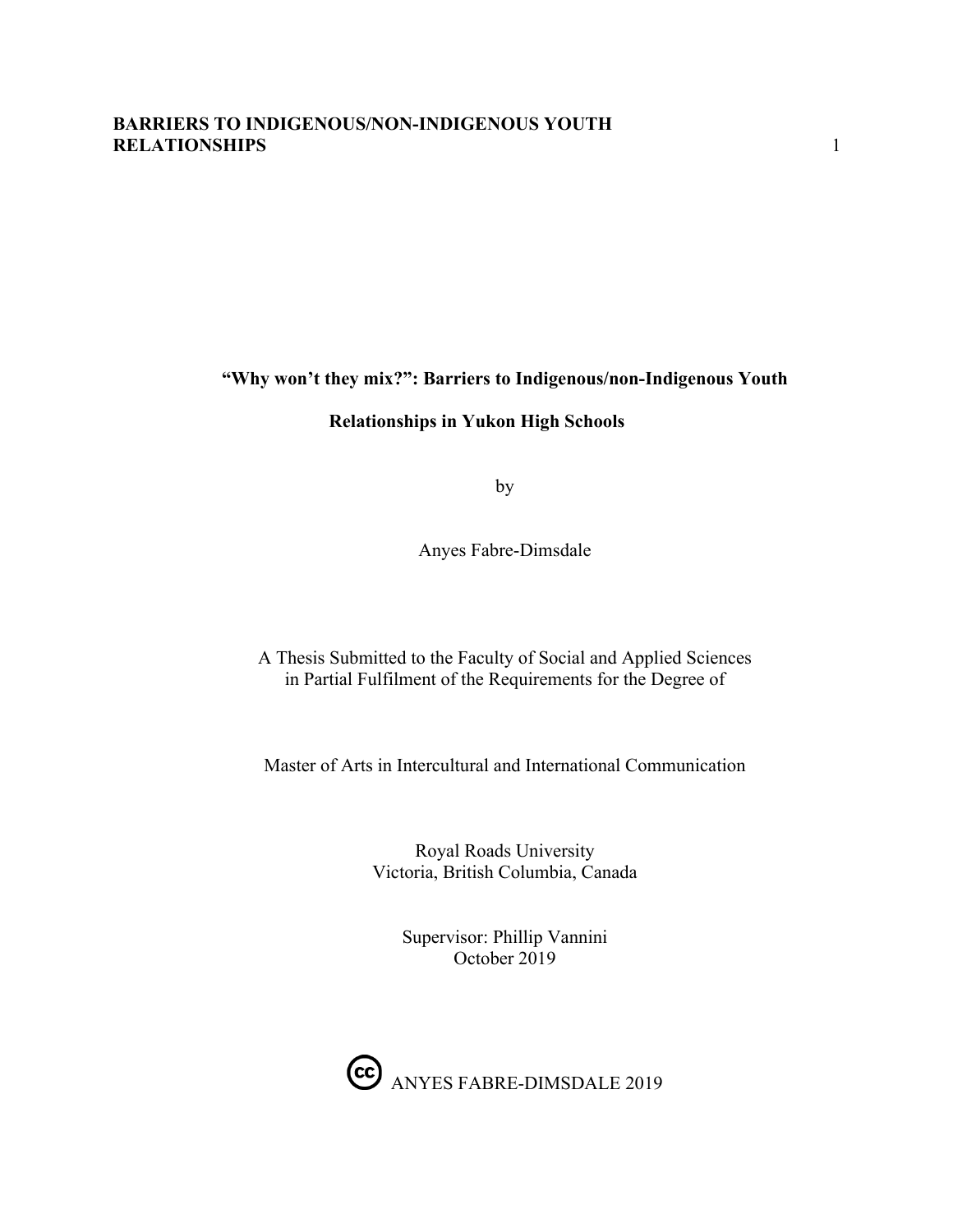#### COMMITTEE APPROVAL

The members of Anyes Fabre-Dimsdale's Thesis Committee certify that they have read the thesis titled "Why won't they mix?": Barriers to Indigenous/non-Indigenous Youth Relationships in Yukon High Schools and recommend that it be accepted as fulfilling the thesis requirements for the Degree of Master of Arts in Intercultural and International Communication

Phillip Vannini [signature on file]

Dr. Sandrina de Finney [signature on file]

Final approval and acceptance of this thesis is contingent upon submission of the final copy of the thesis to Royal Roads University. The thesis supervisor confirms to have read this thesis and recommends that it be accepted as fulfilling the thesis requirements:

Phillip Vannini [signature on file]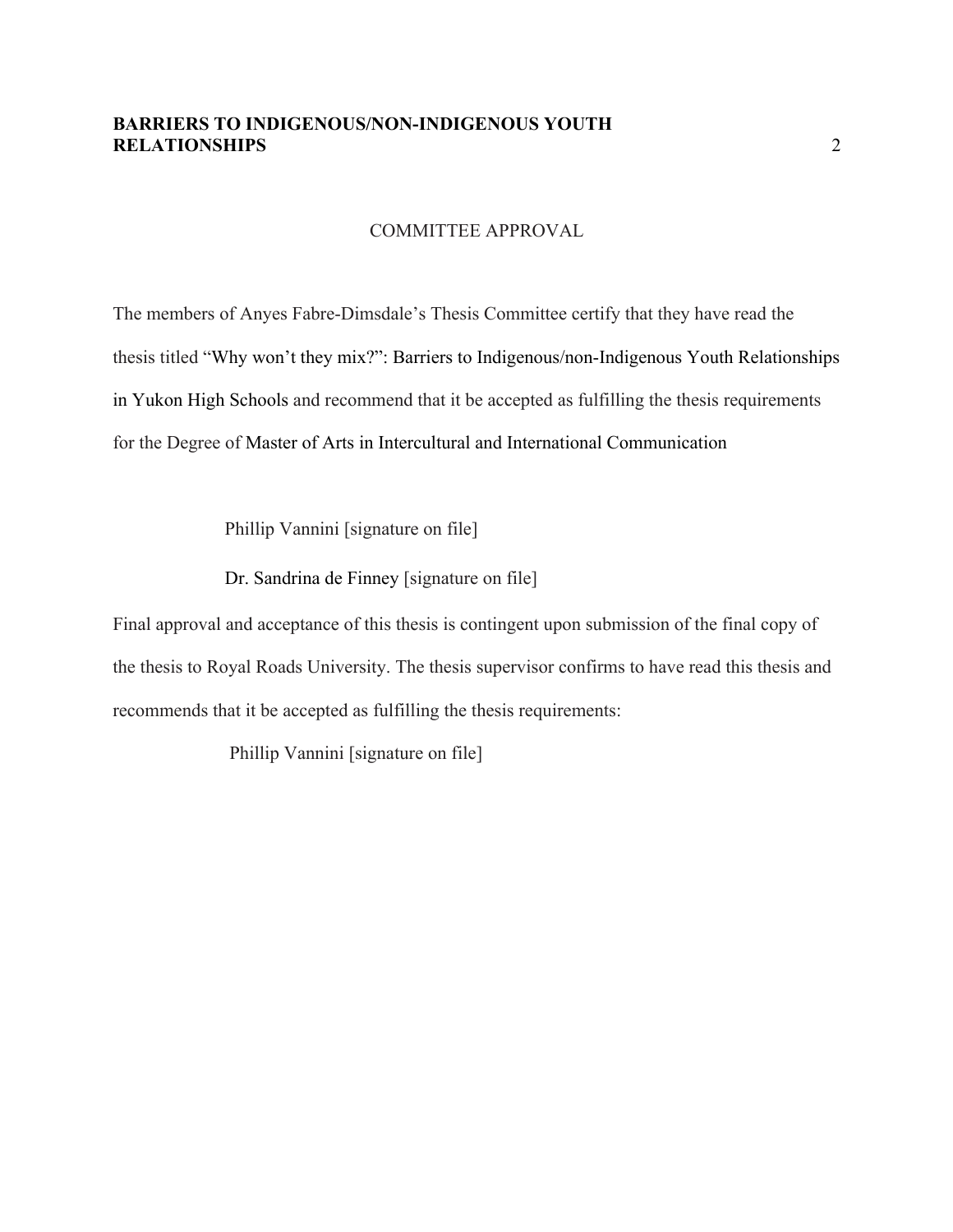#### **Creative Commons Statement**



This work is licensed under the Creative Commons Attribution-NonCommercial-

ShareAlike 2.5 Canada License. To view a copy of this license, visit

http://creativecommons.org/licenses/by-nc-sa/2.5/ca/.

Some material in this work is not being made available under the terms of this licence:

- Third-Party material that is being used under fair dealing or with permission.
- Any photographs where individuals are easily identifiable.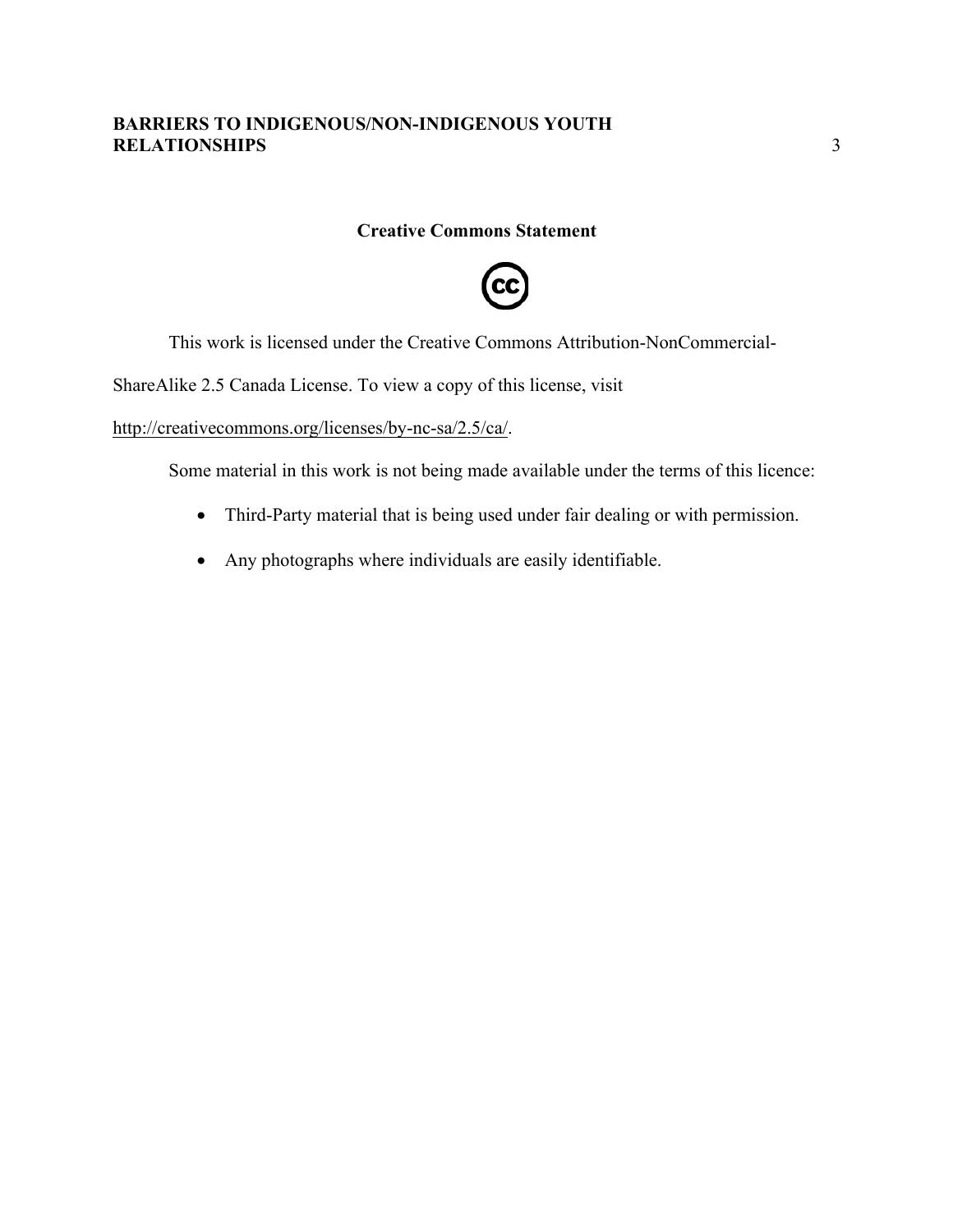## **"Why won't they mix?": Barriers to Indigenous/non-Indigenous Youth Relationships in Yukon High Schools**

Education is what got us here, and education is what will get us out.

Honorable Justice Senator Murray Sinclair

#### **Abstract**

The Yukon territory is home to fourteen First Nations, eleven of them self-governing. Close to 25% percent of the Yukon's population is Indigenous. In the 5 high schools of the Yukon's capital city of Whitehorse however, interactions and relationships between the indigenous and non-indigenous students are often perceived as minimal and uneasy, as observed by parents, staff, and the students themselves, with social groups often divided between indigenous and nonindigenous youth. Using a non-traditional narrative approach focusing on the lived experiences of students, parents and staff, this paper seeks to examine and identify possible barriers to relationships between indigenous and non-indigenous youth in the schools, while collecting from project participants recommendations to better foster relationship building and connection between students, in support of a more welcoming, inclusive and culturally relevant high school community for Indigenous youth.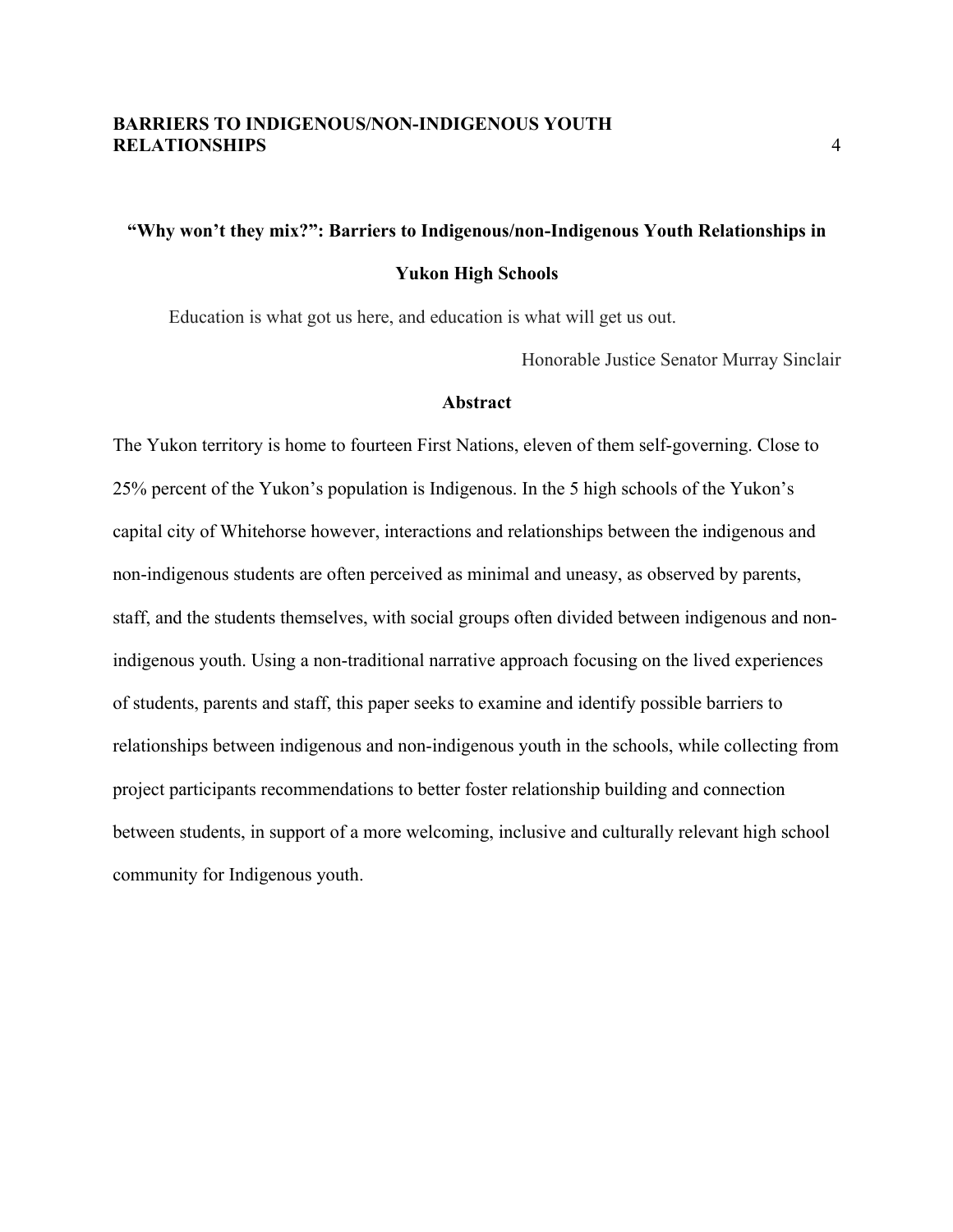#### **Preface**

I embarked on this project in the hope of better understanding relationship barriers between Indigenous and non-Indigenous youth in the Whitehorse high schools, and to determine if racism was a factor of influence. Asking if racial prejudice existed in the schools was—I soon realized from the responses of the Indigenous people I consulted—a pointless question, and a show of the naivety and ignorance of a non-Indigenous person. I was initially very hesitant to pursue this topic of research and uncomfortable about being yet another non-Indigenous individual researching Indigenous issues, despite the fact that it was the observations of my children of mixed Dene ancestry that set me on this course. Before pursuing this inquiry any further, I sought guidance from Indigenous friends and acquaintances, as well as from contacts within Yukon First Nations governments and organizations. First and foremost, these preliminary conversations helped establish whether or not this project would be of value and benefit to the Indigenous communities of Whitehorse and Yukon and was relevant to needs identified by Yukon First Nations in regards to Indigenous youth and education. I also sought guidance as to whether it was appropriate for me to do this work, and if so, to request permission from leadership within the Yukon First Nations community to proceed. The feedback I received was favorable and provided direction as to what would be most helpful to further understand about the state of youth relationships in Whitehorse high schools.

Two statements from these preliminary conversations particularly stood out to me on a more personal level; a staff person at the Council of Yukon First Nations stated that as much as it would be ideal for all research relevant to Yukon First Nations to be conducted solely by its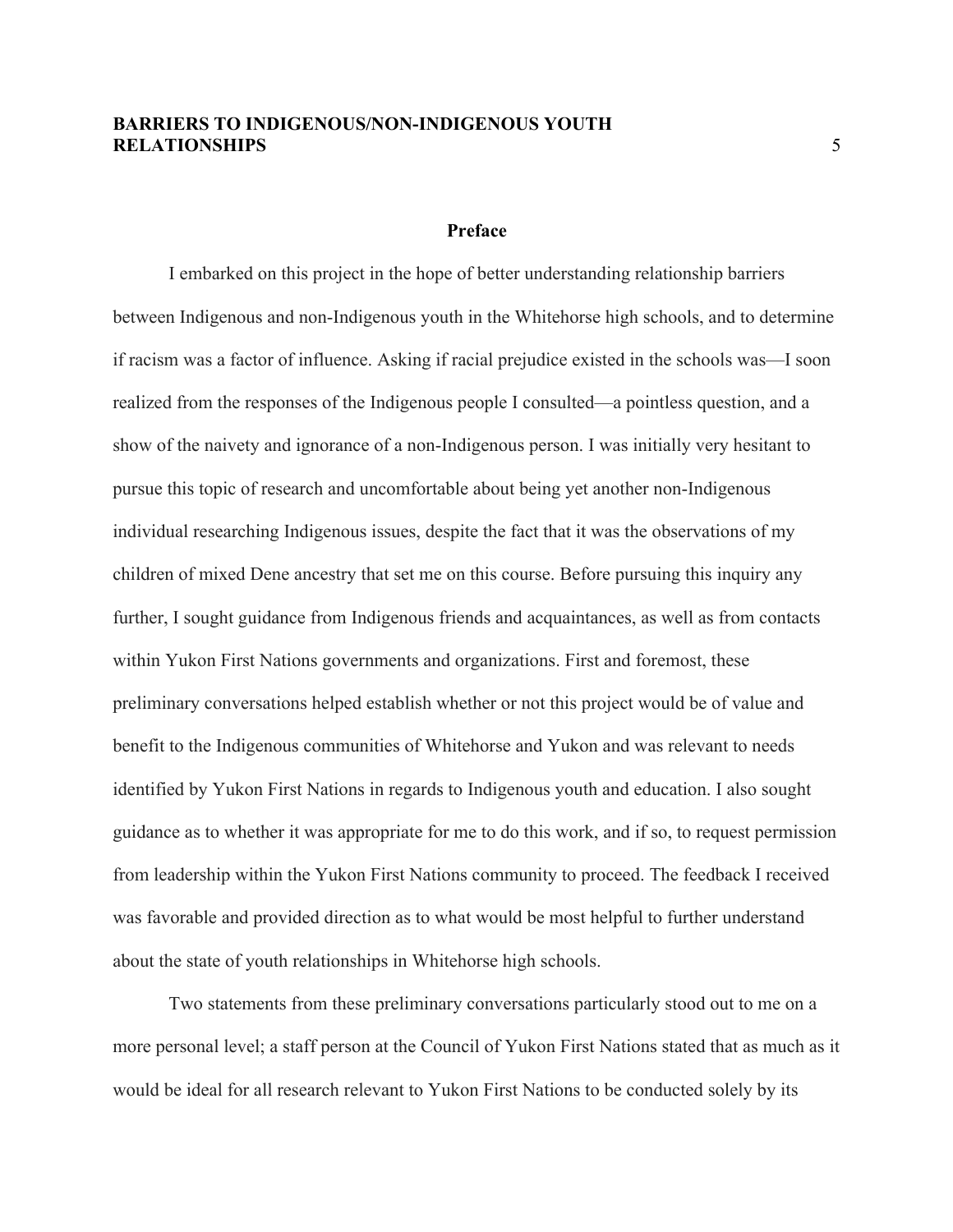citizens, with the tremendous workload at hand of furthering self-determination, selfgovernment, and of closing the socio-economic gap, Indigenous governments and staff were already going full-throttle. Therefore, if for the time being bits of work were undertaken by non-Indigenous individuals with the approval, involvement, and guidance of Yukon First Nations, then this could be acceptable, as long as the projects were properly conducted. A statement from a young Indigenous project participant also stood out: at the start of our conversation, we chatted about the project and its intent, and he commented that if my intended audience was non-Indigenous people and my purpose was to educate and inform, then this was a good thing. He pointed out the fact remained that the burden of educating non-Indigenous people as to the horrors of Canada's colonial history, the ongoing trauma from the legacy of the residential schools, and the systemic racism that remains embedded within Canadian society continues to rest on the shoulders of Indigenous people. This was tedious, untenable, and unfair. So, if I was contributing to these educational efforts, then it was a good thing to do, as a non-Indigenous person. These words felt like approval to carry on, as long as I proceeded carefully and mindfully, within the guidelines set for me by the Yukon First Nations advisors I consulted.

It is inevitable that my understanding of this topic is incomplete, and that I made mistakes during the completion of this thesis research project. I am a student, new to this level of research, and I am a non-Indigenous first-generation Canadian woman; I do not have either the lived experiences nor understanding of what daily life is like for an Indigenous person in Canada. I come from a line of immigrants; my grandparents on both sides were Italian peasants that immigrated to France with their young families in the 1930s, fleeing the poverty of Italy's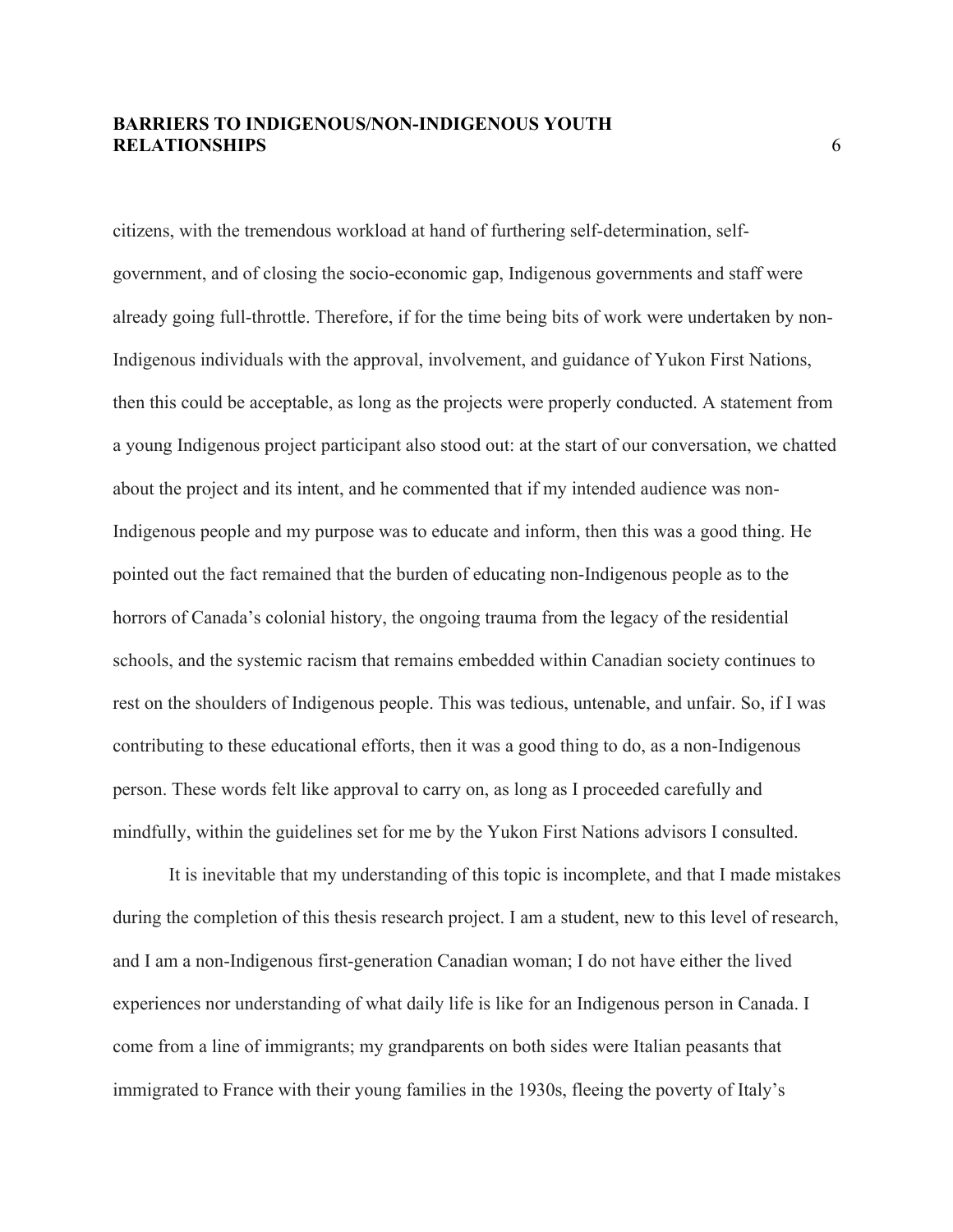countryside, the dark stirrings of fascism and the looming second world war. My mother in turn immigrated to Canada in the 1970s, landing in Montreal and further distancing herself from her and my- roots, being the only member of our large extended family to cross the Atlantic and establish herself in North America. I grew up with a foot in 2 continents, never fully feeling I belonged in either one. As young Canadian student, my understanding of the colonial history of this country was limited to the rudimentary selective elements that I was taught in grade school. It was not until my undergraduate degree that post-colonial studies and critical theory broadened my horizon and expanded my understanding of the darker underbelly of Canadian history. It should not have taken that long.

#### **Methods**

Using a non-traditional narrative approach focusing on the lived experiences of Indigenous students, this thesis project identifies and examines barriers to relationships between indigenous and non-indigenous youth as observed in Whitehorse highs schools. This thesis also presents recommendations from former students, family members and school staff on how to better foster relationship building and connection between students and create a more welcoming, inclusive and culturally relevant high school environment for Indigenous youth.

This project is situated within a transformative paradigm while drawing on principles of indigenous research methods which guided my work as a non-Indigenous researcher. The writings of indigenous scholars such as Margaret Kovach and Shawn Wilson further framed my methodology to follow an approach grounded in indigenous community accountability and relationship-building. Elements of Gordon Allport's Intergroup Contact Theory (Pettigrew,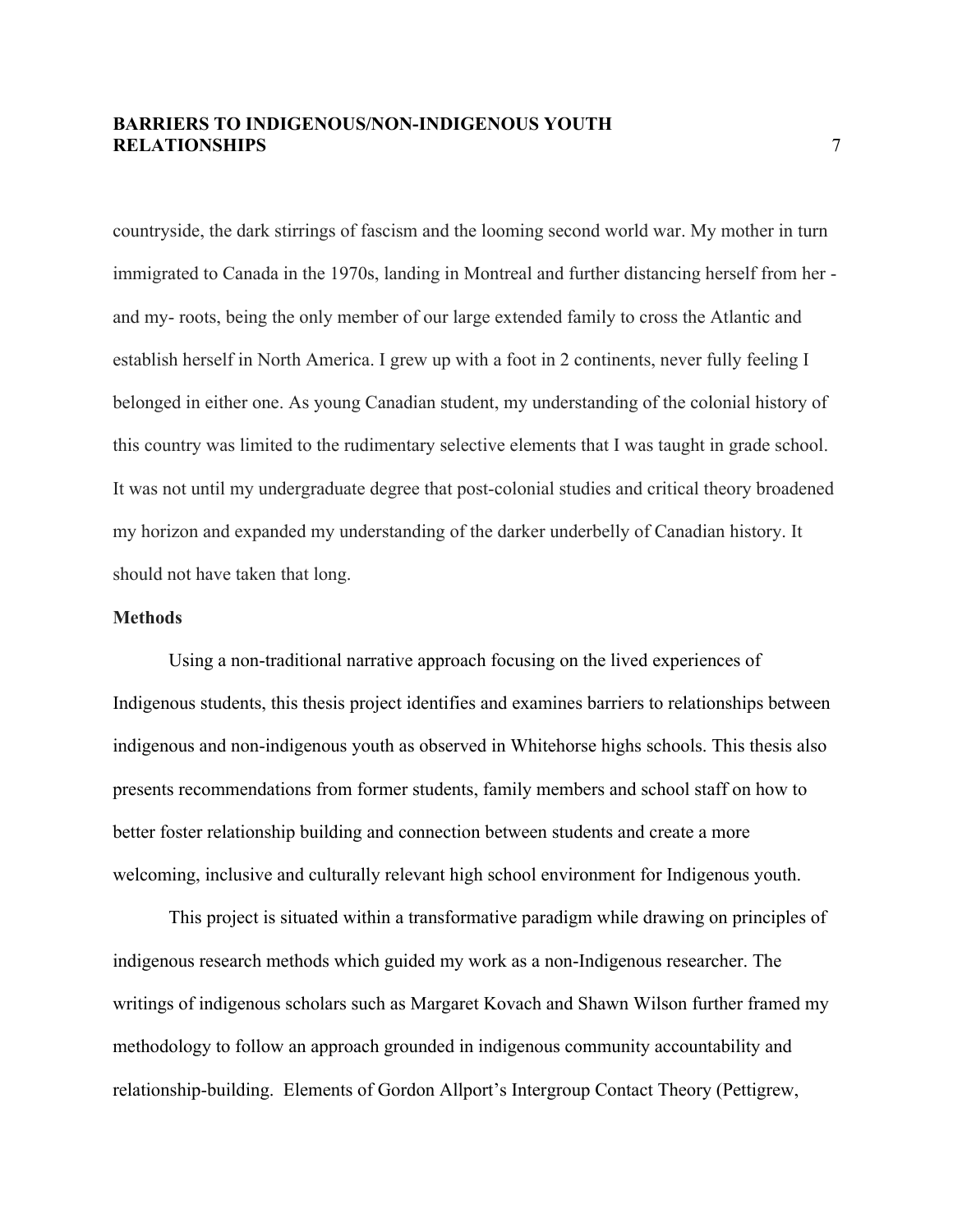1998) and Herbert Blumer's Group Position Theory (Blumer, 1958), and as further developed by Lawrence Bobo (Bobo, 1999, Bobo & Hutchings, 1996), provided a theoretical framework against which I examined the experiences shared by this project's participants. Allport's Contact Theory explores both the benefits and limitations intergroup contact can provide in decreasing pre-existing racial prejudice a dominant population group demonstrates towards a marginalized or negatively perceived group, while Group Position Theory provides an understanding of the collective processes of perceived threat felt by dominant population group in interactions with subordinate groups, and the social mechanisms at play in the construction and maintenance of these perceptions ( Bobo, 1996). Concepts drawn from Whiteness Studies and Critical Race theory further provided insights in the dominant white population's continued resistance to improving the relationship with and the overall socio-economic health and well-being of, the Indigenous people of this country. These theoretical models, in their discussions of power dynamics underpinning race relations, provided an analytic approach to help deconstruct and understand how race-based power structures manifest in social contexts and interactions between different populations groups; in this case, Indigenous and non-Indigenous youth in high school in a northern Canadian social environment.

#### **Accountability**

Prior to commencing this project, I reached out to contacts within the Yukon First Nations community to seek input and confirm whether the topic of research would be of interest and of benefit, to inquire about protocols, and request permission to proceed. I consulted with the Education Department staff at the Council of Yukon First Nations and Ta'an Kwäch'än Council,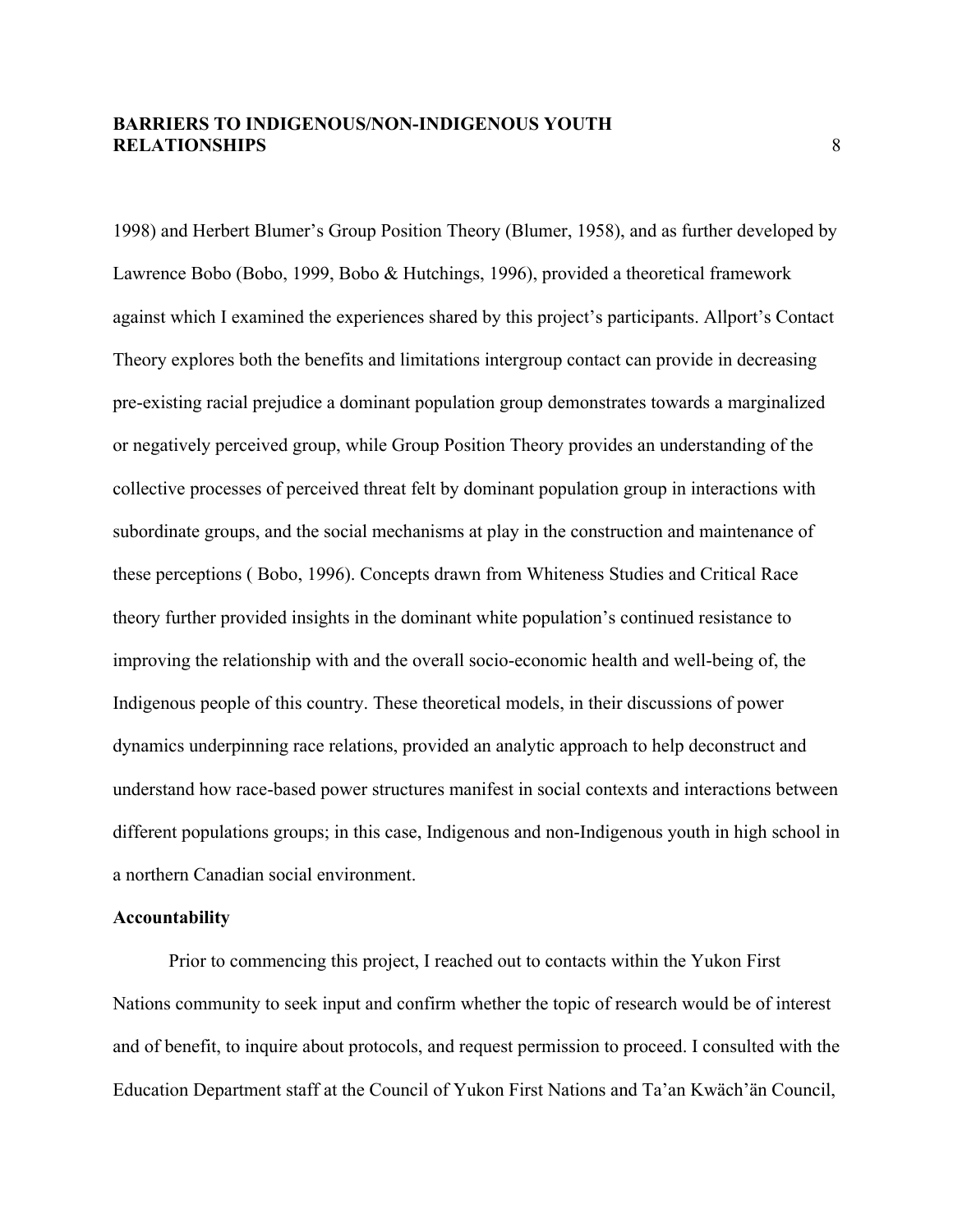and corresponded via email with the administration and leadership at Kwanlin Dün First Nation. I asked local Indigenous contacts if they would be willing to serve as advisors for this project and review my work to ensure it is conducted correctly and of benefit to Yukon First Nations (Castellano, 2012). I met separately with five different Yukon First Nations individuals and reviewed my project proposal with each of them. During these conversations, I requested permission to complete this project, remaining fully prepared to step away if they considered it inappropriate for me to proceed. In the course of these preliminary consultations, I was advised that as the project concerned the relationship between Indigenous and non-Indigenous youth, as long as I remained aware of my position and particular lens as a non-indigenous woman and mindful of the colonial history of academic and research abuses, this work could be of use Yukon First Nations. It was agreed that I would be providing copies of the completed project to the Council of Yukon First Nations for distribution amongst all Yukon First Nations departments of Education, as well as to the First Nation Education Commission and any project participants interested in reading it. As I applied for research clearance from the Yukon Department of Education they will also be provided with a copy of the completed work. However, in the spirit of Critical and Indigenous research methodologies, my ultimate responsibility as a researcher is to the Yukon Indigenous community, not to academic or government institutions (Denzin, 2008).

As part of my preliminary conversations I collected input on the area of inquiry that could best support the work underway within the Yukon First Nations education departments and re-framed my scope of work accordingly. As there remains a significant gap in graduation rates between Indigenous and non-Indigenous youth, I was instructed that any information that could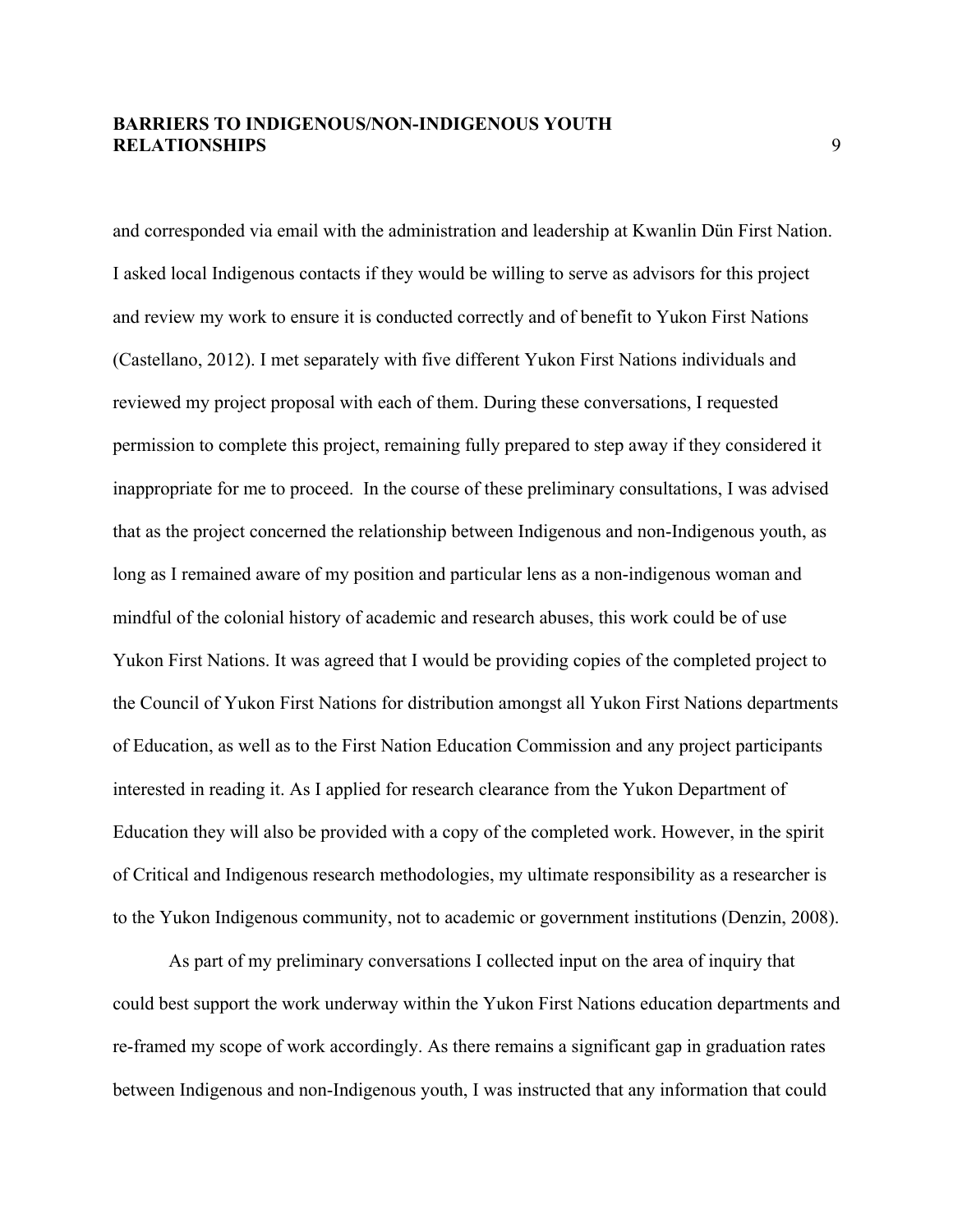feed into efforts to close this gap would be of benefit. Although my intent at the onset of this project was to proceed with a Participatory Action Research (PAR) project that would ideally result in a short film collaboratively developed with local youth, I quickly realized that due to the sensitive nature of some of the information discussed, and Whitehorse being a small town with considerable interpersonal connections, the use of film or audio would be too delicate and had the potential to negatively impact participants. I decided to proceed instead with unstructured conversations with young adults, family members and high school staff who would be willing to share their experiences and insights on barriers to youth relationships in the high schools, and I would subsequently present the completed research in written form using a non-traditional format with a narrative story-based approach. Despite not being able to proceed with the PAR I had originally planned, I strove to keep this project as collaborative as possible, to the best of my ability and within the constraints of my project—namely, the timeline and academic requirement of my Master's program—in the hope of completing work that would nonetheless be community-based, grounded in critical dialogue and in a shared spirit of social transformation (Denzin, 2008).

My research process would follow the 4 Rs of Indigenous Research (Barnhardt,  $\&$ Kirkness, 1991; Wilson, 2008). Respect: for the Yukon First Nations and their citizens who agreed to speak with me, for the stories and lived experiences that they shared, for the land and the traditional territory where I live and work, for the painful history of generations past, and the necessary redress for generations to come. Responsibility: I sought permissions from Kwanlin Dün First Nation and the Ta'an Kwäch'än Council on whose traditional territory this project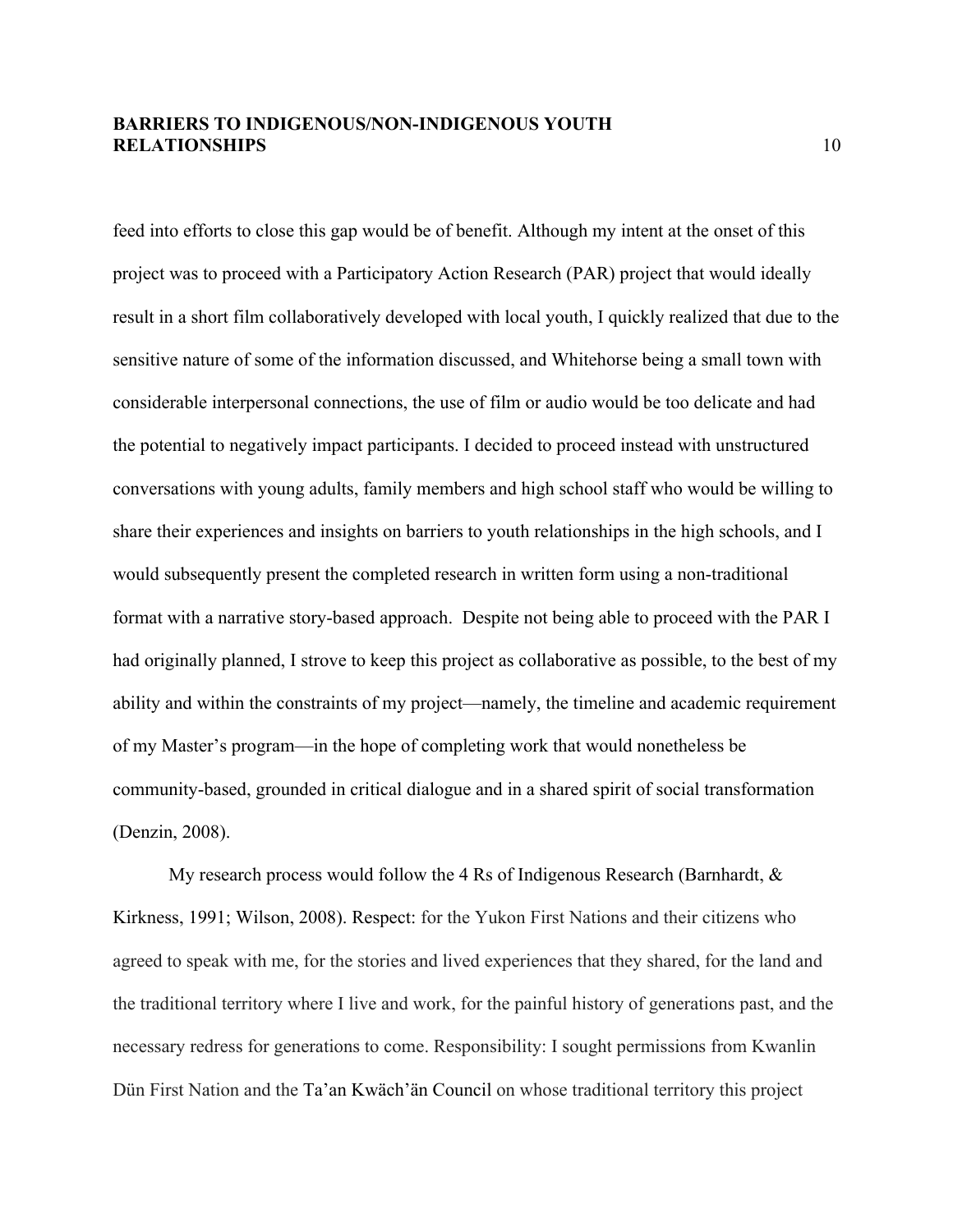takes place, as well as the Council of Yukon First Nations as the Indigenous regional organization. To ensure I was responsibly transferring the information that was shared, I had follow-up conversations with project participants to review transcripts and compiled results and confirm I was presenting an accurate picture of their stories and lived experiences, and completed revisions as per their recommendations, as owners of the information. To the best of my ability, I double checked every step of this project with Indigenous advisors to confirm I was still proceeding according to their delineated scope of work. To ensure that the work was relevant, I engaged in preliminary conversations with members of Yukon First Nations and the organizations listed above for confirmation that this work was of interest and benefit to them, and to refine and clarify the area of study. In the spirit of reciprocity, I was transparent about my purpose and shared about my own identity and experiences throughout. I will be providing access to of all of my research and copies of completed documents to the Council of Yukon First Nations (and through them to other Yukon First Nations they represent), Kwanlin Dün First Nation, and Ta'an Kwäch'än Council. I have also been asked to present the completed project and its findings to the Yukon First Nations Chiefs Committee on Education.

This research project proceeded under the guise of a transformative paradigm following principles of Indigenous methodologies to guide my work as a non-Indigenous researcher in a spirit of decolonization of the academic process. The writings of Indigenous scholars Margaret Kovach and Shawn Wilson emphasize an approach grounded in community, accountability, relationship, sharing and listening (Kovach, 2010; Wilson, 2008). Kovach and Wilson both stress the importance of building connections within the community; in their opinion,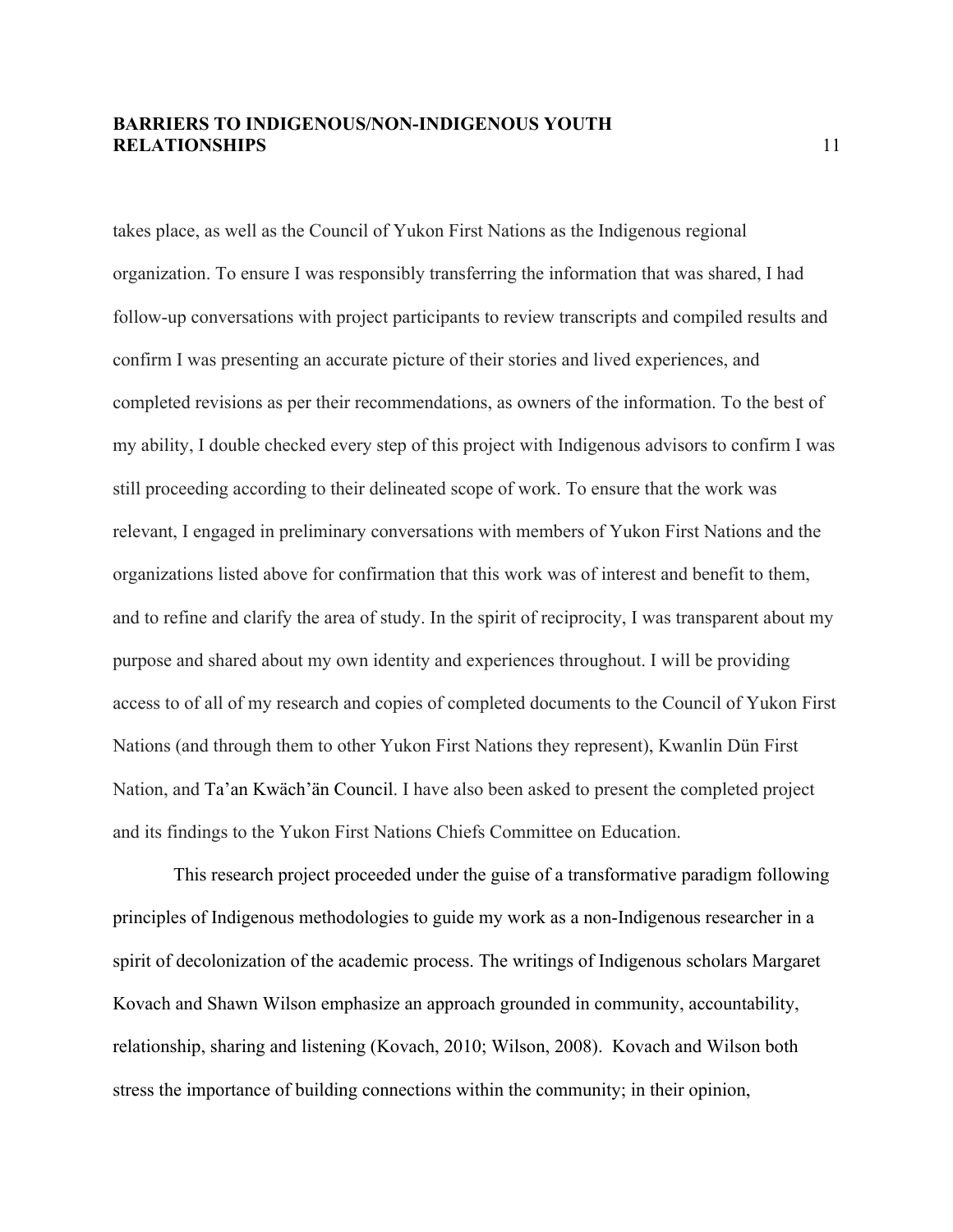information cannot nor should it be separated from its context, and cannot be objective and detached from its people and place of origin (Wilson, 2008). From these readings, I understood that I should include myself within the research process and constantly be mindful of my position and personal subjectivity as a non-Indigenous person, and my inevitable ignorance of many aspects of the Yukon Indigenous community I hoped to collaborate with.

Instead of interviews I engaged in unstructured conversations with fifteen individuals from the community—recent high school graduates, young adults, family members and educational staff—who agreed to be contributors to this project. Twelve were Indigenous people from the Yukon, three non-Indigenous. Most of the project contributors I connected with through existing relationships, or through "snowball" networking. Our conversations had as point of departure their experiences within the mainstream high schools in Whitehorse, and their recommendations as to what would improve the high school experience for Indigenous students, but the project contributors guided the discussion process. In the spirit of respect, reciprocity, and relationship-building, I also shared of my family's and my own experiences, as and when warranted. Once this cycle of conversations was completed, I performed a thematic analysis of the transcribed texts to identify patterns and find commonalities within the lived experiences shared by former students, family members and high school staff (Kovach, 2009). I proceeded with multiple annotated readings of the conversation transcripts and hand-coded sub-themes using colors and key words that were then grouped and compiled into 4 emerging core themes; segregation, racial prejudice, inequality, community/connection (lack of) (Seale, 2012). These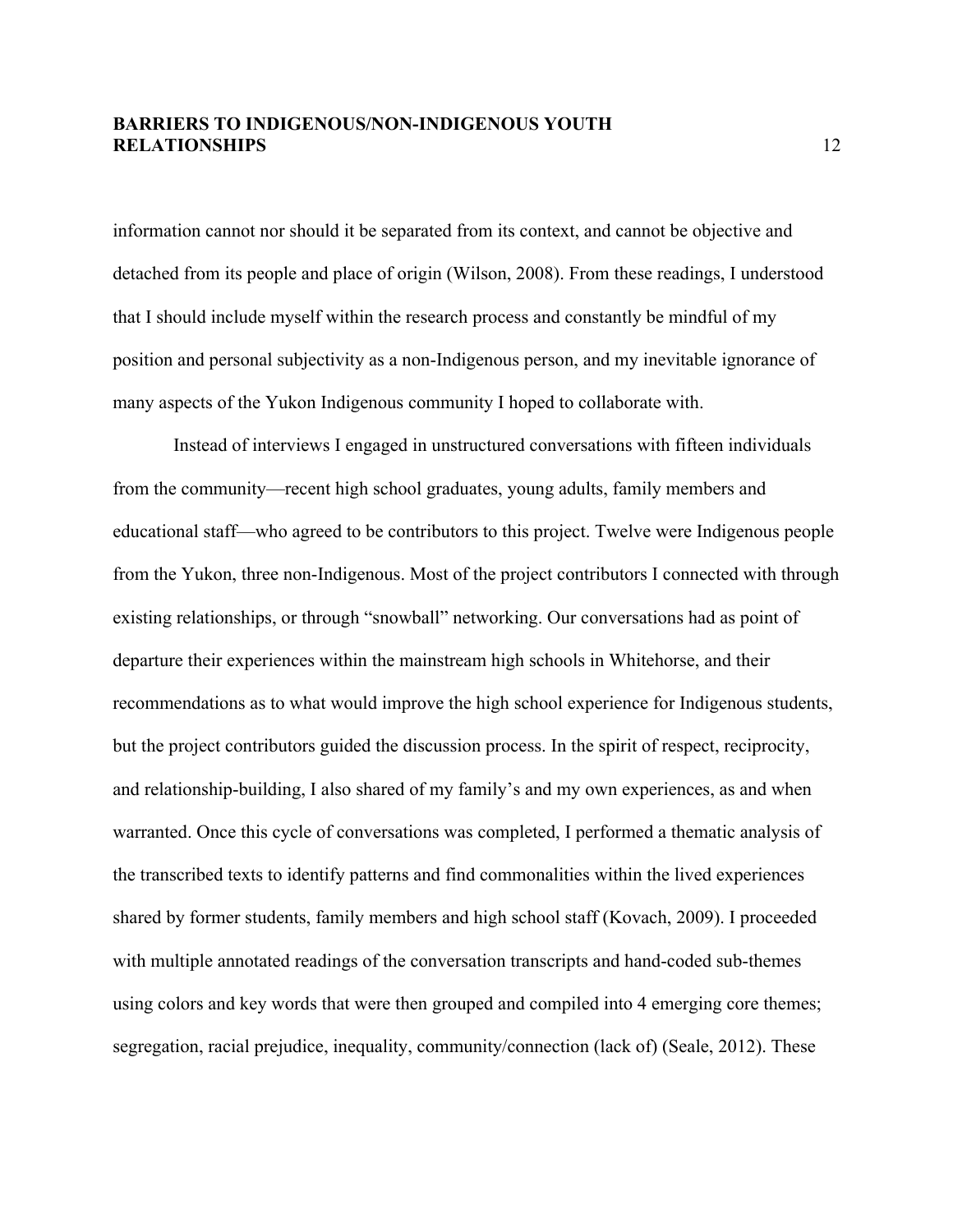themes were the primary factors of influence identified in our conversations on the Indigenous/non-Indigenous youth relationship in Whitehorse high schools.

In order to validate the collected information and ensure it was a correct reflection of the stories shared in our conversations, I compiled the identified themes and sub-themes along with participant recommendations into a bulleted list that was then returned to interested project participants along with their interview transcripts for their review and validation. Follow-up conversations took place with three project participants to verify the information and collect additional feedback. These conversations were followed by two meetings with three of the Indigenous advisors I met with at the onset of this project. In these meetings, I described my completed research process to ensure that it proceeded according to their recommendations and reviewed the collected information to verify its accuracy and consistency. In this manner, I tried to observe a more circular and cyclical approach to the research process in keeping with the guidance of Kovach and Wilson, and to be as accurate and responsible as possible when transferring the words of the project contributors into this paper, being cautious and mindful that "power resides in the writer" (Kovach, 2009; p.132). All of the feedback and recommendations throughout this validation cycle have been integrated into the final version of this paper.

I did not follow a traditional writing approach for this thesis, as I wished to stay in the spirit of the conversations I had with my project participants; one based on the sharing of stories and experiences. I used a more narrative, story-based style, closer to journalism than academic writing, and staying away from jargon and technical terminology that in my mind creates distance and barriers of understanding between writer and audience, curtailing reader appeal and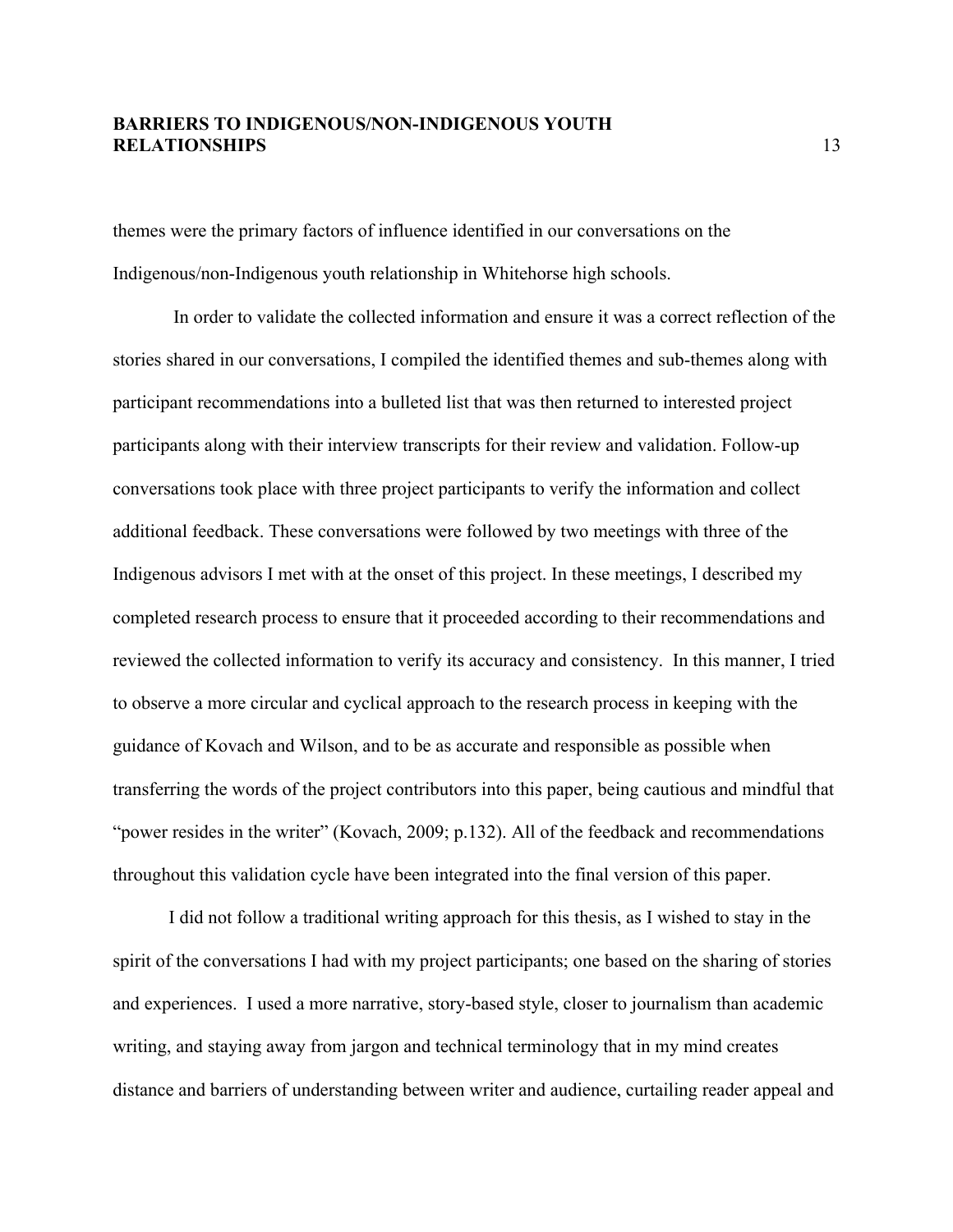relatability. This choice of approach was also driven by my intent to make this research more publicly accessible while remaining as faithful as possible to the words and stories shared with me by this project's contributors, and by a spirit of social transformation inspired by the writings of Indigenous scholars that call for a more collaborative and relationship-driven approach to projects with Indigenous peoples.

Please note that in order to preserve the anonymity of the project's contributors, the names of all individuals quoted in this paper as well as the names of schools and educational institutions have been changed. All participants signed consent forms with the understanding that they could withdraw or remove any or all of the information they shared at any point in the project process.

Also of note, even though in the course of our discussions and in the resulting written report there are descriptive comparisons between schools and respective experiences within them, this project is not meant as a comparative analysis of Whitehorse high schools. I do provide information about the schools that participants discussed, as Whitehorse is a small city and each of its high school serves a particular program area or has particular characteristics that may influence the students' experiences there. The discussion of the school physical spaces is also not intended as a point by point comparison; the information shared is primarily anecdotal and based on participants' perspectives and visual observations of how school floor plans can sometimes be a factor of influence on student relationships. The end result of this project is meant to be a picture painted by participating students, family members and staff of Indigenous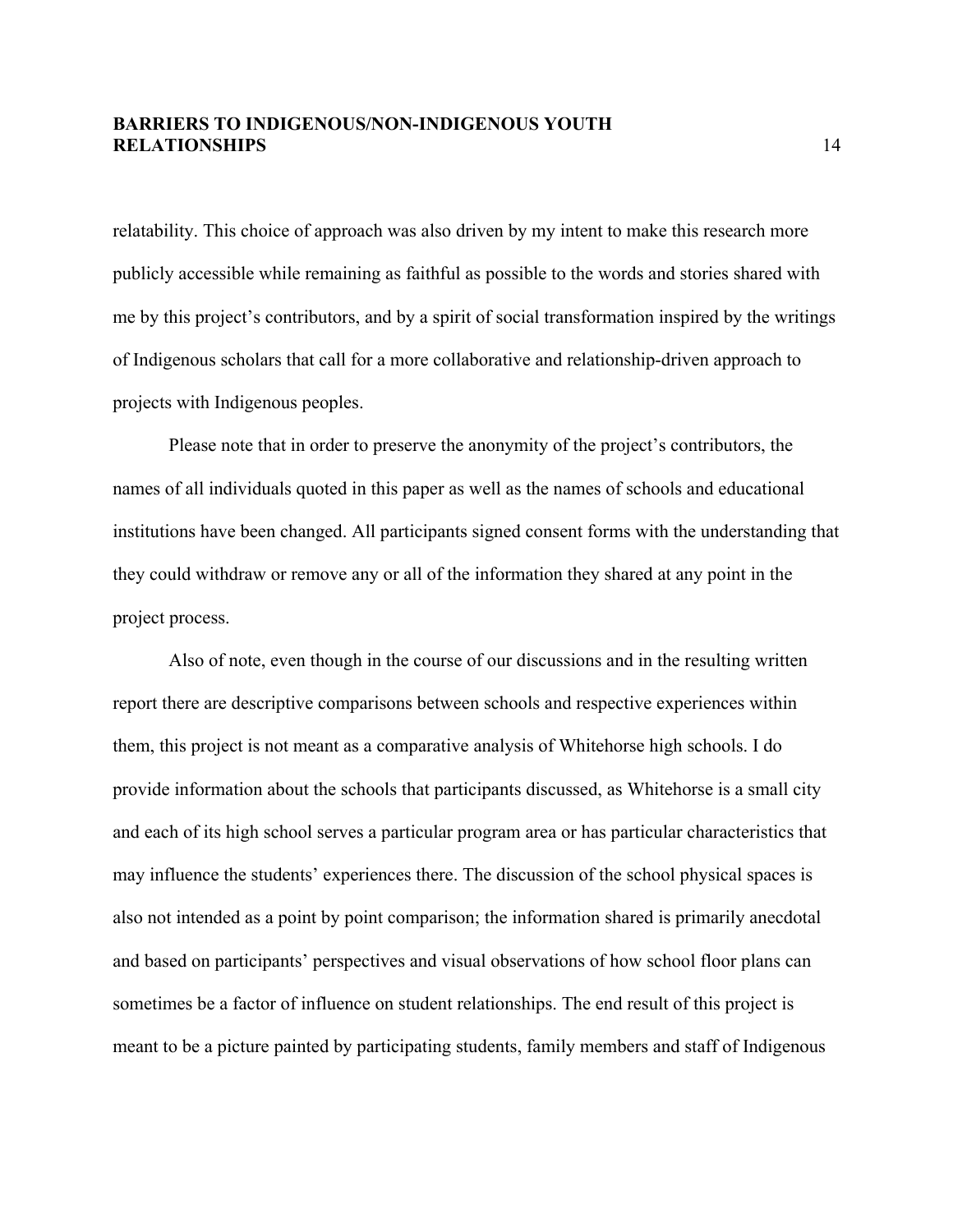youth's experiences in the current mainstream high school system in Whitehorse, their perspectives on these experiences, and their recommendations to make these better.

#### **Literature Review**

The initial intent of the literature review for this thesis was to examine the current understanding of Indigenous and non-Indigenous youth relationships and interactions in Whitehorse, Yukon. Over 25% of the population of the Yukon Territory in northern Canada selfidentifies as Indigenous. The majority of the Yukon's population resides in its capital city of Whitehorse, with the remainder of the population spread out in small remote primarily aboriginal communities.

No literature specific to Indigenous-non-Indigenous youth relationships in Yukon was identified during the course of this preliminary inquiry, and published academic research in the area of Indigenous-non-Indigenous youth relationships in Canada is minimal. Therefore, research on related influential factors has been included in this review in order to piece together facets of the discussion that help inform and construct a map of possible areas of tension between these two population groups. Although at the onset of my research I tried to refrain from assumptions of any particular social barriers, the documented evidence of deeply-rooted biases underpinning the majority of Indigenous/non-Indigenous interactions in Canada confirmed the apparent unavoidability of significant racially-motivated barriers, regardless of whether they are openly acknowledged or not.

The dominant theme emerging from the initial literature review for this thesis is that Canada's projection of a tolerant multicultural and accepting society is negated by the realities of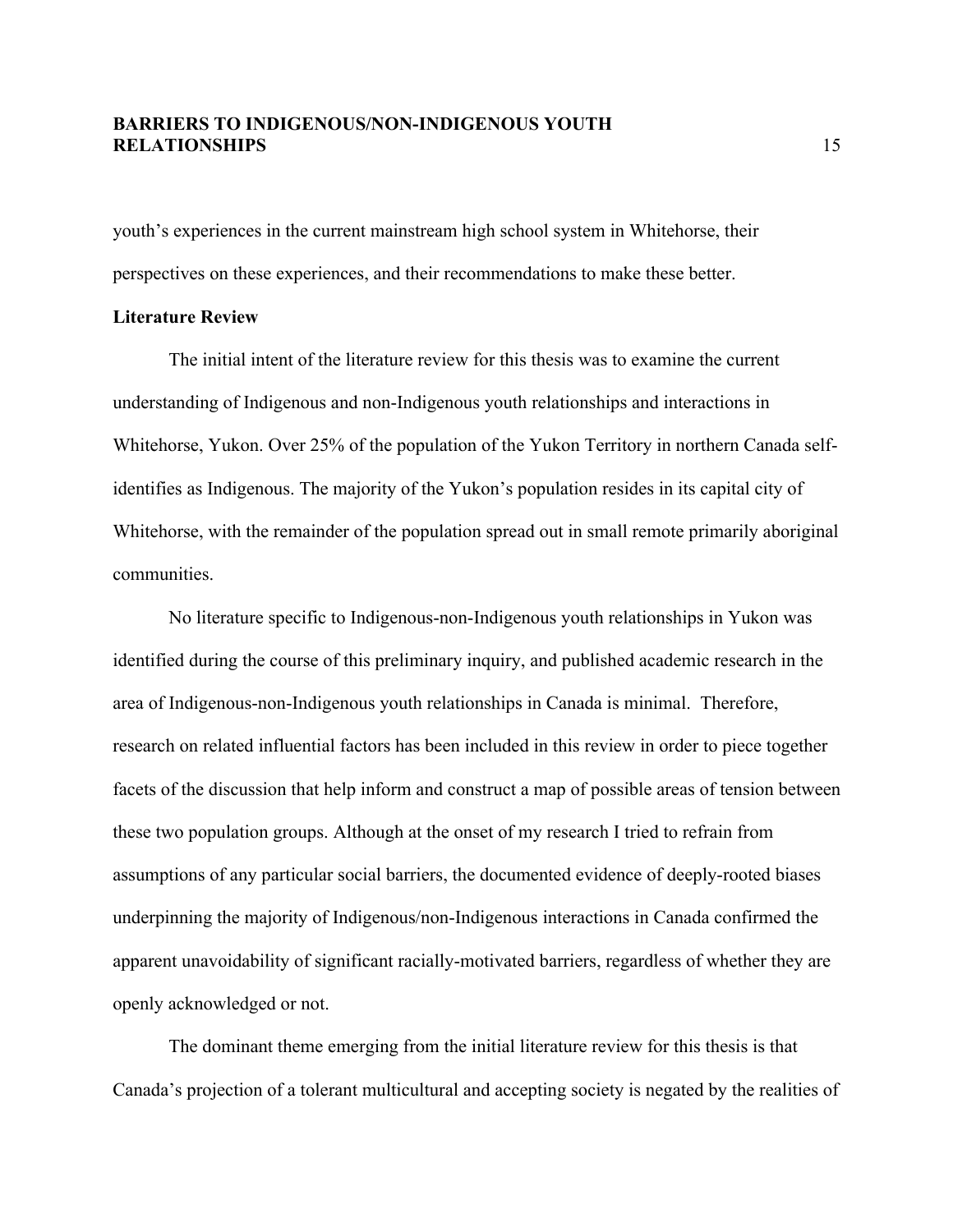the lived experiences of its non-white population and racism towards its Indigenous people remains endemic (Jeffrey S. Denis, 2015; V. S. Denis, 2007; Lashta, Berdahl, & Walker, 2016), rooted in the colonial history and settler policies on which this country was constructed (J. S. Denis, 2011; V. S. Denis, 2007). Coupled to this theme is the severity of impacts from such ongoing discrimination on the daily lives of Indigenous people, manifested in their continued over-representation in the negatives statistics of socio-economic well-being (Friesen & Krauth, 2010) and Indigenous youth's disengagement from school and overall poor academic achievement rates (Clark, Kleiman, Spanierman, Isaac, & Poolokasingham, 2014; Davison & Hawe, 2012; Cormier, 2010; Hampton & Longman, 2003).

Four sub-topics that have emerged as relevant to this research project topic were examined as part of this review; the socio-economic realities of Indigenous populations in Canada, the evidence of systemic racism toward Aboriginal people in Canadian society, the particular social context of Indigenous youth, and the northern context.

#### **Socio-economic inequality between Indigenous and non-Indigenous in Canada**

As is frequently reported in mainstream media, there is significant evidence of ongoing social and economic inequality between Indigenous and non-Indigenous Canadians. Indigenous people represent just over 4% of the general population, with the majority being under the age of 25, and are the fastest growing segment of the population (Statistics Canada, 2011). Socioeconomic statistics indicate they are over-represented in the judicial system, have lower graduation and academic achievement rates, (Cormier, 2010; Friesen & Krauth, 2010; Davison & Hawe, 2012; Hampton & Longman, 2003) have higher rates of drug and alcohol addictions,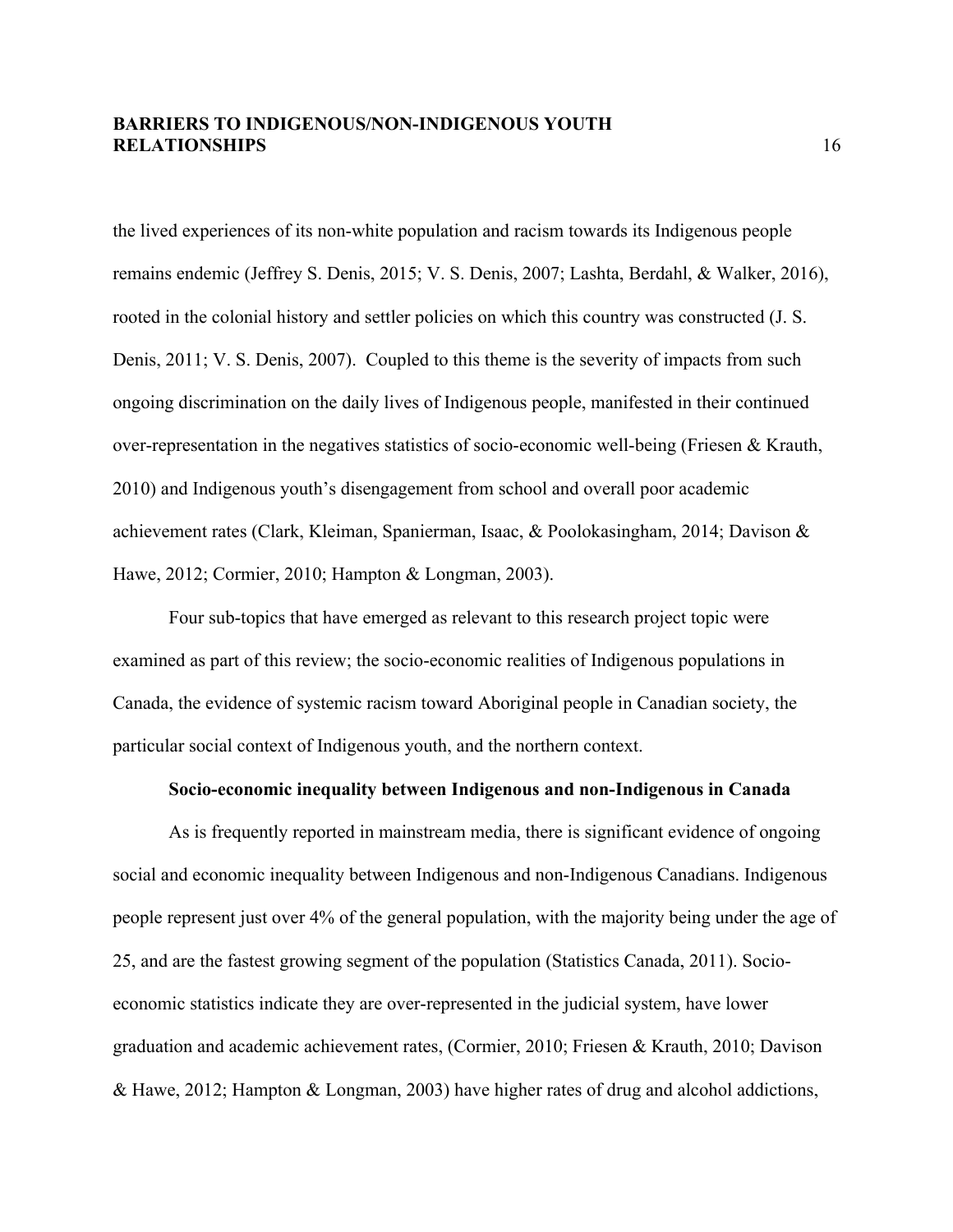poverty, abuse and neglect (Cormier, 2010; Friesen & Krauth, 2010) and have trouble securing employment (Hampton & Longman, 2003). In focus groups sessions for Hampton and Longman's study on employment barriers as perceived by Aboriginal youth in Saskatchewan, youth participants consistently reported that discriminatory behavior and prejudice from prospective employers restricted their opportunities for secure or steady employment and thus limited the potential improvement of their economic prospects. The ongoing social and economic inequality between Indigenous and non-Indigenous Canadians has been attributed to racism, prejudice and discrimination that First Nations people continue to endure, impacting their health, well-being and overall sense of worth, and preventing their active engagement and successful participation in society (Jeffrey S. Denis, 2015; Lashta et al., 2016; V. S. Denis, 2007; Hampton & Longman, 2003). What further emerged in the examination of the studies selected for this review is a picture of Indigenous youth in Canada growing up in an environment influenced by discriminatory practices within the educational system and workforce, thus impeding their socioeconomic progress and placing them at a considerable disadvantage to their non-Indigenous peers.

#### **Systemic racism in Canada towards Indigenous People**

The overwhelming majority of Indigenous people in Canada have experienced racial discrimination, prejudice or negative stereotyping of some form (Clark & al., 2014; Lashta & al., 2016). As is noted by scholars in this review, Canada chooses to project the image of a multicultural and colorblind society that shuns discriminatory and racist behaviors. (Jeffrey S. Denis, 2015; V. S. Denis, 2007; de Finney, 2010). However, the prevalence of racism in its many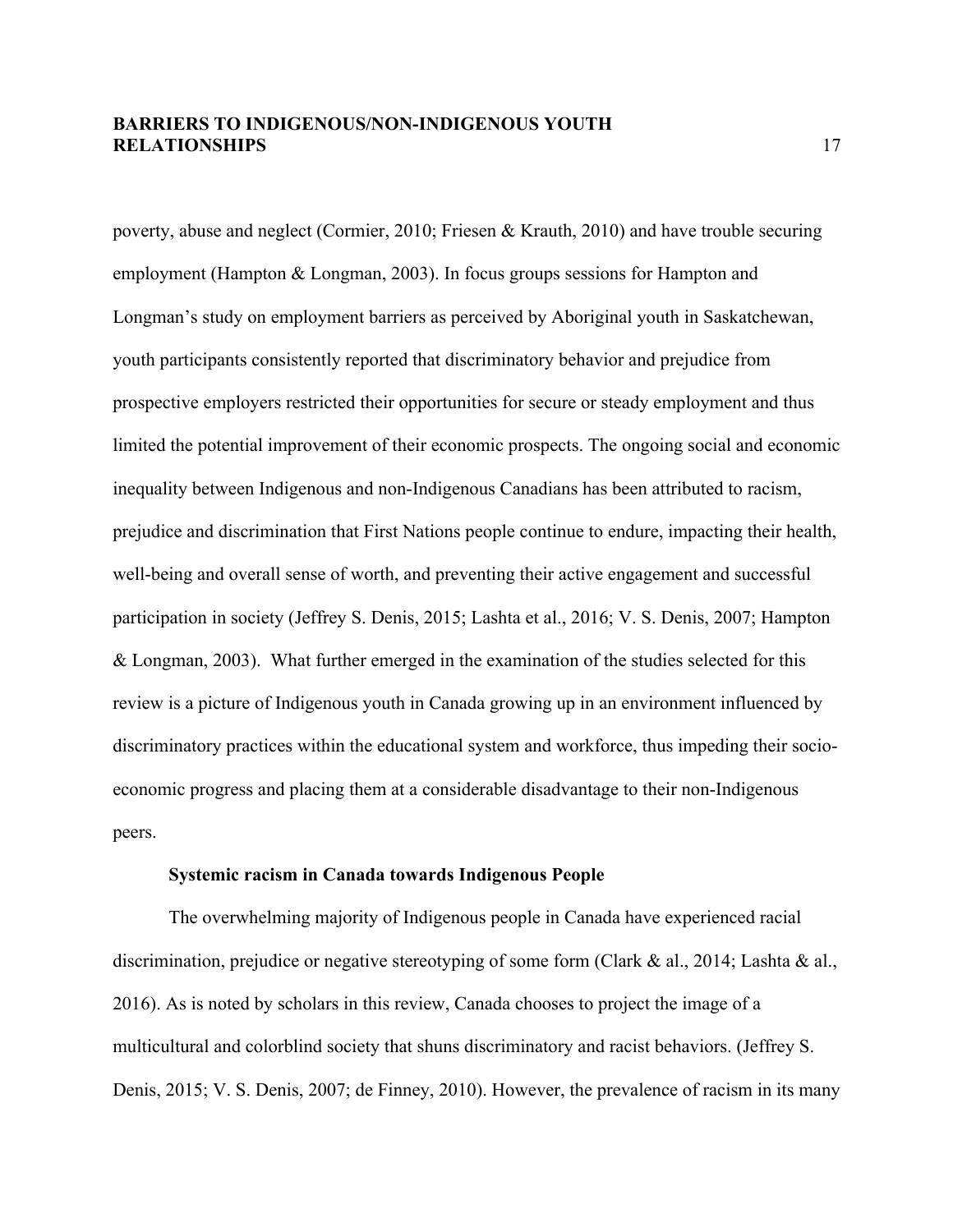forms – systemic, institutional, cultural, individual – experienced by the Indigenous peoples of this land contradicts this idealized projection (Hampton & Longman, 2003). The legacy of colonialism and settler-imposed racialization continues to this day (Clark et al., 2014). University of Saskatchewan professor Verna St Denis highlights how Canada's colonial development roots the ongoing Indigenous / Settler relationship in its practices; "the racialized hierarchal human relations introduced through colonization have intimately and unequally affected Aboriginal families and communities, influencing ideas about who belongs, and who does not" (V. S. Denis, 2007, p.1172). St. Denis further stresses the need for anti-racist education to build bridges in Indigenous-Settler relations, and invites Indigenous and non-Indigenous Canadians to "work together to uncover and understand how racism and the normalizing and naturalizing of white superiority continues unabated in our schools and communities" (p.1088). It is in this spirit that I proceeded with my examination of Indigenous and non-Indigenous youth relations in the Yukon.

A particular theme to emerge from this literature review are the new iterations of contemporary racism, referred to by Denis and Lashta & Berdahl as 'new racism', as compared to the more overt 'old-fashioned racism' of direct attacks or derogatory and demeaning verbal assaults. 'New racism' is of a subtler nature, which "originates from the perceived threat that an increasing out-group population poses to in-group members' way of life" (Lashta et al., 2016, p. 1244). It is however no less destructive or demeaning, and often taints daily interactions between Indigenous and non-Indigenous, with the perpetrators frequently unaware of the prejudice expressed in their words or actions (Jeffrey S. Denis, 2015; Clark et al., 2014; de Finney, 2010).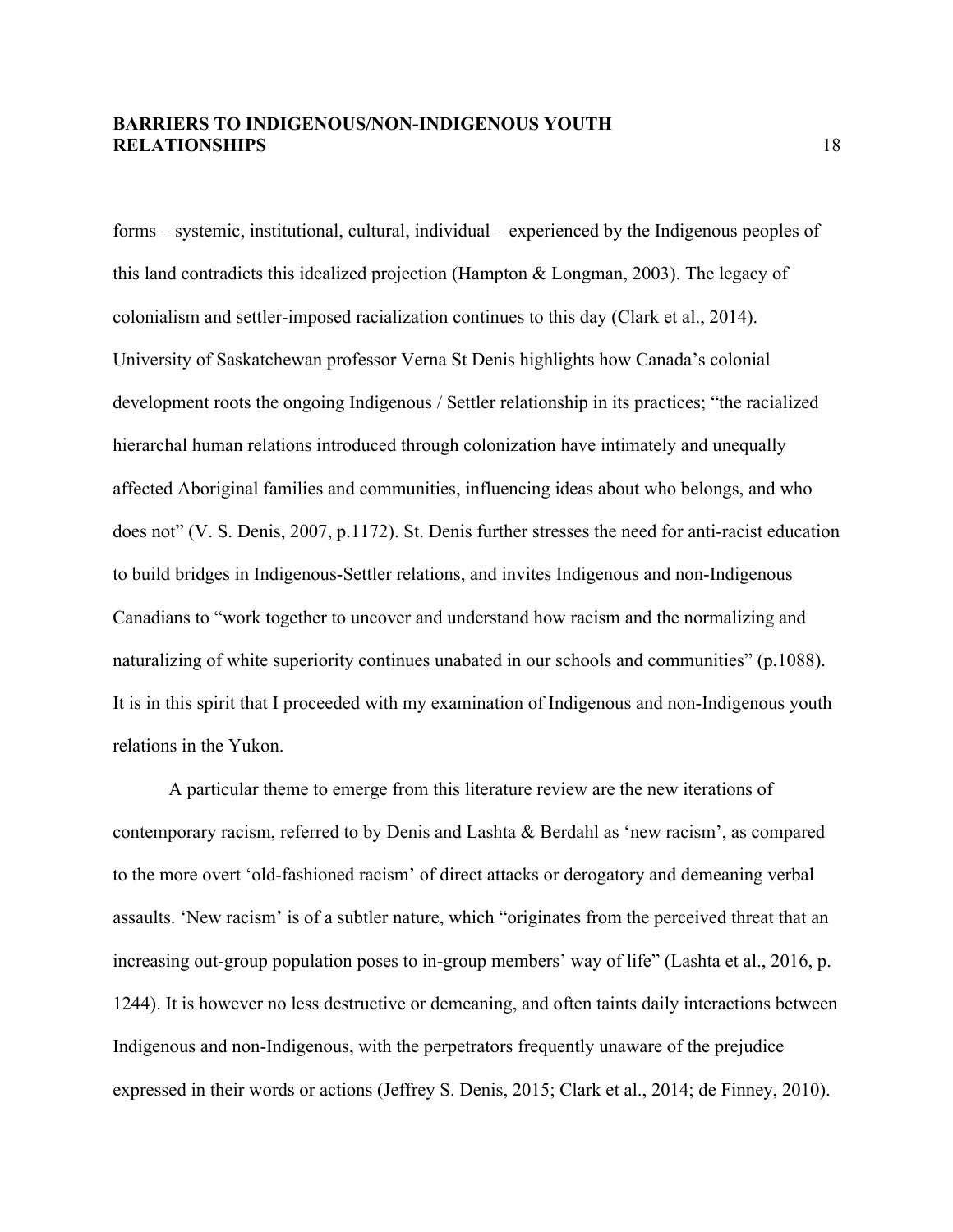This 'new racism' also finds expression in the subtly delivered attacks, demeaning comments or insults disguised as jokes directed at Indigenous peoples that are sometimes referred to as microagressions. In their study of racism experienced by Indigenous university students on Canadian campuses, Clark, Kleiman et al. describe racial micro-aggressions as "a dynamic interplay between perpetrator and recipient, and focus primarily on the everyday active manifestations (…such as) micro-insults, micro-invalidations, micro-assaults" (Clark et al., 2014, p. 113). The subtle –or not so subtle nature of these micro-aggressions however does not make the cumulative effect on an individual's sense of self-worth any less damaging (Diangelo, 2018, Bobo 1996).

J.S. Denis emphasizes systemic racism in Canada in the "laws, rules and norms woven into the social system that result in an unequal distribution of economic political and social resources and rewards among various racial groups (Jeffrey S. Denis, 2015, p. 221). Denis further points out that although he identified substantial evidence of racism in his research, in was not a subject that non-Indigenous individuals were willing to discuss out in the open. Denis reports that non-Indigenous respondents tended to deny the existence of racism in their community while expressing sympathy for Indigenous people, but would often also criticize what they described as First Nations' constant reliance on government funding and programs, their seemingly never-ending social problems, their unwillingness to "get over" their issues and would generally hold them responsible for their own social failures (Jeffrey S. Denis, 2015).

Denis' observations were further supported by other scholars in this review; overt "oldfashioned racism" is no longer considered acceptable in modern Canadian society, and Canadians in general tend to avoid discussing racism as a whole, or even acknowledging its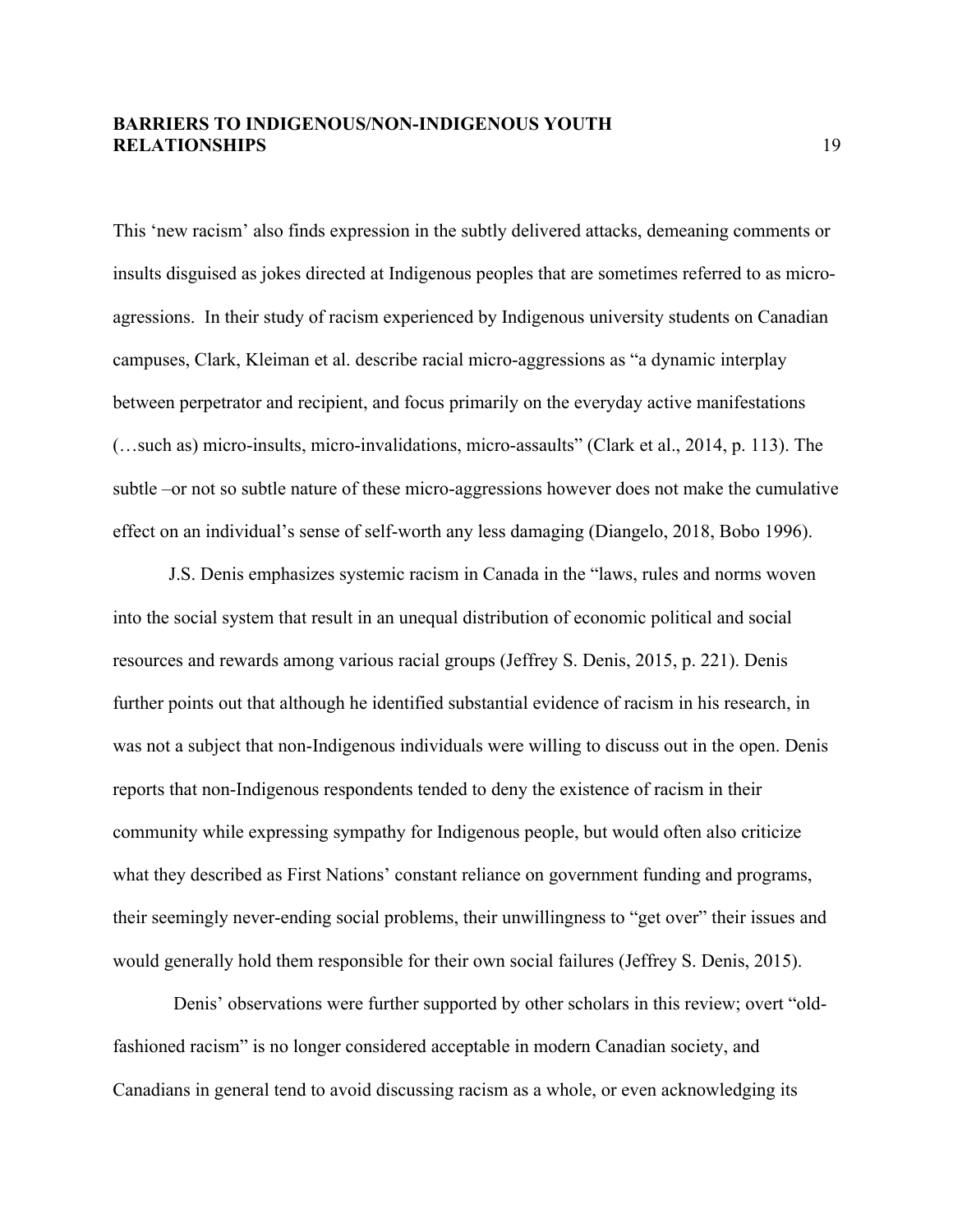existence in this country, thus making it easier to avoid recognizing its impacts on the lives of Aboriginal people. (Lashta et al., 2016; de Finney, 2010; V. S. Denis, 2007). As Denis points out: "this powerful norm of political avoidance discourages open discussion of racism and colonialism and helps maintain the daily appearance of racial harmony, despite continuing structural inequities" (Jeffrey S. Denis, 2015, p. 234)

In a settler society such as Canada racism is detrimental to social cohesion between Indigenous and non-Indigenous people (Lashta et al., 2016), resulting in significant negative health and social impacts to the discriminated members of its population. Settler respondents' discomfort in Denis' study around discussions of continued prejudice or discrimination, their continued belief that First Nations people are overly dependent on financial support, the repeated micro-aggressions documented in Clark, Kleiman & al.'s study all point to an unwillingness or inability to connect colonialism's legacy with First Nations' current socio-economic struggles, and reveal a lingering undercurrent of prejudice towards Indigenous people. As pointed out by St Denis, J.S.Denis, and Lashta & al., and further emphasized by the youth group discussions and interviews in Hampton & Longman's study, sustained meaningful education on the legacy of Canada's colonial past and honest conversations about race in this country is urgently needed to chip away at the persistent racist behavior and beliefs laced throughout Canadian society.

#### **Aboriginal Youth in Canadian Society**

Aboriginal youth are struggling with numerous socio-economic challenges in Canadian society; they are overrepresented in the criminal justice system, have lower education and graduation rates than their non-Indigenous peers, and have trouble entering the workforce or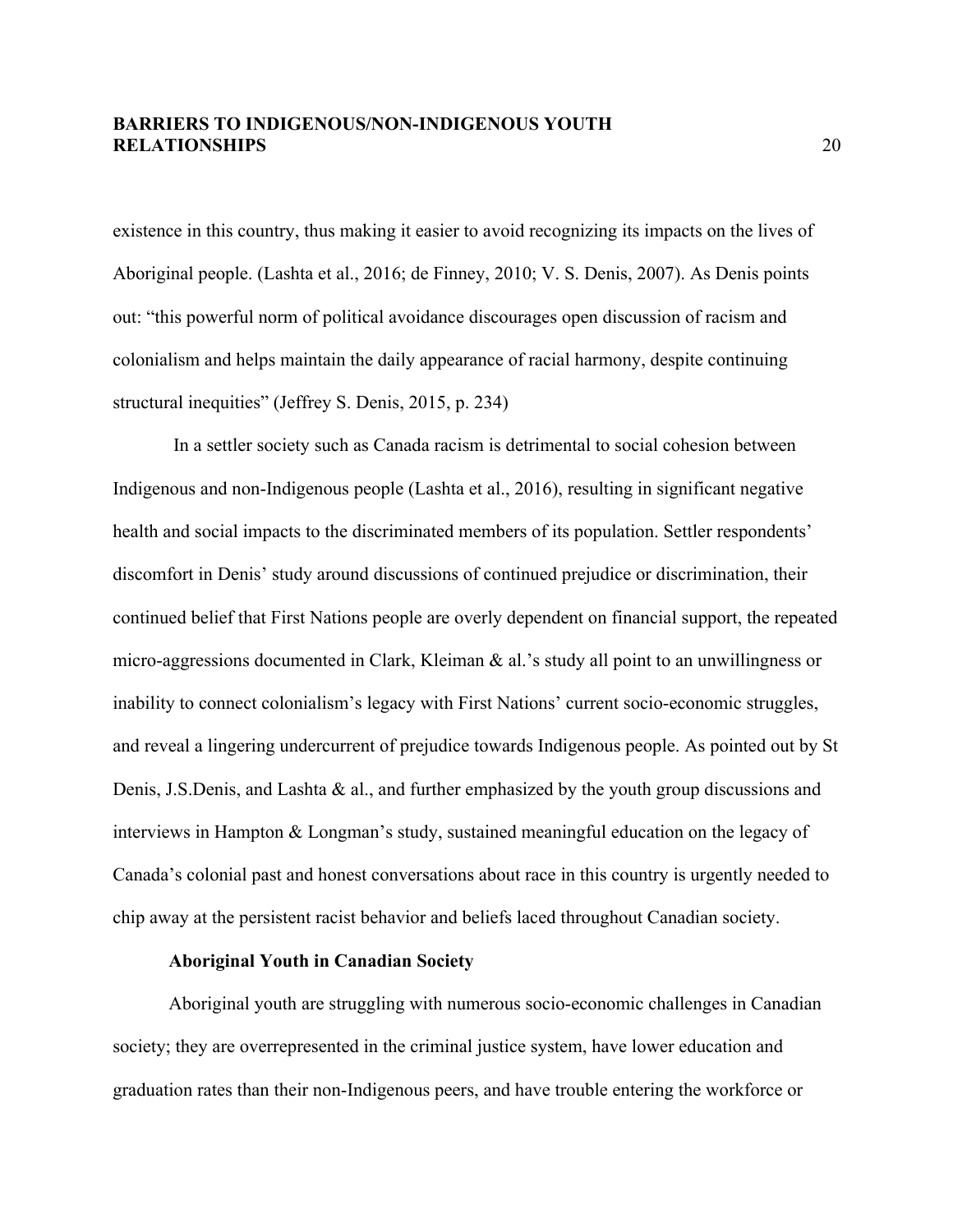maintain stable employment (Hampton & Longman, 2003). Scholars connect these findings to a systematic exposure to racism that is highly detrimental to Indigenous youth's sense of selfworth and social inclusion (de Finney, 2010; Hampton & Longman, 2003). Indigenous youth report experiencing racism in school, both from peers and educators, leaving them feeling isolated and unwelcome, expected to fail or underachieve, and being negatively stereotyped, across all levels of schooling, from elementary to higher education (Lashta et al., 2016; Clark et al., 2014; Davison & Hawe, 2012). The discrimination and prejudice faced by aboriginal youth nationwide, both inside and outside of the educational system has a detrimental effect on their general well-being and impedes their successful integration and achievement in academic pursuits, the workforce, and society as a whole (Clark et al., 2014; Davison & Hawe, 2012; Hampton & Longman, 2003).

#### **The Northern Context**

The social context presents itself differently In Canada's northern territories of Yukon, Northwest Territories and Nunavut, and the proportionately higher ratio of Indigenous people (Statistics Canada, 2011) suggests the possibility of a more egalitarian society. Academic publications on northern and specifically Yukon populations are sparse, however my findings in the course of this literature review suggest that similar patterns of discrimination and racism as those found in urbanized regions of southern Canada are present in the North as well. No research was uncovered addressing Indigenous/ non-Indigenous youth relations in Northern Canada, but studies on northern Indigenous youth employment and education were examined. Consistent with what has been reported for the rest of the country, school-dropout rates are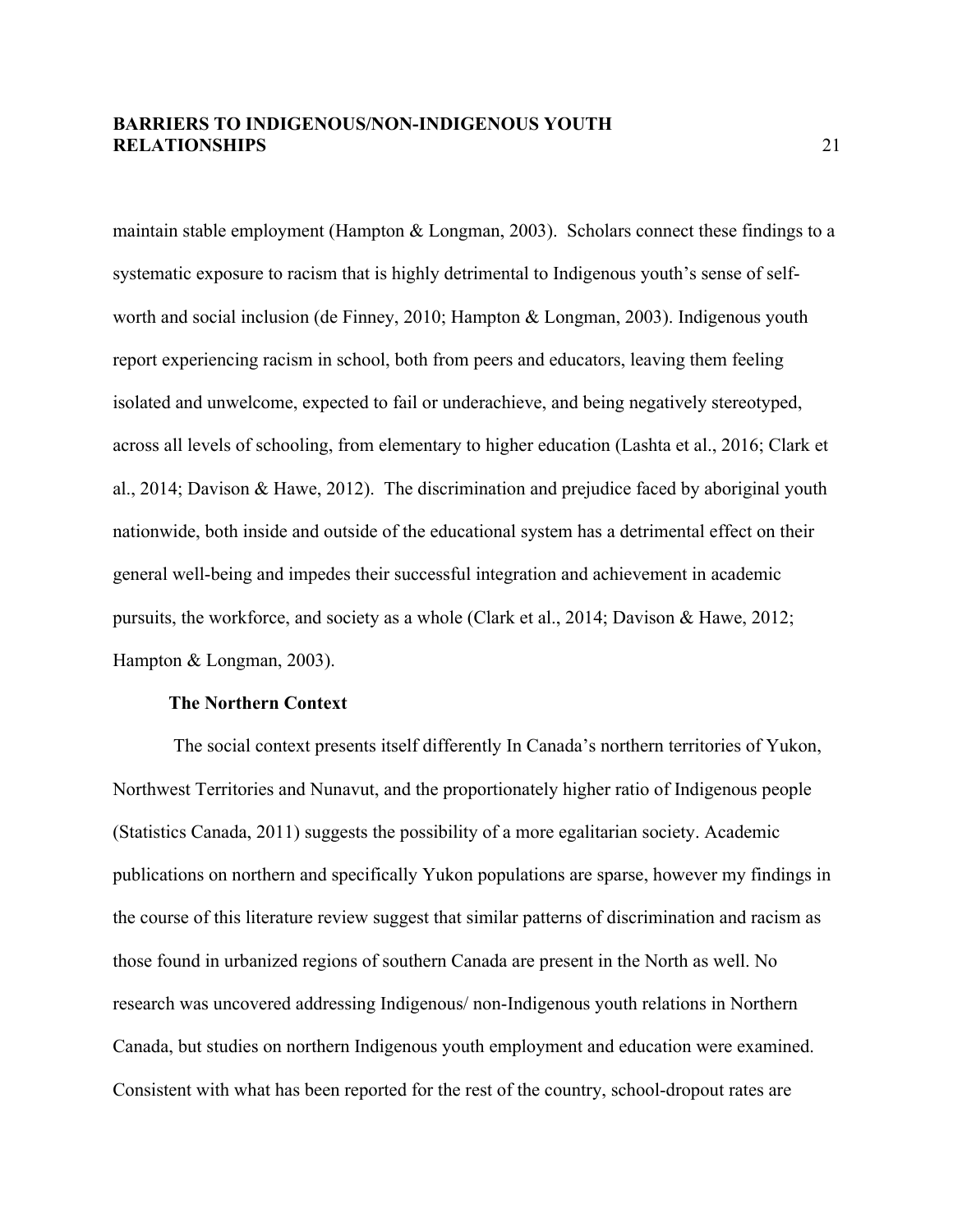significantly higher, and employment rates are significantly lower for northern Indigenous youth compared to non-Indigenous, suggesting similar dynamics are impeding their successful development (Abele & Delic, 2014; Davison & Hawe, 2012), and influences on aboriginal youth school engagement originate in their social and economic environments in addition to school context, expectations and resources. In the studies reviewed discussing school engagement in the North, researchers observed a marked degree of positive or negative influence teachers and peers can have on Indigenous youth, particularly in the smaller communities (Lewthwaite et al., 2013; Friesen & Krauth, 2010).

In the course of this review no literature was identified that specifically addressed Indigenous – non-Indigenous youth relations in the Yukon, NWT or Nunavut. J.S. Denis however conducted an 18-month study of Indigenous/non-Indigenous relations in a small remote northern Ontario town with a high level of cross-population contact, similar to what would be found in the Yukon. Denis notes that although there is significant daily interactions and relationships between Indigenous and Settler population groups – from marriage and friendships to team sports, school and work environments -there is nonetheless deep-rooted prejudice towards the Indigenous population, manifesting itself in 'new racism' manners such as blaming First Nations for their socio-economic problems, their need to "get over " their complaints about the legacy of colonialism, and accusations of laziness or over-reliance on government hand-outs. The refusal to acknowledge the ongoing prejudice embedded in the social structure of this northern community allows its non-indigenous residents to continue on with their daily lives and interactions with Indigenous residents while maintaining the status quo of inequality (Jeffrey S.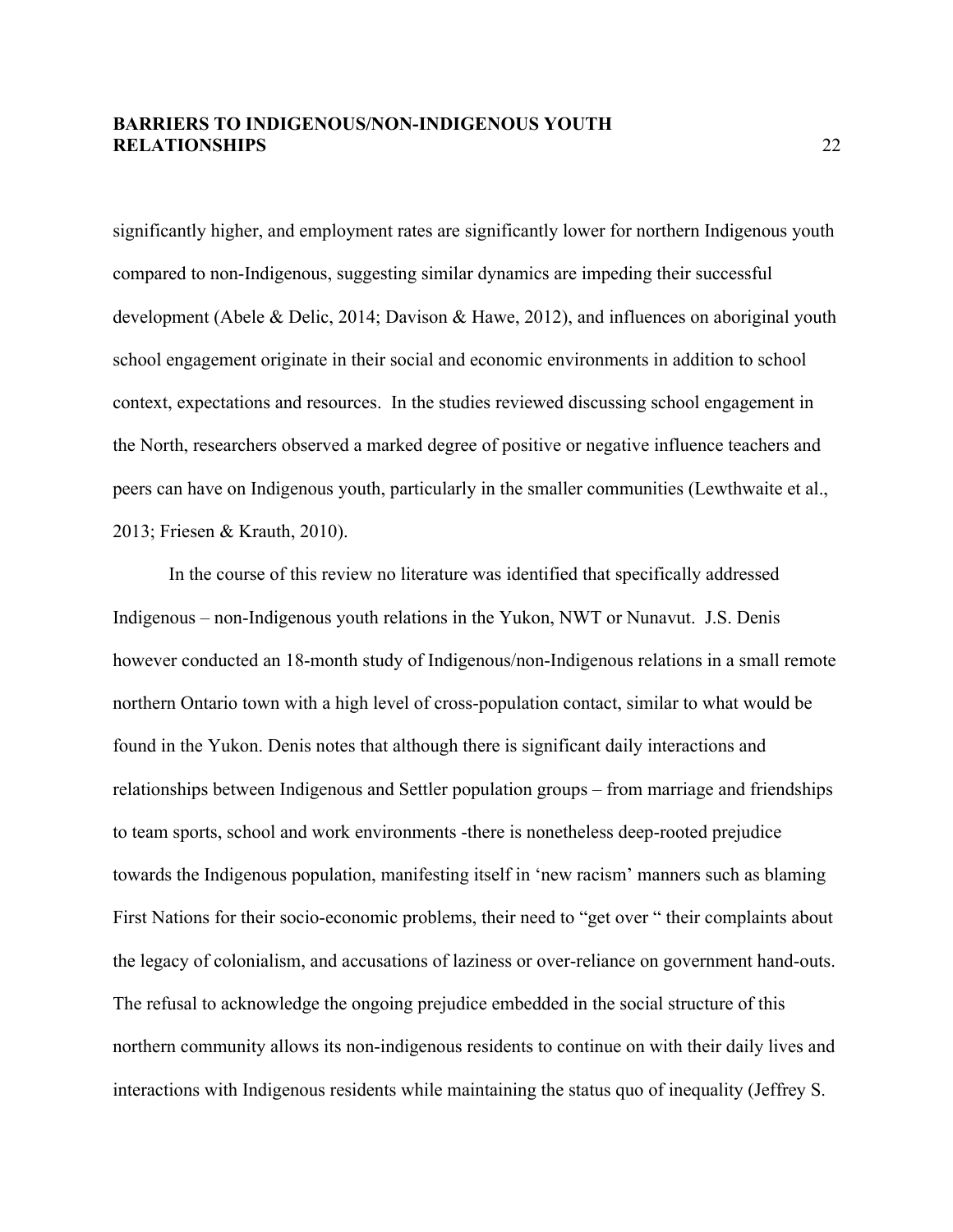Denis, 2015). Denis notes: "...racially stratified settler-colonial context and small-town dynamics breed divisions and silences that shape the forms and meanings of contact in ways that sustain group position prejudice" (Jeffrey S. Denis, 2015, p. 222). He concludes that further research is warranted investigating whether similar patterns are at play in Indigenous-Settler relations in other communities or contexts, such as schools or work environments.

#### **Literature Review Conclusions**

Dominant themes emerging from the concluding remarks in the examined literature were a need for further examination of Indigenous-non-Indigenous relations in Canada, as this area, although key in the social dynamics of this country, seems to be underreported in academic inquiry, particularly as it pertains to youth, as well as a need for increased public acknowledgment and discussion of racism and prejudice towards Indigenous people in Canada, with concentrated effort on better education and understanding of the legacy of Canada's colonial history. The reviewed scholars recognize that discrimination towards First Nations is deeply rooted and embedded into the very social fabric of this country, and dismantling it a challenging prospect requiring sincere public and political will (Lashta et al., 2016; Jeffrey S. Denis, 2015; V. S. Denis, 2007; Hampton & Longman, 2003).

#### **Introduction**

We moved to Whitehorse, Yukon, just over three years ago, coming from a small primarily Indigenous community in the Northwest Territories. My four kids are Indigenous, Dehcho Dene, from their dad's side. I am non-Indigenous. Moving to Whitehorse, was to us, coming from a town of 1200 where we had lived for the last 12 years, moving to "the city." My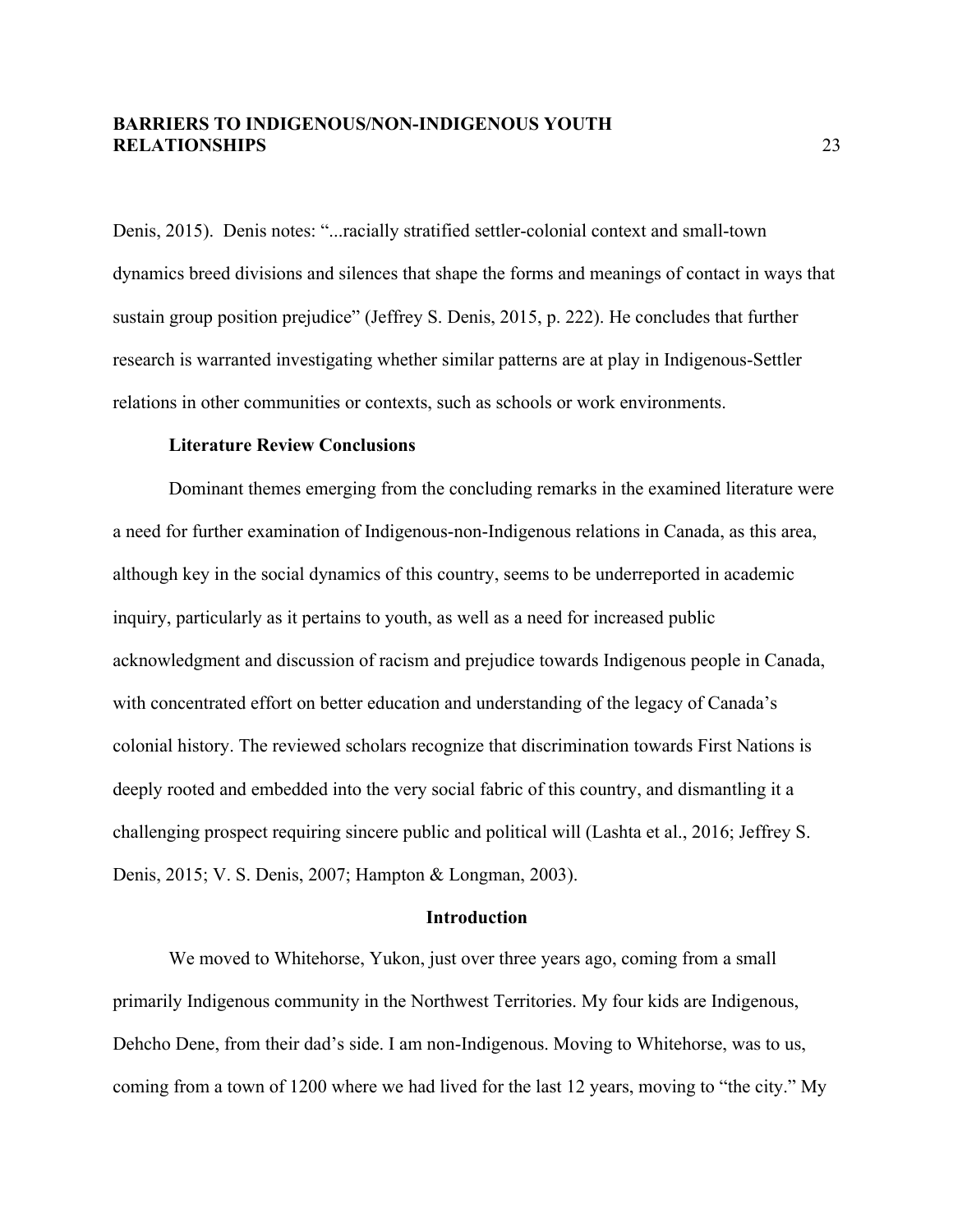kids had until now gone to school with the same kids they had known their whole lives, in a small school of about 100 students, where everyone had similar backgrounds and family connections. My two oldest were now entering a high school of over 700 students where they knew no one. It was a big transition. To their new and small-town-kids' eyes, this large student body was intimidating to navigate and try and integrate. But as the first few awkward days went by, as they got a better grasp of the school's social structure, they noticed patterns, social groups, and had questions. Being completely new to a high school where the bulk of students already had pre-existing and established relationships, my kids noticed "cliquey" social groups that seemed divided along ethnic and cultural lines, with Indigenous students somewhat apart from the rest. This fact particularly stood out to them, as Indigenous kids.

I found their comments intriguing, a bit discouraging, and I was honestly at first skeptical. Teens are teens, I thought. They are cliquey, they always have in-groups and outgroups. But, maybe. My kids were adamant. This is what they saw. I listened to their words and decided to find out if their observations were simply misconceived assumptions, or if the ethnically-divided population groups they perceived in their high school were indeed a reality. I reached out to people who would have the best insights and understanding of the Indigenous/non-Indigenous youth relationship in Whitehorse high schools; students (ages 18 and up), family members, staff; upwards of 20 people, most of them Indigenous. Did they have similar views? What did the Indigenous/non-Indigenous youth relationship look in the other Whitehorse high schools? What factors influenced this relationship in school, possibly creating division?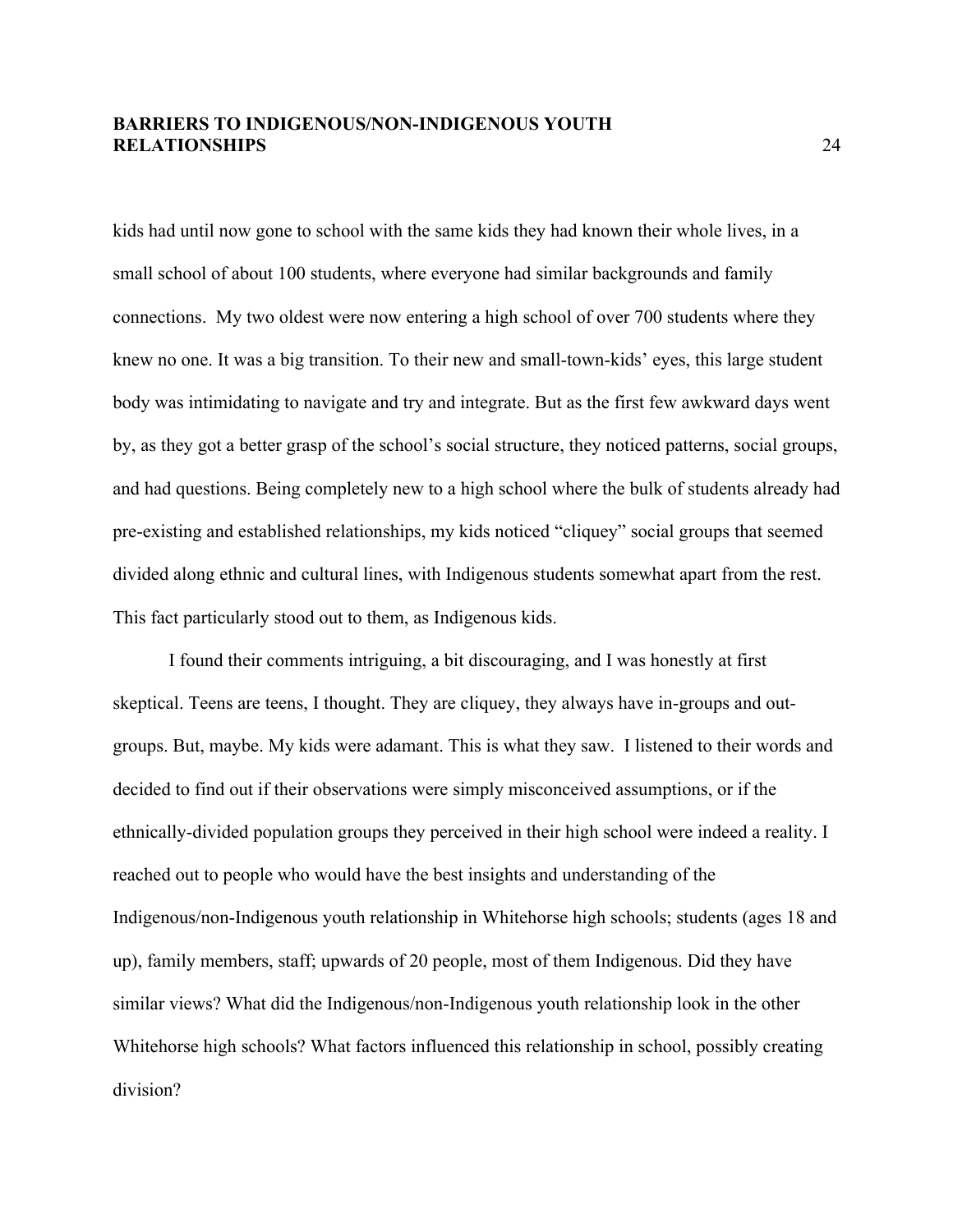As part of a graduate research thesis I sat down for many engaging conversations with individuals who were kind enough to share their stories with me, and while there were differences in experiences from person to person, clear consistencies emerged, common threads that painted a picture of high schools environments with complex social dynamics between Indigenous and non-Indigenous youth, rooted in inequality linked to the colonial legacy of this country.<sup>1</sup> It quickly became clear that racial prejudice between students in Whitehorse, particularly against Indigenous students, is a daily reality, and the resulting in-group/out-group social structure a barrier to relationships, and a strikingly unacknowledged part of the social fabric in the high schools, staff included. But inequality, between Indigenous and non-Indigenous youth in terms of Indigenous students' school experiences, treatment by staff, academic and curricular opportunities, sense of cultural representation and relevance, also contributes to peer relationship barriers, and a sense of alienation from the school community as a whole. Underpinning the racial prejudice and inequality in schools is the continued legacy of Canada's colonialism, the intergenerational trauma still carried by many First Nations families, and the persistent resistance or denial that some non-Indigenous students and staff demonstrate to acknowledging and understanding this history. This reality was reflected in the stories shared with me for this project. Taken together, these factors make for a school environment that does little to encourage relationship building between the Indigenous and non-Indigenous members of its community.

I write this paper primarily for non-Indigenous readers. There is likely nothing here that will be news for an Indigenous reader; if anything, the stories shared will be all too familiar, and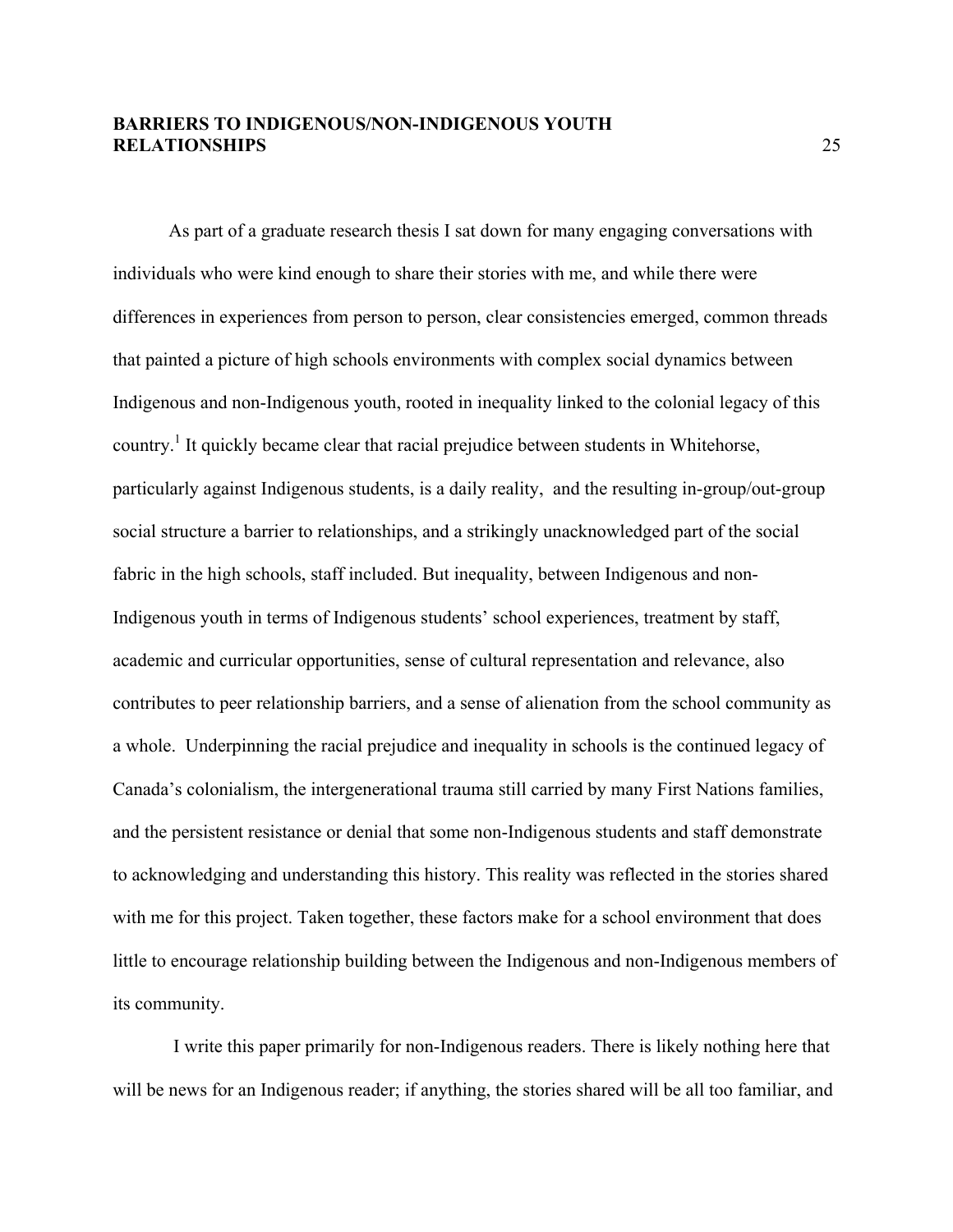I will have missed or insufficiently stressed certain facts. As a non-Indigenous person living in Whitehorse, there is a whole layer of social realities experienced by its Indigenous residents that I don't experience, don't understand, and probably don't even see. But by doing this work, I hope to gain a glimpse and better understand parts of this layer, as it plays out in the Indigenous and non-Indigenous youth relationship in the high schools, and hopefully find ways to help contribute to its improvement.

#### **Context**

The Yukon territory is on beautiful land; gorgeous mountainous landscapes, sprawling forests and pristine lakes, clean fresh air. Yukoners are indeed lucky to live here. The Yukon spreads across the traditional territories of 14 First Nations, 11 of which are self-governing. The Self-Government Agreements signed between 1993 and 2005 by Yukon First Nations removed the signatory Yukon First Nations from under the colonial era yet presently still enforced Indian Act of 1876, and are considered some of the most progressive and comprehensive modern treaties in Canada.<sup>2</sup> As such, the Yukon First Nations Self-Government Agreements are strong steps towards self-determination, and from my observations as a non-Indigenous resident, the Yukon Territory strives to be an inclusive land with vibrant Indigenous culture and traditions, where its First Peoples and Settlers cohabitate in a harmonious relationship of equality.

But what is the Indigenous/non-Indigenous relationship really like in the Yukon? This depends on whom you ask. Carl is an educator in a Whitehorse school, recently moved here after many years in the Northwest Territories, where we first met. Our kids go to the same school, so we chat. Carl is white, originally from Ontario. Interested in my project, Carl kindly agreed to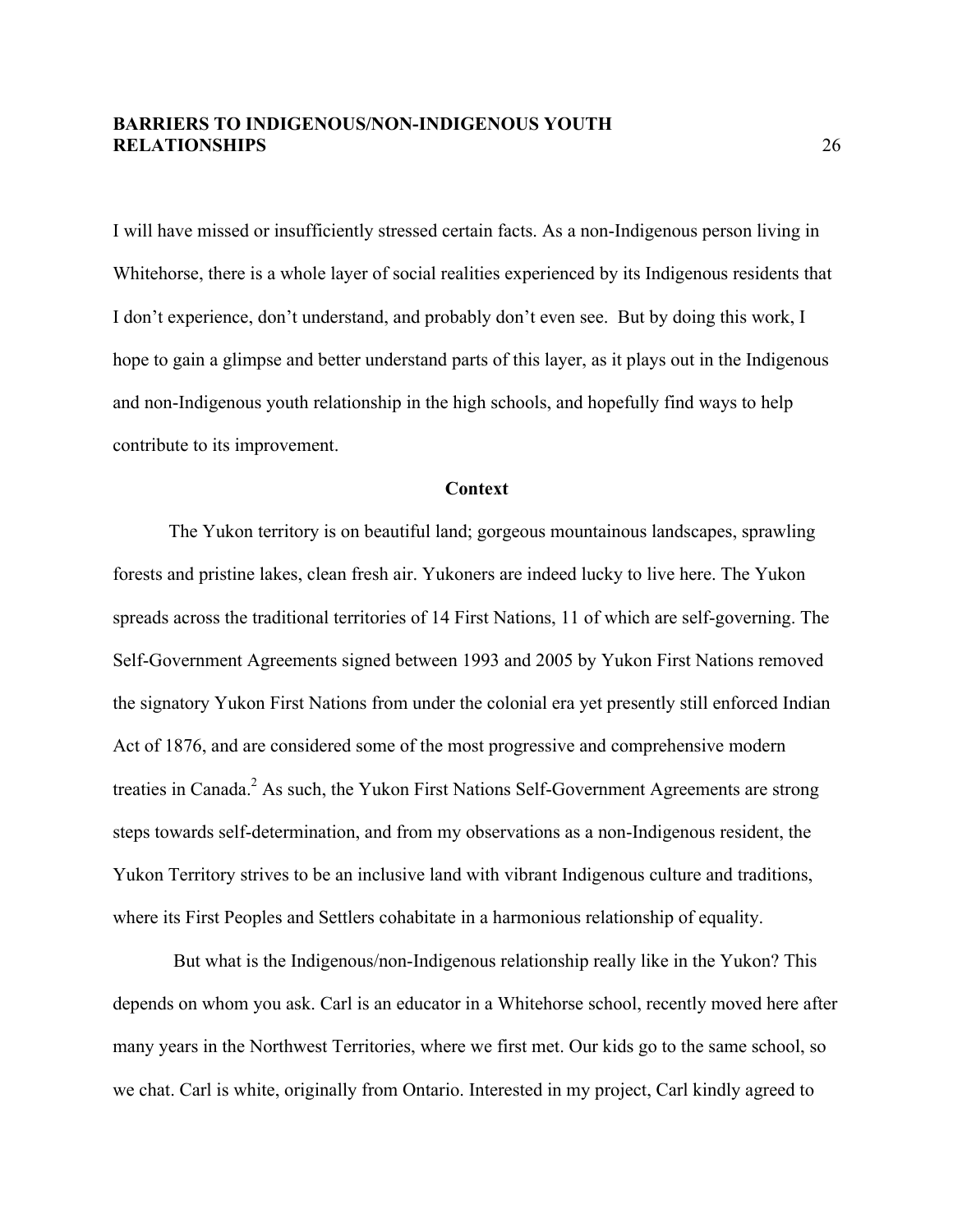participate, and we sat down together to a long conversation where he shared his perspectives as both a parent and an educator. In Carl's experience, if you ask the average non-Indigenous Whitehorse resident about what the relationship between the Indigenous and non-Indigenous community is like here, they would likely say it's pretty great; that the Yukon does a good job of promoting Yukon First Nations culture and communities, that there is the gorgeous Kwanlin Dün Cultural Centre downtown by the Yukon river, wonderful cultural events and activities to take part in, and everyone generally gets along quite harmoniously. To a non-Indigenous person, the relationship probably does look pretty great. An Indigenous person however would likely have a different perspective. Carl realizes this, because before moving to Whitehorse, he did his research on what the community was like and asked around, and those were pretty much the answers he got. But what Carl also noticed, is that once he moved to Whitehorse, as they found out he worked as an administrator in a local school, some non-Indigenous parents would ask him why First Nations content was being integrated into school curricula. This was an unnecessary waste of time, in their opinion, so why were all students now being required to study this material, not just Indigenous kids? Carl was very taken aback by the level of negativity and hostility he repeatedly heard, but realized that, seeing a white male teacher, non-Indigenous people assumed him a sympathetic ear to their views, and felt comfortable expressing their disapproval. What does this tell us? That maybe what the relationship between the Indigenous and non-Indigenous people of the Yukon looks like depends on who you are and where you stand.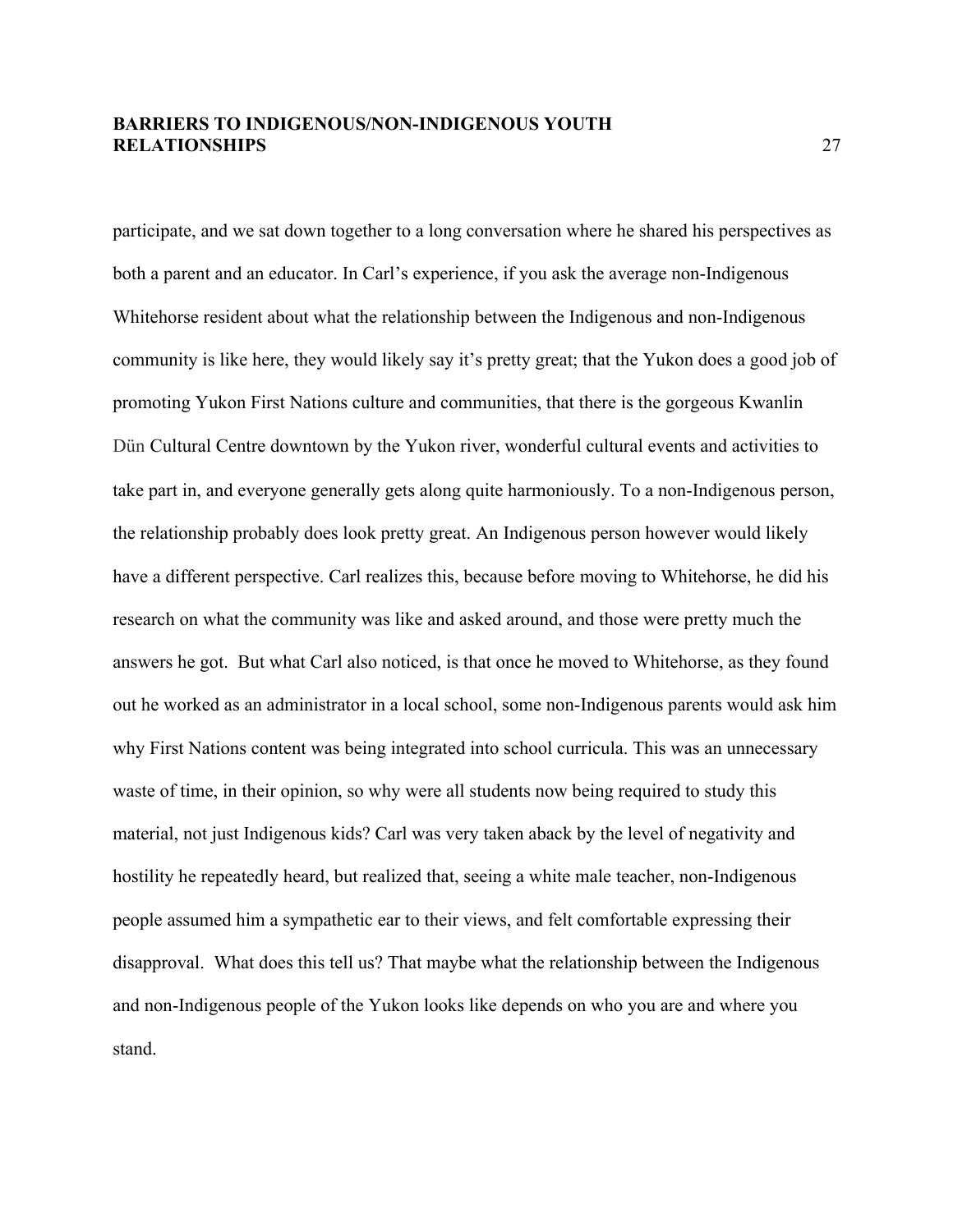Whitehorse is by far the largest urban centre in the Yukon; with a population of 31,808 out of the territory's total of  $40,717$ <sup>3</sup>. The city of Whitehorse is located on the traditional territories of the Kwanlin Dün First Nation and the Ta'an Kwäch'än Council, both selfgoverning First Nations whose communities and government offices are located within the city. The majority of the Indigenous population of the Yukon are members of the 14 Yukon First Nations, with a small number of Indigenous peoples from other Nations, often Northwest Territories Dene and Inuvialuit, as well as a small Metis population. There is a significant Filipino community in the Yukon as well, particularly in Whitehorse, which can be seen reflected in the student population. There are fifteen other Yukon communities that range from 50 to 2300 residents, all accessible by road other than the community of Old Crow, which is flyin only. Many Yukon communities outside of Whitehorse have populations that are predominately Indigenous, although the larger towns of Dawson and Watson Lake have a higher percentage of non-Indigenous residents. Despite having year-round road access, several of these communities are small and considered remote, with limited services, and only six have a high school. Unless students from the communities without high schools are willing to take their classes online, they must go to Whitehorse to complete their education. If they are fortunate, they have family members or friends that they can stay with. If not, they live in the student residence.

There are four high schools in Whitehorse (names have been changed): Tremblay Catholic high school, Poplar Heights Secondary School (English-only regular public high school), and Riverview Secondary School, which has a French Immersion stream as well and an English stream and is next to the student residence for youth from remote communities. There is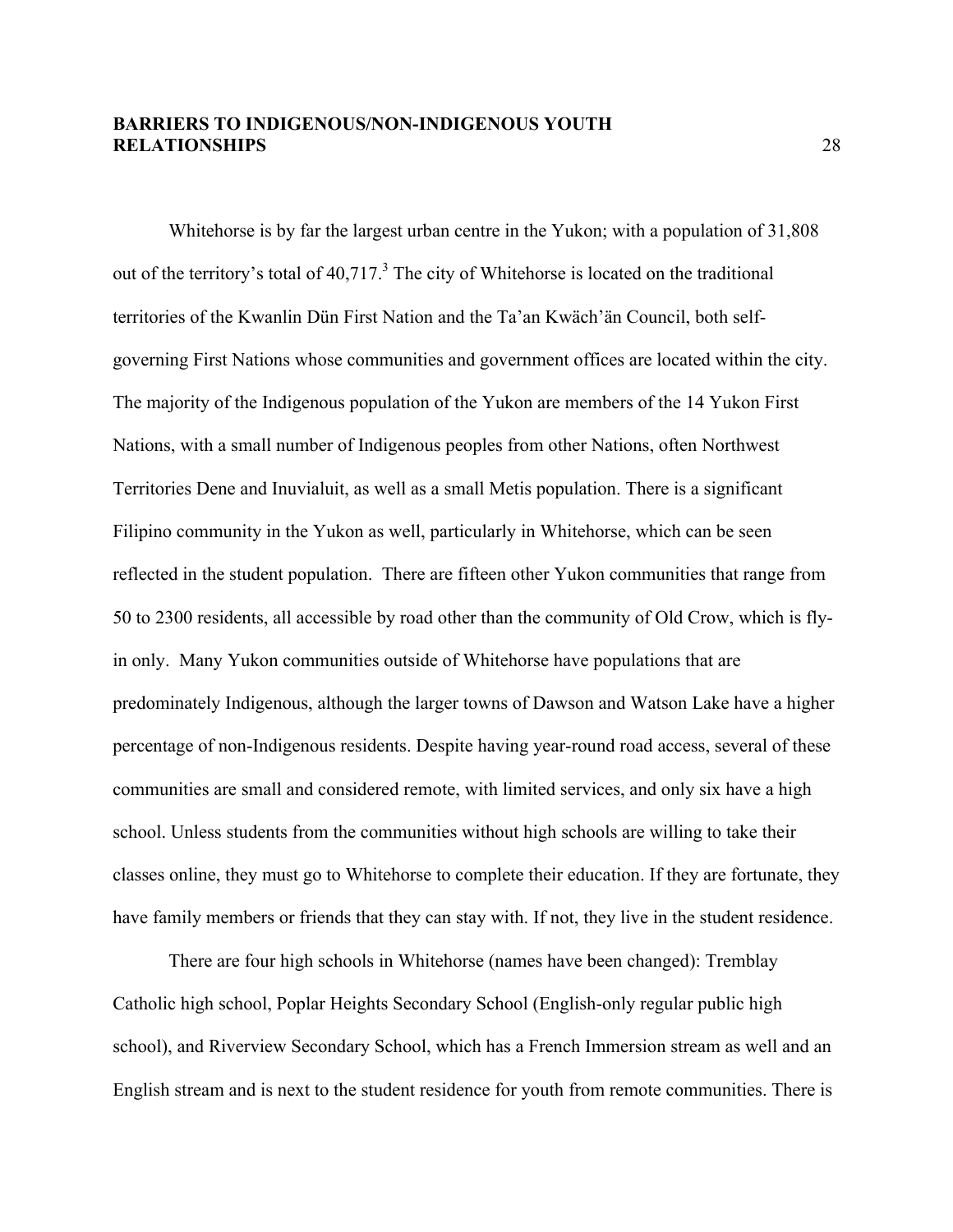also a small French-first high school with a population of 38 students presently housed in the French-first elementary school Marguerite Poirier. A new building for the French high school is currently under construction. In addition to these schools, there is also the Alternative Centre that provides alternative schooling for students wishing to complete their high school outside of the mainstream system, and the Spruce Centre for Experiential Learning that provides semesterlong specialty programs in arts and science for interested and eligible high school students. These programs have limited enrollment and admission is application-based.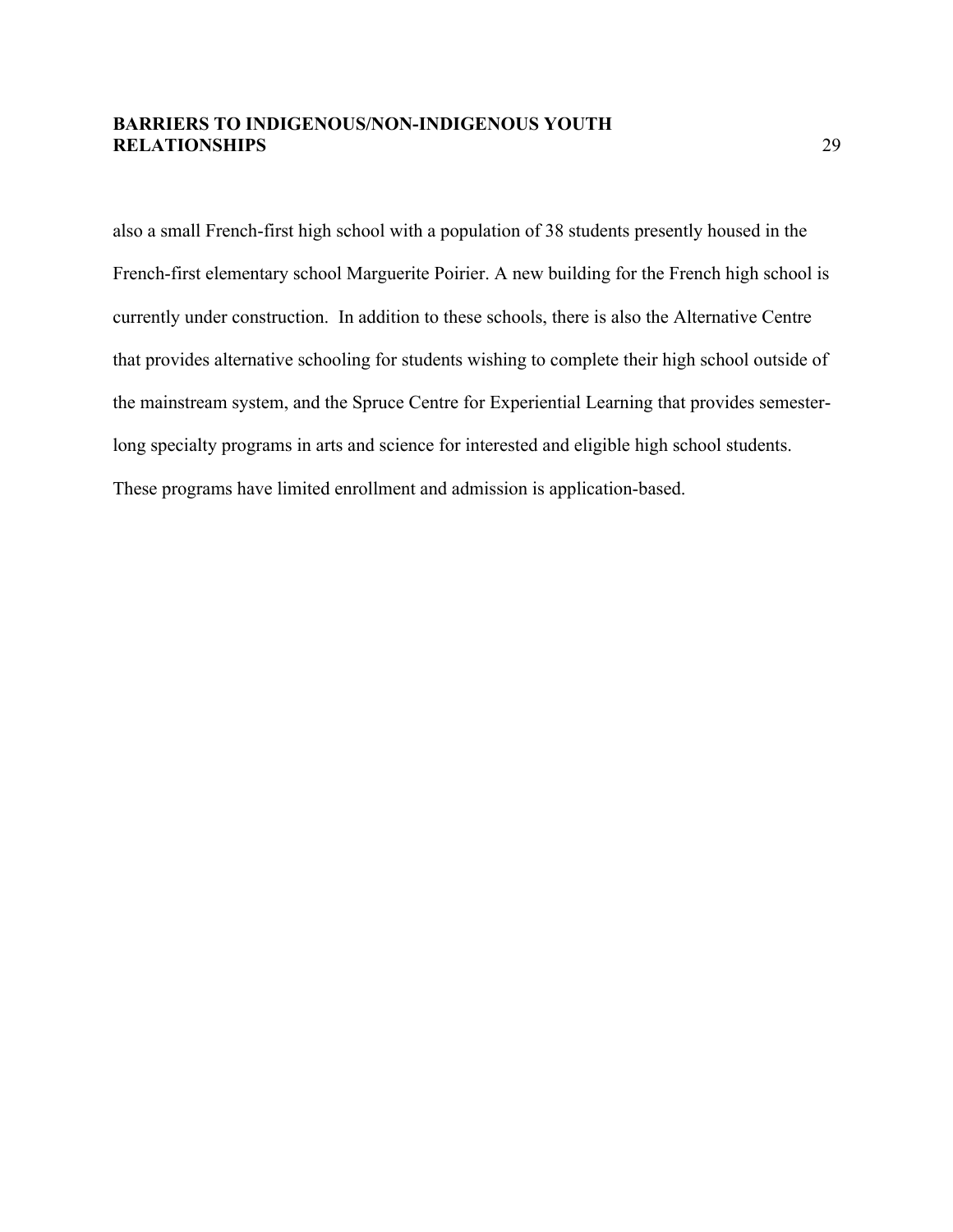# **Indigenous/non-Indigenous Youth Relationships in Whitehorse High Schools Physical and Social Spaces in High School**

#### **Riverview Secondary School.**

Two of my kids go to Riverview Secondary School, which is in a central neighborhood of Whitehorse, along the Yukon river. The school building is polished and fresh-looking, the old structures having been torn down and replaced with new construction in 2016. As you walk in, the school is bright, airy and clean. Other than a hand-carved and painted wooden crest hanging in the atrium, there aren't many visual cues to indicate that Riverview Secondary School is located on the traditional territories of the Kwanlin Dün First Nation and the Ta'an Kwäch'än Council, nor that it is situated in a northern territory whose population is over 23% Indigenous.

To the left of the entrance are the administrative offices and reception desk, and the gym is located in the interior portion of the school, with hallways and classrooms around its perimeter. On the left side hallway of the school past the administration offices are the counselors' offices followed by rooms for the Education Support Workers (ESW). Several Yukon First Nations governments fund Education Support Workers in order to provide assistance to students from their First Nation during their time in high school. Not all Yukon First Nations have the financial resources to hire support staff, and each Education Support Worker has as its primary task to support kids from their Nation, however the ESWs do try and provide assistance to all Indigenous kids whenever possible. The role played by the ESWs is of tremendous benefit to the Indigenous youth in the schools, particularly those staying at the student residence who may not have any other family or support network in Whitehorse, and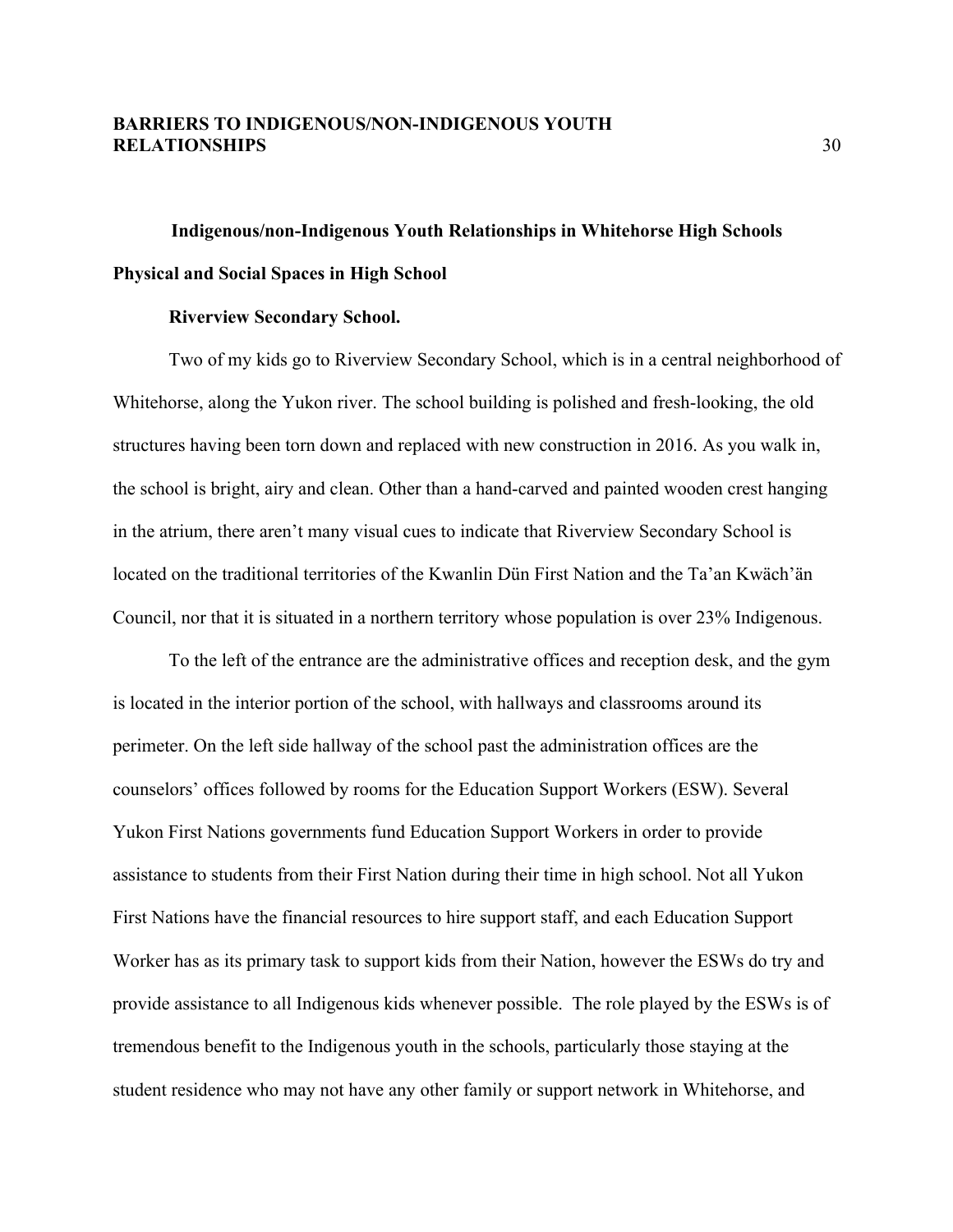their offices and couch area often serve as a gathering space for kids where they feel safe and welcome. In Riverview Secondary School, the location of the ESW offices in a back corner of the school however, away from regular classrooms and high traffic areas, gives a noticeable sense of separation—something that was mentioned to me several times by the students, family members and staff that I spoke with, followed by speculations as to whether this was deliberate. Even if there was no intended separation of populations groups, the placement of designated spaces can still send a subtle message, in this case a sense of "us and them", to staff and students*.* 

During breaks, when everyone pours out of classrooms, the school seems overfull, the halls crowded, with little room to spare. As described both by school staff and students, during unstructured school time, the teens congregate in their respective, unofficial but socially wellunderstood zones. During visits to Riverview, I discussed my kids' observations with a few staff members who agreed to speak with me for this project. I asked if the divided student population groups is something they noticed too, or if it was just my kids misunderstanding their new school's environment. In order to preserve the anonymity of the staff, I will refrain from any further details about them. The staff I spoke to were quite candid in their descriptions of what they saw, in this case at Riverview, on a daily basis:

because of the layout of the school I think there is… it's very segregated. We have the athletic people that hang out in front of the gym, then we have a Filipino and immigrants' group that are just always right there down the hallway, they're all right there, and then we have the First Nations over there, and then you'll have your French immersion kids that are down that other hallway, and they pretty much all stick together right, and so it's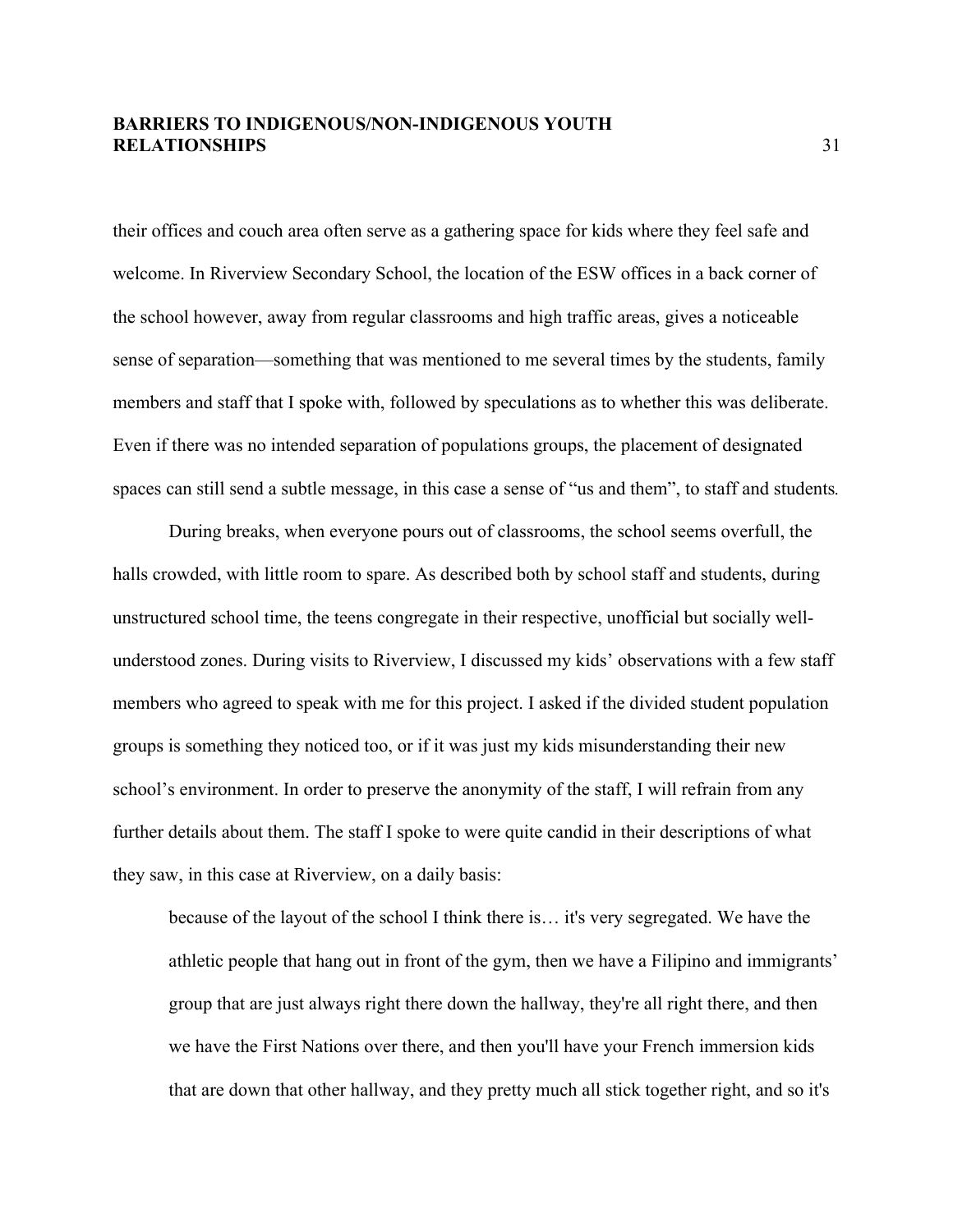very very segregated in regards to… in the context of cliques and who goes where. Everybody knows where their spot is. And it's not... there are kids that, you know, that will have the confidence and the courage to go anywhere in the school, however if they don't have that courage or if they don't have that good of confidence or self-esteem they're not going to put themselves out there.

I ask them if they think the school administration has noticed this separation also, and if so, whether there were any initiatives underway to improve the relationships between the students. I wonder if some of the separation might be program-based -the French immersion kids for instance, hanging out together— and perhaps greater interaction amongst students could be encouraged to help build relationships? What I hear from the staff is an impression that the administration does not understand the reasons for the apparent division of peer groups or seems unwilling to acknowledge or address it.

We discuss how the out-of-town students living in residence transition and integrate into the Whitehorse high schools. The Fireweed Student Residence is located in a separate building close to Riverview Secondary School as well as Tremblay Catholic Secondary School, which does not have very many Indigenous students. There are usually between 30 to 40 students staying at Fireweed residence, and though not all are Indigenous, school staff tell me that the vast majority are. As Riverview is a few minutes' walk away from the student residence, this is where most of the out-of-town kids go. The transition for these students from their home communities to Whitehorse can be challenging. Leaving their home at a young age, typically 15 or 16, to go to high school detaches youth from their support network of family and friends, and places them at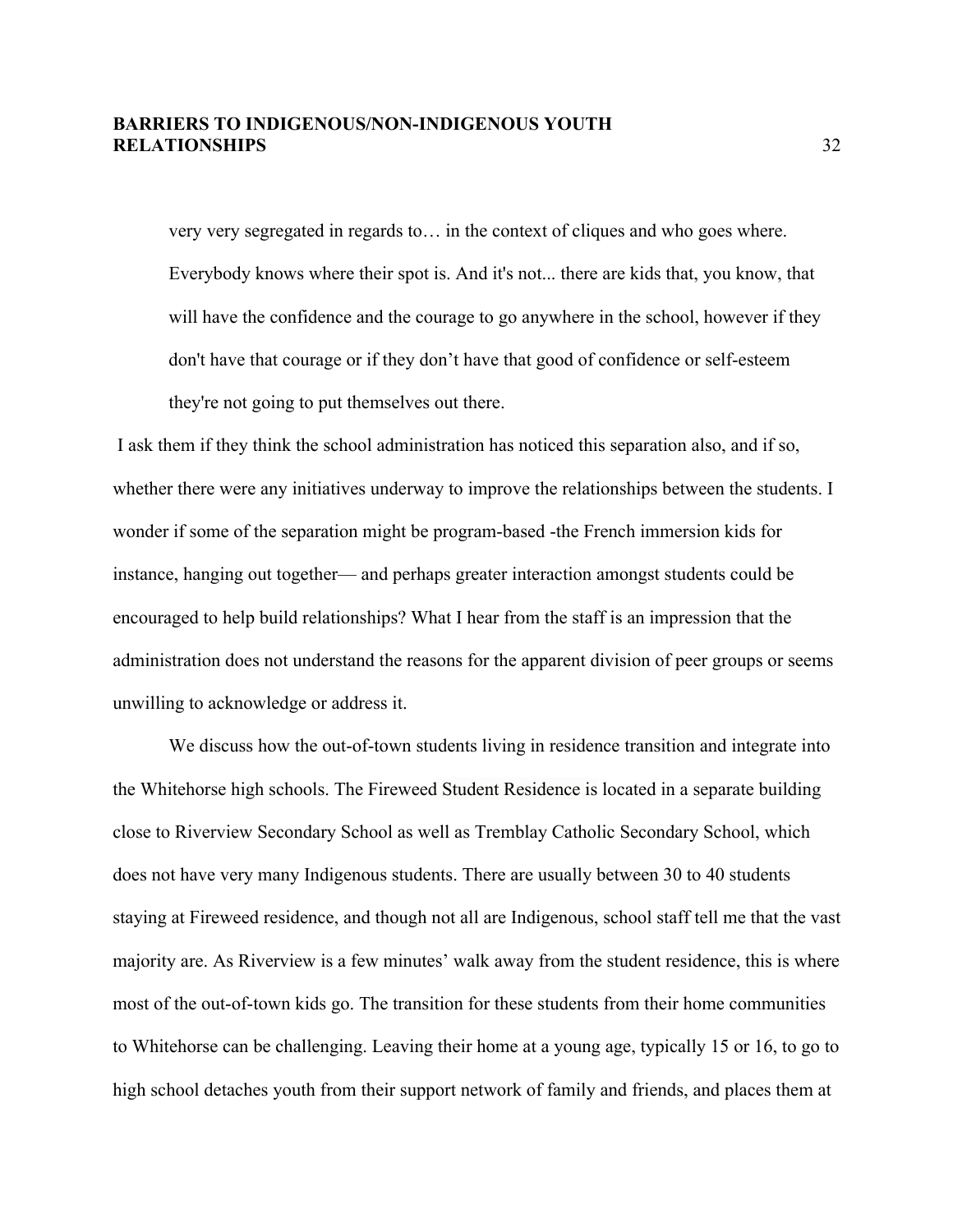a disadvantage from their school peers residing with family in Whitehorse. As shared by a school staff member:

I think for some [Indigenous students] it's challenging and difficult, especially for the kids that come from the communities, cause it's their first time here so they need better supports (…) They tell me they're shy and they have high anxiety, and there's a lot of

kids here, so they have a lot of struggle, I think, trying to get to know people.

Not only do the out-of-town students have to transition and adjust to the new challenges of high school, which is a big enough shift in itself, but they now find themselves living in an unfamiliar environment with new staff, rules, and requirements. As pointed out by high school staff, the student residence is another government-run educational institution, despite efforts to make it seem otherwise, and once again Indigenous youth from remote communities have to leave their homes to go to school. It isn't residential school, but it is a form of inequality between Whitehorse youth and youth from smaller or remote Yukon communities. Students living at Fireweed residence are expected to follow rules, with set times to wake up, curfews, meal times and so forth. As with any normal teen, observing rules can be at times challenging and kids may occasionally try to bend them, however the penalties at the residence can go as far as expulsion, which can jeopardize the students' education, as they will then need to find a place to live on their own so that they can finish high school in Whitehorse. The education staff I spoke with noted that transitioning and integrating into a school of over 700 can be difficult for many of these youth, as they often struggle to connect with the larger student body. They pointed out that sometimes Indigenous students from smaller communities come from different socio-economic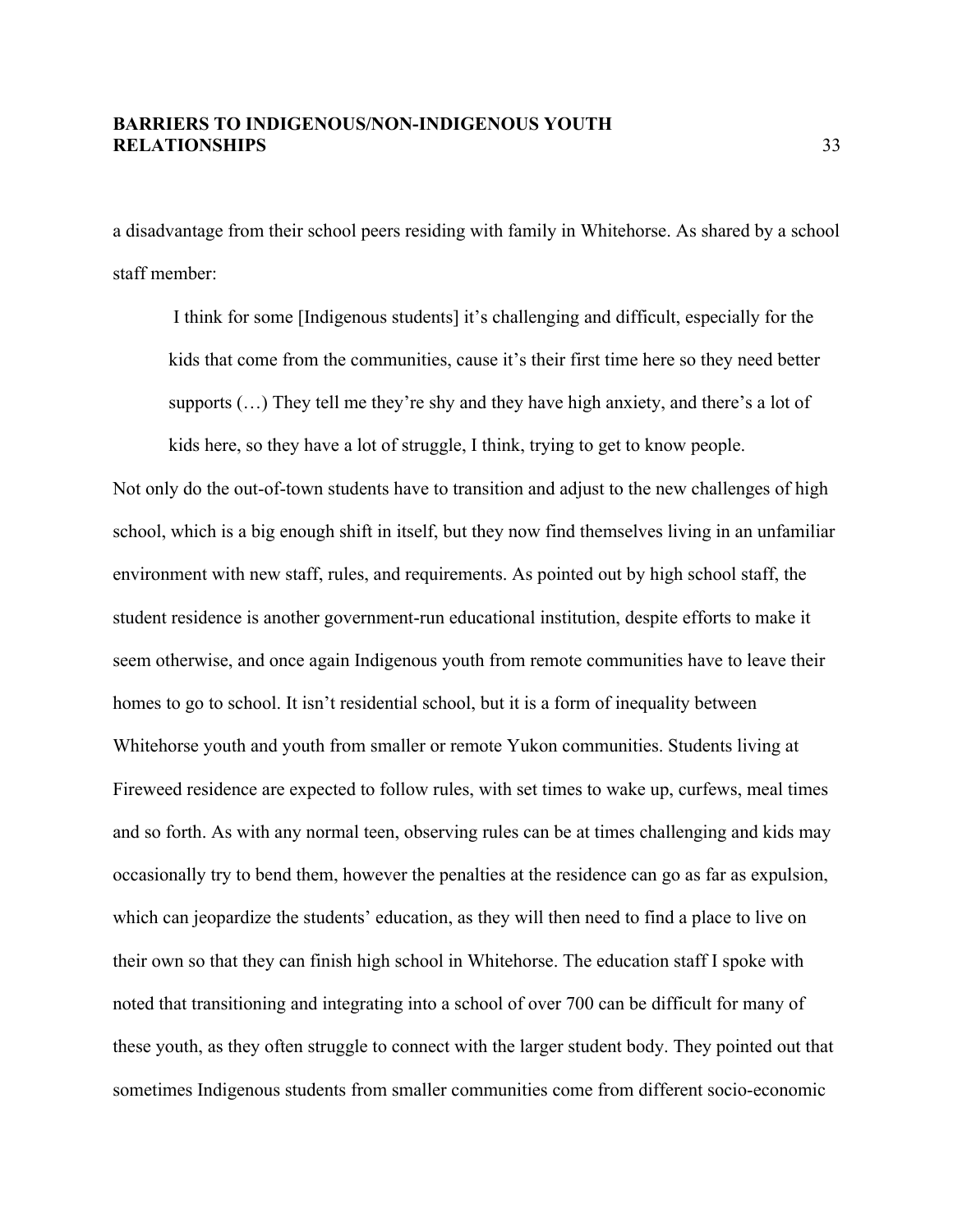backgrounds than their Whitehorse peers, and differences in styles of dress, clothing brands, or extra-curricular activities, all part of teen social codes, can influence how well they are accepted and integrated into the more urban student population.<sup>4</sup>

Such differences in context and personal circumstances for the predominantly Indigenous youth in Fireweed residence can impact their ability to succeed in school and create a sense of separation from other students. Without efforts to help rural students with their transition, meeting people, establishing connections and building relationships, the separation risks being maintained. Furthermore, staff speak of the academic challenges that many of the rural community students face; coming from small remote schools with limited resources, these youths may not yet be meeting their grade level expectations. The students then find themselves struggling to catch up in the Whitehorse high schools or are discouraged by the gaps in their academic achievements, which are not a reflection of their true ability and capacity to learn.

The ones that are coming in, well all [Indigenous students] actually, but especially the ones that are coming in [from the communities], they're at a lower grade level and so you can really see the difference, so they're put in modified classes, which is difficult.

These academic gaps can again reinforce and perpetuate the racialized and false stereotype that Indigenous kids are less able to succeed academically, and can also contribute to further barriers in the building of relationships with their non-Indigenous peers. The staff point out that in their experience, the Indigenous students not living in residence but living in Whitehorse with family and with strong family support, they see succeed academically, and even on the honour roll.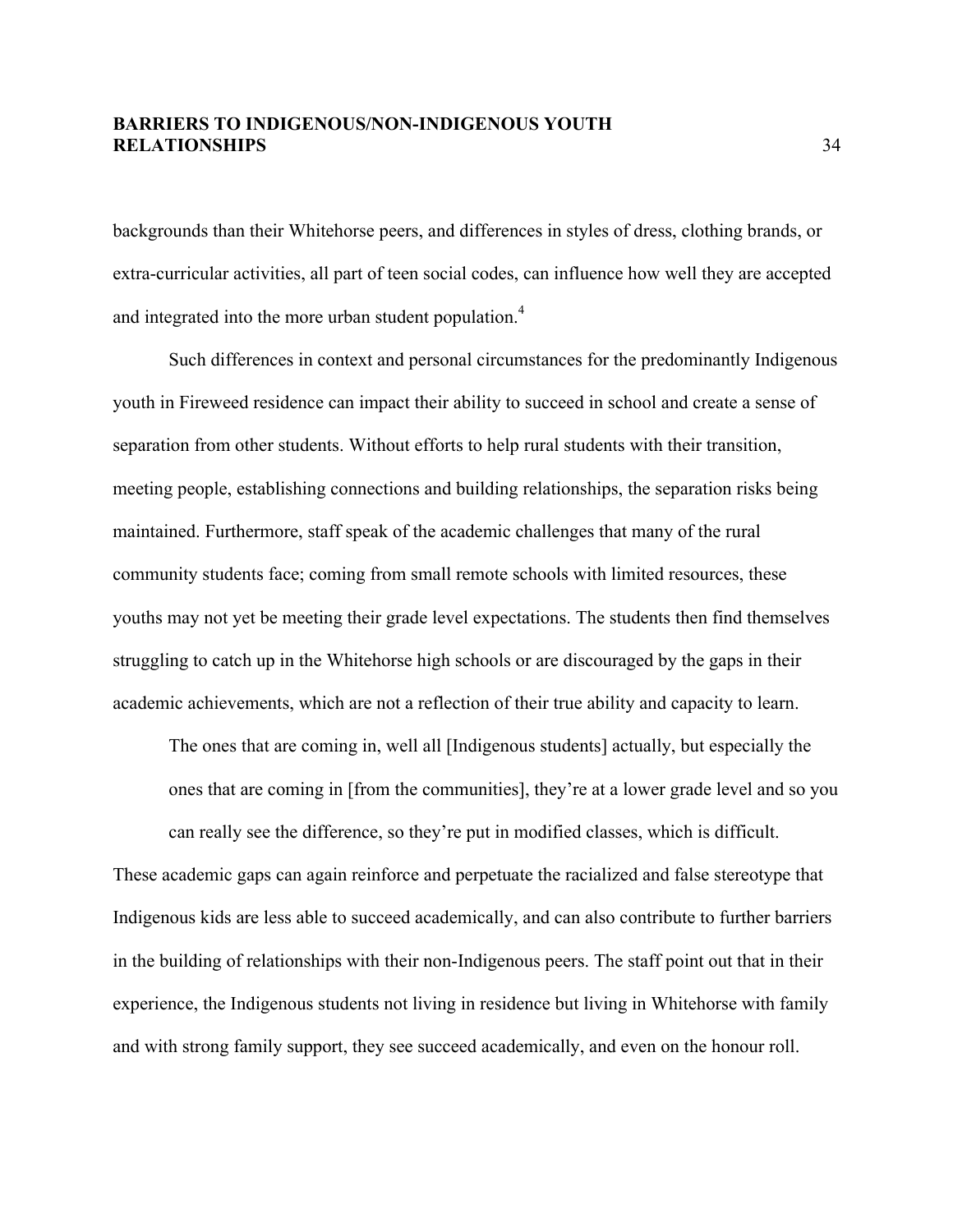#### **Poplar Heights Secondary School.**

Riverview Secondary is the high school I am most familiar with; my eldest daughter graduated from there last year, and I have two other kids attending it right now. Sports tournaments and band practices have brought me to Poplar Heights Secondary School in the subdivision of Poplar Heights, about 15 minutes from downtown Whitehorse, but otherwise my contact with this school has been minimal. PH, as everyone calls it, is a large single-story building on sprawling grounds surrounded by trees. Though an older building than Riverview, it has the biggest gym out of all the schools and ample classrooms to accommodate all its students. As much as Riverview is crowded and seems ready to overflow, PH, both indoors and out, has more than enough space for its roughly 450 kids.

I cast around to find students or former students from Poplar Heights High School who would be willing to share their experiences with me. A work colleague connects me with members of her extended family, engaged and outspoken young adults, keen to share their perspectives as Indigenous students. I meet with Thomas and Clara, recent Poplar Heights Secondary graduates, at a downtown cafe in Whitehorse to chat about their high school experiences. Currently in their first year at Yukon College, Thomas and Clara are close friends, both extremely bright and engaged high achievers, fiercely proud of their Indigenous identity and deeply connected to their respective cultures and traditions. I describe to them my kids' impression of Riverview' socially divided youth populations, particularly between Indigenous and non-Indigenous students, and ask them if in their opinion these observations are accurate, or a mis-representation of normal teen cliquishness; they immediately start nodding their heads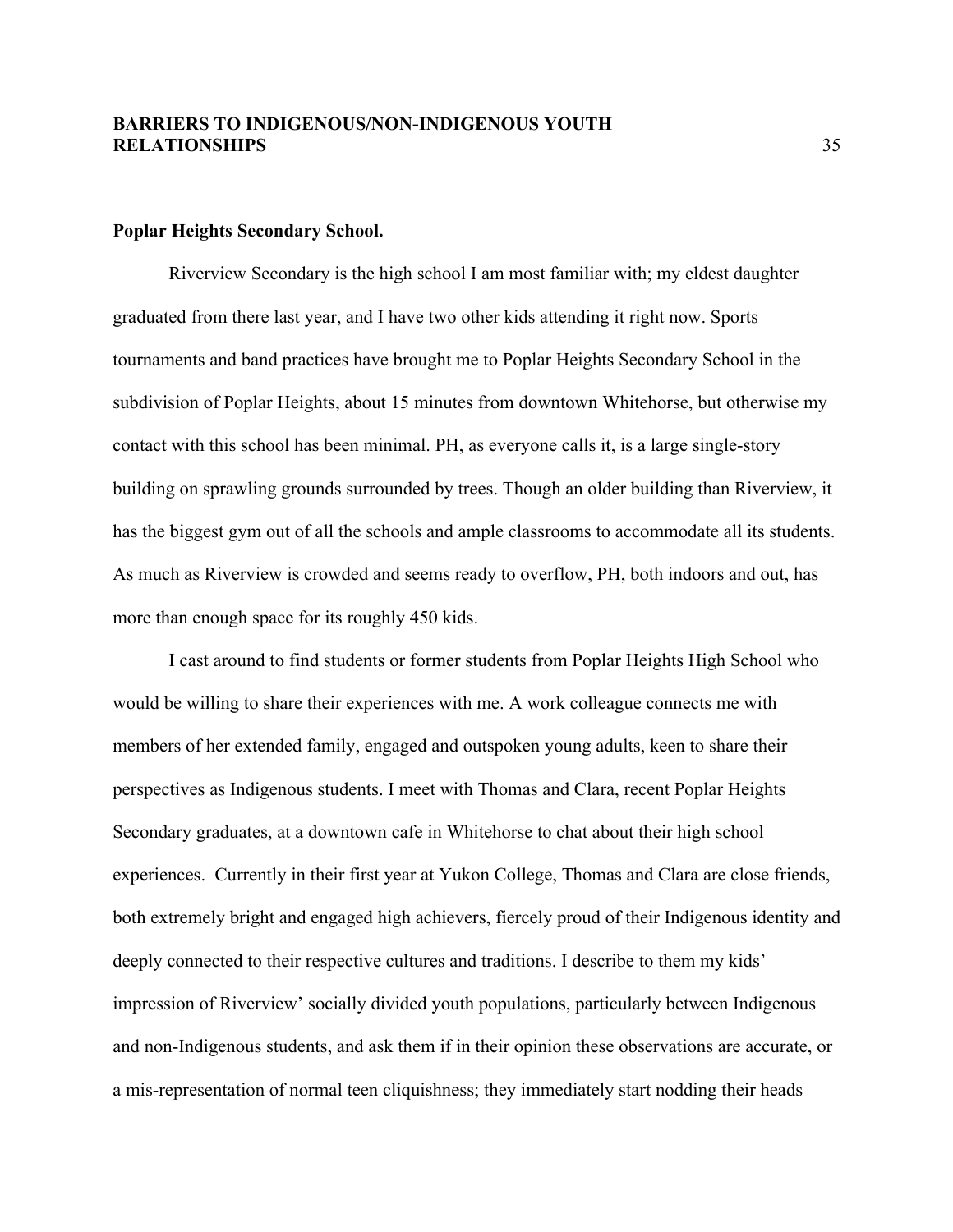before I get to the "mis-representation of normal teen cliquishness?" part of my sentence. This reaction, I have come to realize, is becoming a pattern with all of the local Indigenous people I have spoken with in the course of this project, when I bring up racial prejudice and sociallydivided youth in the high schools here. As a non-Indigenous person, I also realize that I am slightly taken about by this unequivocal response; like many other non-Indigenous folks in Whitehorse, I see that I am simply oblivious to what is likely a daily reality to many Indigenous people living here.

Thomas, although a former Poplar Heights student, wishes to begin our conversation by sharing his perspectives on the student group division at Riverview. To him, it is partly linked to what he sees as the overcrowding of the school, which in his opinion forces students to conglomerate in groups where they find comfort and connection, rather than try and navigate the intimidating larger masse of students. Thomas and Clara do consider the smaller student body at Poplar Heights Secondary as more blended and cohesive than Riverview, which they describe, based on their conversations with friends and relatives who go there, as being extremely "cliquey." Thomas and Clara suspect that PH's better mix is likely due to the smaller size of the student population—their graduating class was of just over 60 kids, whereas Riverview the same year had over 100—which may make it easier to meet other students. As they both recognize, teens will tend to gravitate into social groups with those they feel comfortable and who share interests or activities, which is normal and expected social behavior. But according to Thomas and Clara, Poplar Heights's lower student numbers allows for increased opportunities to interact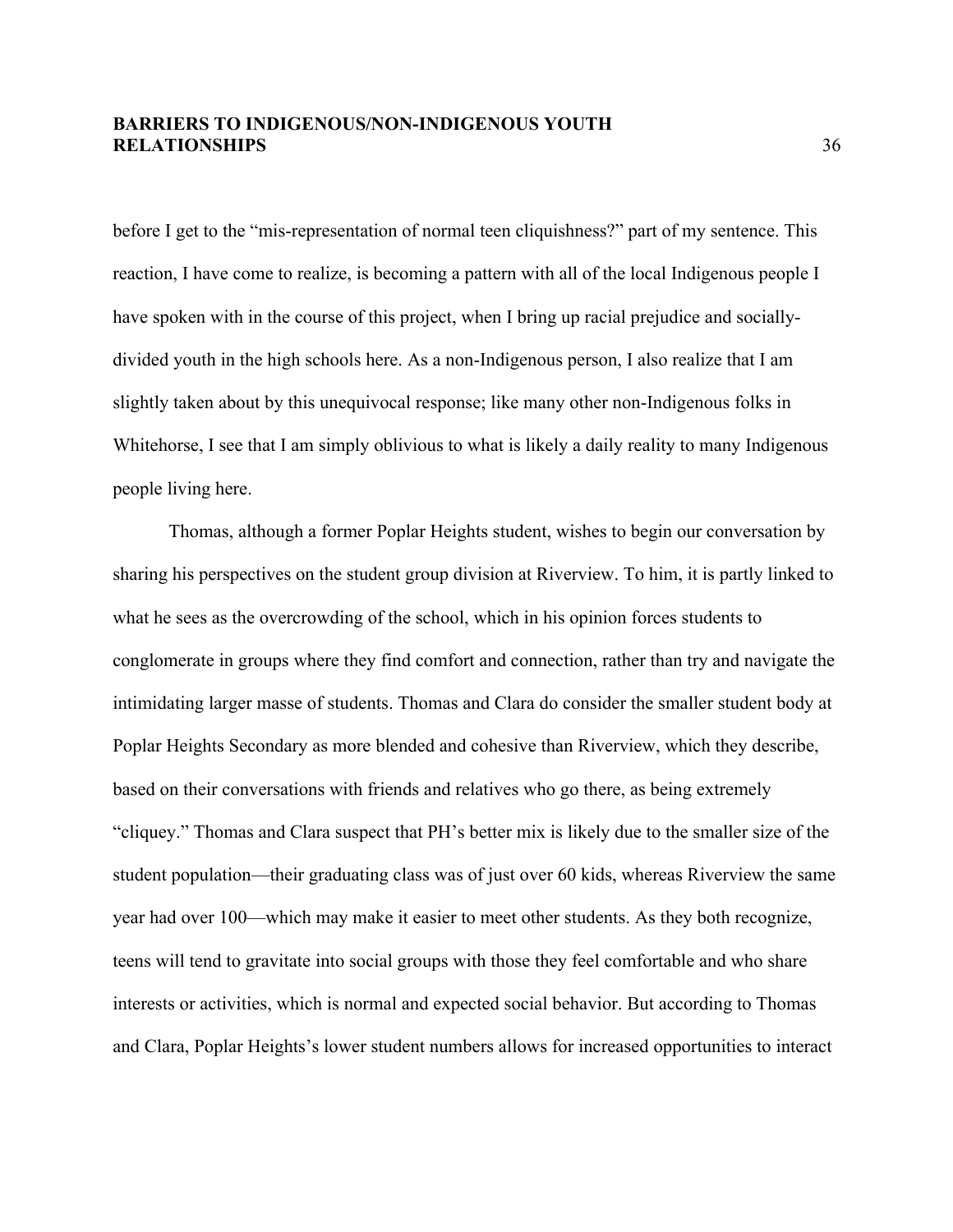and get to know more of their peers, whether in class or extracurricular activities, and form relationships.

Clara is a strong student with an aptitude for sciences; as she moved through higher academic streams in high school however she noticed that there were very few other Indigenous students in these classes with her. An in-depth examination of the reasons behind this absence is not within the scope of this writing. But Thomas and Clara have their opinion on the matter. Thomas describes himself and Clara as bright high achieving students, but says that because they are successful academically then it is assumed that they aren't Indigenous:

Clara and I are super smart, and everyone would not think that we're First Nation and that [doing well in school] would be something that we think is important in our lives, but then when they look at people who aren't as successful in school they just automatically equate them as First Nations, and that's racist.

Thomas and Clara both noticed how some teachers in their high school would pair up Indigenous kids for assignments; Thomas sees this as a form of segregation, separating the Indigenous and non-Indigenous kids for school work. He even describes school counselors who would direct Indigenous kids toward lesser challenging course like Communication instead of English Honours or History, rather than encourage them to push themselves and succeed. As emphasized by Thomas, the unwarranted yet repeated lowering of the educational bar for Indigenous students on the assumption, by teaching staff and counselors, that the students will be unable to succeed in more challenging curricular streams limits the academic reach and career potential of Indigenous students who could otherwise thrive, if given the opportunity and support. Thomas: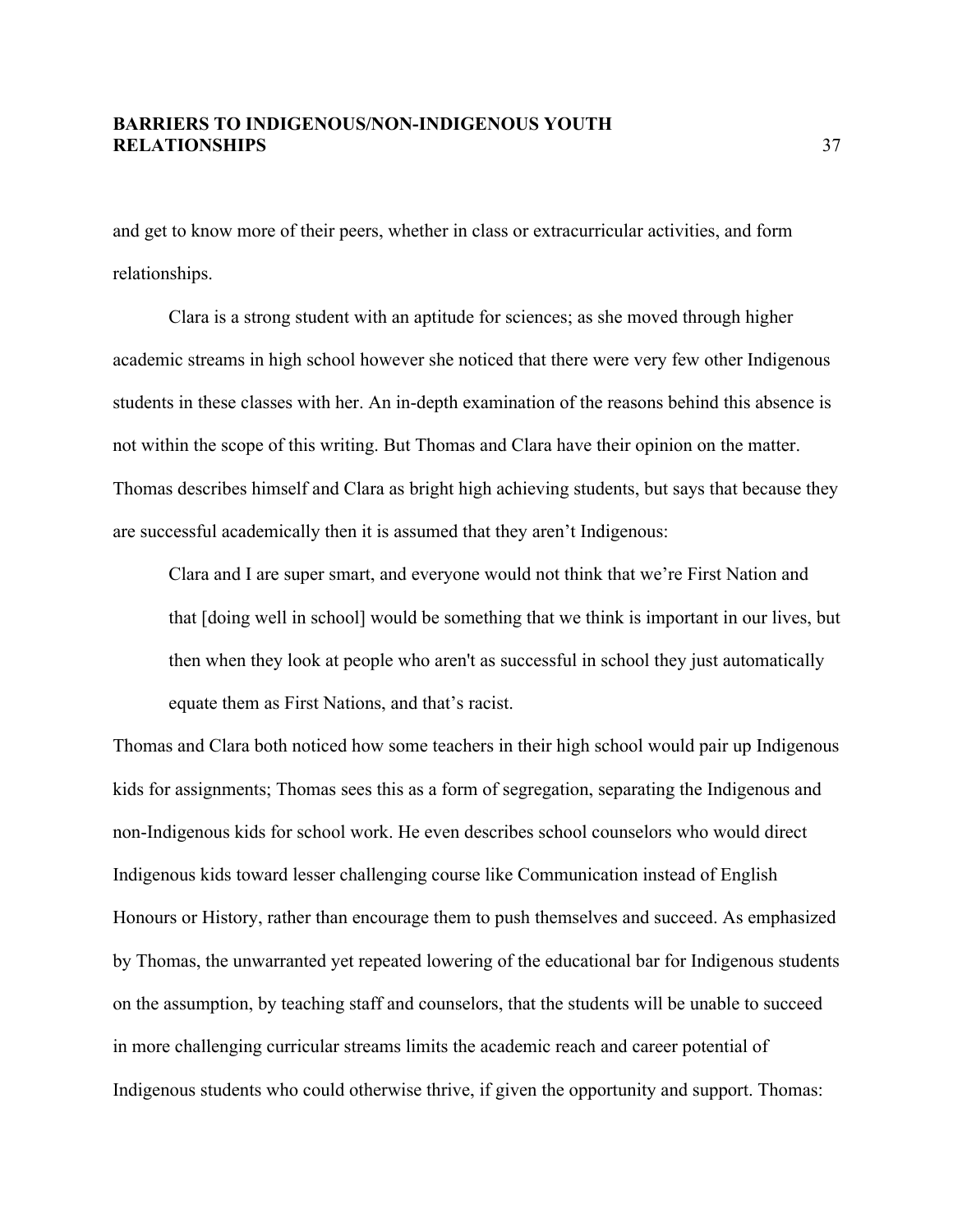I think there also is inequality when [school] counselors would tell [Indigenous] students like don't do English Honors, don't even do English, do Communication or do First Nation Studies 12 instead of History just cause they didn't think that they [Indigenous students] could push themselves but in reality they should have put them in those classes and said if you push yourself you're actually going to enjoy it and you're going to better yourself for your life instead of just generally try and graduate from those classes.

These segregating actions by high school staff, as described by Thomas and Clara and other Indigenous students and family members in this project, are based on false and racialized assumptions that further serve to reinforce negative stereotypes, limit opportunities for Indigenous students to succeed, and contribute to relationships barriers with non-Indigenous youth on whom no such prejudiced academic limitations are placed.

#### **The Alternative Centre.**

I didn't come across anyone in my networks who could speak at length about Indigenous students' experiences at Tremblay Catholic Secondary School. I was however, directed to the Alternative Center, as a good place to connect with older students. The AC, as it is known, provides self-paced learning for students who may have disengaged from the mainstream school system, faced personal challenges, or simply wish to explore an alternative approach to completing their high school education. The Alternative Centre offers a more personalized and relationship-based approach to support students towards academic success. Located within a single-story retail complex downtown Whitehorse, the AC is a small collection of offices, classrooms and larger communal workspaces through which students and staff drift in and out of.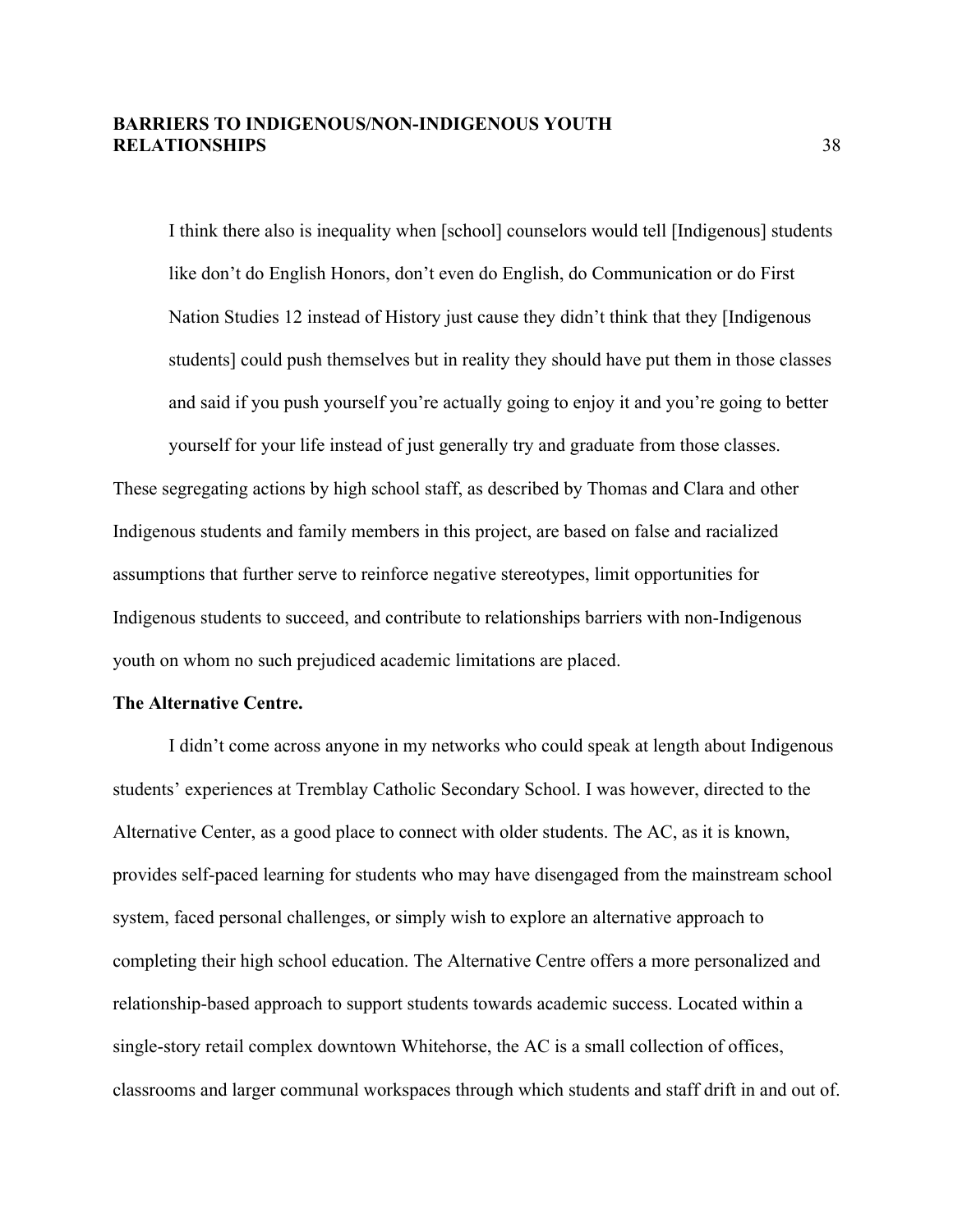There is soft chatting and instruction going on between teaching staff and students sitting at work tables, while others are working quietly on their own at computer workstations. A student is working on a group mural project in the hallway; a teacher stops by to look at the developing piece and offers words of praise and encouragement to the young artist. As I chat with a staff member in her office, another student stops in to show some beading she is working on. The space feels relaxed and communal, almost intimate, yet busy and productive. Everyone seems to know each other.

I meet with four young Indigenous adults at the Centre; Sarah, Jared, Tanya and Tim. All of them speak with great enthusiasm and appreciation of the AC and its staff, finding it a supportive and welcoming environment in which to complete their studies. In our conversations, they share their perspectives and experiences from their time in the other Whitehorse high schools. I sit down with Tanya, who is kindly willing to take time out of her lunch break to speak with me. She carries a steaming mug of soup with her into a small office space at the AC where we can chat quietly. Tanya is from Carcross, a beautiful community of about 500 roughly 70 km from Whitehorse, on the shores of Bennett Lake, large and icy cold, edged by sandy beaches and mountains. Carcross is home to the Carcross/Tagish First Nation, a powerful self-governing First Nation that has established a strong cultural presence in its community with the construction of Carcross Commons, a collection of small mural-painted houses for artists, artisans and food shops, and the recent completion of their Learning Centre, a majestic log building fronted by stunning hand-carved totem poles representing each of the 6 C/TFN clans.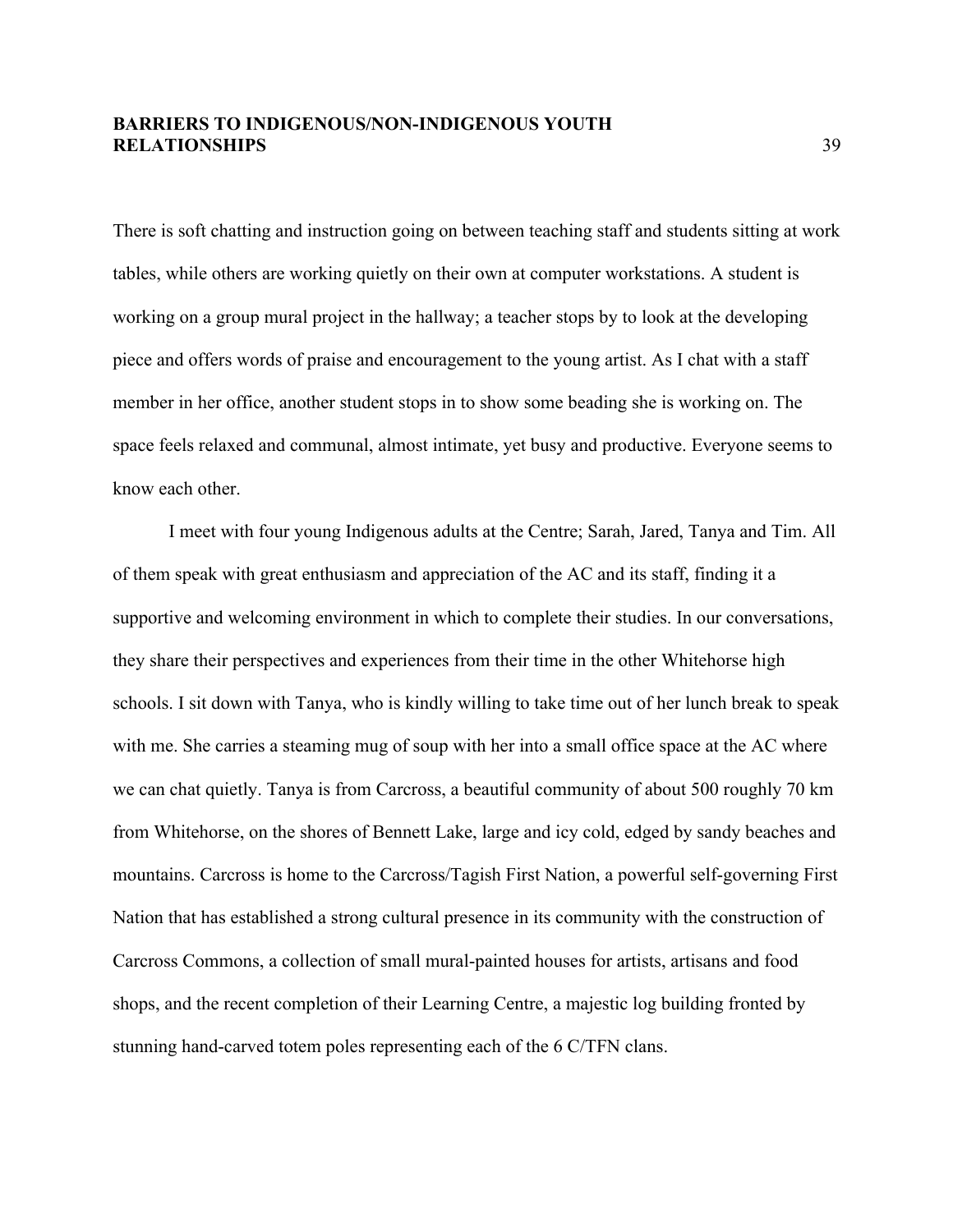Because Carcross is too small for the Yukon Government's Department of Education to establish a high school for its students, Tanya had to go to Whitehorse to continue her education. She moved to the Fireweed student residence and went to school at Riverview. There she mainly hung out with other Indigenous kids from her community that she knew, but she does remember noticing divided population groups in the school:

I went to Riverview for a couple of years before I came here and we mainly stuck together because we were all related and most of us grew up together, whether it was in Carcross or Teslin and what not, we all managed to come there at some point so we all knew each other (...) I remember the French immersion kids they just stuck to one side of their school where they had all their classes, yeah, there was like a lot of different groups, preps, athletes, smokers, you know…

Overall Tanya feels pretty positive about her time at Riverview and the student residence, but describes it as more of a socializing time, mainly with her Indigenous friends, and not so much for school learning. Tanya suggests I speak to her best friend and roommate at the residence who is now also at the AC, as she says her experience at the high school was very different, and not very good, but unfortunately we were not able to connect.

Jared is a young Indigenous musician who is well connected in the local hip hop community. He walks into the room with his headphones around his neck and has the confident chilled demeanor of an artist plugged into the local scene. Jared no longer attends the AC but still stops by to visit with the staff and other students. Jared also went to Riverview. During his time there he did notice cliques and social groups and also observed that Indigenous kids tended to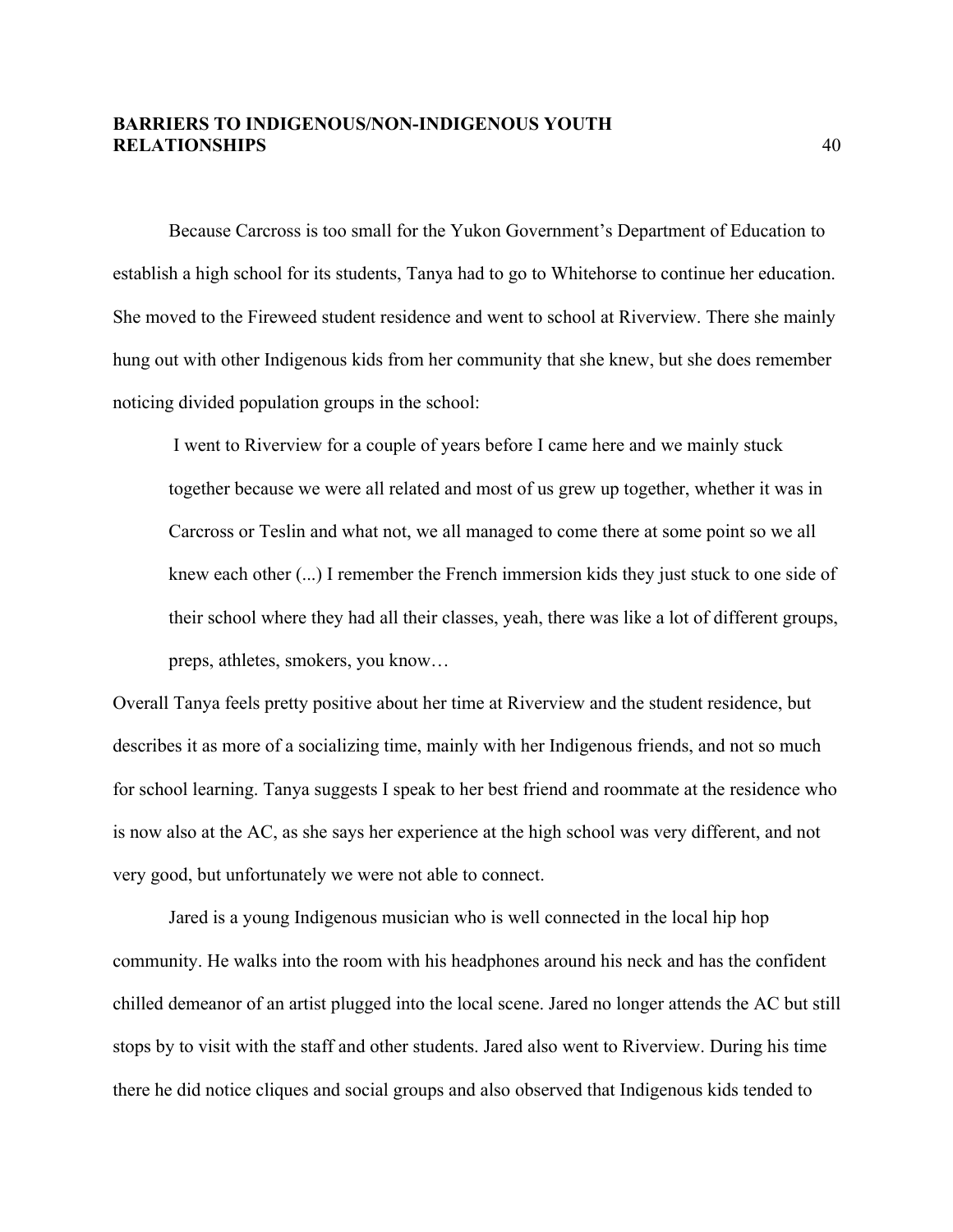hang out separately. Jared didn't see these social divisions as much of a problem however, it was just the way it was between the kids, but he didn't really integrate into any of the groups either, describing himself more as the guy hanging out in the corner that nobody noticed.

Interestingly, in each of my individual conversations with Sarah, Jared and Tanya, they all describe the "smoke pits", the designated areas for smokers on school grounds at both Riverview and Poplar Heights, as places to socialize and meet other kids. Jared doesn't even smoke, yet he would go and hang out at the smoke pit while at Riverview just to visit and chat with other students. Tanya tells me:

I noticed that, I think towards my last year there, a lot more kids started smoking, so like, all the like French kids, athletes, stuff like that, we'd all come out for our smoke breaks and that's where we would have our actual talking to each other, whether we were buying smokes from each other or you know, need a lighter (...) but, other than that we mainly just stuck to our own.

Teens connecting and building relationships across different social groups while engaging in unhealthy activities such as smoking is probably not something that should be encouraged; as a parent, this is not where I would like to see my kid. Yet, there does not appear to be many opportunities where students from different programs and social circles are pulled together in a designated space for a fixed amount of unstructured time, with some sort of catalyst or connector to initiate conversation. In this case, it's the exchange of smokes or lighters. Interestingly, although this may seem a bit of a stretch- the social environment of the high school smoke pit reproduces some of the elements recommended for successful intergroup contact to reduce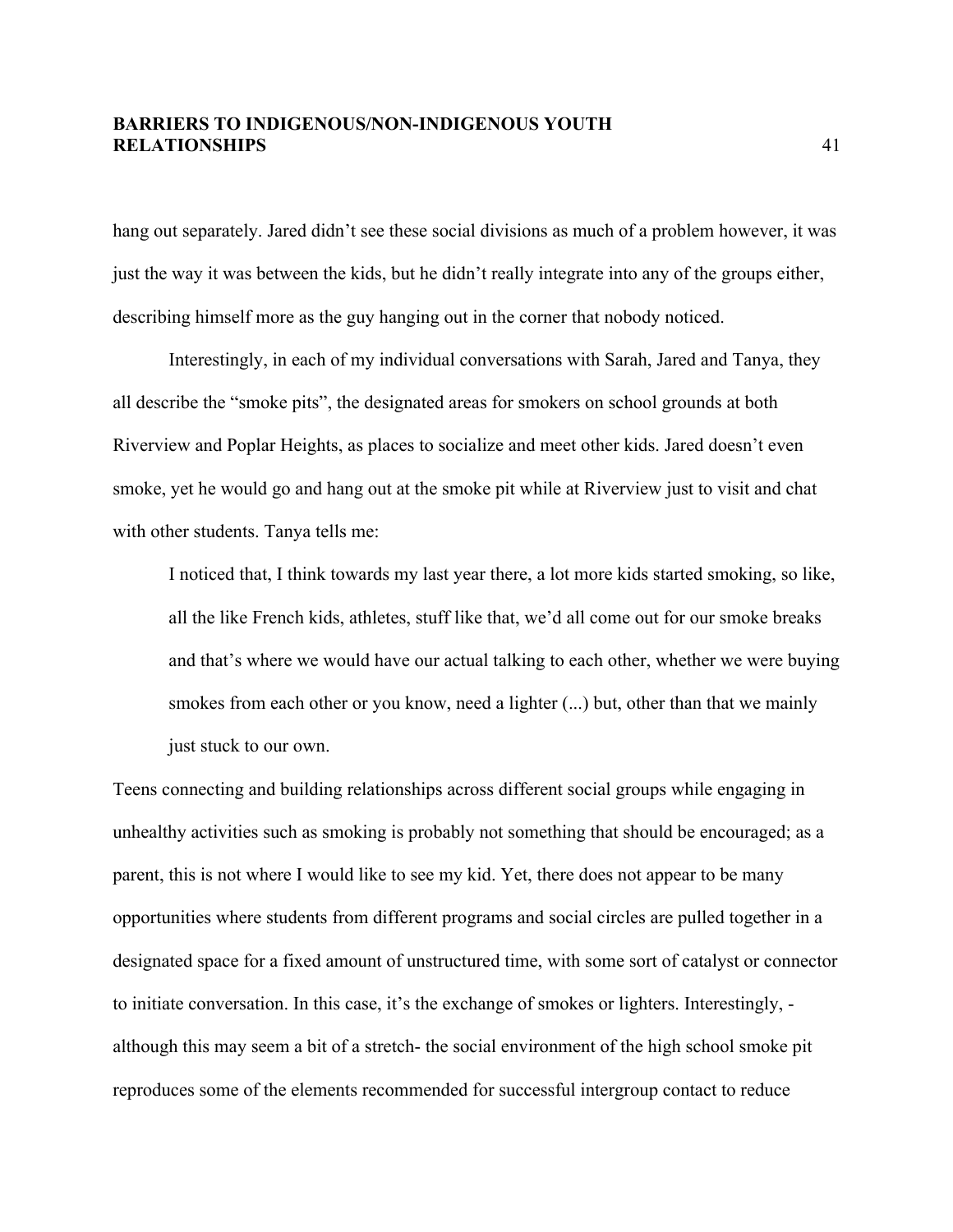prejudice between groups:<sup>5</sup> equality of status (everyone there is a smoker), cooperation (sharing smokes and lighters), common goals (want to have a smoke) and support from authorities (designated and authorized area for smoking during breaks). For the kids that are not engaged in sports or other team building activities, are too shy or reserved to join a club or reach out to new acquaintances in class or during breaks, there may not be many such opportunities for building relationships, outside of their usual social group.

# **Racist Jokes, Derogatory Terms, Racial Bias, Stereotypes; What Racism Looks Like in High School**

Back with Riverview school staff, I discuss social interactions between the different student population groups; as these staff see it, daily intergroup contact does occur, without visible coolness or overt hostility. Yet relationships across these student population groups don't seem frequent, and racial bias and prejudice do appear to taint opinions and perceptions, particularly towards the Indigenous youth. The staff I spoke with describe instances where racist terms are tossed around by students—about First Nations people, but also other ethnic groups meant as "jokes" and teasing not to be taken seriously, yet this is language that is known to be offensive and derogatory. I speak with George, who has worked at Riverview for over a decade. When I ask about racial prejudice amongst the students, George is unequivocal. According to him, there are definite and consistent racist behaviors and incidents, even increasingly so, directed primarily towards the Indigenous students from non-Indigenous kids. As he shares examples of racial prejudice he has witnessed or heard of in the high schools, George firmly and categorically states that racism against indigenous youth in the schools persists. But to this point,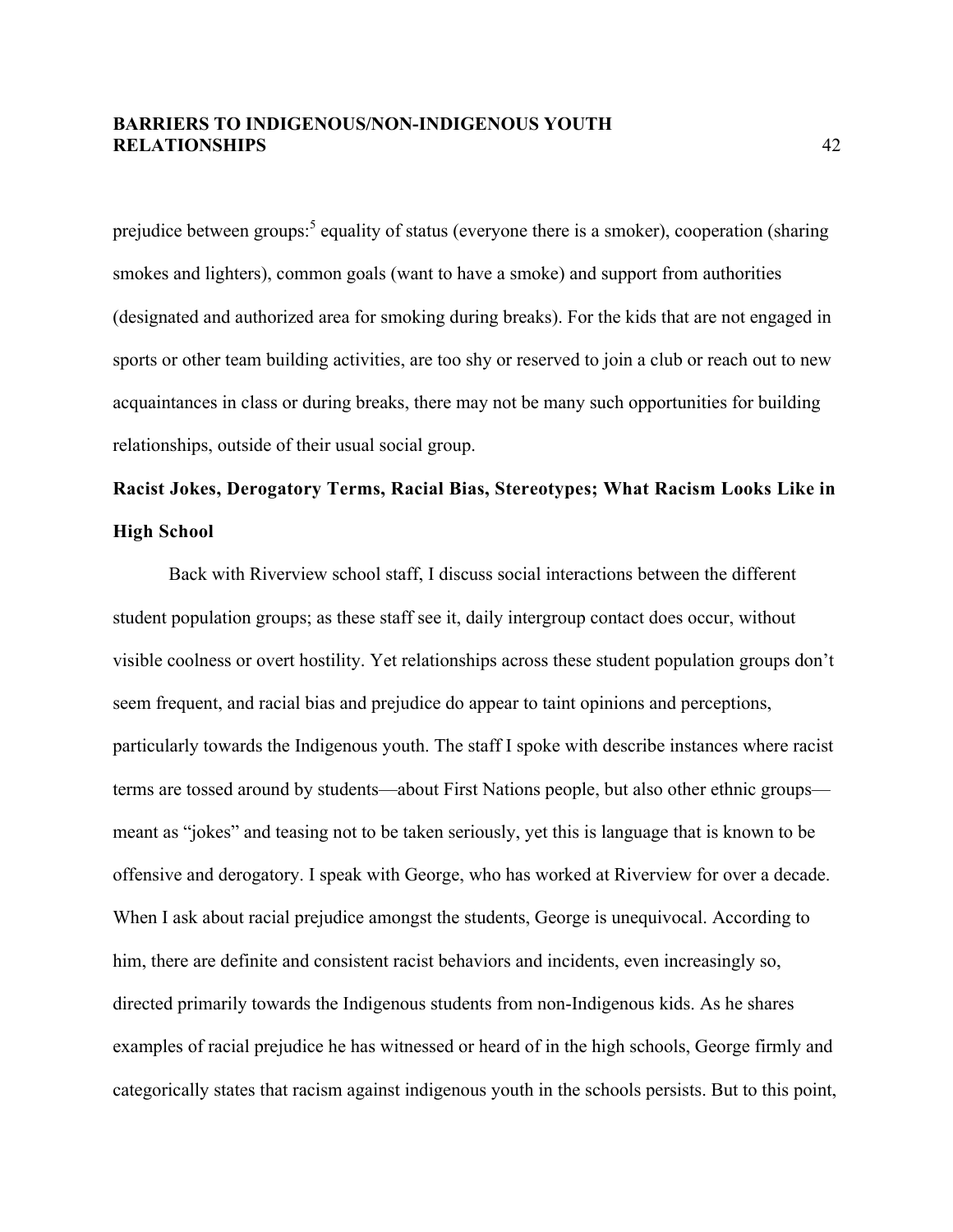George also wants to make clear that although Indigenous students are often the primary targets, unfortunately, it doesn't stop there:

It's all. It's all. It's not just one group or the brown and white, it's all. And it's ugly. (...) It's learned, it's learned stuff, a lot of it, it's learned racism or passed down and so a lot of them don't even know what is, but it's out, it's in the families.

Back at the Alternative Centre, when I ask Tanya and Jared about racially-motivated incidents in high school, they say they don't recall experiencing any themselves before coming to the AC. But interestingly, in my separate conversations with Tanya and Jared, both of them went on to discuss incidents they heard about that involved racial slurs being used against Indigenous friends or family members in school, at Riverview and Poplar Heights Secondary, and both do state having definitely heard comments with racist undertones targeting Indigenous people. When I ask her for examples of what she has heard, Tanya clarifies:

There are like little remarks of discrimination and stuff like that (...) like I don't think it was meant to come off as racist, but (...) it's the kind of comment that makes me kind of look like, wait, wait what??

I ask Thomas and Clara about their experiences at Poplar Heights Secondary; did they experience prejudice or hear derogatory terms being used? Clara describes herself as very fair, and "not looking super First Nations compared to some of my cousins." She says because of this, non-Indigenous kids feel comfortable using racial slurs around her, even directed at her, in the guise of jokes. She lists these words to me, but they will not be repeated here; I am dismayed that kids would throw these racist terms around so casually, thinking them harmless teasing.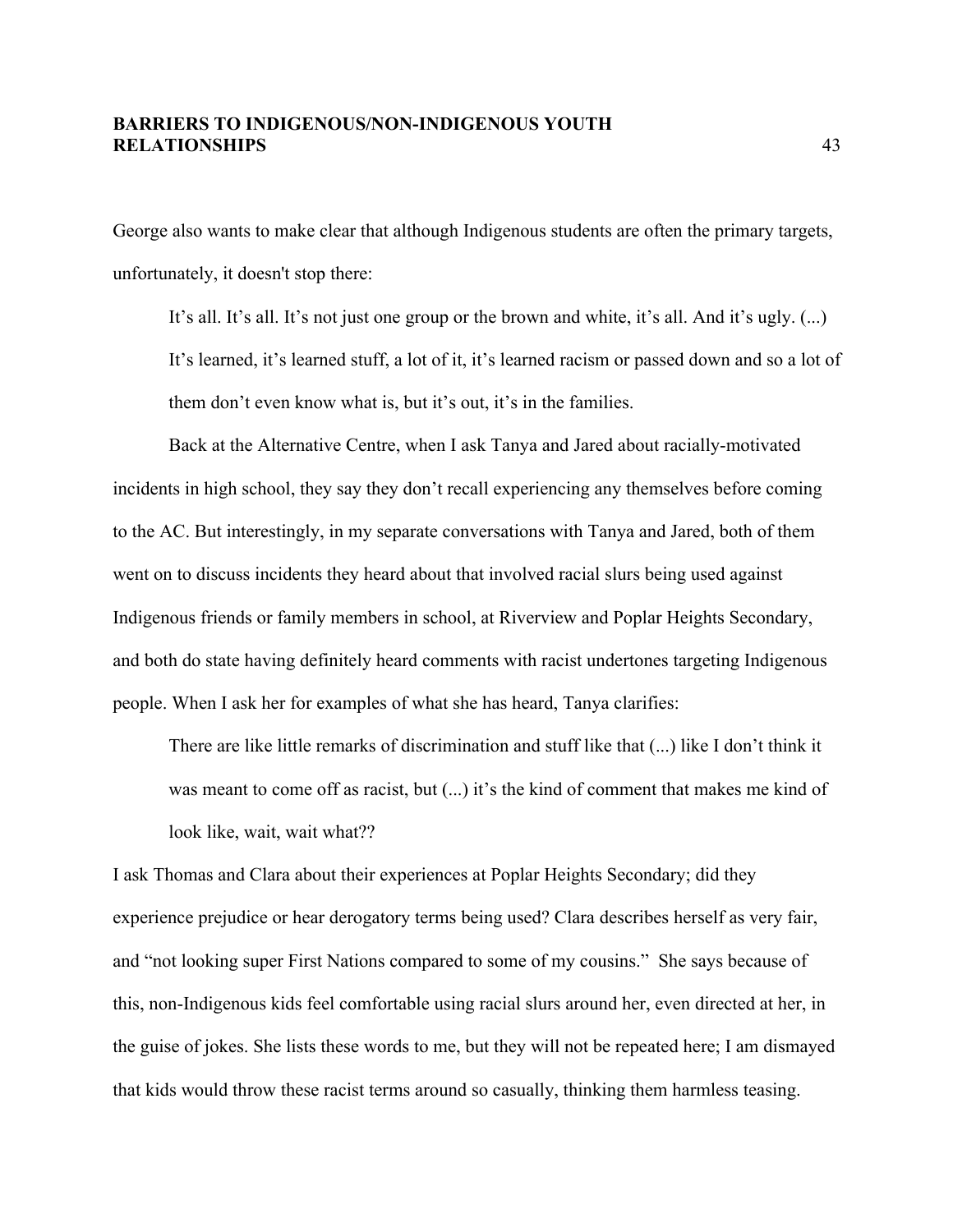When Clara takes offence at the racist language, the non-Indigenous kids minimize and dismiss her reaction as not valid, because she "doesn't even look native, so it's fine, you don't need to defend your people." Clara recalls wearing items of traditional clothing made by family members, precious and meaningful to her, and being teased about these by non-Indigenous students. It may not appear as a racist attack, but mocking their regalia or hand-made gauntlets is yet another form of damaging micro-aggression for an Indigenous youth to absorb and internalize. This seems to be a common thread in the descriptions of racist-tinged occurrences against Indigenous students in high school, shared in these conversations: subtle digs, but not blatant hate-filled attacks; micro-aggressions, and a "feeling" of racial bias and prejudice lacing words or actions, picked up in the tone or inferred meaning of a comment, but not obvious enough to call someone out on.

From where Thomas and Clara both stand, they do not hesitate in describing such behavior by non-Indigenous students as racism; even though words are meant as "jokes," to their ears, they are offensive and racist attacks disguised as playful teasing. Thomas relates how the students would excuse themselves by stating that because their intent is not racist then they aren't being racist, regardless of how hurtful their words may be. These stories are echoed by many others shared in this project.

Also, very angering and frustrating for both Thomas and Clara, was the reaction of so many non-Indigenous students during the teaching of the Residential Schools unit in their grade 12 Social Studies class. They heard comments like "why do we need to learn this? why are we living in the past? this is just a waste of time." They both feel like the topic of residential schools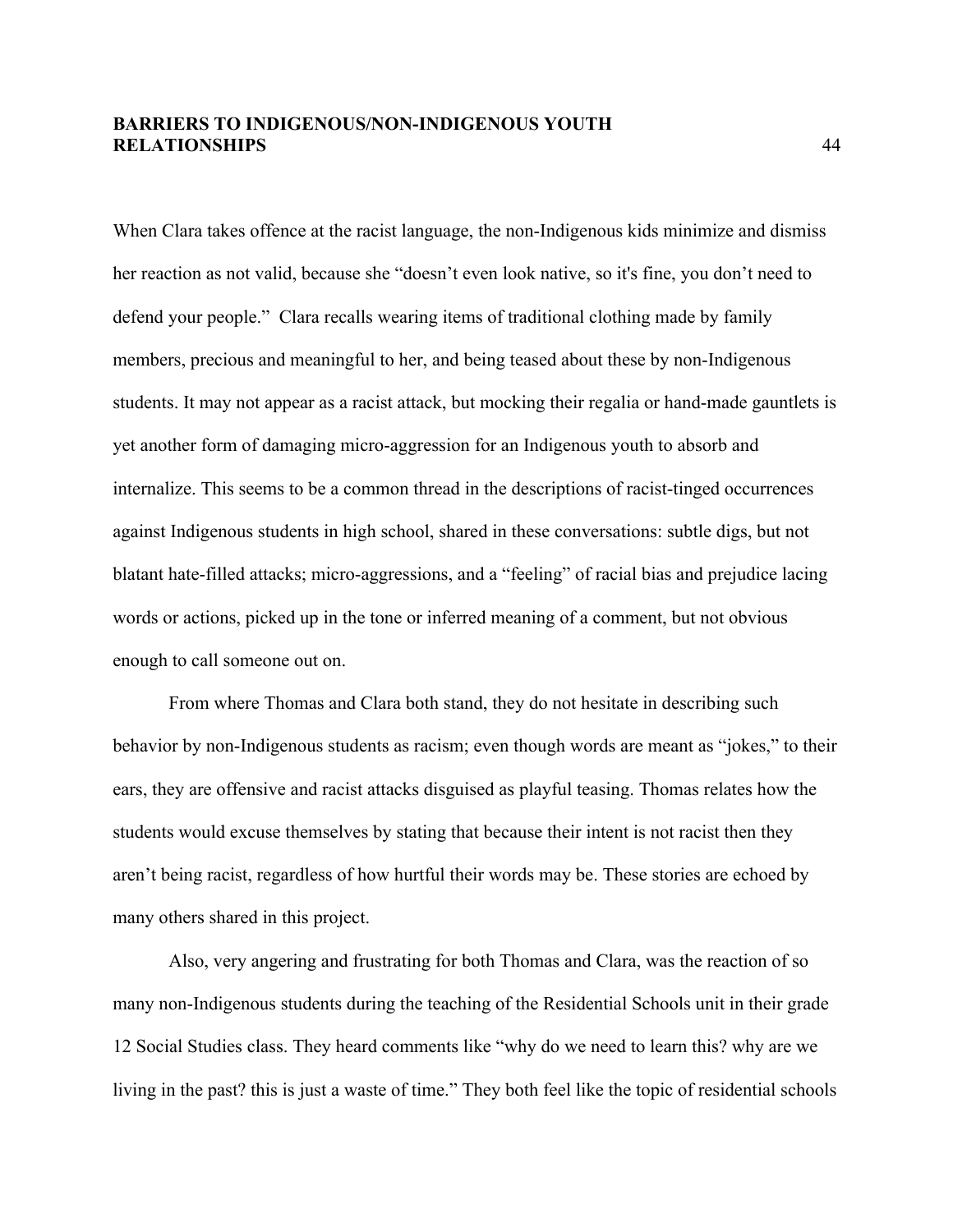is insufficiently addressed in class to begin with, but the lack of interest and disrespect from their non-Indigenous classmates is infuriating. Clara recalls an incident where her whole class erupted in a shouting match over a discussion on cultural appropriation and Victoria's Secret models wearing First Nations type headdresses during their annual runway show. Clara found herself to be the minority voice defending the Indigenous position against her defensive and angry classmates:

It was awful, I actually got really angry and started yelling at someone, because it was about cultural appropriation, [and they would say] how we just needed to get over it and I was like no! (…) I was like "this has affected my family greatly!" And I went off and it was really bad, they were yelling over top of each other and at the teacher and they were like "no I don't care!" And I was like, woah, this is a classroom full of people who don't know anything about the history of First Nations people in the Yukon. And like they try to teach it and introduce it in school but I don't think it was introduced enough, it was skimmed on the surface, enough that kids were slightly aware, but they were still racist about it.

The teacher's reaction to the upheaval in her classroom, was to shut down the discussion and cancel the assignment, rather than try to turn it into an opportunity for learning and teaching. According to Clara, the teacher was just too overwhelmed, ill-equipped, and unwilling to handle such a challenging discussion. Thomas and Clara, completing each other's thoughts, add:

(Thomas) I think that it goes back to the point that we were talking about earlier, and why is it always on Aboriginal people the burden to explain the atrocities that happened, and I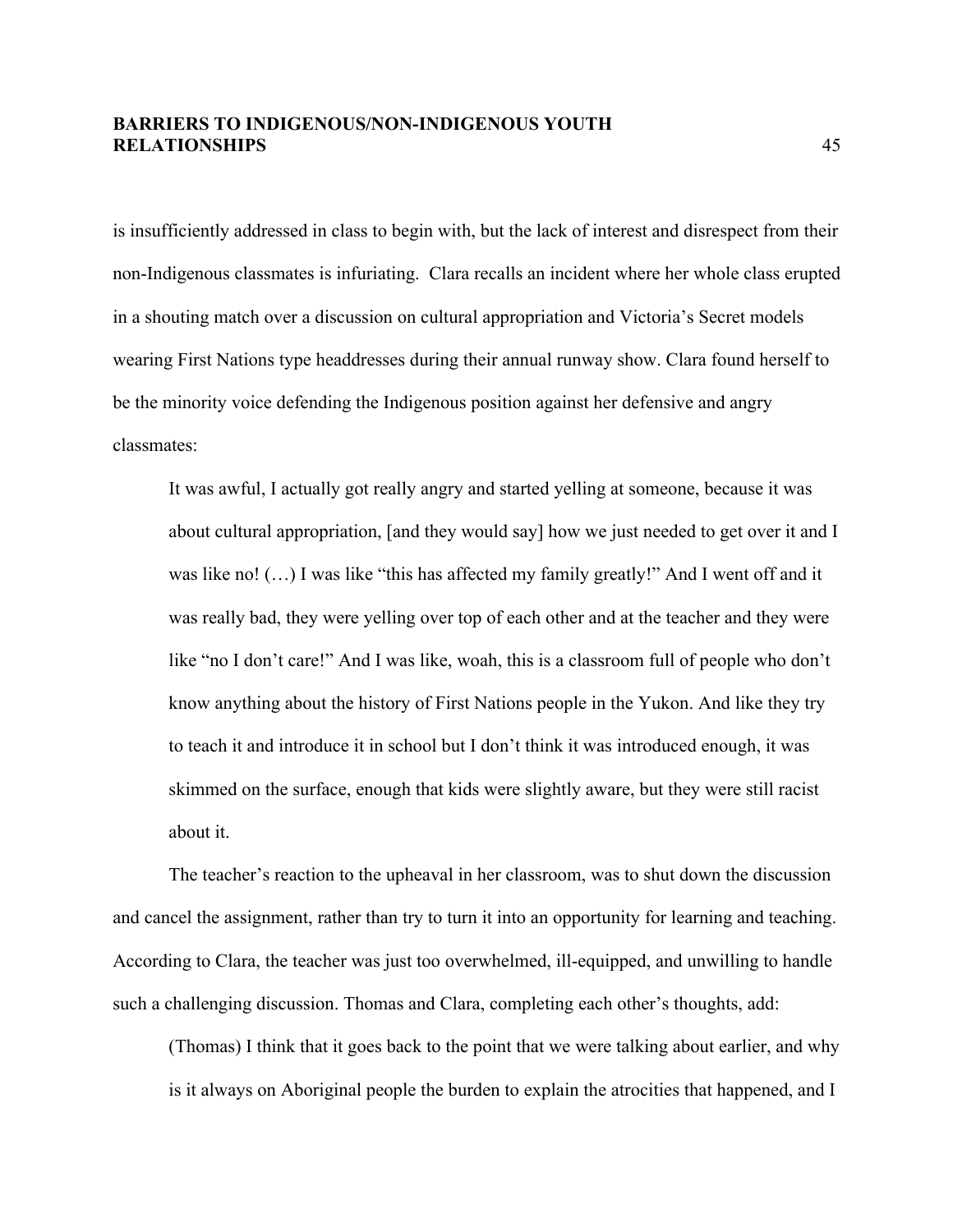think that comes back to... (Clara) then in class being like come on guys this happened, and it's really hard to convince 30 other not like-minded people of something like that. Non-Indigenous readers let's pause for a moment and consider those words, by two young bright minds, confronted by the ignorance and disinterest of their non-Indigenous classmates. If another argument is needed in support of greater emphasis on teaching the Canadian colonial legacy in schools, and at an early age, then Clara's story is a powerful one.

To hear from more parents, I reach out to social acquaintances of mine, John and Tara. They have a daughter, Megan, who is in her final year of high school at Poplar Heights Secondary. John is a citizen of the Ta'an Kwäch'än Council, and Tara is white. As they watched their daughter move up through elementary school and transition to high school, they saw a marked shift in her peer group and relationships. According to her parents, Megan's experience in her Elementary school was nothing but positive. Close to the Kwanlin Dün First Nation village, within the newer subdivisions of Whitehorse on the ridge above the valley, Elijah Smith Elementary School had a mandate that emphasized community and connection with its students and students' families. While a student there, John and Tara saw their daughter as a welladjusted child with friends from many different backgrounds. The school held numerous Indigenous cultural activities, crafts, gatherings, and also had a very popular dance group that, although grounded in Yukon First Nations' cultural traditions, welcomed and included kids from all ethnic backgrounds. To her mom Tara, all of this changed as Megan switched over to Poplar Heights Secondary School. Whereas in elementary school Megan's friends were from diverse backgrounds, Indigenous and non-Indigenous mixed together, at Poplar Heights her friend group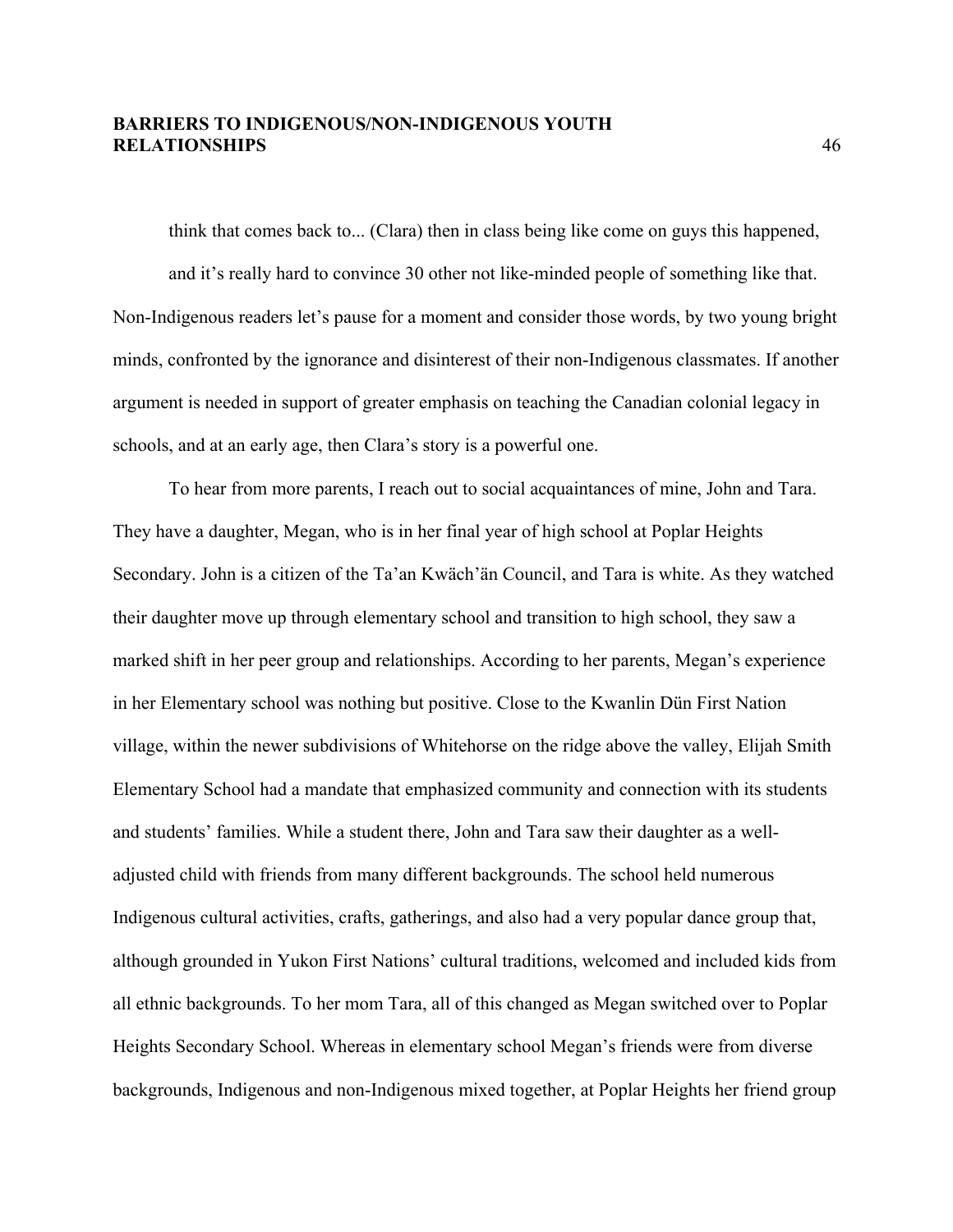became primarily Indigenous. As John and Tara see it, this is now where Megan feels safest, and accepted. John reflects:

People tend to drift it seems to me into their little silos where there's comfort and there's no challenge. Especially someone like our daughter who I think you know needs safety, needs that feeling of safety and comfort. And I know that now she's embraced by those kids cause she's the exact same color as them; that, that is what drew them.

Listening to John speak, Tara nods her head and continues:

I just think it's more of a closeness and the feeling of safety I think, and acceptance, and you don't feel like inferior, maybe, not inferior but not judged maybe, I don't know... maybe that's it…

When I ask them if there were any other factors that led Megan to find safety within an Indigenous peer group, John and Tara describe incidents that they have cobbled together from bits and pieces shared by Megan that involve racist verbal attacks and comments made by some of her former white friends towards her Indigenous friends. Tara concludes:

The white girls would act superior around her and her native friends and you know, call her native friends trash, and you know... so when people do that kind of stuff then you say: oh that's how they think of us, that's how they think of us, okay…

What was especially hurtful to John and Tara as they watched this divide grow, as these racist words were directed to their Indigenous daughter and her Indigenous friends by white classmates, is that all of these kids had grown up together and been friends since elementary school, since daycare. To Megan's parents, the shift, the break is clear. The transition from grade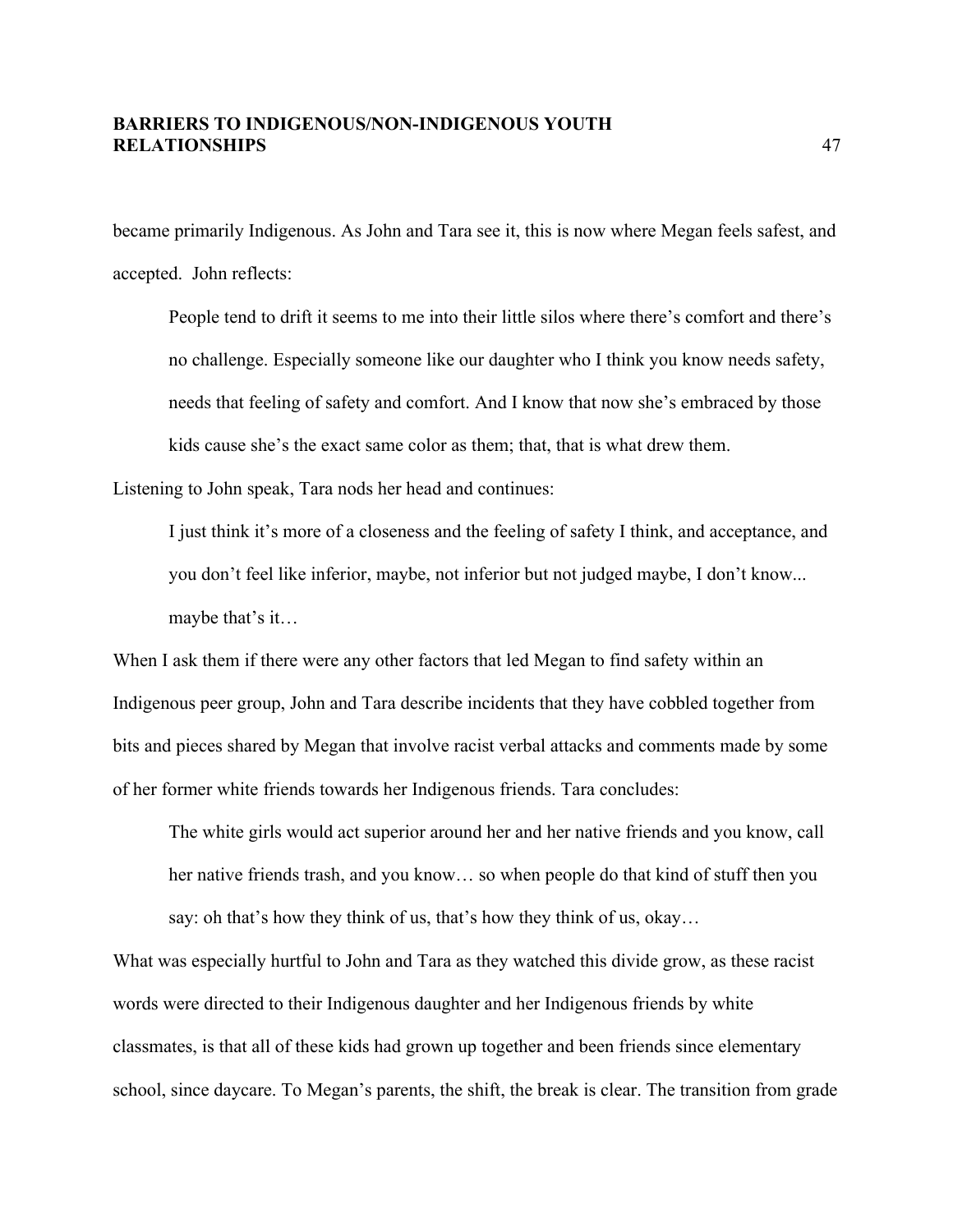school to high school, the change in community, and there the barriers went up. John and Tara try and understand this emergence of racist behavior and prejudice amongst Megan's former white friends. They can only speculate, but suspect a lot of this racial division is due to peer pressures and influences on their young pliable minds by other biased youth, or even family members.

I ask John and Tara about the staff, which is predominantly white; do they think the school staff or administration are aware of these instances of prejudice and racist behavior against Indigenous students, and if so, how are they addressing it? Tara pauses for a moment, then says to me with a shrug:

I don't really think they [school staff and administration] think of it as an issue, because they don't go home with that. It's not something they… unless they have a child that is in one of these groups, like an adopted child or whatever then they might hear how their child feels in that sense, but I don't think so... They probably just say, "oh it's like the pigs stick with the pigs and the ducks stick with the ducks and the sheep with the sheep." They just think all that's nature and don't really look at [the division amongst students] at any other depth, like why is it that, you know, why won't they mix?

I go back to George, with his many years of work experience in the Whitehorse high schools; does he think that the lack of action on the part of school staff has anything to do with racial bias or prejudice against Indigenous people? Or is it just not knowing what to do? George expresses a similar feeling as John and Tara; that the staff in the school do see the separation of groups, the limited interaction, but don't want to address it. George has been working in the school system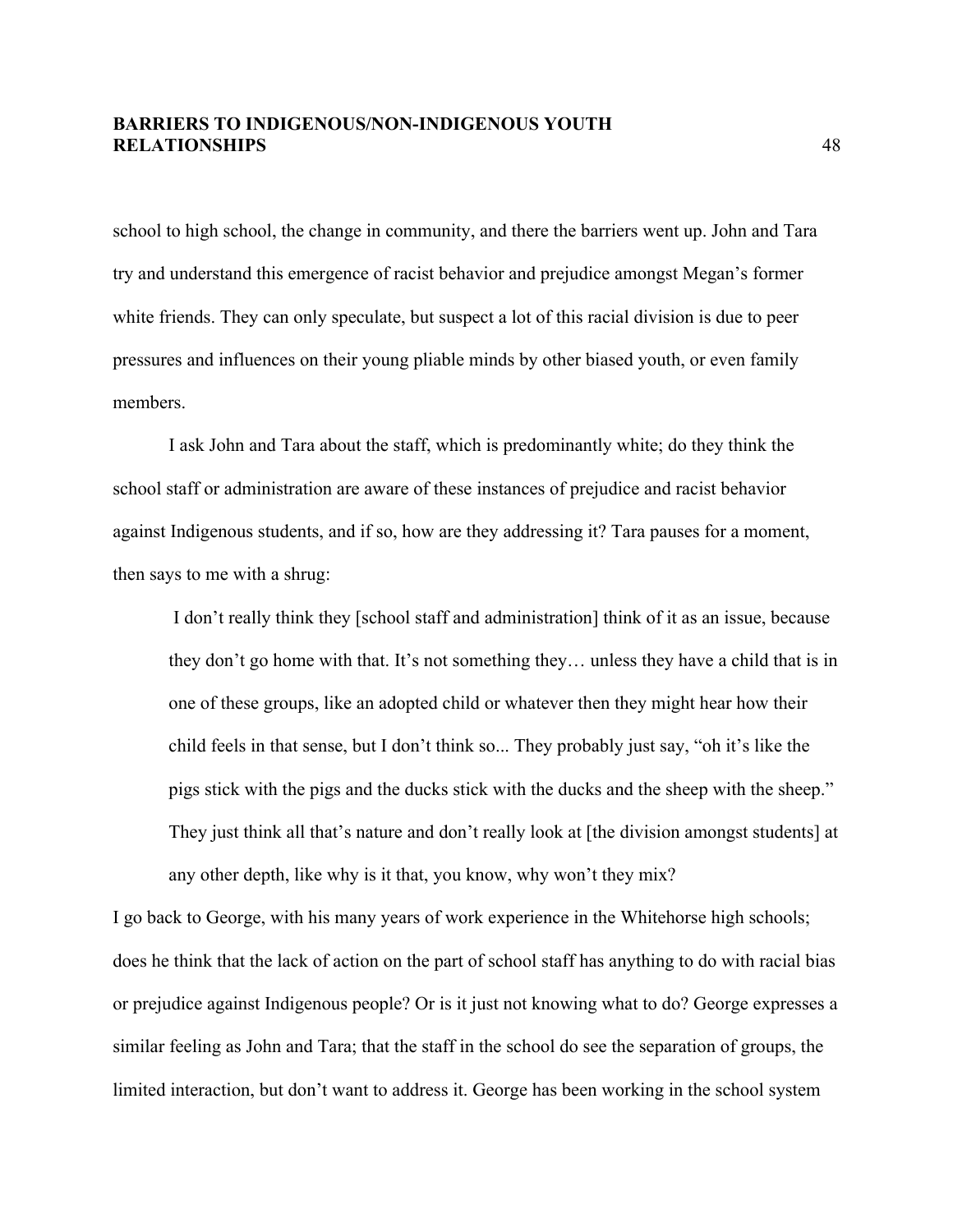for over a decade and feels disheartened and discouraged by the lack of progress in the relationship between the Indigenous and non-Indigenous community, both staff and students, of the school. If anything, he almost feels like it's getting worse, not better:

Personally, and I would have never said this years ago, but over the last few years, when kids would say "the teacher's racist those guys are racist" this and this and that I would say "you know what, that's strong, let's see, how about let's just say that they don't like that behavior, that doesn't make them a racist, you're late all the time" [and kids would say] "it's cause of my brown skin!" and I would try to explain to them you know I think it's the behavior, I don't think your skin has anything to do with it. But as time has gone on, and the experiences with [a specific teacher at the school that demonstrated repeated racial bias] and as I see how the administration deal with some of the First Nations kids, yeah, yep, there's clearly prejudice and racism within the staff and the administration here.

George feels that the additions of Yukon First Nations history and culture to the school curricula are forced, a result of strong lobbying by the Yukon First Nations' organizations and leadership, but that the motivation at the Department of Education to make meaningful change and build connection with the Indigenous students and the school community just isn't there. George further shares his concerns about some school staff's racial bias against Indigenous people:

I guess I didn't want to see it, I was hoping it wasn't there you know, I think, but you know, I've been here many years, and yeah, it's here [racism], it's here, and I don't know if it's ever going to go… I really hope so, but I think it's very hard to change people's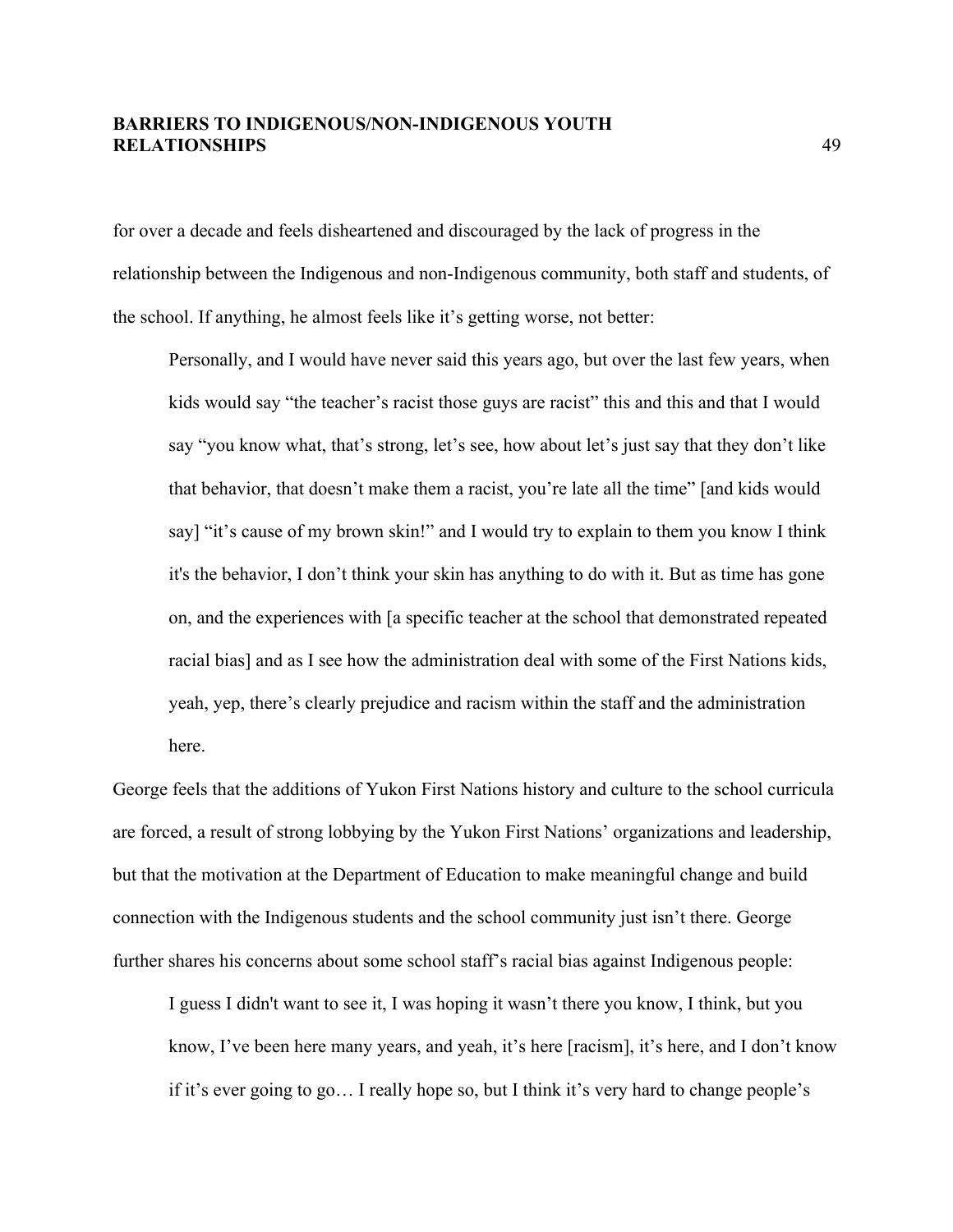attitudes, you can't make them think a certain way if they have feelings about things, or are not interested as teachers in learning more about trauma, and Indigenous youth, or residential schools, or if they don't really want to learn about what's the driving force behind some of the kids' issues and really go into that. You can't force them to like a nation of people.

"You can't force them to like a nation of people." Those words just hang in the air.

To add insult to injury, George describes being at Yukon First Nations history and cultural Training workshops that all school staff are mandated to attend and witnessing a couple of staff members, teachers from Riverview, giggling and scrolling on their phones while elders were sharing stories about surviving residential school. George speaks with such passion about his work with his students, his dedication shines through every word. But when talking about the racial bias against Indigenous people that he still sees to this day in the schools, both from staff and students, he speaks with discouragement and bitterness.

George does emphasize that these prejudiced teachers and staff represent a minority and that there are many dedicated teachers working hard to help all students learn and grow and succeed. To be clear, most of the conversations I had for this project included mention of teaching and administrative staff that were often very supportive and encouraging of Indigenous students, with a few noted teachers that were exceptional and went out of their way to deliver meaningful and engaging classes. Prejudiced, racially-biased staff may be a minority within the Whitehorse school system, however this minority is still sufficient to taint the experiences of Indigenous students and have a strong negative impact on their education and school successes.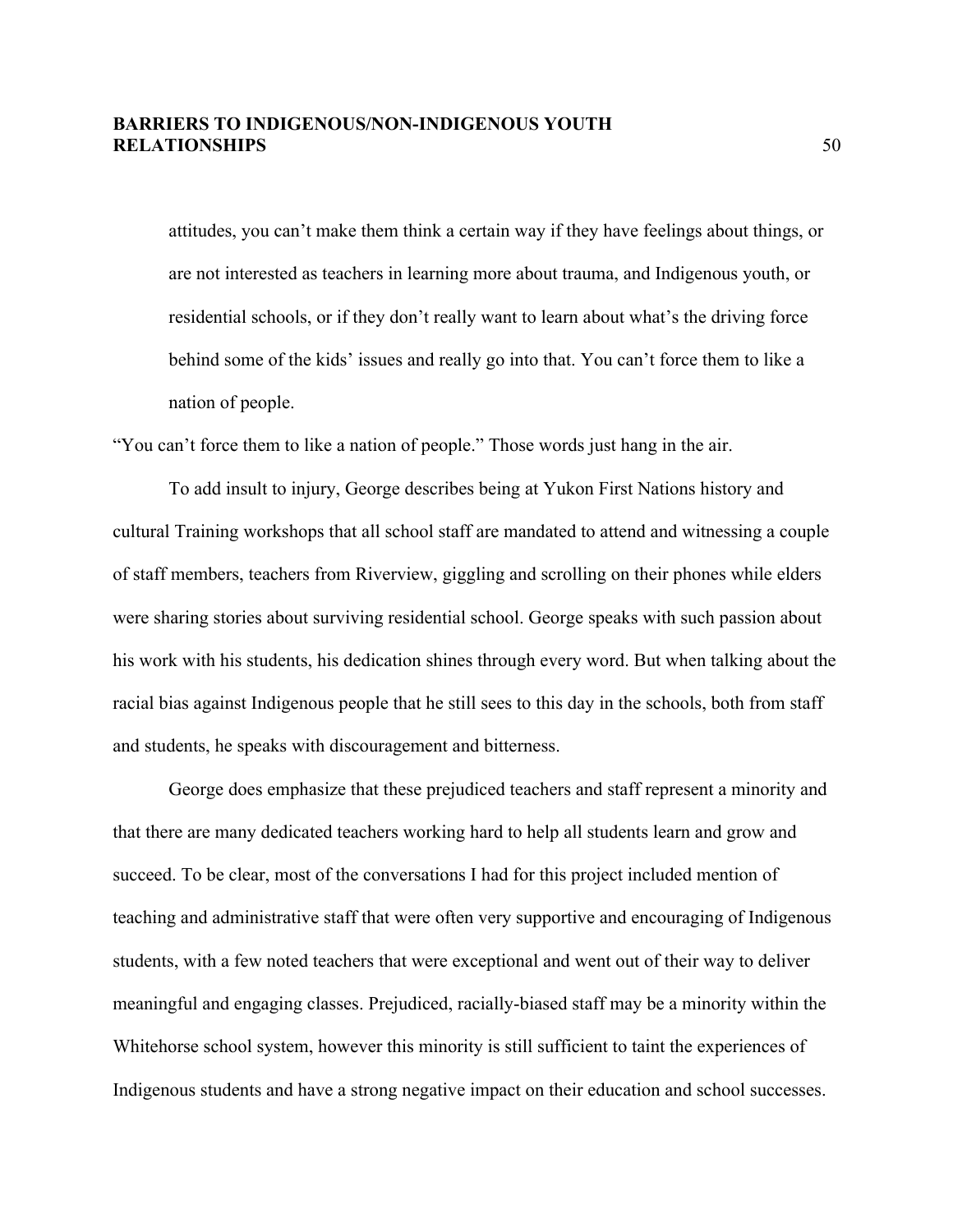Racism and prejudice are still to this day part of the lived experiences of Indigenous people in Whitehorse and of students in high schools. Much as the non-Indigenous community would prefer to keep silent on this fact, all of the First Nations people I spoke to during the course of this project, upwards of 25, confirmed this as a reality.

#### **Inequality in Resources for Yukon First Nations Cultural Education**

Thomas and Clara are confident and outgoing young adults; both had good social circles while studying at Poplar Heights Secondary, but they noticed that several of their Indigenous peers hung out separately. Thomas uses the word "segregation" when describing the division he saw between Indigenous and non-Indigenous kids in his school. I mention that segregation is a pretty strong word, but it is one that keeps coming up in the conversations for this project. Thomas quickly responds:

It is a really strong word, and I would continue to use that word, because until Yukon First Nations have an equal place at the table where all of our rights are being represented equally and everyone in society acknowledges that, there's always going to be segregation.

When I ask Thomas and Clara how they feel this is demonstrated in the school system, they bring up how, at Poplar Heights Secondary, they were unable to pursue their Indigenous languages studies due to a lSack of qualified staff to teach the classes, yet there are always French and Spanish teachers; how they did not feel that Yukon First Nations culture was truly included and represented in school, and that Indigenous cultural events and activities that did take place were minimal, and not very meaningful. Clara adds: "But then they [the school] kind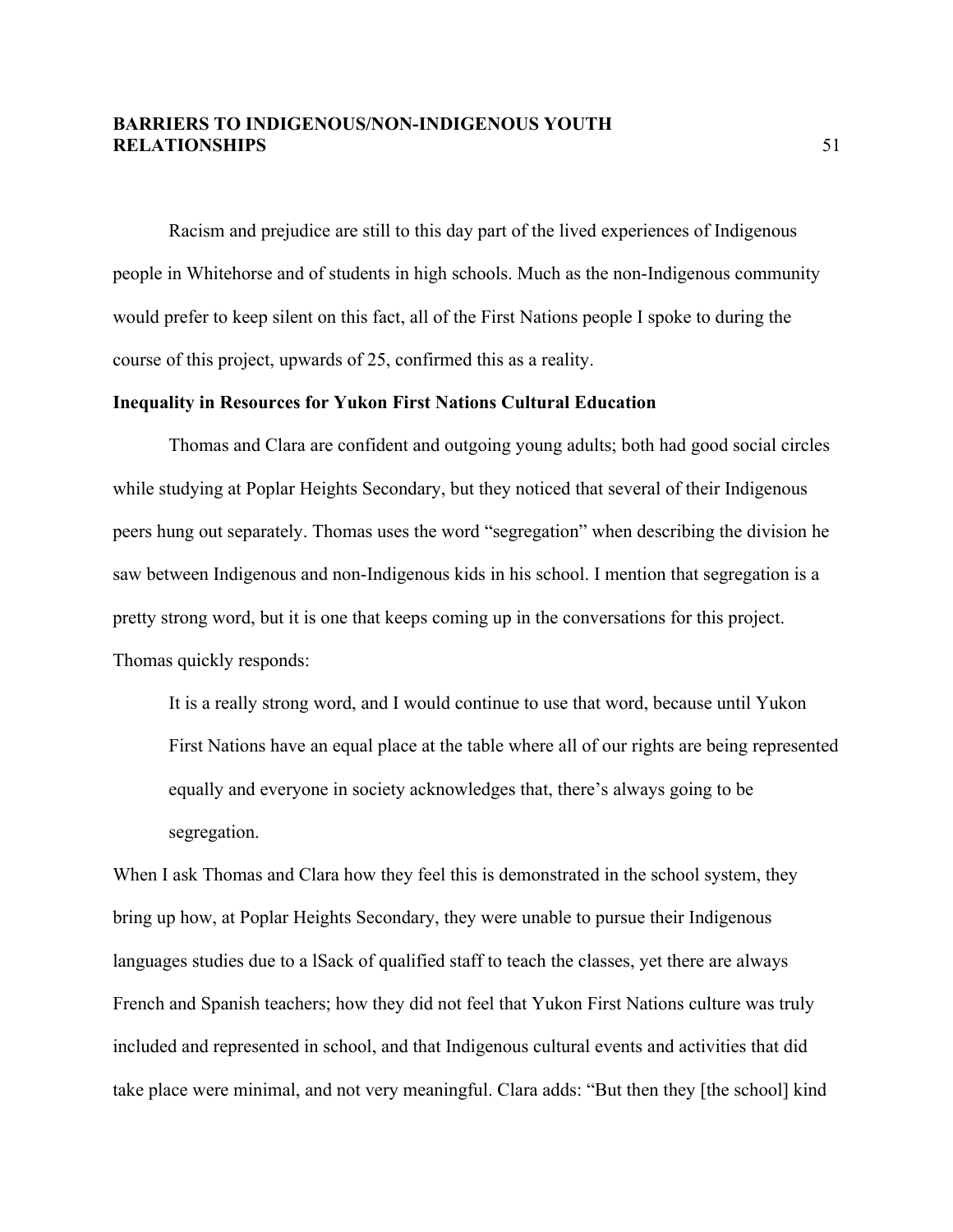of shoved French down our throats… and so we learned French, but it was not a good experience for me, so I don't really like speaking French". This was an experience also shared by John and Tara's daughter Megan; she wished to continue the Southern Tutchone language classes at Poplar Heights Secondary School that she had begun at Elijah Smith School, but midway through there was no longer a teacher, then another one took over the class, but was non-Indigenous, and did not speak the language. So, Megan dropped the class, because what was the point? Her high school language options then were to take French, or Spanish, as those were always available. French instruction as part of Yukon school curricula or as immersive programs, in addition to the existence of a separate French only elementary school in Whitehorse, and now high school, comes up often in these conversations. It's a source of frustration for Yukon First Nations, and appears to be somewhat of a relationship barrier in itself between the Indigenous and non-Indigenous community, both in and out of the schools. As part of Canada's Official languages policy. French instruction is mandatory here from grades 5 to  $8<sup>6</sup>$  Although there is of course much benefit to the learning of a second language, both for brain and personal development, the fact that the language of a colonizing nation is imposed on Indigenous students, "forced on us" as one parent stated, when Yukon First Nations languages instruction is intermittent or simply unavailable, is a source of bitterness for many of the Indigenous students and families I spoke with. Thomas also points out that in addition to the inadequate access to Indigenous language or relevant Yukon First Nations curricular content, Indigenous students from the communities attending high school in Whitehorse may also have left, on top of their families and homes, the cultural teachings and traditions of their Nation to learn a western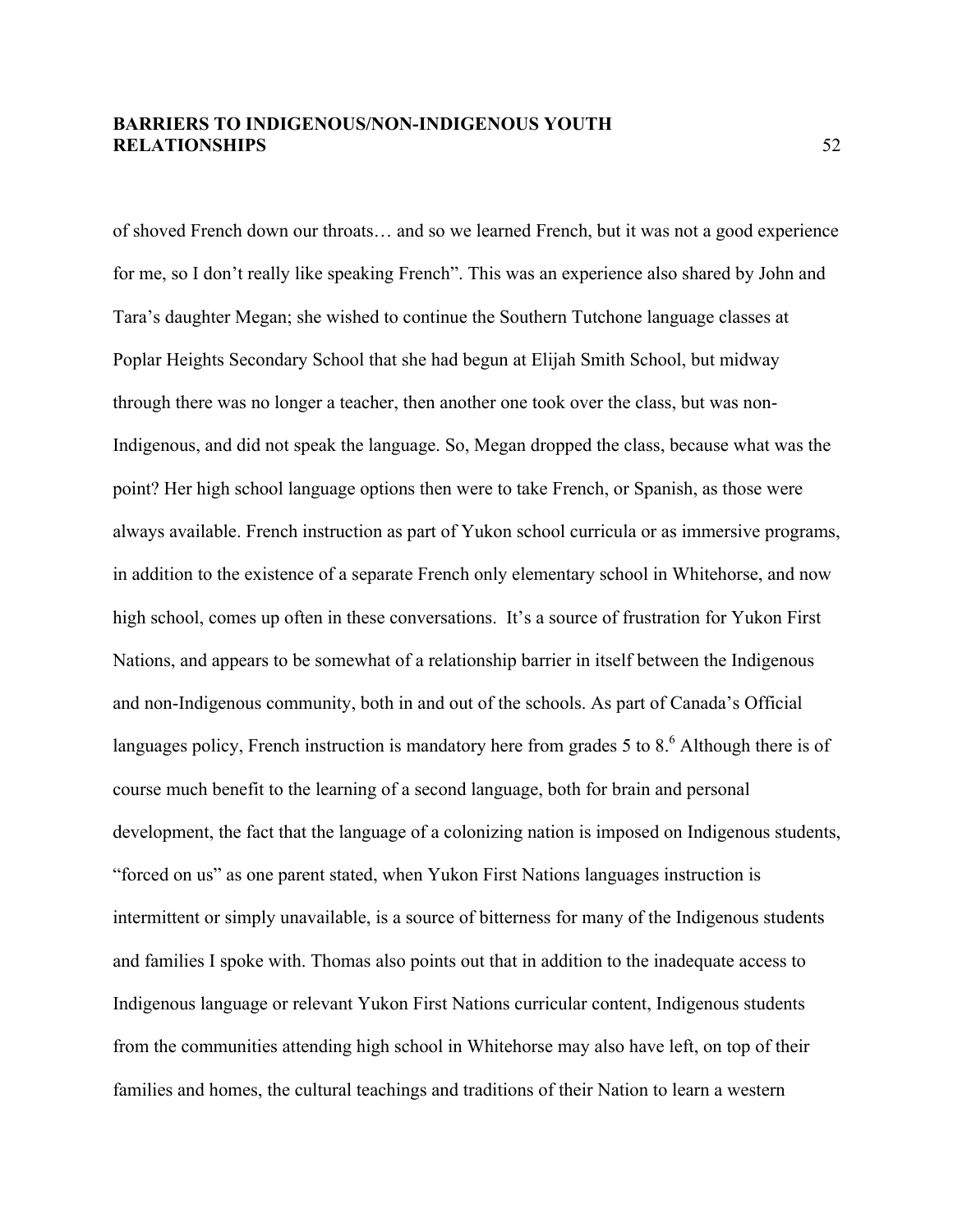education system that they may not feel applies to them. Furthermore, the high schools do not visually much reflect Yukon First Nations culture or traditions, and cultural activities or events are few, and do not always feel very meaningful. John and Tara also discussed with me their daughter Megan's experiences at Elijah Smith Elementary School where Yukon First Nations cultural activities were frequent and prominent, and served as a powerful connector between the students. To John, in comparison, the few Indigenous cultural activities that do take place at Poplar Heights feel forced, as if the school is simply fulfilling a mandatory Department of Education dictated requirement:

I know they do stuff, but it's the approach to it, it's like, check bannock, and moose stew dinner, check, and I've got a list of things (...) That's what it feels like to me, like, obligatory: "this is the new system for us now, we need to check the diversity. Do we have... oh no diversity? Oh, geez well we better get whatever is that diversity on staff" or I don't know…

#### **Inequity in Resources Between French and Yukon First Nations Programs in Whitehorse**

In Whitehorse, there is a French-only elementary school, a French-only high school, two French immersion elementary schools and one French Immersion high school. At this time, there are no Yukon First Nations Languages immersion programs, and no First Nations schools, despite the fact that Indigenous languages are in desperate need of revitalization efforts.<sup>7</sup> According to Official Languages Canada, French is the mother tongue of 5% of the population in Yukon.<sup>8</sup> According to the last available census (2016), 23.3% of Yukon's population identified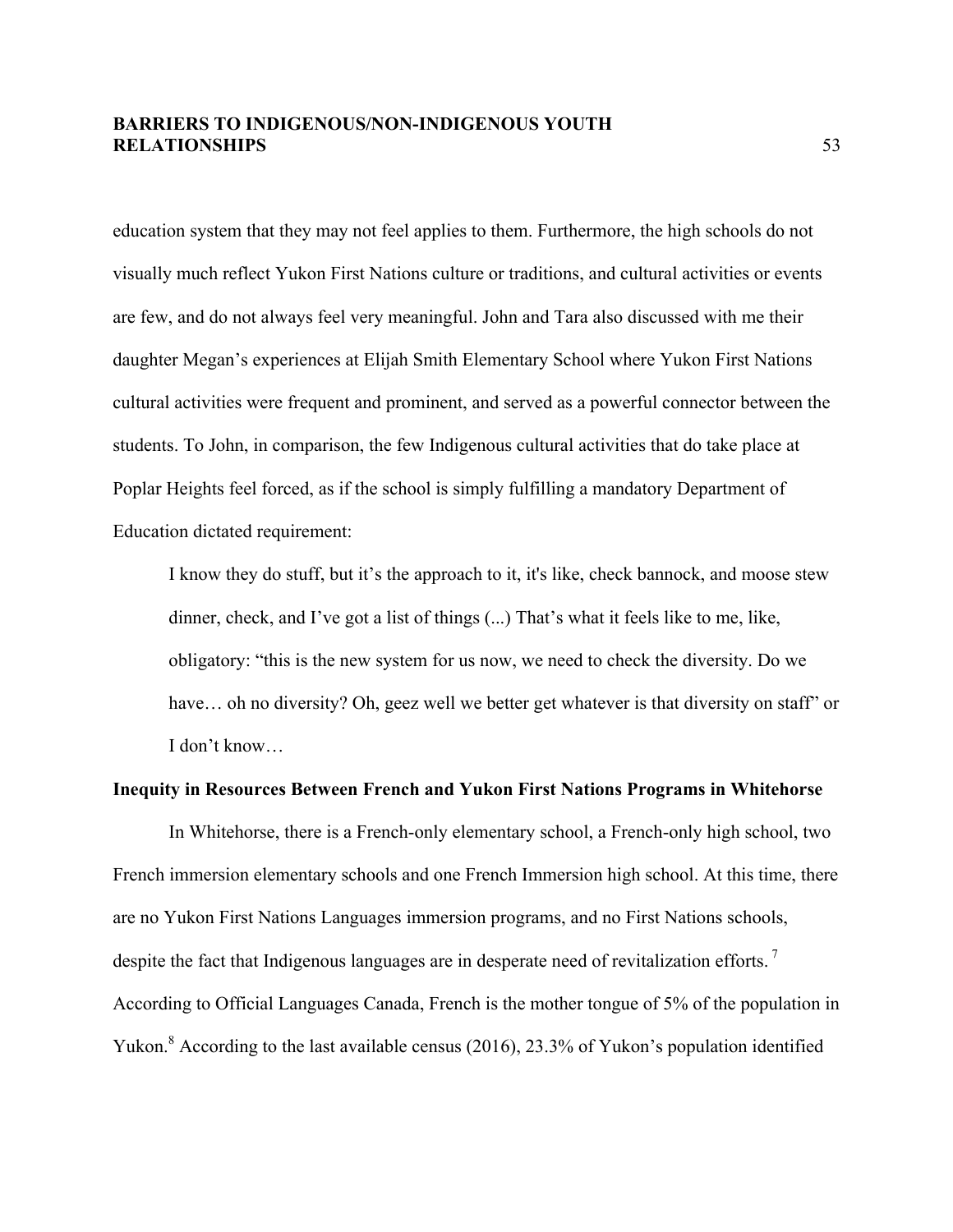as Indigenous.<sup>9</sup> As described by Carl, the white school administrator who spoke at the beginning of this paper:

I can tell you some of the people I've worked with are feeling very frustrated right now because they're trying to move forward with First Nations agendas and First Nations education and a thorn in a lot of people's side is French, it's a thorn, and it's hurtful, because the French kids get so much more money (...) When you look at a school like EMP [the French-first elementary school -] the joke is its publicly-funded private school, look at the trips they go on, they do phenomenal things (…), so talk about an us and them? there is an Us and Them, and another Them. So that's definitely felt by a number of First Nations people that get very upset about it. They say "it's our languages that are dying, not French, yet they [French programs] get the support."

At this time, there are no immersive Indigenous studies programs comparable to the French programs in Whitehorse, or the Yukon. In June 2019 the Office of the Auditor General released their Report on Education in the Yukon, which states that the Department of Education is not meeting the needs of its rural students, particularly Indigenous rural students, nor is Yukon First Nations language and culture instruction sufficiently included and supported in schools.<sup>10</sup> The Yukon Government announced early 2019 the establishment in collaboration with the Council of Yukon First Nations' Chiefs' Committee on Education of a new Assistant Deputy Minister of First Nations Initiatives position within the Department of Education, who "will work to establish effective partnerships with Yukon First Nations and implement initiatives supporting the success of First Nations learners".<sup>11</sup> Efforts do appear to be underway to better provide for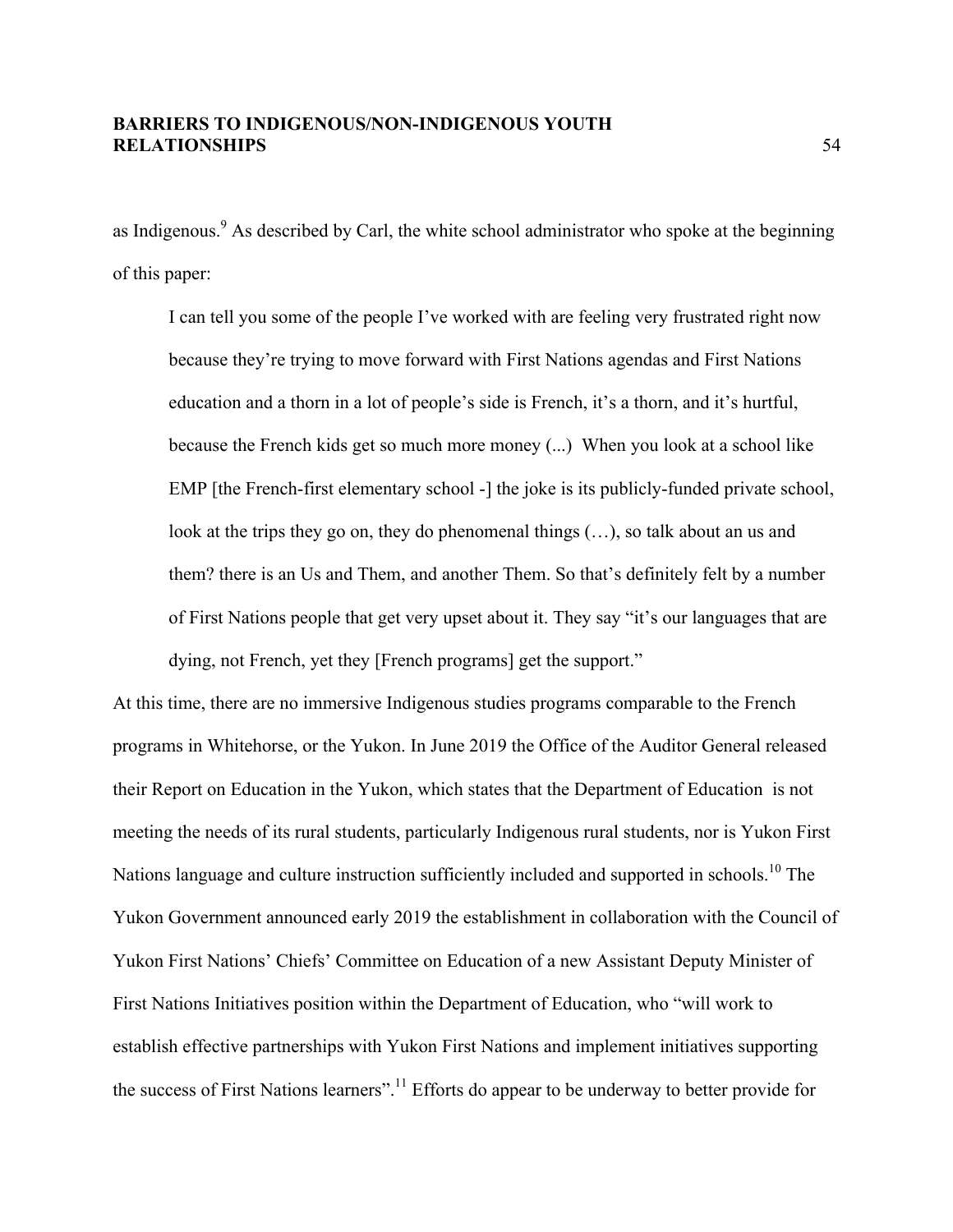Yukon First Nations education in schools and will hopefully be successful in supporting greater language and cultural instruction.

#### **Seeking Connection, Seeking Community in High School**

The desire for connection, and the sense of alienation of Indigenous students from their school community; these concerns are repeatedly expressed in project conversations by parents and staff, witnessing their students' search for comfort and safety at school. John remembers when Megan was a student at Elijah Smith Elementary School; teachers did not allow separation around student population groups to happen. Staff emphasized community, inclusiveness, and put considerable effort towards achieving these goals. The staff were open and engaged with parents, greetings were said in the morning in Indigenous languages, the principal at the time was always visible, standing at the door and welcoming kids to school every morning, asking how family members were doing, chatting about pets; all these actions fostered a sense of connection and community amongst the students, their families, and the school staff. To John, it was the dedication of the Elijah Smith Elementary School principal of the time to the memory and spirit of Elijah Smith, $12$  and respect for the traditional territory of the Kwanlin Dün First Nation on which the school was built, that guided his community-focused approach to administering the school.

Although a member of a Yukon First Nation, John grew up with very little connection to his culture and traditions. To him, seeing his daughter Megan experience what he lacked through the cultural activities in her elementary school gave him comfort that she would regain a measure of what he was deprived of, and could not give her.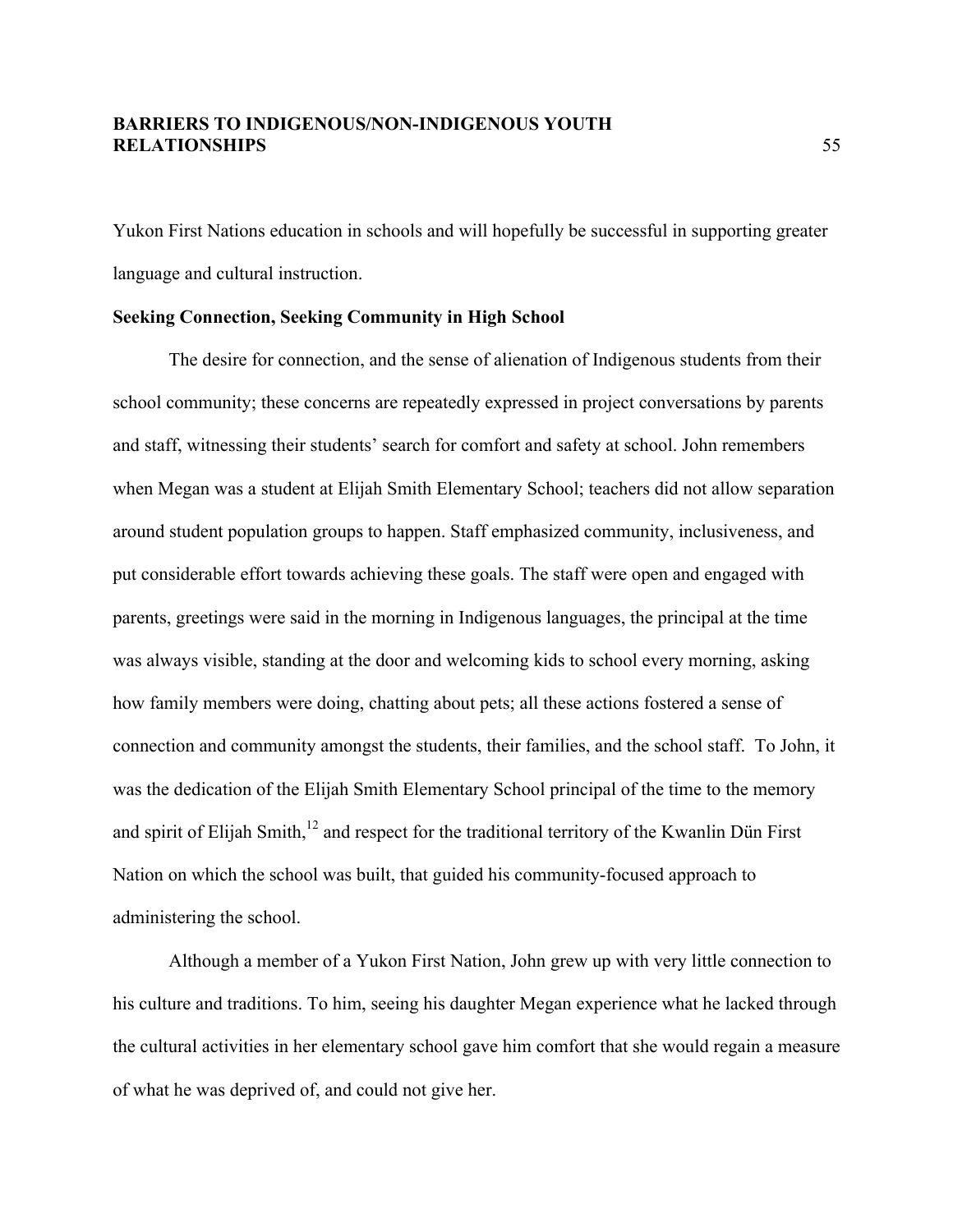She's getting some connection to that, and when she's old enough we can talk about these things in a way that I may not be informed to answer, but I can put her in touch with people who are informed to answer, so at least we're on a great path here [at Elijah Smith]. And then high school hits, and all that changed.

Reflecting on their daughter's school experiences, John and Tara wistfully describe Megan's enthusiasm for her elementary school staff, particularly the Indigenous culture and language teachers; John remembers seeing Megan happily run up and hug any they saw around town. There is definitely none of that closeness with her current high school teachers, As John puts it "The connections there are just so much weaker." The connection to staff, the push for community that helped form bonds and relationships between kids of all ethnic backgrounds at Elijah Smith Elementary school during Megan's time there, John and Tara no longer see it at the high school. To John, Poplar Heights Secondary is representative of European values and educational philosophy, and feels more like a business than a school:

Well it's "their" school system, it's not traditional, with [our] traditional values, it is the institutionalized values that they say are important that come from European influences I would say. [...] It's like a business, it's not personal, it lacks that human element.

#### **High School in Whitehorse; A portrait**

A picture is painted here, as the same phrases keep coming back in these conversations. Although the stories shared with me varied with each individual, from school to school, year to year, I hear clear, recurring themes, as I listen to the lived experiences of Indigenous students in Whitehorse high schools. With words like community, supportive, welcoming, inclusive,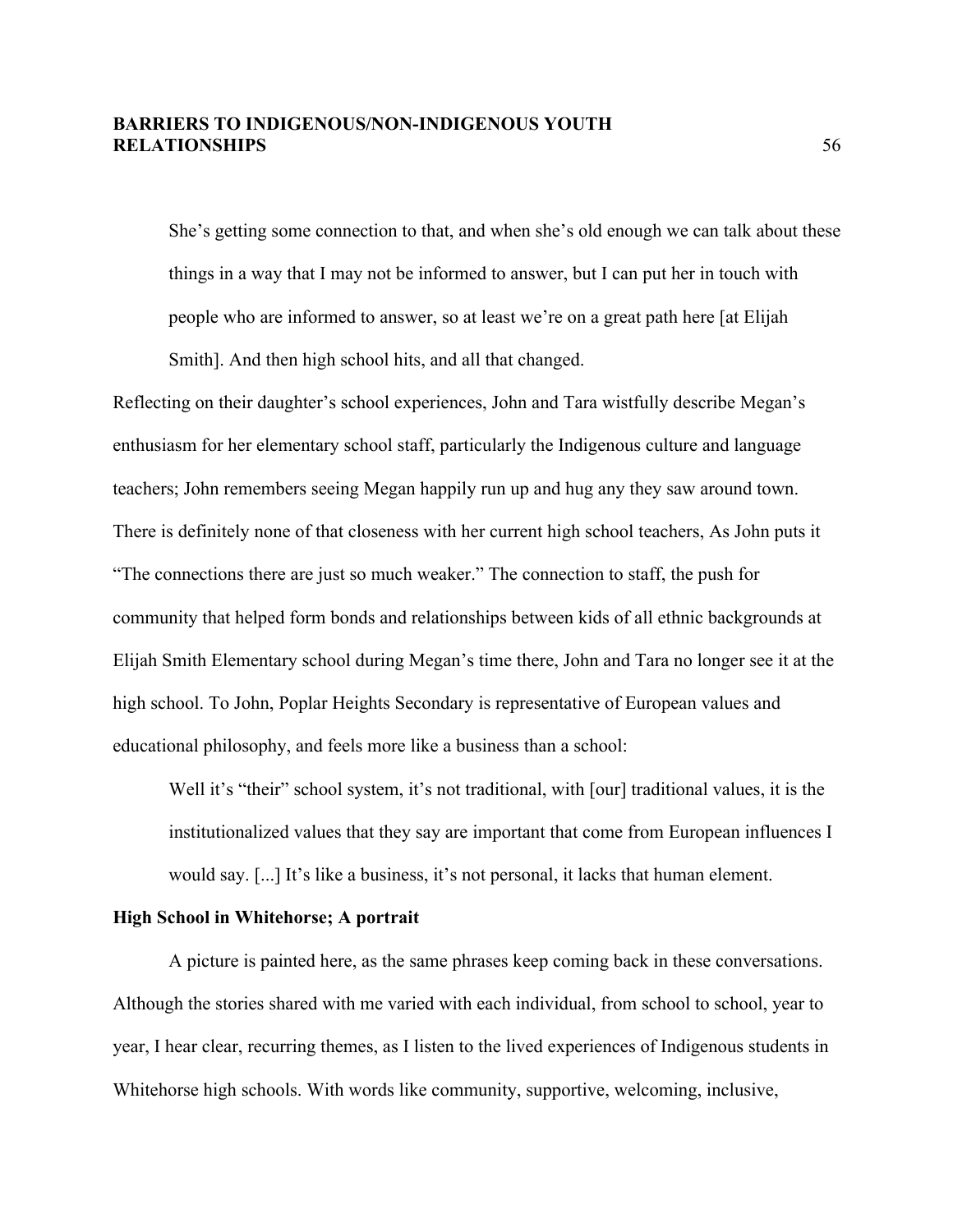connection, relationships, school is remembered fondly, positively. Other stories are punctuated with division, separation, segregation, inequality, alienation, prejudice, stereotypes, racism, often within the same story, the same school. Looming over all of these stories, like the great dark shadow that it is, is the history of Canada; of colonialism, its assimilationist policies and residential schools for Indigenous peoples, and the enduring intergenerational trauma these left behind. Tanya, George, Jared, Clara, John, Tara, Thomas, and many others; students, staff, parents, all mentioned, during the course of our discussions, a mother, father, grandmother, or other family member who went to residential school, and came back carrying the scars of trauma into their family's lives. This paper isn't the place to delve into the Canadian colonial legacy, but its inescapable presence sat lurking in the corner throughout all of our conversations.

I spoke with many individuals to complete this project; more people than I could include here. They generously shared their stories about how their Indigenous identity influenced their experiences and relationships in high school. I am deeply grateful for their willingness to open up to me, a stranger to some of them, and share these sometimes painful memories. The relationship between Indigenous and non-Indigenous communities in Whitehorse is much improved from what it was two or three decades ago, certainly. The schools are better, the racism less obvious or tolerated, by far. But it remains. Tensions are simmering under the surface and flare up when triggered, as in the resentment expressed at the Blanket exercise by Poplar Heights students, or during the heated group discussion on cultural appropriation in Clara's social studies class. As re-affirmed by the bulk of the participants in this project, and the stories and anecdotes they shared with me - both indigenous and non-Indigenous - is still much ignorance, denial, and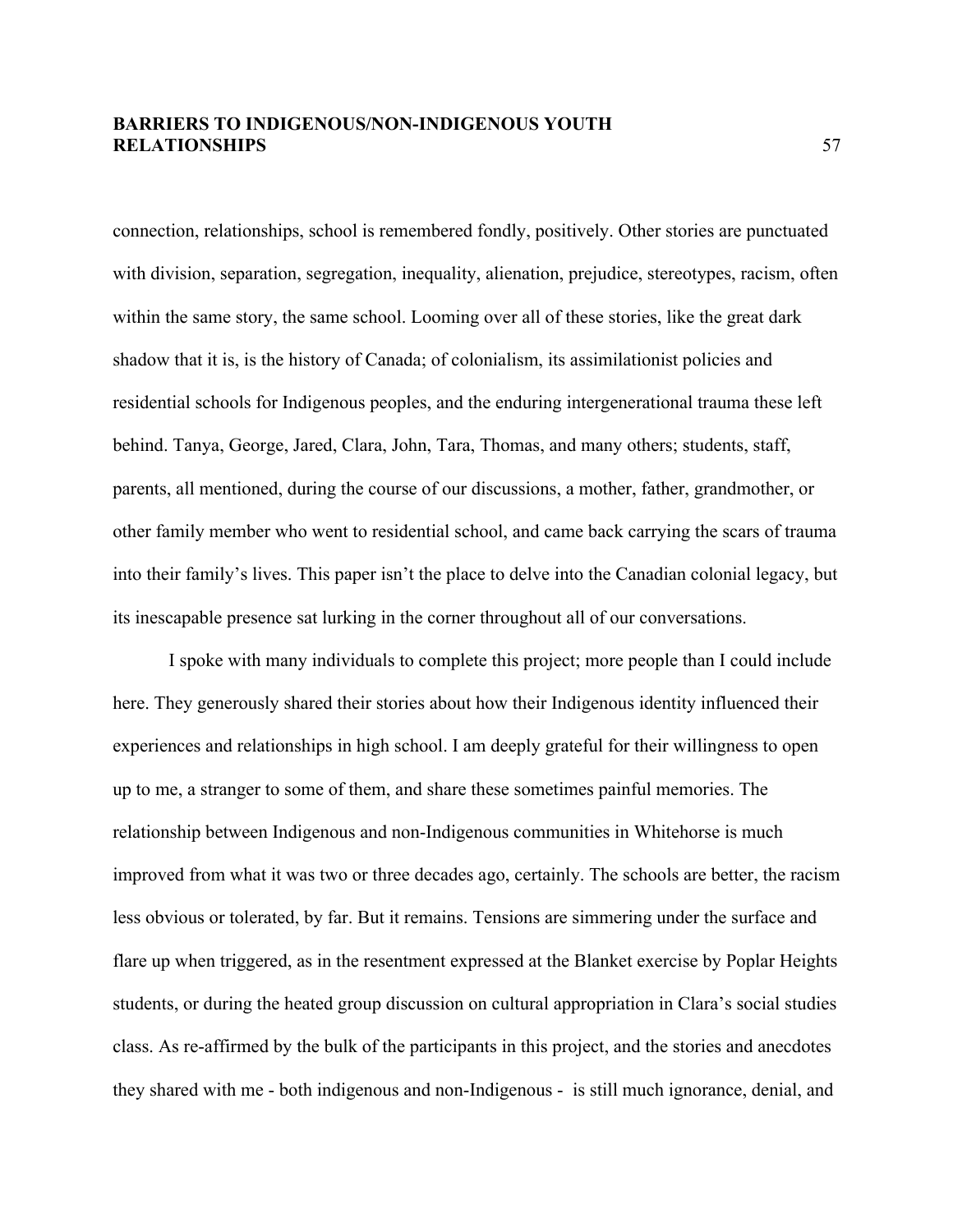disinterest about the colonial history of this country, among both non-Indigenous staff and students.

The number of people I spoke with for this project may not be considered sufficient to draw conclusive statements about the mainstream school system in Whitehorse. Nevertheless, the message rising from the collective voices of school staff Indigenous students, and family members is loud enough to demand attention, and their experiences are not to be ignored. The consistent patterns that emerged from this project conversations, of racial prejudice against Indigenous students, of their sense of alienation from the school community, of separation and inequality, in my opinion clearly warrant greater in-depth examination, followed by meaningful action. There is a sense of discouragement and urgency from Indigenous parents and education staff. As George emphatically states:

Our [indigenous] kids are falling, a lot of them are falling, and falling quick, and if we don't start to change the system and make them feel valued in here, make them feel like this is their community, we're not going to… They're going to leave and we're going to deal with the same issues that we've been dealing with, and it's going to be even harder to climb out of that box they put us in.

Denying that racism against Indigenous peoples continues to exist, in Canada, in the Yukon, in Whitehorse, amongst high school students, staff, allows it to persist and prevail, sheltered by silence.

As I work on revising my draft of this paper, I chat with an elder from Kwanlin Dün First Nation and tell him about this project. My hope is that he will agree to review my work and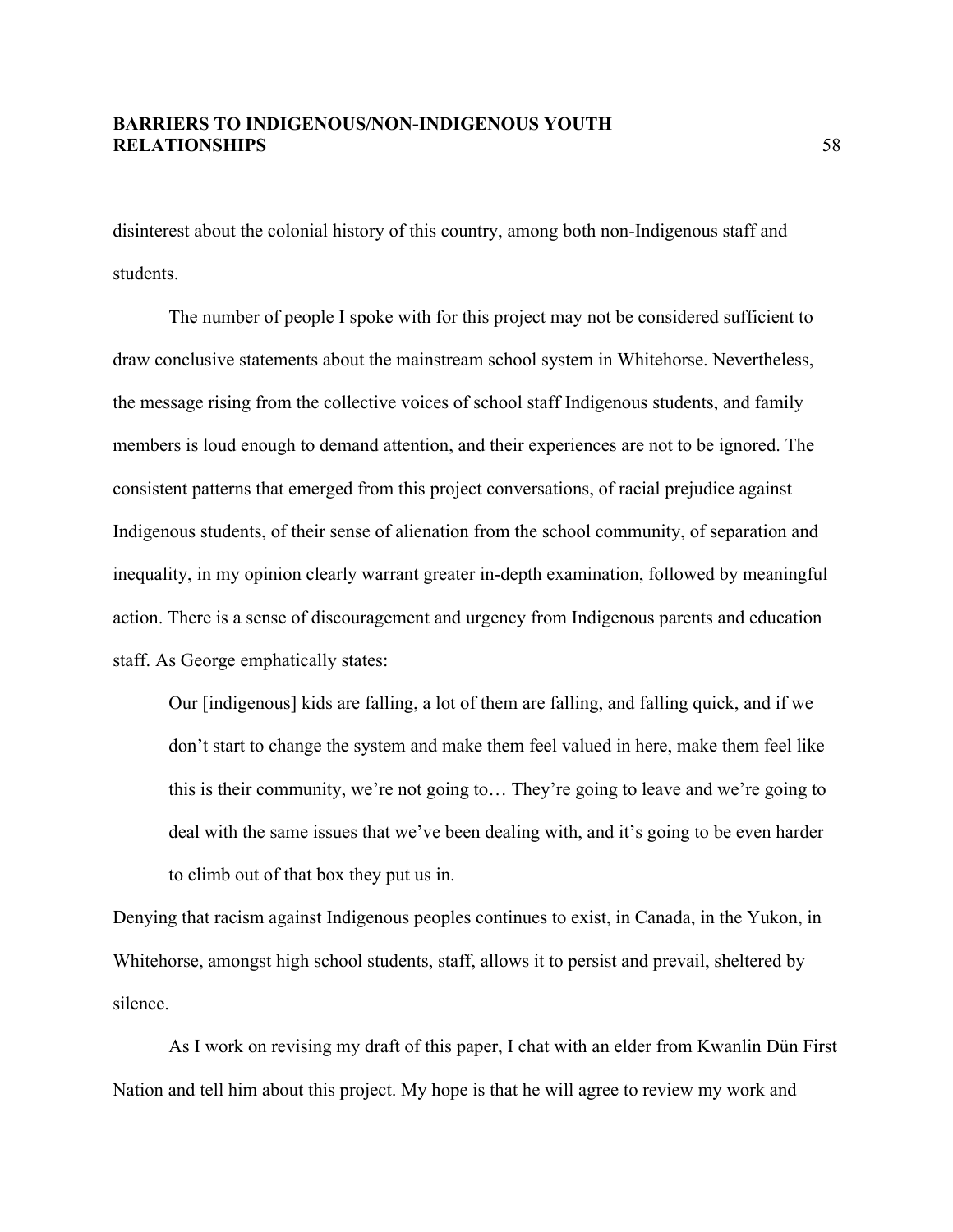provide feedback and comments. As we talk, he tells me that just that same day, he was supporting a young woman from his First Nation who had to defend her teen from a racist verbal attack from another student at their high school. A teacher had come upon them just at the moment when the young mother was trying to get the non-Indigenous student to stop taunting her son and leave them alone. But the teacher appeared to take the side of the non-Indigenous student, and the mother was furious. Racism lurks, close at hand.

Finally, what is the message here? It's a simple one, from all the Indigenous and non-Indigenous people I spoke with in the course of this project; racism, prejudice, stereotyping, discrimination, are alive and well in the high schools, and in the Whitehorse community as a whole. They create divisions, form barriers to relationships. They must be addressed, and in Appendix A are compiled the project contributors' suggestions as to how to do so.

Whitehorse is a beautiful community. The Yukon is a gorgeous territory. But to pretend that all live in harmony and that racist behaviors are not still hurting people every day in this town, is a lie. Racism towards Indigenous people in the Yukon is still a daily reality. And it is in the high schools. The youth see it, the staff see it, the parents see it. Indigenous and non-Indigenous alike. If we, as members of this society, truly wish to heal the Indigenous-non-Indigenous relationship, and see it grow, between kids from different communities and backgrounds, then barriers to these relationships must be acknowledged and named for what they are. As in the heartfelt words said to me by a young woman from Champagne Aishihik First Nation who is dedicating her career to helping break down barriers between the Indigenous and non-Indigenous residents of the Yukon: "We as a human race need to stop it, we just need to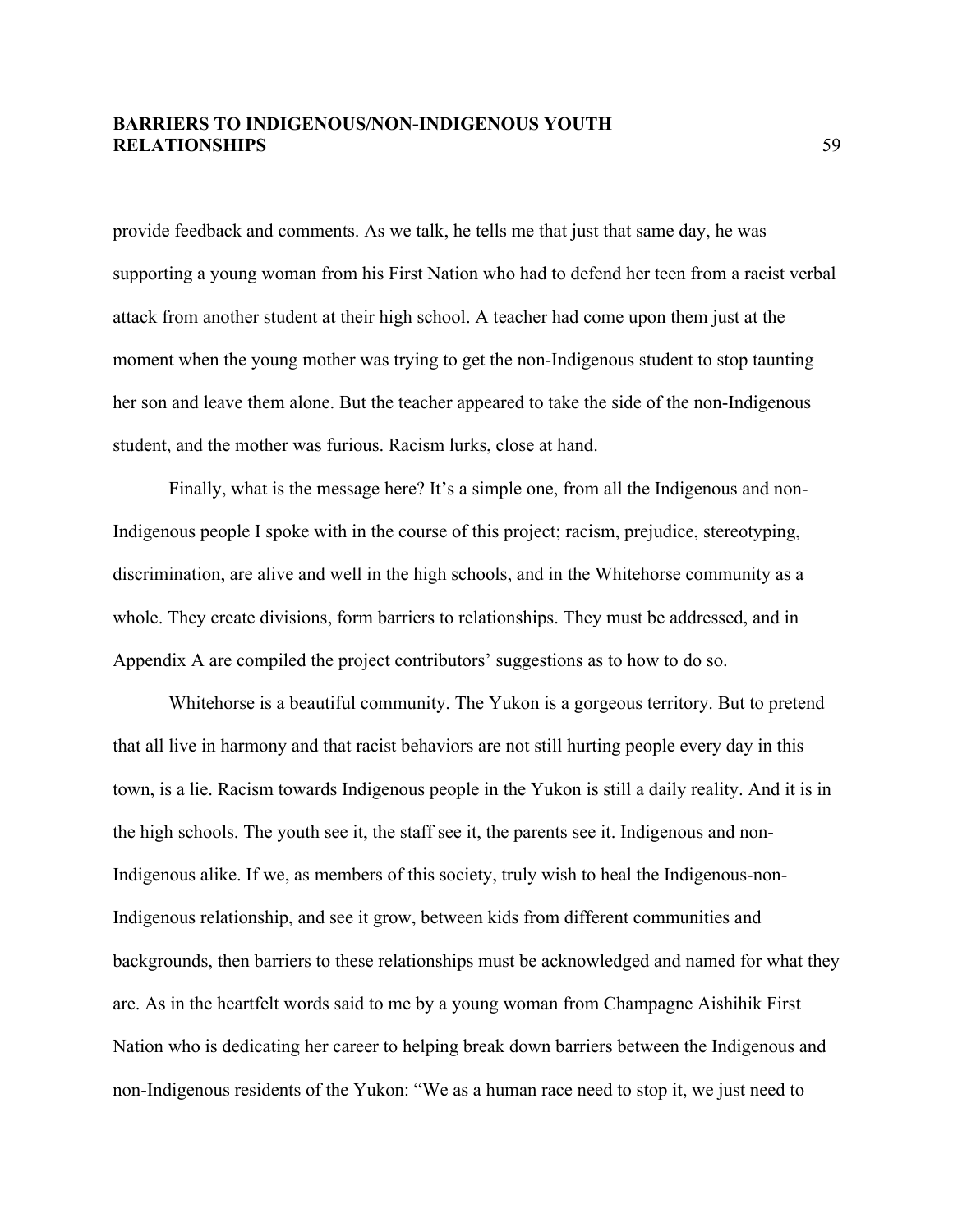stop, not just in the Yukon Territory but as a human race, it needs to stop, we need to stop hurting each other".

To the non-Indigenous reader, I leave you with these words, from a young leader and youth facilitator from Kwanlin Dün First Nation who provided guidance for this project:

"No one is asking you to apologize for the actions of your ancestors; we are asking you to dismantle the systems they built, and you maintain."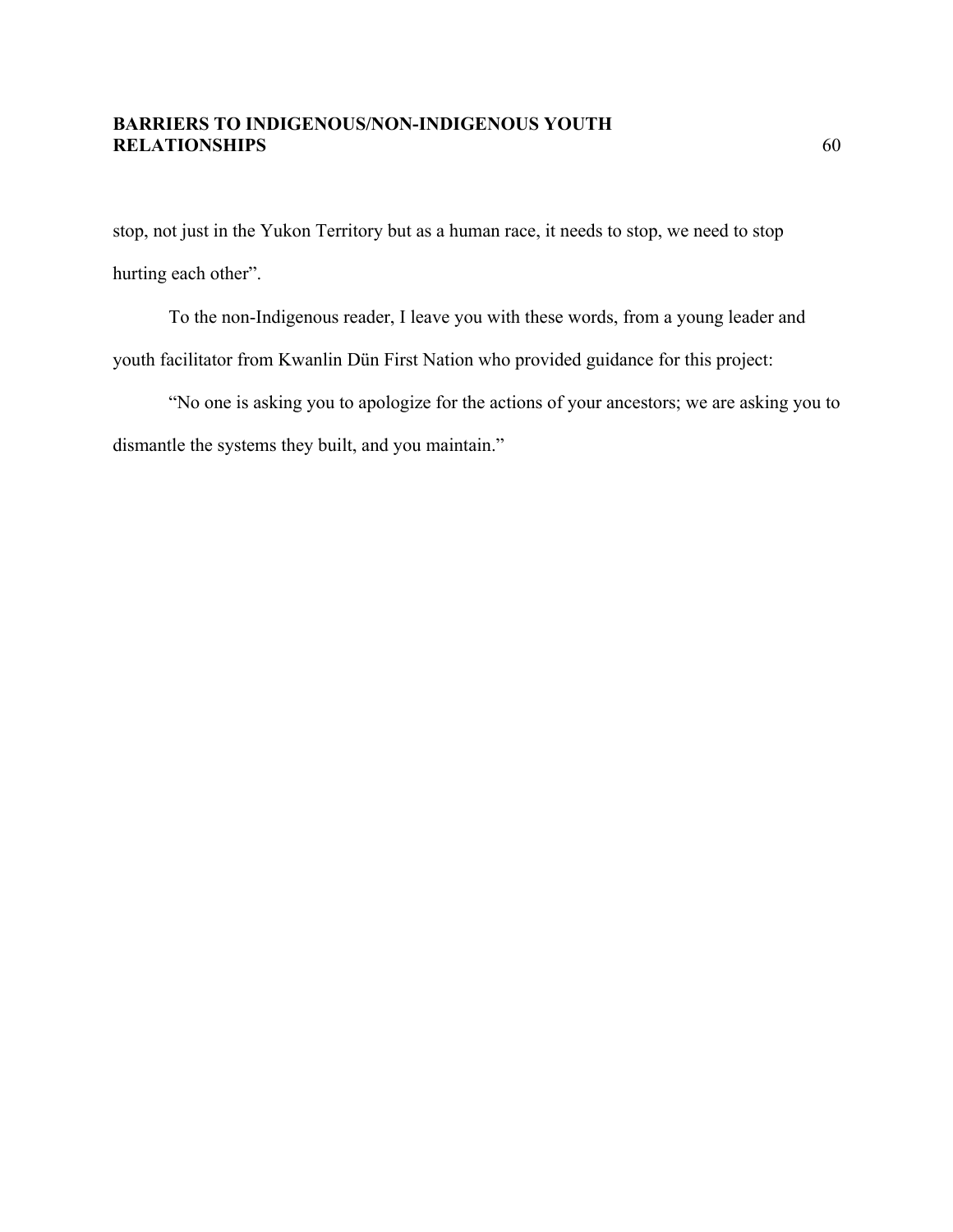# **"You can't force them to like a nation of people" Relationship-Building Recommendations from Project Contributors**

You know I keep going back to it and I will say it again because I think it's at the cornerstone of everything, and that's community. Whitehorse has grown and it is improving, and I think part of that is the settlement of land claims. People are now stretching their political muscles in ways they didn't know that they had the power to. And when you get people like us buying into this idea of community, and other families buying into this idea community, it changes the nature of what goes on behind those [school] doors, because people are more active, people feel more welcome, they don't feel nervous about being involved in the system.

> John, parent & project contributor, citizen of Ta'an Kwäch'än Council

High school is an interesting social environment; groups of teens gathered together for prolonged stretches of time with people they may otherwise never interact with. As racial prejudice and social stereotypes remain pervasive in contemporary Canadian society and can be obstacles to healthy relationship-building, a school environment that creates opportunities for significant peer interaction across social groups, cultural learning and sharing, while emphasizing openness and respect for population diversity could provide students with years of experiences that foster social connections to then carry into their adult lives and greater communities. High school could be a time to broaden students' awareness, understanding and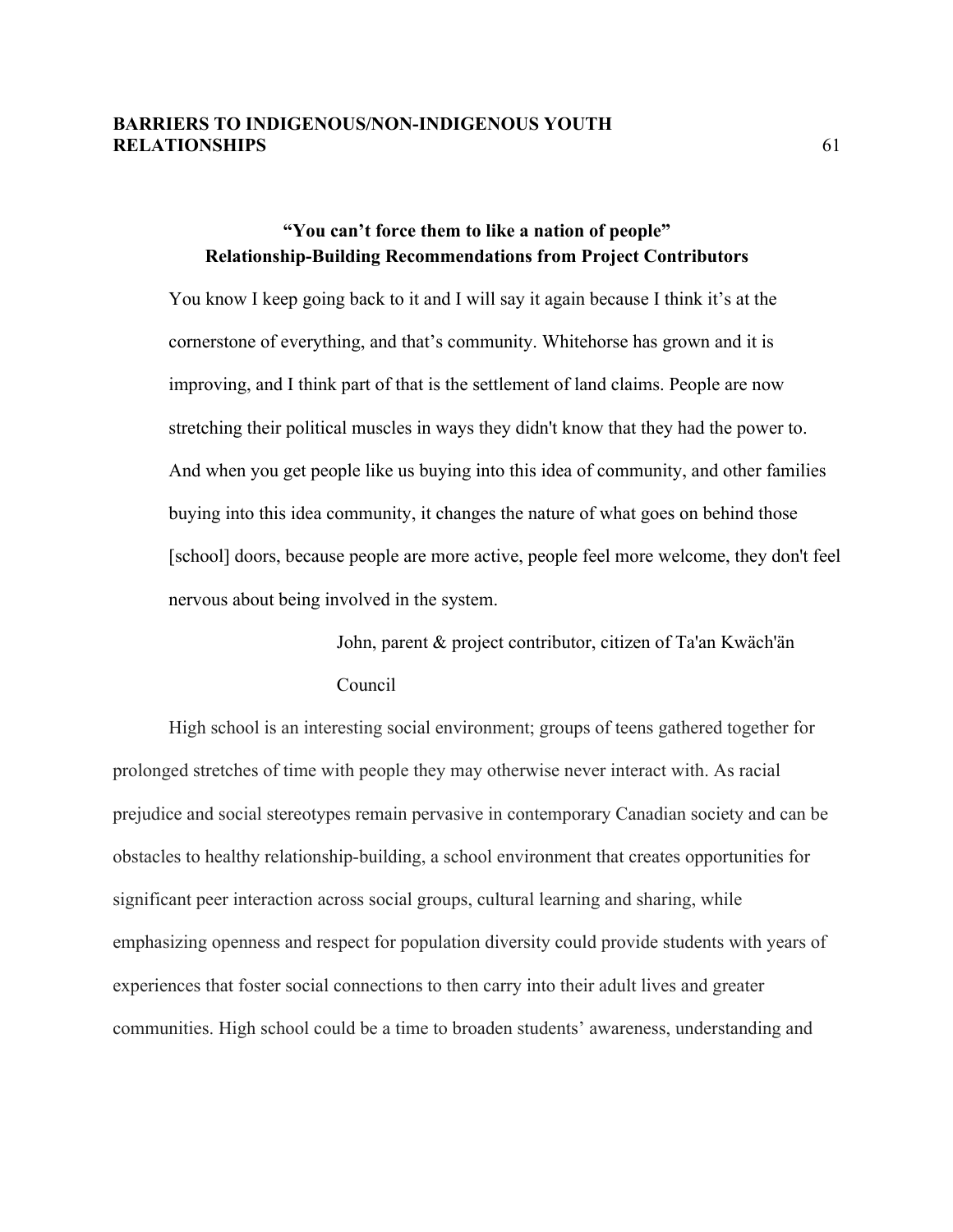empathy for each other, or to further cement existing social barriers and racial prejudice. The potential is there for both.

During our conversations, I asked this project's contributors what in their opinion could help address the youth relationship barriers they identified in our discussions concerning Whitehorse high schools. The compiled proposed recommendations below from students, family members and staff are their ideas for effective and locally-relevant initiatives to combat racial prejudice, encourage relationship-building and create a more inclusive and welcoming school community where Indigenous students feel valued, connected, and their culture meaningfully represented.

#### **Anti-Racism Education**

Racism in school cannot be addressed if it is not acknowledged. For Indigenous and racialized people, which, in the Whitehorse student body, often also includes Filipino and Indian youth -as well as new immigrants as Yukon's population grows-, racial prejudice is frequently part of daily life (Bobo, 1996; Delgado & Stefancic, 2017; Denis, 2015). For white Canadians, including white Yukoners, racism can be easily ignored and dismissed as not of significance in contemporary Canadian society. White society, as the dominant population group, benefits from the racial status quo; it is therefore not in its interest to tackle matters that could potentially alter the current balance of power (Anderson, 2011; Bobo, 1996; Delgado & Stefancic, 2017). Racism today can sometimes take subtler forms (although more aggressive and blatantly racist incidents persist) as described earlier in this paper by project participants; it can be hard for a student on the receiving end of a racial aggression to clearly identify or explain what has taken place.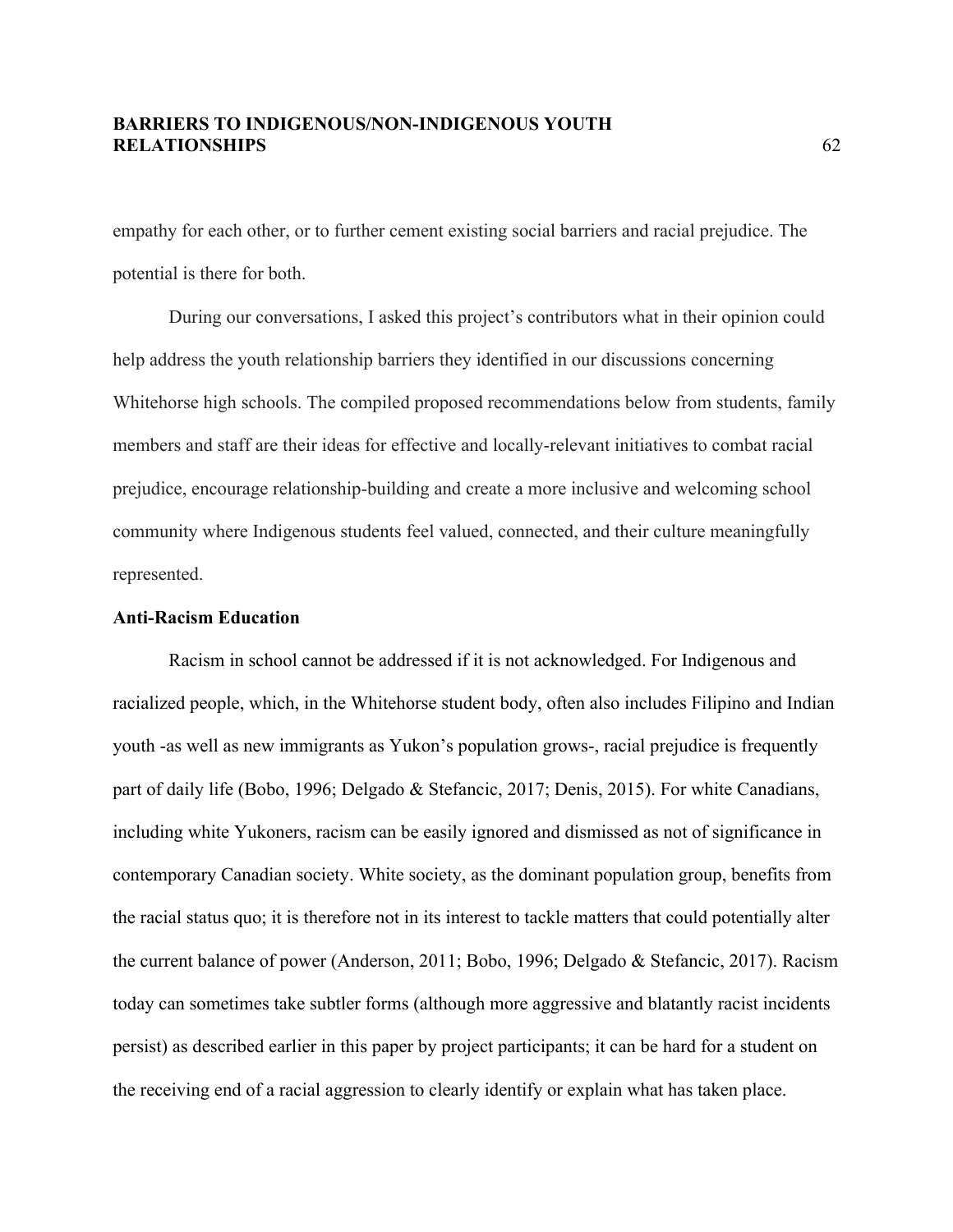Today's contemporary racism in Canadian society, or "laissez-faire racism" (Bobo, 1996; Denis, 2015), often takes the form of subtler but no less destructive micro-aggressions, as those discussed earlier in this paper, and found in Whitehorse school staff's biased assumptions about Indigenous students' academic ability, the eye-roll admonitions by non-Indigenous students that Indigenous students should "just get over it" during residential school discussions, or the joking use of racial slurs. For individuals not living with these daily micro-aggressions, it is easy to underestimate the cumulative impacts that racism in all of its many manifestations can have on an Indigenous student's life, and overall well-being (Anderson, 2011; Bobo; 1996; Delgado & Stefancic, 2017). As Bobo argues, "feelings of racial alienation reflect the accumulated personal, familial, community, and collective experiences of racial differentiation, inequality, and discrimination" (1996, p. 956). The silence around racism in our modern Canadian society, the avoidance of "race-talk" (Denis, 2015), allows racial prejudice to fester and endure, and is a particular challenge of today's "new racism" (Bobo, 1996; Denis, 2015; Diangelo, 2018). Yet racism, particularly against Indigenous people, persists beneath the appearance of a harmonious and integrated Whitehorse society, and quickly rears its ugly head when triggered, as demonstrated in instances shared earlier in this paper.

Racism, prejudice, and discrimination are learned behaviors reinforced by collective experiences, social environments and popular media (Delgado & Stefancic, 2017; Fredrickson, 2015). Here in Canada, most children spend years in the mainstream school system; this would seem an ideal time to open and broaden young minds to all the different cultural groups around them. From this project's contributors' perspectives, the mainstream school environment in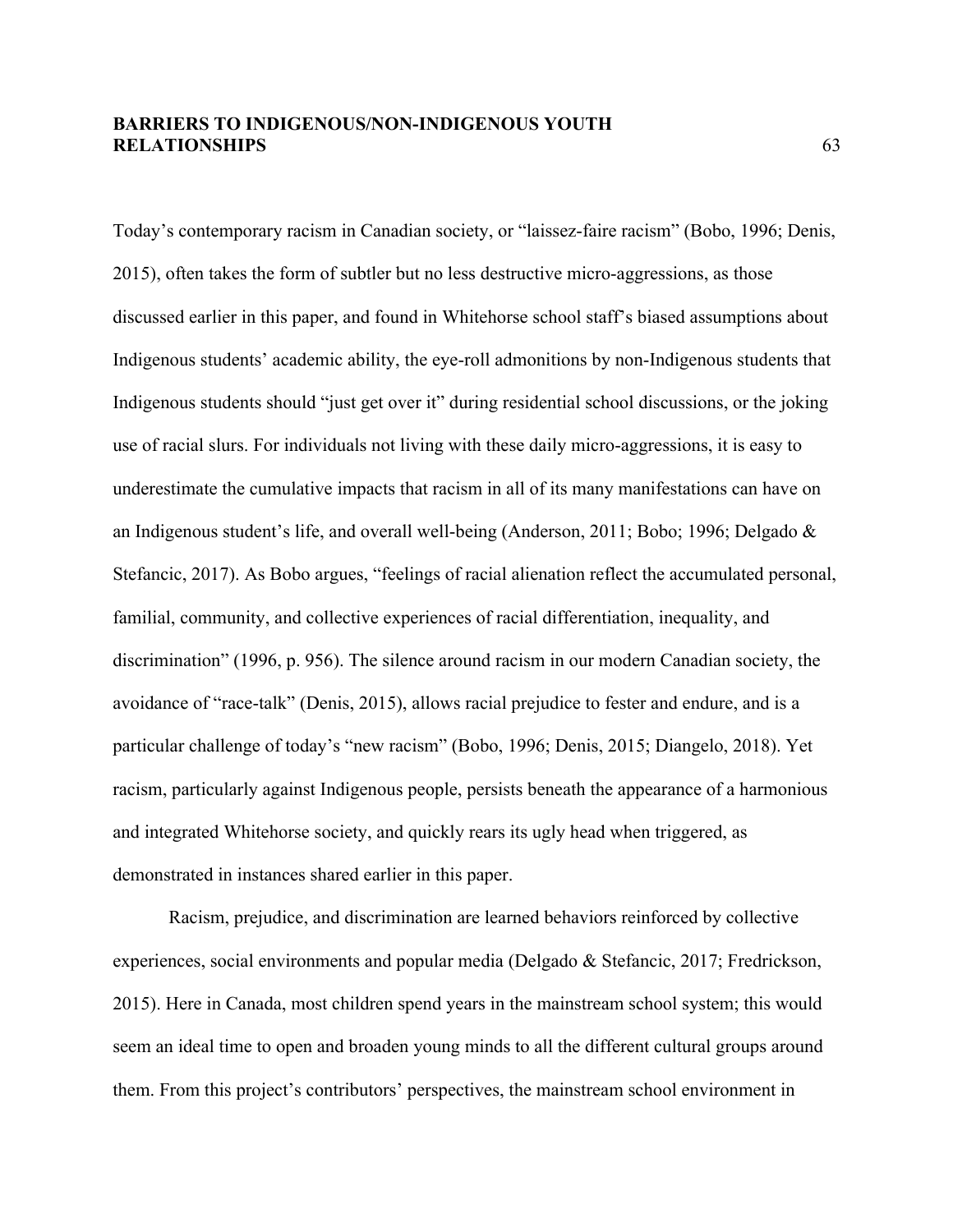Whitehorse can either help maintain and perpetuate racist beliefs and behaviors or help dismantle them. Anti-racism education, starting at a young age seems a given, yet curiously does not appear to consistently take place nor be particularly emphasized within current school programming.

Presently in Whitehorse high schools there are awareness campaigns on anti-bullying, LGBT2Q rights, and social justice clubs. The apparent improved level of peer acceptance of queer or transgender students in the schools here seem to demonstrate that these awareness campaigns do have a measure of effectiveness in fostering a more accepting and inclusive society. This information is anecdotal and based on informal observation yet appears accurate. There is a rainbow room at Riverview for LGBT2Q students to gather and to host activities. There are rainbow painted crosswalks in downtown Whitehorse, and Pride events are well attended and celebrated. Why not the same degree of efforts against racism? Perhaps a public awareness campaign that explains why using derogatory terms like "squaw" is wrong and offensive, or explaining the racist subtext underpinning dismissive calls for Indigenous peoples to "just get over" the trauma of residential schools could open the door to greater understanding of the continued pervasiveness of racism in modern Canadian society. All contributors to this project clearly emphasized the need for meaningful, consistent and multi-layered anti-racism education, both for students and staff.

I am not an educator, and it was not in the scope of this project to examine current practices or parts of curricula that address racism or anti-racist education; these suggestions are based on the needs identified by this project's contributors to help resolve some of the race-based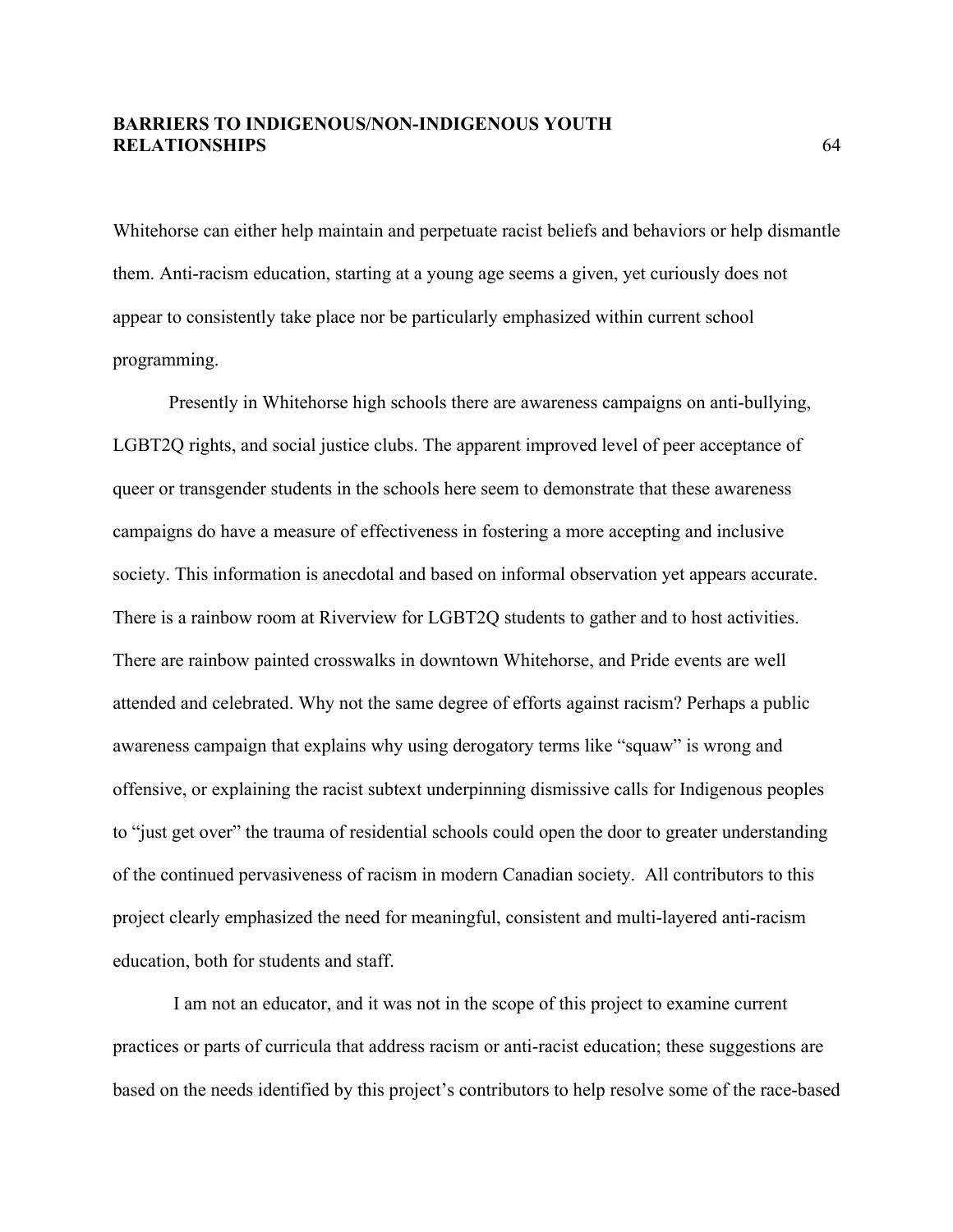challenges they have identified, and high on this list is anti-racism education across all grade levels. A component of this education could include age-appropriate conversations around the socially created concept of race, how racist beliefs develop and are maintained, on the issue of identity and social power to further help youth begin to understand the complexities of social relations, and the root of racial slurs they might ignorantly toss around. Specific to the Canadian and Yukon context could be conversations on what it means to be an Indigenous person, a non-Indigenous person, and a white person in Canadian society. White Canadians learning about racism will often not be taught about the accompanying white privilege flip side of that coin, thinking themselves neutral observers outside of racial dynamics (Anderson, 2011; Diangelo, 2018). Too often white individuals do not consider themselves as having a "race," and believe that the term or ethnic identity only applies to others, i.e. non-white people (Delgado  $\&$ Stefancic, 2017; Diangelo, 2018; Fredrickson, 2015). This emphasizes Us and Them group positions, with the White Us as the dominant group (Bobo, 1996; Denis, 2015; Pettigrew, 1998). Non-Indigenous students, particularly white students and school staff, may be aware that racism and inequality exist in Whitehorse, in the Yukon, in Canada, but may not understand the role they could unwittingly play in perpetuating its existence in society.

Family members and staff also spoke of a need for education on lateral violence for students, and greater support to address it in school. This is "learned violence," an internalized self-hatred often found in marginalized populations and a legacy of residential schools (NWAC, 2011), that here in the Yukon is dragged into present day high school. Project contributors suggested greater supports for youth are needed to address lateral violence; Indigenous kids from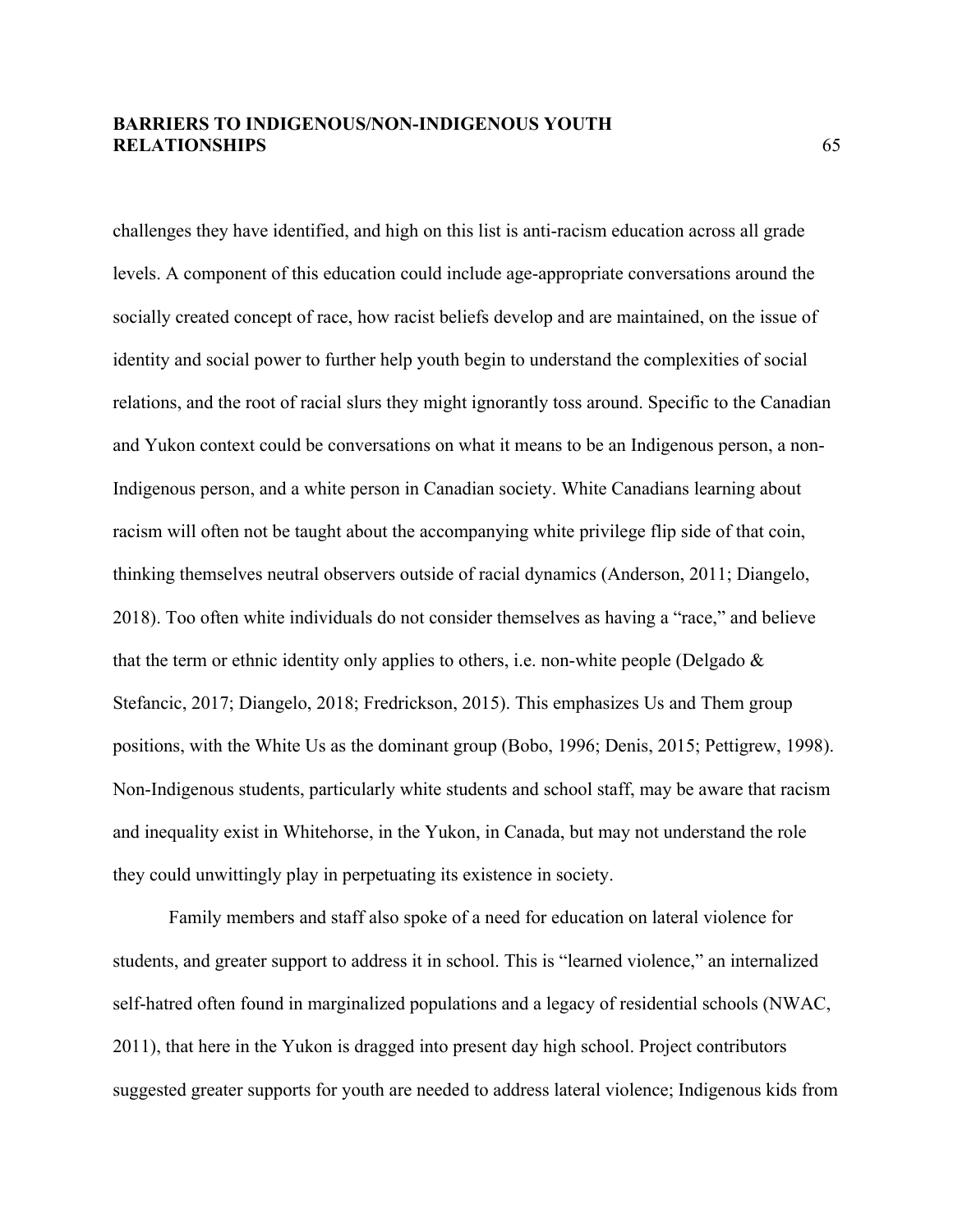mixed backgrounds also experience racism from both Indigenous and non-Indigenous youth. Also recommended is early, age-appropriate and consistent education on Canada's colonial history, across all grades—much more than the current modules offered in grades 5 and 10.

Is it due to the misguided belief that racial prejudice is no longer a problem in Yukon schools that anti-racism education is not more emphasized? This is unclear. From our conversations, it appears that discussions on racism do take place, but often after a raciallymotivated incident occurs, instead of before, which would be a preventative and more effective strategy. Anti-racism education, cultural awareness and acceptance taught to kids at an early age, before opinions are formed and throughout their school years, would increase the odds of a less prejudiced and more harmonious and inclusive society (St. Denis, 2007). Discussing racism in Canada, particularly against Indigenous people, with non-Indigenous people of any age, can be difficult, as defensiveness and denial often quickly appear, becoming obstacles to open and constructive conversations (Denis, 2015; Diangelo, 2018; Regan and Alfred, 2014), particularly on the part of White Canadians. These conversations must be had however, if the Indigenous/non-Indigenous relationship in Canada is to become healthy and grow.

#### **First Nations History and Cultural Awareness Training**

Carl, the non-Indigenous school administrator met earlier in this project, sees a need for much greater Yukon First Nations cultural education and training for non-Indigenous school staff to help address some of their lingering racial bias and stereotyping of Indigenous people. In his opinion, on the land activities with Indigenous guides and facilitators, such as those he experienced in the Northwest Territories, are powerful connection and relationship-building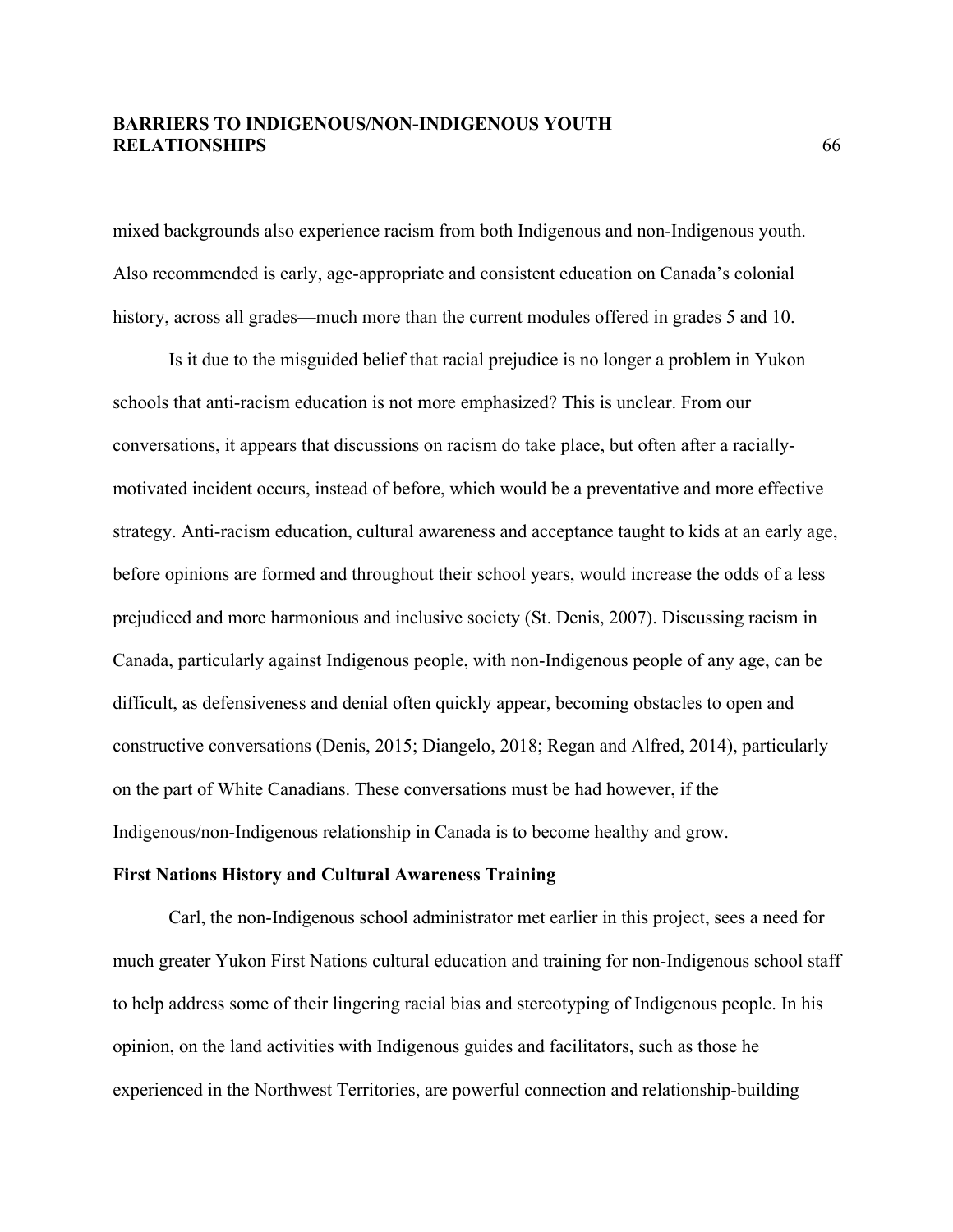opportunities. Getting out of the classrooms and offices and out on the land on equal footing with members of the Indigenous community here, could help non-Indigenous school staff increase their understanding of the local historical context, learn and appreciate Yukon cultural traditions, and build connections with their Indigenous colleagues. This suggestion is also consistent with the recommended conditions of Intergroup Contact Theory to help reduce racial prejudice, namely equal status, common goals, collaboration, and support from authorities (Bobo, 1999; Pettigrew, 1998). As part of this on-the-land training could be continued in-depth education for staff on the legacies of colonialism, residential schools, or meaningful discussions of current issues such as the recent Missing and Murdered Indigenous Women and Girls National Inquiry's calls to justice, or the socio-economic gap that still exists between Indigenous and non-Indigenous populations in Canada. In other words, as was stressed by Carl, from his perspective as a school administrator, it's not just the legacy of residential schools; there are ongoing present-day issues that continue to directly impact Indigenous children and youth wellbeing (not just through inter-generational trauma, but also contemporary forms of trauma brought on by colonial structures and policies). Some Indigenous students continue to grapple with intergenerational trauma within their families, and as Clara highlighted, many of these stories are still in the process of coming out, and the pain is still very fresh. The need for greater education and cultural sensitivity and awareness training for non-Indigenous school staff about the Canadian colonial legacy cannot be sufficiently emphasized.

Non-Indigenous staff I spoke with also pointed out that some non-Indigenous teachers do try and incorporate more Yukon First Nations content into their school programming yet often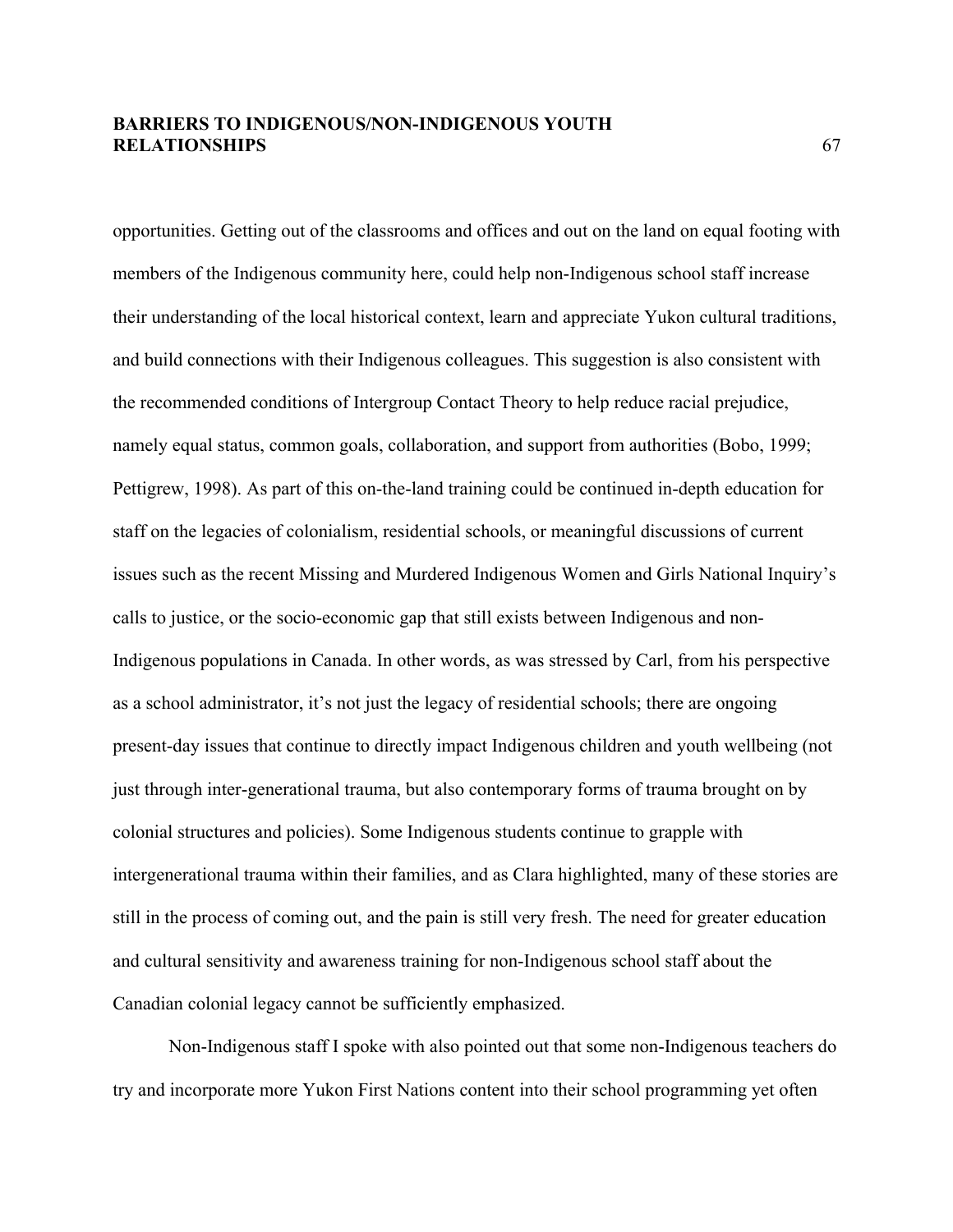lack knowledge as to best practices, are unsure of how to proceed or whom to speak to, or don't follow-though out of fear that they will do it wrong. Donna, a young non-Indigenous educator in Whitehorse, sees a need for non-Indigenous teachers to get better training on integrating Yukon First Nations content in school programming, as discomfort around protocols and appropriateness may be holding them back:

I am learning a ton this year you know and there's just a lot that I just wasn't aware of that I didn't know coming into this role, and I feel like there are a lot of [non-Indigenous] teachers that mean well and want to include First Nations voices, First Nations ways of knowing and doing but they just don't know how you know, and that it becomes a bit of a fear, because well [they think] what if I misrepresent something or what if I say or do something that isn't right then am I going to offend somebody is this going to get me in trouble. It becomes easier to just kind of avoid it.

Donna feels there is also a need for more Indigenous staff, elders, and educational resources to help guide non-Indigenous staff in their work and help connect with Indigenous students. Donna is aware that being an outsider to the First Nation that she works for, she is lacking understanding of the family lineages, contexts, and the lived experiences of the community. She tries to learn and inform herself as best she can, but she realizes there is much that she just doesn't know or understand.

#### **Facilitating Transition to High School and Intergroup Contact**

The transition from the smaller and more structured environment of elementary school into the larger student body of high school can be difficult for any new student, but can be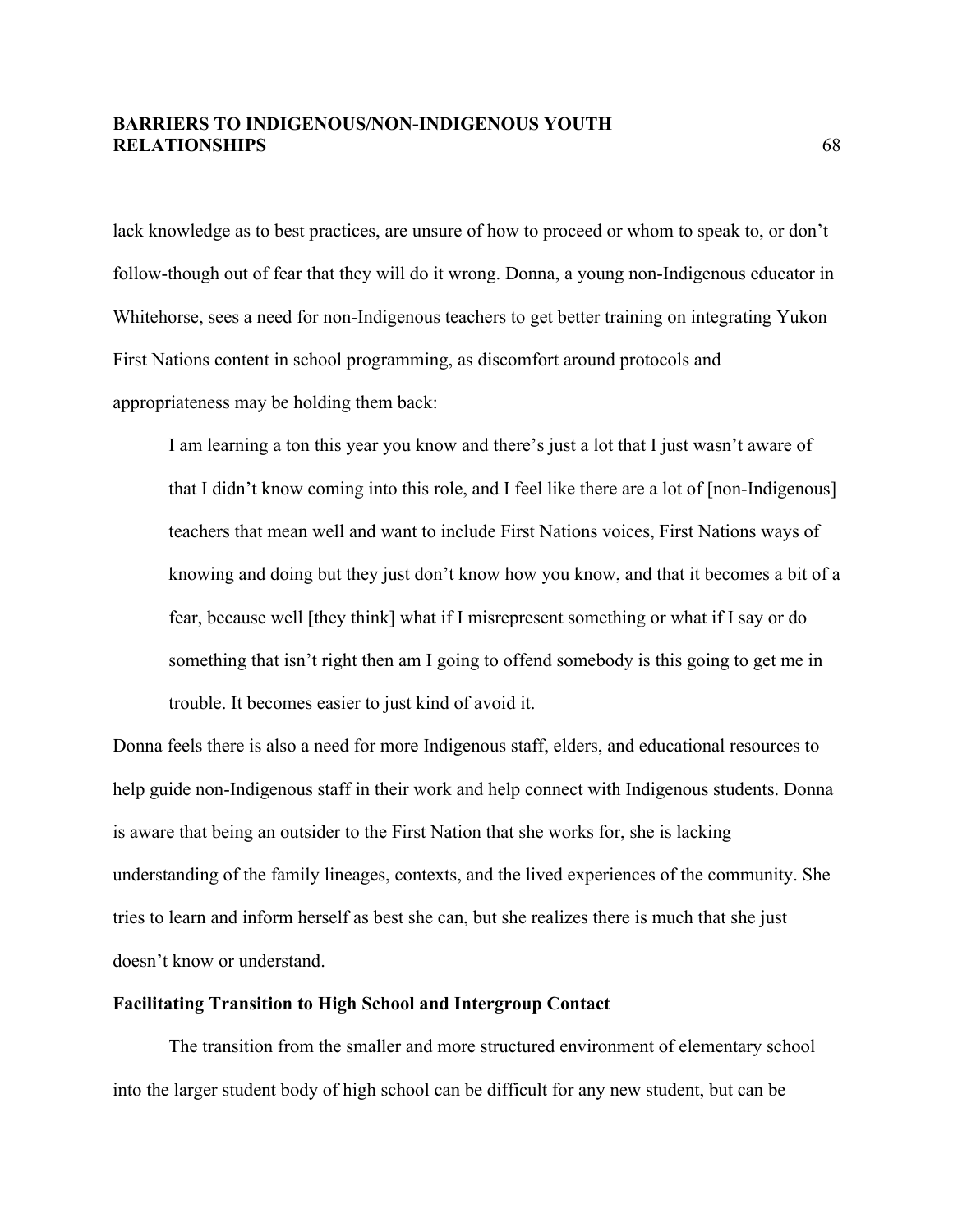particularly difficult for Indigenous youth who may find themselves relocating to Whitehorse and thus feel isolated, a minority in a large student body with a high percentage of non-Indigenous youth. This was a point frequently raised by project contributors, as demonstrated earlier in this paper. Furthermore, as pointed out by Clara, in elementary school kids are together in the same class for most of the day and have lots of time to get to know each other. In contrast, in high school they are constantly switching classes and student groups, which does not provide much opportunity to get to know peers. Greater supports are needed to ease this transition and help students start their school experience in a more positive manner, and to facilitate contact and integration into the student population. Although there is daily interaction between the "siloed" high school student groups discussed earlier in this paper, contact alone is insufficient to significantly decrease any existing racial prejudice that could be contributing to relationship barriers (Bobo, 1999; Denis, 2015; Pettigrew, 2011). Interestingly, the key conditions for successful intergroup contact—equality of status, intergroup cooperation, common goals, and support from institutional authorities as hypothesised by Allport in his Intergroup Contact Theory (Pettigrew, 1998) - find themselves reflected in the experientially-grounded suggestions of this project's contributors as to how to improve the Indigenous/non-Indigenous relationship in the schools. School social spaces do not operate in a vacuum, detached from the social environments of their communities; racial biases, prejudices, stereotypes learned outside of the classroom within families and communities will inevitably be dragged in (St. Denis, 2007). As Bobo argues, "the learning of feelings and stereotypes takes the place of direct experience and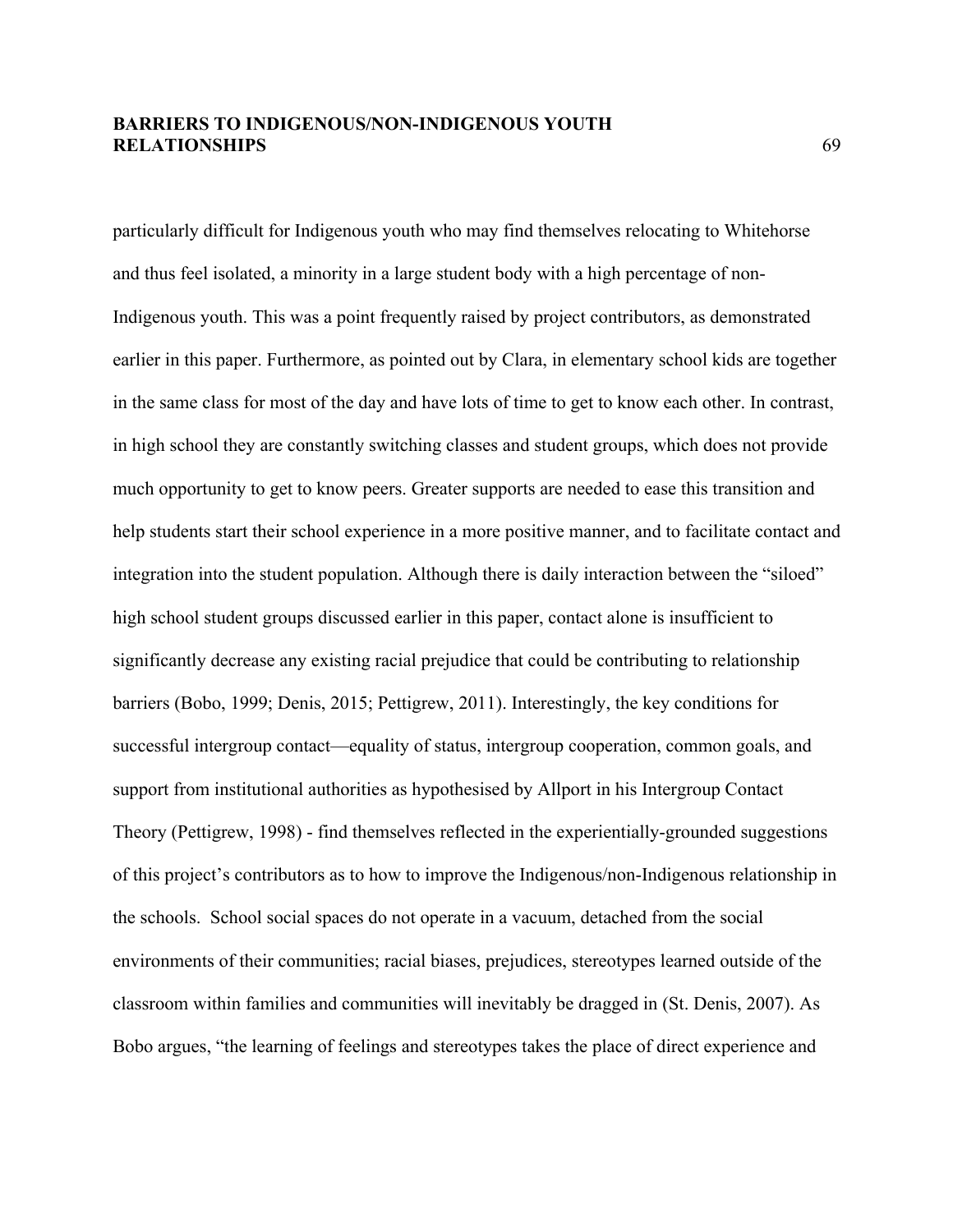knowledge. Accordingly, any factor that imparts information and knowledge, such as higher education, should reduce levels of prejudice and hostility" (1996, p. 954)

Dismissing the silo-ing of Whitehorse high school student population groups as unimportant or "normal" also contributes to the reinforcement and persistence of existing social group positions (Bobo, 1999; Denis, 2015; St. Denis, 2007). This reality is clearly understood by the contributors to this project. Interestingly, all of the suggestions gathered from our separate conversations were consistent, and involved simple, accessible actions to facilitate meaningful intergroup contact. As an example, more opportunities for staff and students to gather and share food. This type of relationship-building activity may seem like an overly simplistic solution, yet kept coming up in our conversations by students, families and school staff—which speaks to me as evidence that this suggestion would resonate with many people. School feasts, community feasts are always a hit. If used as opportunities for greater learning and relationship building rather than simply being fed – feasts could provide venues for connection and perhaps facilitated discussion amongst students. Added to the feast could be opportunities for students to learn harvesting and preparation of country foods to be shared together. People like to eat, they like to gather to eat, they like to try new foods, and learn how to make them. The communal sharing of meals is an age-old draw, a connector, across cultures and societies. A proper budget for school staff to plan such food sharing activities would be a great place to start, while ensuring that these feasts are not simply about food but encompass the greater goals of learning and sharing.

The Spruce School experiential learning programs also came up frequently as examples of successful relationship-building programming. Spruce School programs, such as the Outdoor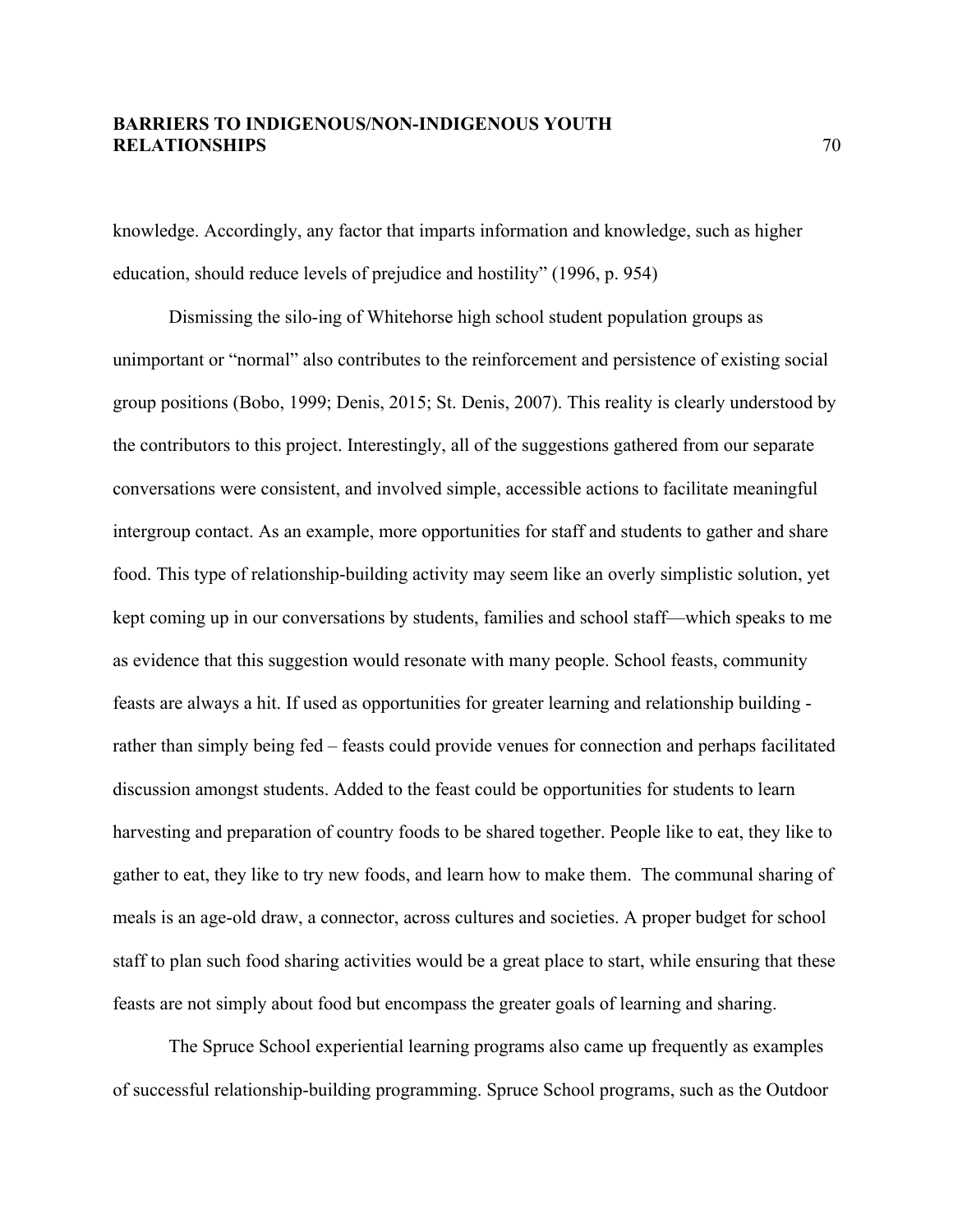Pursuits, Music Arts and Drama or Experiential Science programs are very popular with students and involve frequent hands-on outdoor or team building arts-based activities, during which kids interact and connect while loosely engaging in other tasks, such as setting up a campsite or building art sets for a theatre production. These programs, however, have limited enrollment and are application based, which limits their reach and makes them inaccessible to some students. Greater integration of experiential learning-type programming into the regular high school curriculum to allow all students to benefit from this successful approach could be an effective way to facilitate transition into high school and student relationship-building. These types of experiences would also be in line with the objectives identified in the Yukon First Nations Joint Education Action Plan (CYFN, 2013).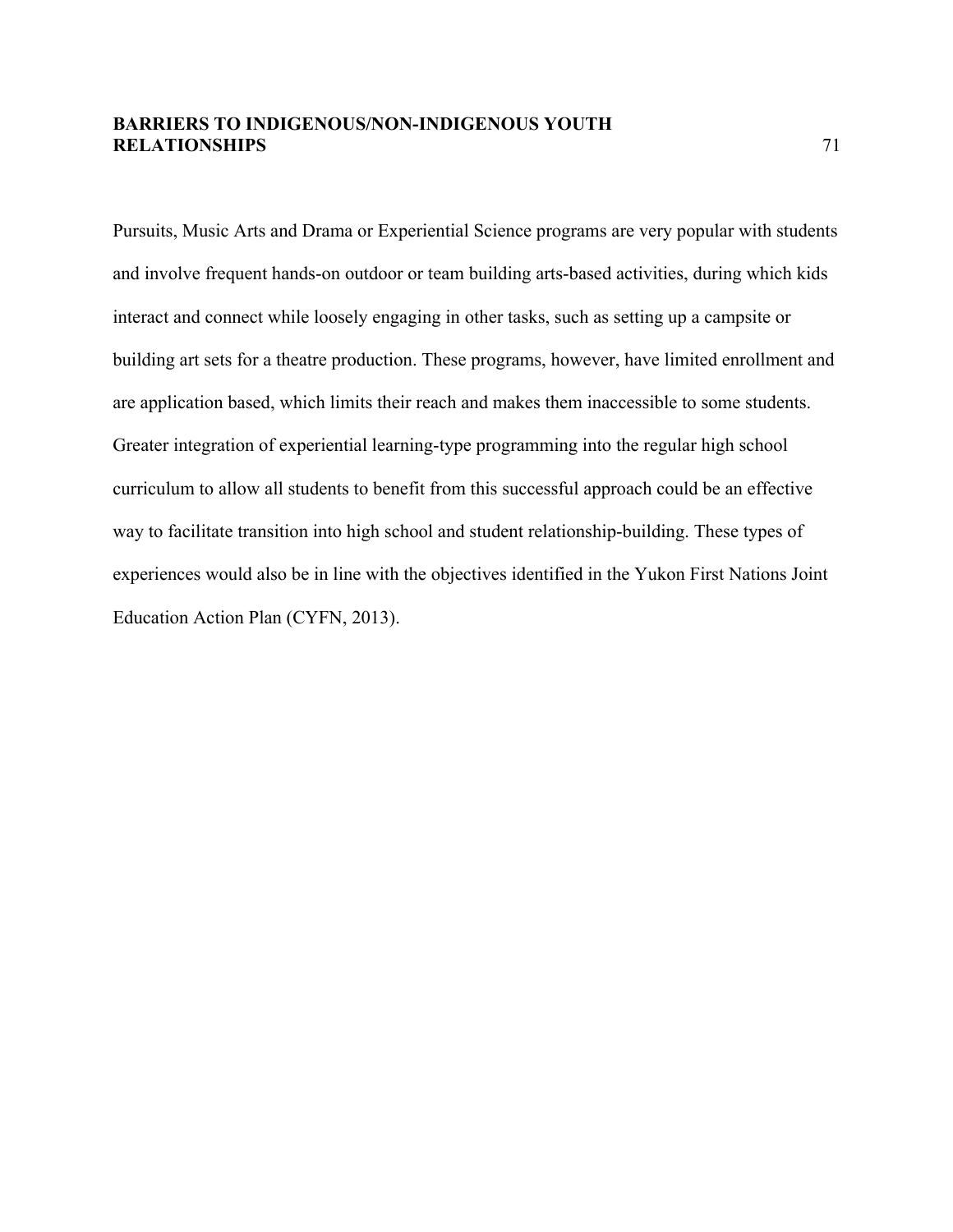#### **Yukon First Nations Cultural Inclusion and Representation**

#### **Physical space.**

Right now, if you walk into any of the Whitehorse High Schools, there are not many visual representations of Yukon First Nations culture. School programs and curricula follow a European, "colonizer" model. Indigenous students find themselves surrounded by primarily non-Indigenous teaching staff and administrators, and there are very few Indigenous people in positions of power and authority. As pointed out in the beginning of this paper, the First Nations Education Support Worker spaces are currently located in a back corner of Riverview Secondary School. Students and family members discussed whether this was a deliberate decision; they feel that if the spaces were spread-out throughout the school, they might be less perceived as a separation of the Indigenous students from the rest of the student body. A separation of population groups as a result of class layout and distribution of school spaces can further maintain spatial segregation of groups (Anderson, 2011). Perhaps there could be a better layout or use of the existing physical spaces of the school to facilitate and encourage interaction between students.

#### **Cultural and social spaces.**

The need for more Yukon First Nations cultural activities and events in high school came up time and again. Indigenous students and staff I spoke with said they would like to feel that the high school is representative of Yukon First Nations cultural traditions, proudly demonstrated with visible displays of Yukon First Nations art, with dance groups, drumming, games, and other traditional activities, on a regular basis, not just once or twice a year. These types of activities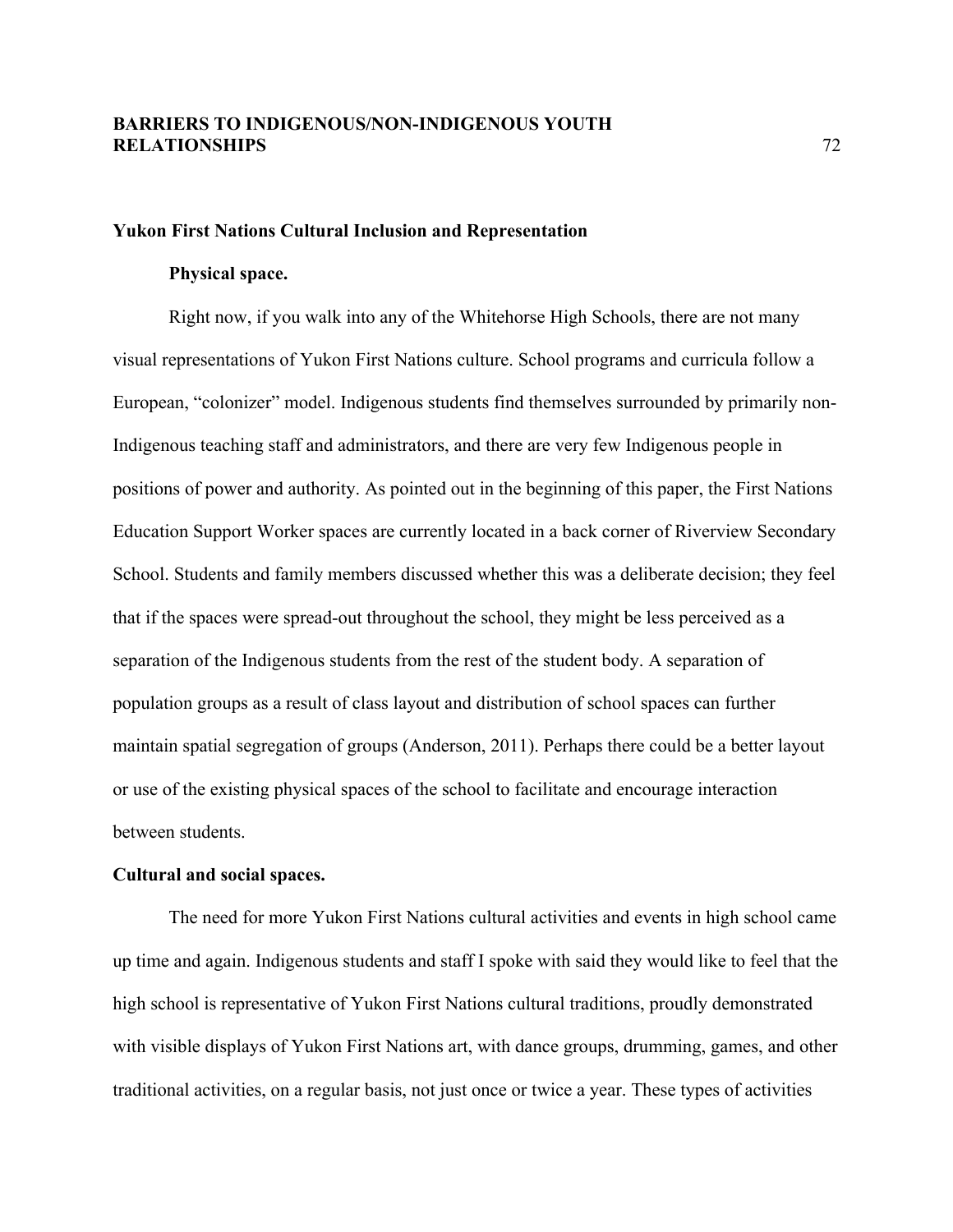would not only help share and teach Yukon First Nations culture to non-Indigenous students and staff, but also create opportunities of cultural learning for Indigenous students who may not be as connected to their cultural traditions. Increased Yukon First Nations cultural activities and educational programming would also support language and cultural revitalization. Plus, these activities are fun, and fun is a great way to build relationships, get to know each other, and make new friends. One parent suggested larger inter-school gatherings, such as the Moosehide Gathering held bi-annually on the traditional territory of the Tr'ondek Hwech'in, near Dawson City, or the Champagne Aishihik First Nation dance festival, popular celebrations of Yukon First Nations culture. These could be great opportunities for Indigenous students to lead and help organize the events, possibly in partnership with other Indigenous and/or non-Indigenous community organizations, as celebrations of Yukon First Nations culture and history, and as ways to education non-Indigenous staff and students, while also strengthening intergroup connection. And finally, an important point that was stressed by all; if these activities are to take place, they need to be delivered in a meaningful way, by staff who are committed and dedicated to doing so. As pointed out by Clara: "Indigenization is not a check box".

#### **Advocate or Support Person for all Indigenous Students**

Currently, if a student experiences a racially-motivated attack or feels that a teacher demonstrates racial bias or prejudice against them based on their Indigenous identity, they do not have a designated staff person to go to for support. The student or a family member can take their complaint to administrative staff, however as repeatedly stated by discussion participants, this often does not seem to result in concrete action. Administrative staff may be already too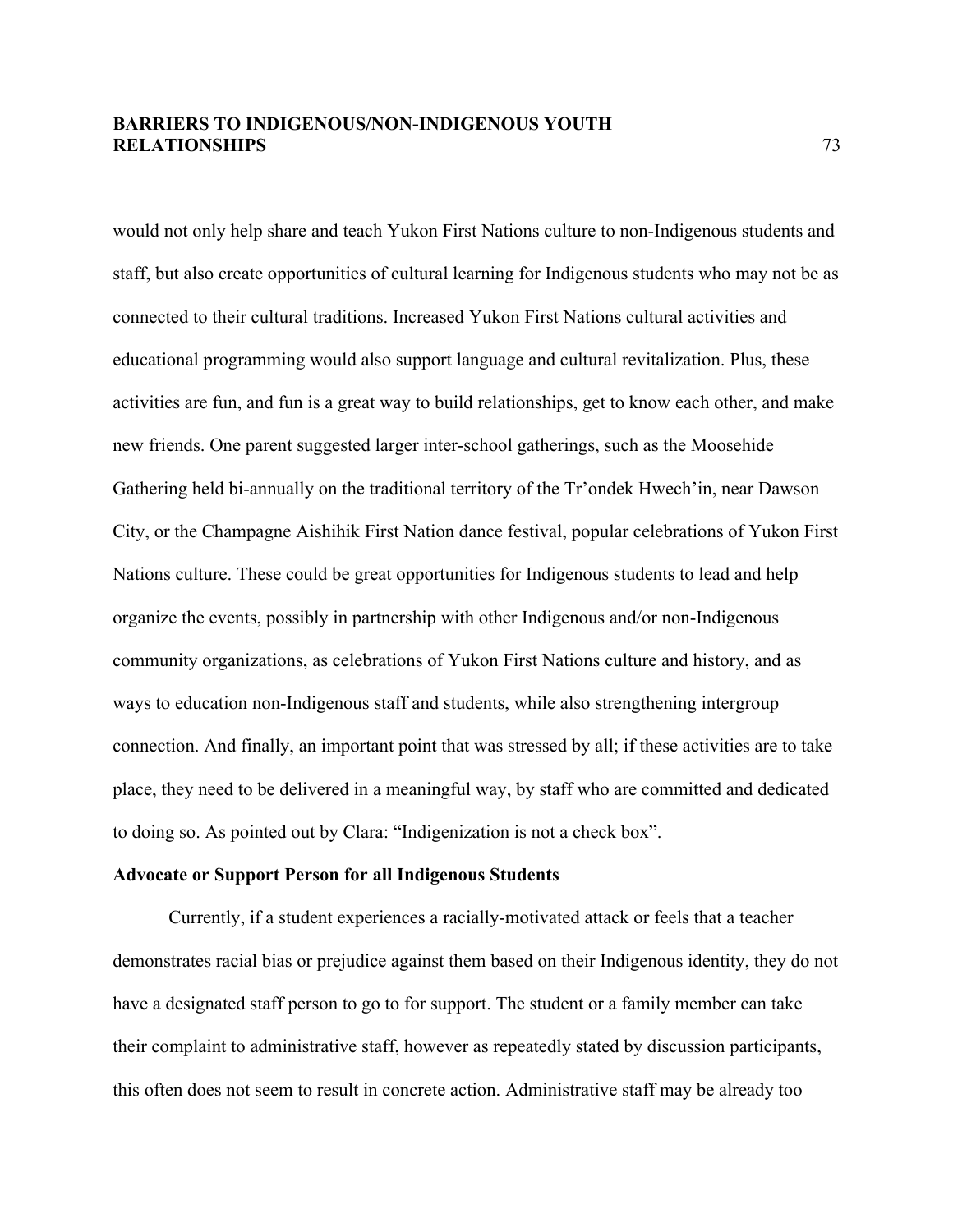busy to take on further student support roles, or a student victim of a racially motivated incident may not feel comfortable going to the school administration or school counselors for support. In conversations, family members have pointed out that their student does not always feel they will be believed, or taken seriously, or their complaint might be dismissed, as has happened in the past. The First Nations Education Support Workers are very helpful but also extremely busy supporting students from their own nation and should not have to be additionally tasked with advocating for Indigenous students dealing with racism in the school. Carl, the school administrator, admits that there have been instances where incidents of racist behavior were brought to his attention that he was unable to address sufficiently, simply due to lack of time. As he sees it, school administrative staff are already managing heavy workloads and often do not have the capacity nor the resources to adequately address all the complaints that cross their desks, and so things get dropped, or missed. He also points out that he does not have training as a counselor, nor do most of the other administrative staff, and may not have the skill set to adequately handle sometimes very delicate situations. So, for Carl, who clearly sees the need in his school, and other project contributors, more meaningful training for staff would be of benefit, in addition to support staff for all Indigenous students. A designated individual per high school, preferably Indigenous, providing support and guidance to all Indigenous students and their families and helping to resolve incidents of racism was proposed as a much-needed resource; a safe person for Indigenous kids to speak to and make them feel heard.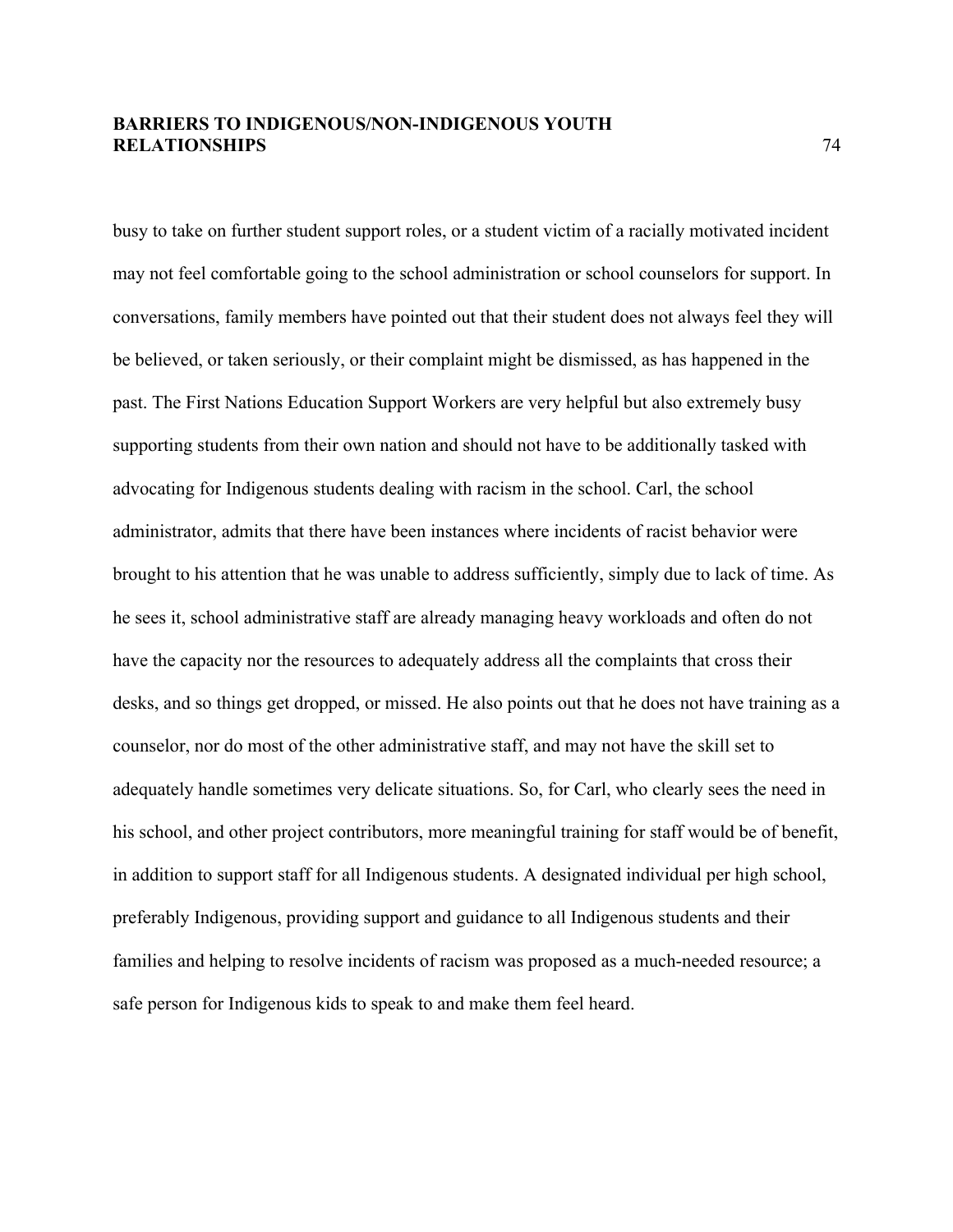### **A First Nations School**

There was no clear consensus on this suggestion in our project conversations. The idea of a First Nations school was raised by some as the necessary and ideal solution to resolve the insufficient inclusion of Indigenous world views in the current teaching methods and curricula, and the lack of adequate cultural representation. It could also provide a safer and more comfortable space for Indigenous students to pursue their education, ideally supported by Indigenous staff. But others see a separate school as further divisive, increasing the separation between community groups, and would prefer an Indigenous stream within the current school system, similar to the French immersion stream. As said by one parent "we need to bring people together, not create more division." There is also concern around the perception that a First Nations school would be an academically-watered down version of the curriculum, a "dumber" school, due to the racialized stereotypes that Indigenous kids don't do well in school, and therefore need easier courses. The question of a separate First Nations school is still being debated within the Yukon First Nations community.

#### **Proposed Areas of Further Study**

The conversations with the contributors to this project also identified areas that would be in need of further study. The inequity in resources between French language education programs and First Nations education in the Yukon is a frequent and sore topic of discussion. In Whitehorse, this inequity is physically visible every time you drive by the construction site of the new French high school. The Francophone community in Whitehorse is active and vocal; they lobbied strongly for their new high school. Both the French-first Elementary school and high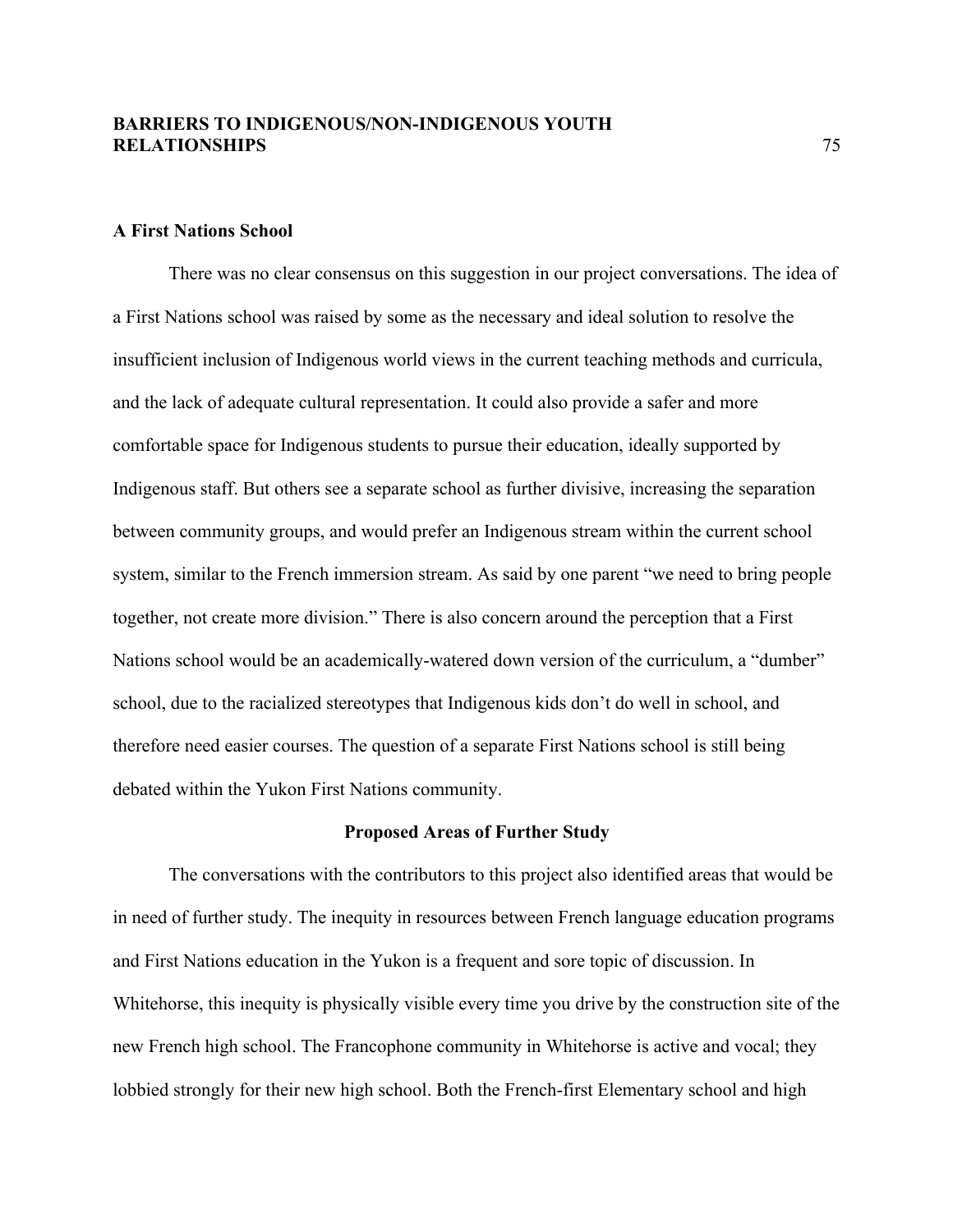school as well as the French immersion programs are great assets for the Whitehorse community as a whole, but also highlight the inequality in resources for Yukon First Nations education. Yukon First Nations are actively advocating to have this inequity resolved. An examination of how this inequity impacts the social dynamics and relationships in Whitehorse between the Francophone community and the Yukon First Nations community and potentially contributes to greater social division could be of interest.

Several incidents of racial prejudice and bias against Indigenous students by non-Indigenous high school staff were described in conversations with students and family members. Family members recalled approaching the school administration in the hopes of having the behavior addressed and certain teachers reprimanded for their racially-biased actions, yet no meaningful resolution appears to have taken place: the teachers in question remained on staff, or were relocated to a different school, but continue to teach. The families were not informed if remediating actions took place or not. The teacher's union has been raised as a possible obstacle to properly addressing racist behavior from staff. An examination of whether union policies prevent the protection of Indigenous or other racialized minorities from racially biased staff may be warranted.

Although the experiences shared here from conversations focused on Indigenous students' lived experiences and perspectives in the Whitehorse High School, they are reflective, in the opinion of my project contributors, of the social reality of the community of Whitehorse as a whole. It could be easy to extrapolate that the racial bias and prejudice demonstrated in the schools is a smaller scale version of the broader adult community relationships. Indeed,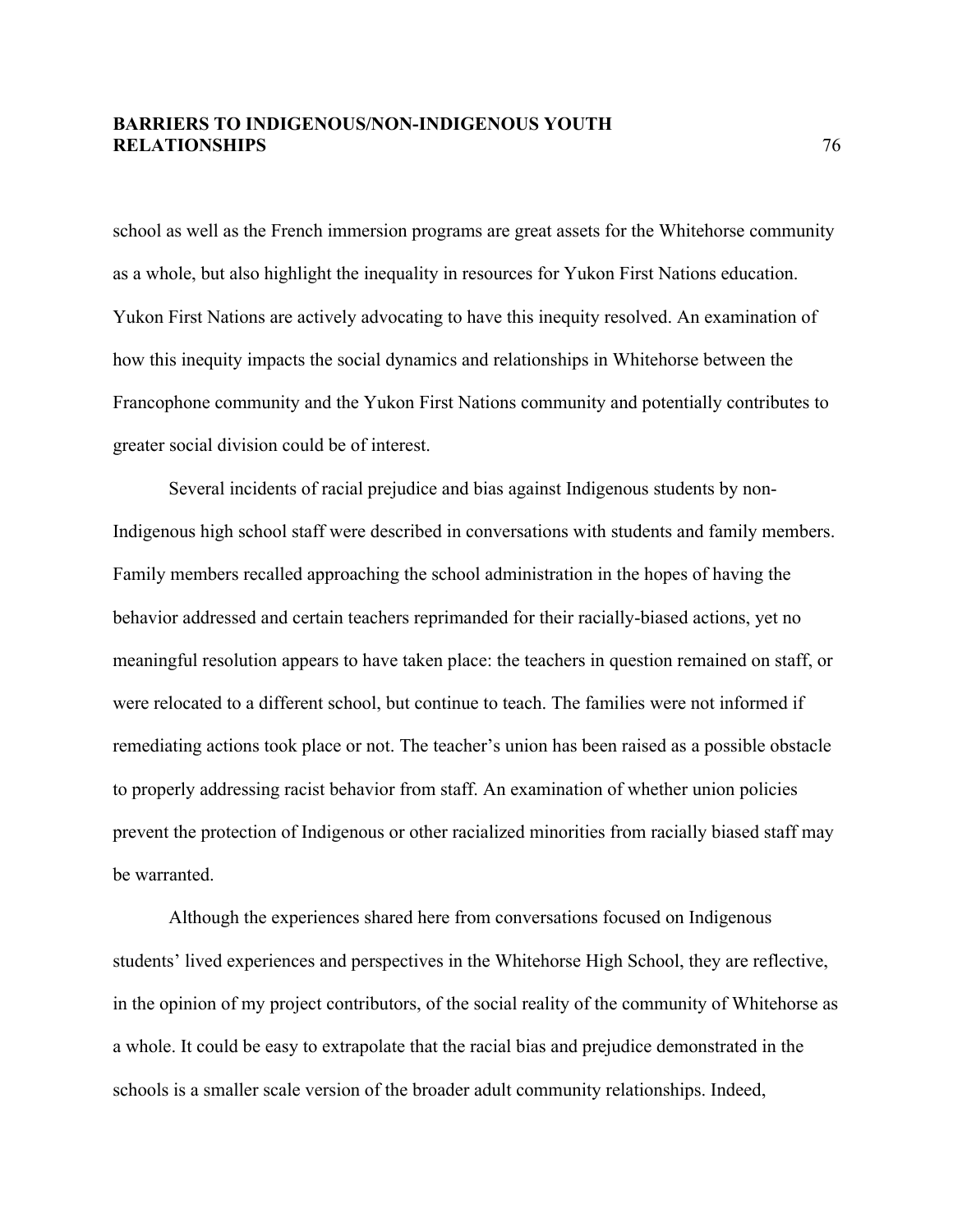experiences were also shared in conversations about racial prejudice experienced by Indigenous people in adult social interactions, and in the greater community of Whitehorse, and the Yukon. The contemporary Indigenous/non-Indigenous adult relationship in Yukon would be an area worthy of further examination.

In conclusion, it is important to note that fostering relationships by facilitating contact between school population groups, while positive in terms of community building and reduction of racial prejudice, does not address nor resolve all of the challenges and relationship barriers between indigenous and non-indigenous youth identified by contributors to this project. Greater intergroup contact is but one factor that can help improve the Indigenous students' experiences and success in school, and while it can greatly reduce prejudice, studies indicate that it does not seem to eliminate it completely (Denis, 2015; Pettigrew, 2011). This is where meaningful antiracism education starting at an early age, can also help (St. Denis, 2007). This paper and the above contributors' suggestions only address a small part of the greater challenge that is the continued gap in academic achievement and high school graduation rates between Indigenous and non-Indigenous students. This was not the topic of this paper, and there is considerable existing research discussing this gap and the resources needed to close it. You only need to go as far as the latest Auditor General's report of June 2019 on the status of K-12 Education in the Yukon, or the Yukon First Nations Joint Education Action Plan of 2014, which draws on numerous studies of Indigenous student outcomes to propose a strategy for improved indigenous student success. But perhaps listening to the collective voices of this project's contributors describing what they see from the inside, and what they think would best help youth of different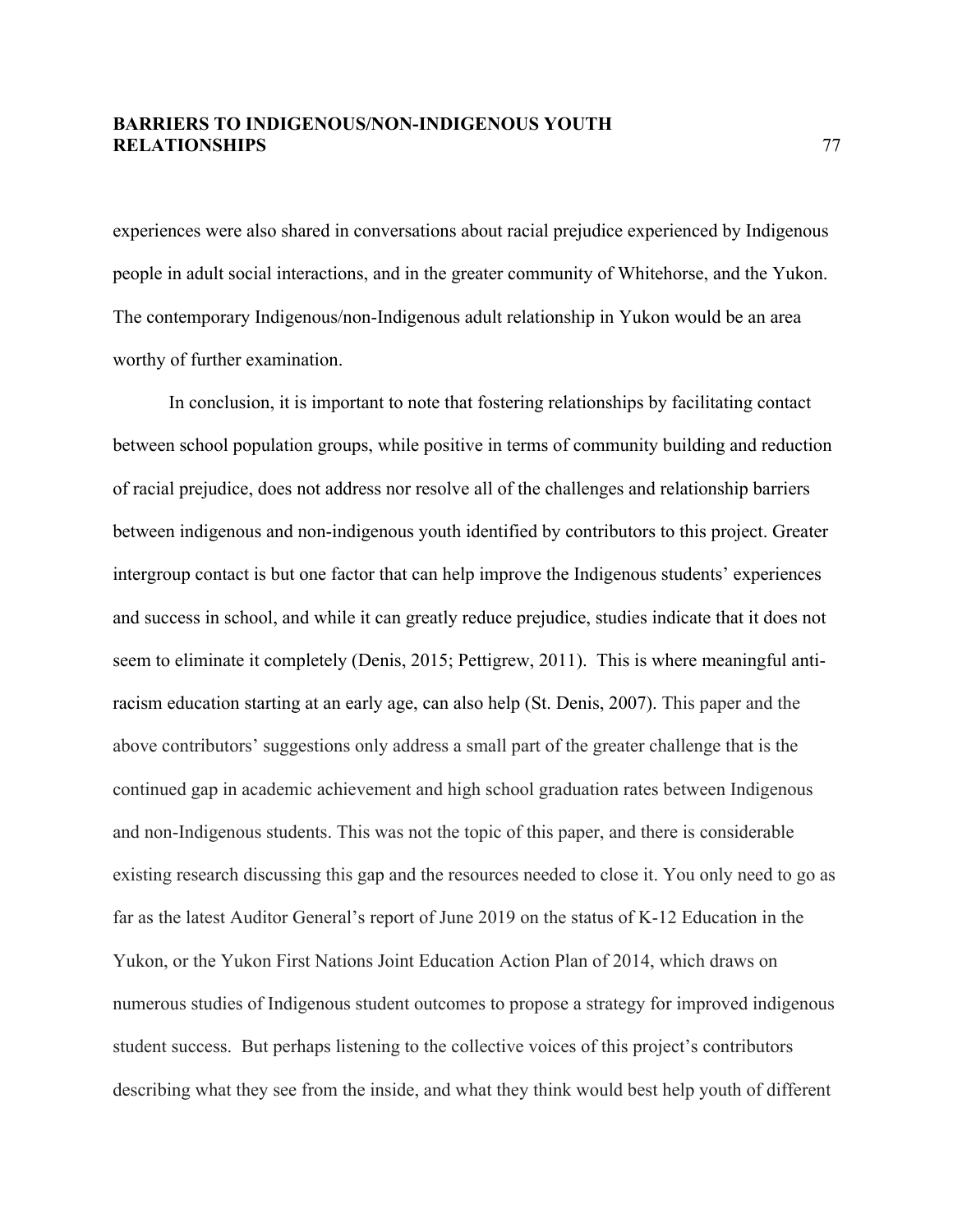backgrounds overcome barriers and connect, while improving the school experience for Indigenous kids, can also point educators and school administrators in a direction of meaningful change.

### **A Final Word**

I have lived in the North now for over 15 years, 12 in the Northwest Territories, 4 in the Yukon. During this time, I have witnessed some of the legacies of the residential schools and their lasting intergenerational trauma, and listened to survivors' stories shared during the Truth and Reconciliation Commission's visit to Fort Simpson, where I lived, yet I will never be able to fully understand this reality from the inside. I take to heart the words of Senator Murray Sinclair and the Calls to Action from the Truth and Reconciliation Commission's 2015 report, for non-Indigenous Canadians to inform themselves, to learn about the true colonial history of this country and its destructive assimilationist policies. And now, these new words have recently come from the Inquiry on Missing and Murdered Indigenous Women and Girls 2019 report, and its Calls for Justice to all Canadians:

Using what you have learned and some of the resources suggested, become a strong ally, actively working to break down barriers and to support others in every relationship and encounter in which you participate.

Confront and speak out against racism, sexism, ignorance, homophobia, and transphobia, and teach or encourage others to do the same, wherever it occurs, in your home, in your workplace, or in social settings.

It is in this spirit that I wrote this paper.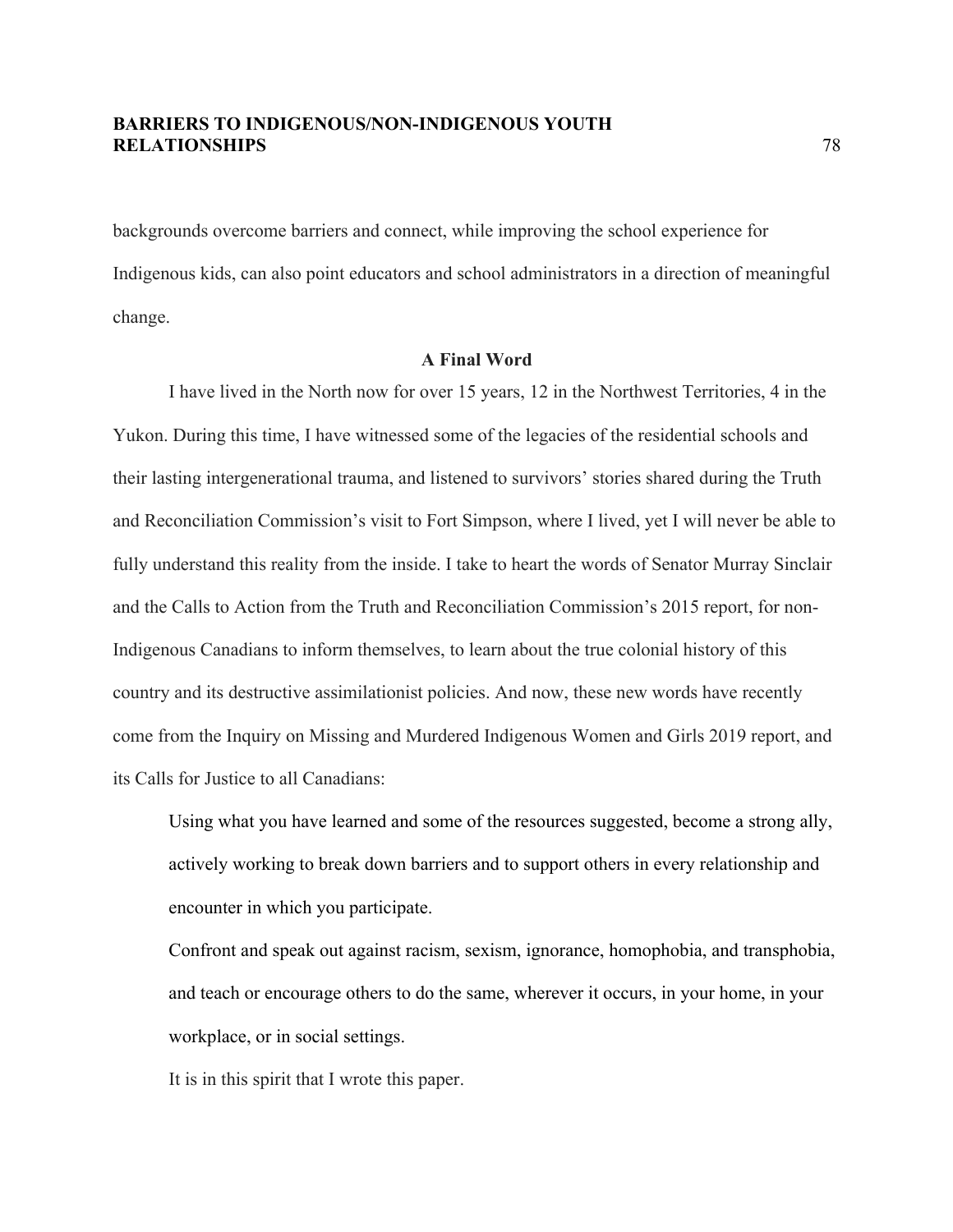#### **EPILOGUE**

### **Thesis Defence Presentation**

This research project has been, as I am sure it is for many graduate students, a profound personal journey. I chose to explore relationship barriers between Indigenous and nonindigenous youth in the Yukon. As a non-indigenous mother of four children of indigenous and European ancestry, my family's personal circumstances and experiences are directly linked to this choice of topic. Upon our move to Whitehorse, Yukon, 4 years ago from a small primarily Dene community the Northwest Territories, my kids had to integrate into a new town and new schools. Being new to this town, we did not yet grasp the social structure of this city, or territory. However, my children's observations of the social dynamics within their new school's student body seemed indicative of a significant measure of social segregation and discrimination against Indigenous youth, although in a covert, manner, unacknowledged by school officials. These observations led me to consider which barriers could be at play within Whitehorse student relationships, and if examinations on these potential barriers had been already completed. The academic literature review conducted for this study confirmed research gaps on the state of Indigenous-non-indigenous youth relations in the North, and a need for further examination in an area that warrants in my opinion sustained inquiry and meaningful discussion.

#### **Methods**

Using a non-traditional narrative approach focusing on the lived experiences of Indigenous students, this thesis project therefore identifies and examines barriers to relationships between indigenous and non-indigenous youth as observed in Whitehorse highs schools. This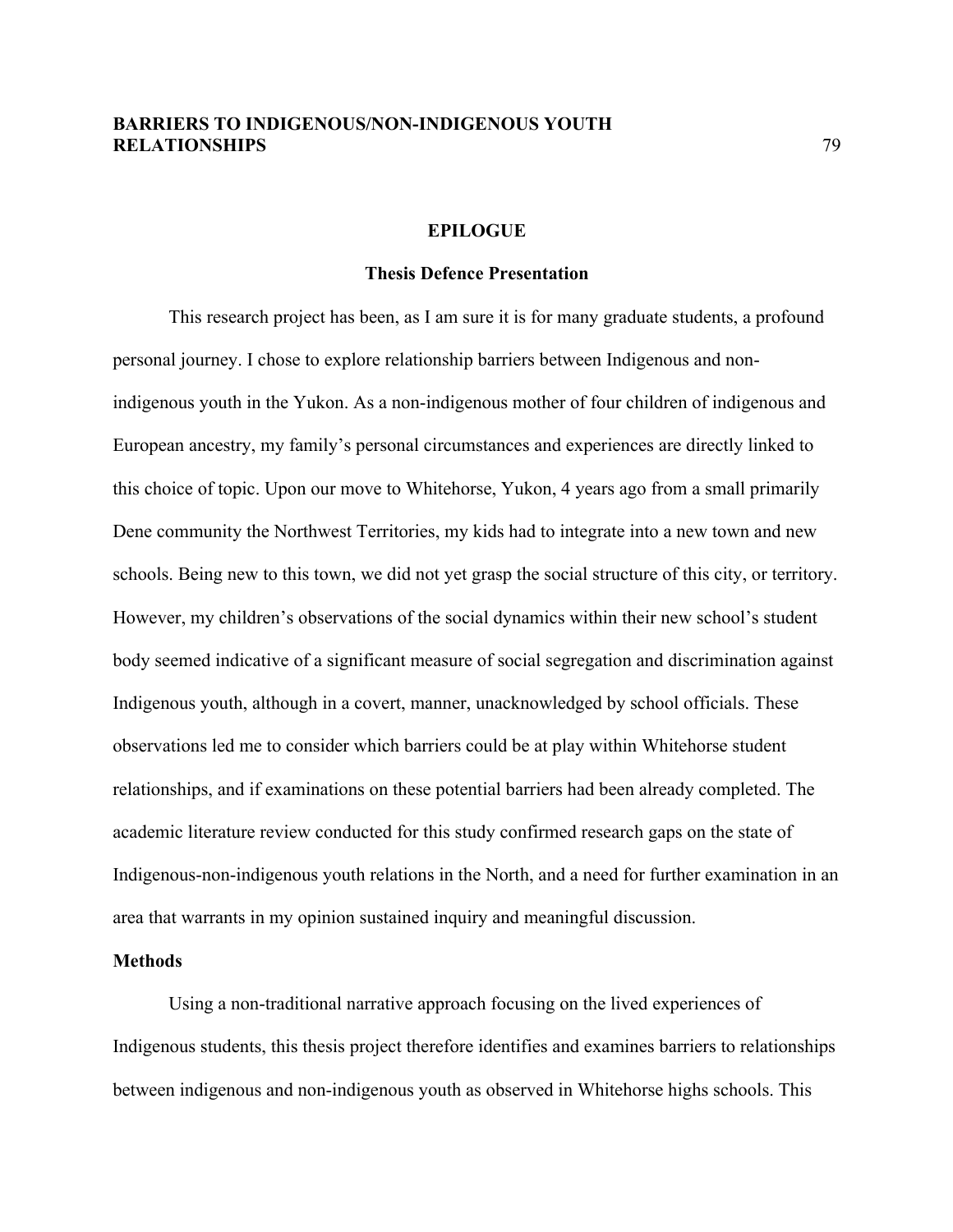thesis also presents recommendations from former students, family members and school staff on how to better foster relationship building and connection between students and create a more welcoming, inclusive and culturally relevant high school environment for Indigenous youth.

This project is situated within a transformative paradigm while drawing on principles of indigenous research methods which guided my work as a non-Indigenous researcher. The writings of indigenous scholars such as Margaret Kovach and Shawn Wilson further framed my methodology to follow an approach grounded in indigenous community accountability and relationship-building. Elements of Gordon Allport's Intergroup Contact Theory and Herbert Blumer's Group Position Theory and as further developed by Lawrence Bobo, provided a theoretical framework against which I examined the experiences shared by this project's participants. Allport's Contact Theory explores both the benefits and limitations intergroup contact can provide in decreasing pre-existing racial prejudice a dominant population group demonstrates towards a marginalized or negatively perceived group ( Pettigrew, 1998), while Group Position Theory provides an understanding of the collective processes of perceived threat felt by dominant population group in interactions with subordinate groups, and the social mechanisms at play in the construction and maintenance of these perceptions (Bobo, 1998). Concepts drawn from Whiteness Studies and Critical Race Theory further provided insights in the dominant white population's continued resistance to improving the relationship with and the overall socio-economic health and well-being of, the Indigenous people of this country. These theoretical models, in their discussions of power dynamics underpinning race relations, provided an analytic approach to help deconstruct and understand how race-based power structures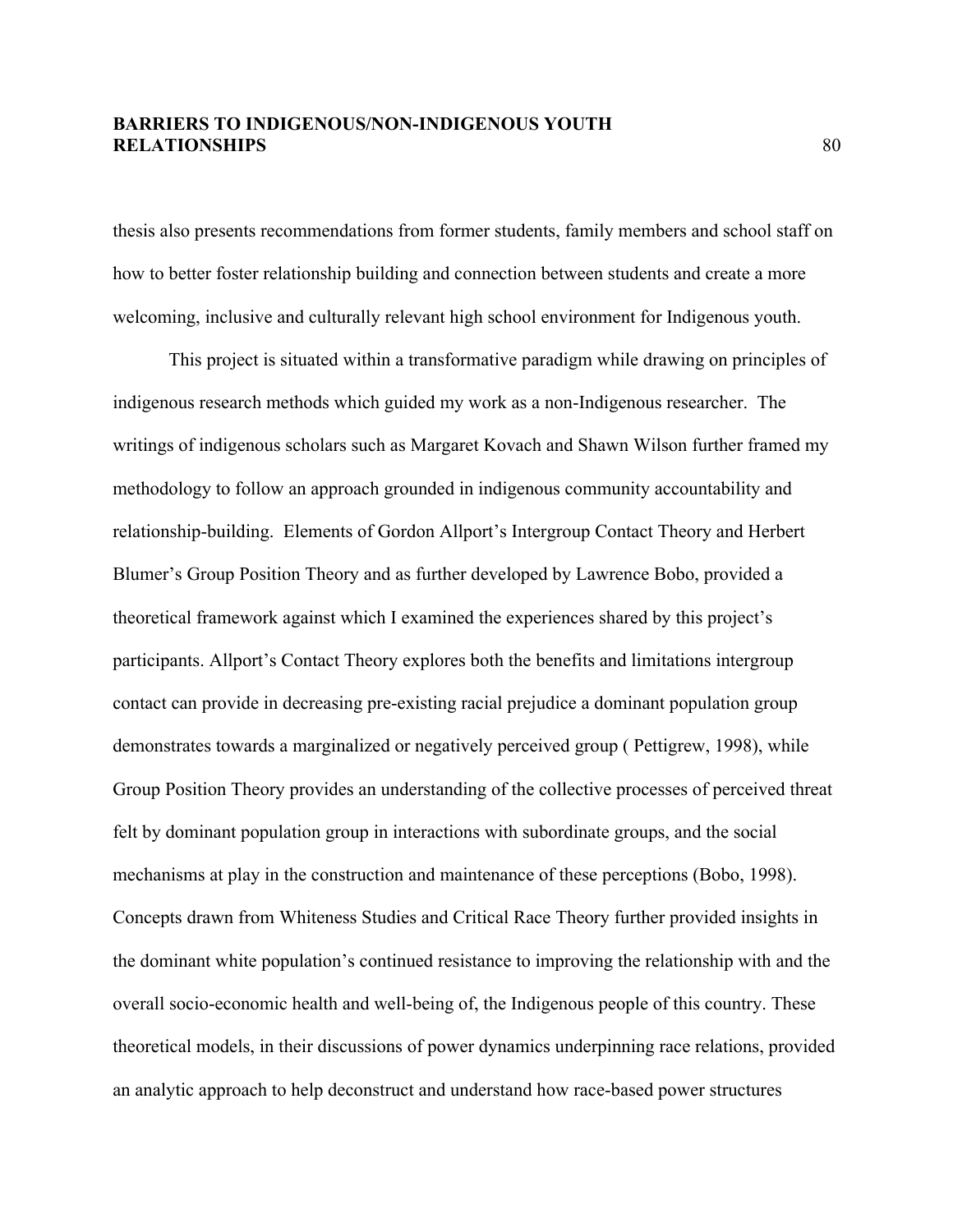manifest in social contexts and interactions between different populations groups; in this case, Indigenous and non-Indigenous youth within a high school in a northern Canadian social environment.

### **Response to External Examiner's Report- Narrative Style**

I chose a non-traditional approach for the narrative structure of this paper, in keeping with my objective of accessible and applicable research. I would like to take a moment here to respond to a question posed in the EE's report, on my reference to the use of a "journalistic" narrative style of writing for this paper, which has also come up in other review comments. I realize in hindsight that my use of this term is an inaccurate representation of my process while scripting this thesis. A more accurate description would be a story-based narrative approach. This thesis is solidly grounded in the stories shared by the project's participants, and all though only a fraction of the stories themselves could be directly included in the final document, theses lived experiences, particularly those shared by Indigenous people in the Yukon and Northwest Territories, and into which is lightly woven my family's, are the foundation into which this paper is anchored. A story-based narrative approach could also be considered more consistent with and respectful of an Indigenous paradigm, and more in keeping with recommendations for non-Indigenous researchers provided by Shawn Wilson in Research is Ceremony, and Margaret Kovack in her book Indigenous Methodologies. As a non-indigenous researcher conducting research with Indigenous peoples, it is critical that the teachings of Indigenous scholars frame my process. Furthermore, the External Examiner referred to the paper as bordering auto ethnography, which is an interesting observation; whereas a journalistic style would infer a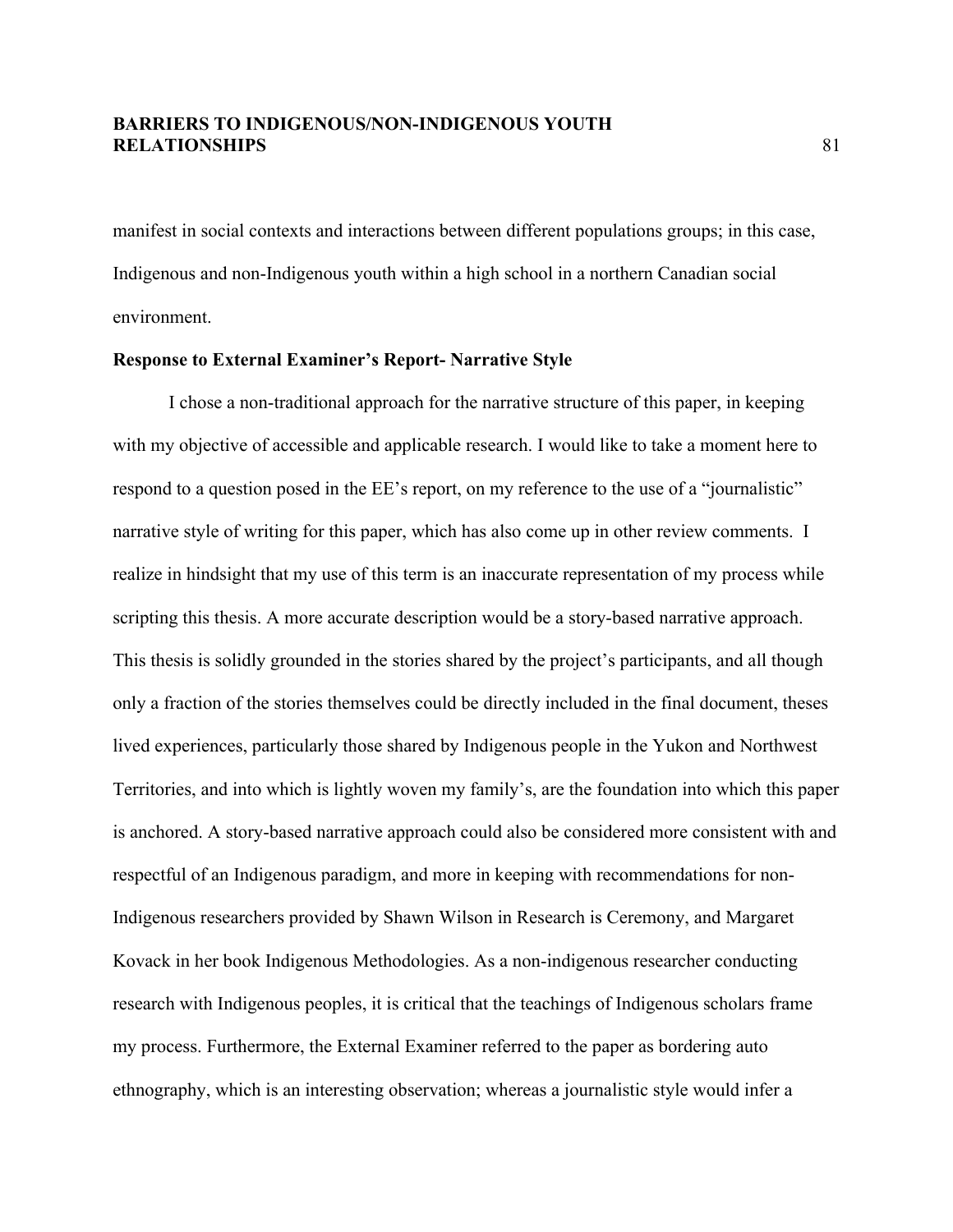perspective closer to the outside looking in, and less vested in the topic explored, which in this case, would be an inaccurate description. I therefore wish to re-phrase my description of narrative style as being, rather than journalistic, a story-based approach guided by Indigenous Methodologies and rooted in the sharing of lived experiences.

#### **Context**

In the Yukon, the location of this study, close to 25% of the population is Indigenous (Yukon Statistics, 2016). As the capital of the territory and service hub, the Whitehorse area holds 77% of the total Yukon population (Yukon Statistics, 2016). Youth from smaller primarily indigenous communities who do not have access to full K-12 schooling or require additional resources unavailable in their communities move to the capital to complete their education, staying in residence or with extended family members.

### **Response to External Examiner Report - Discussion of Education**

Here I would like to take a moment to speak to a point raised by the External Examiner of a need for greater discussion of First Nation Education in the Yukon within the context of this paper. This is a valid point with which I did struggle. At the onset of this project, the intent was not to address the education system in the Yukon; my focus was on the nature of the social relationship between the youth in Whitehorse, not the school system. However, as schools are an arena where different population groups find themselves in somewhat forced close proximity and interact on a daily basis, they seemed an obvious and ideal choice to explore youth social dynamics.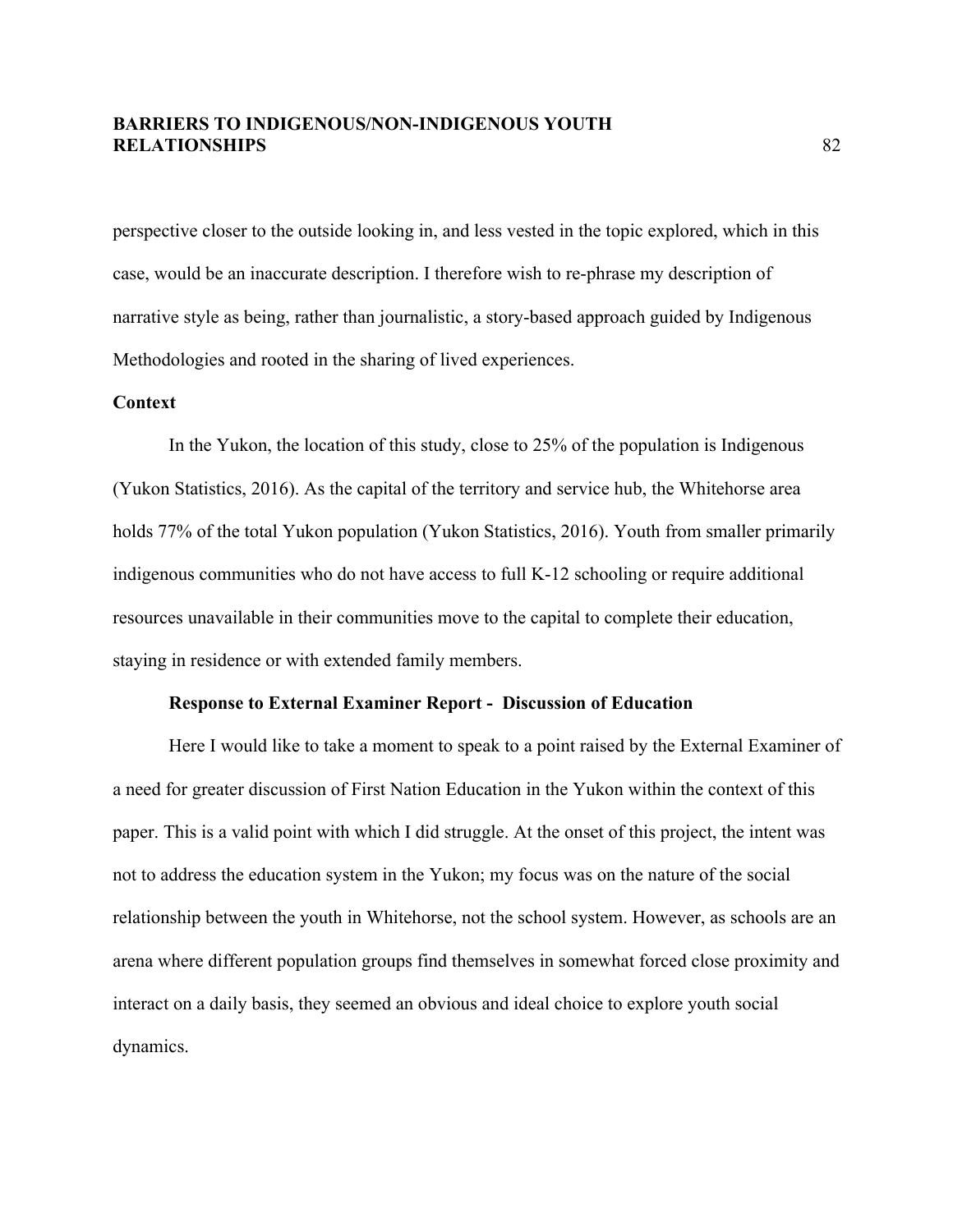My area of study for this degree does not involve education, and I do not have the knowledge or expertise to properly address the status of Education here. However, as my time in the Yukon lengthened and my research progressed, the inequity in treatment, educational experiences and outcomes between Indigenous and non-Indigenous student populations in the schools became clear, as was the Yukon Government's failure in meeting the needs of its Indigenous students. The June 2019 tabling of the Office of the Auditor General's report on K-12 Education in the Yukon very clearly and severely confirmed these observations. In my initial thesis drafts, sections did aim to examine and address these failures by Yukon's Department of Education. However, perhaps incorrectly, I did not feel like I could discuss education in an adequate manner without getting too far away from my focus on the dynamics of youth relationship and racial prejudice, and furthermore, I did not feel sufficiently knowledgeable in educational matters to be able to understand and discuss these correctly.

### **Literature Review**

The initial intent of the literature review for this thesis was to examine the current understanding of Indigenous non-Indigenous youth relationships and interactions in Whitehorse, Yukon. No literature specific to these youth relationships in Yukon was identified during the course of this preliminary inquiry, therefore research on related influential factors was included in this review in order to piece together facets of the discussion to help inform and construct a map of possible areas of tension between these two population groups. Although at the onset of my research I tried to refrain from assumptions of any particular social barriers, the documented evidence of deeply-rooted biases underpinning the majority of Indigenous - non-Indigenous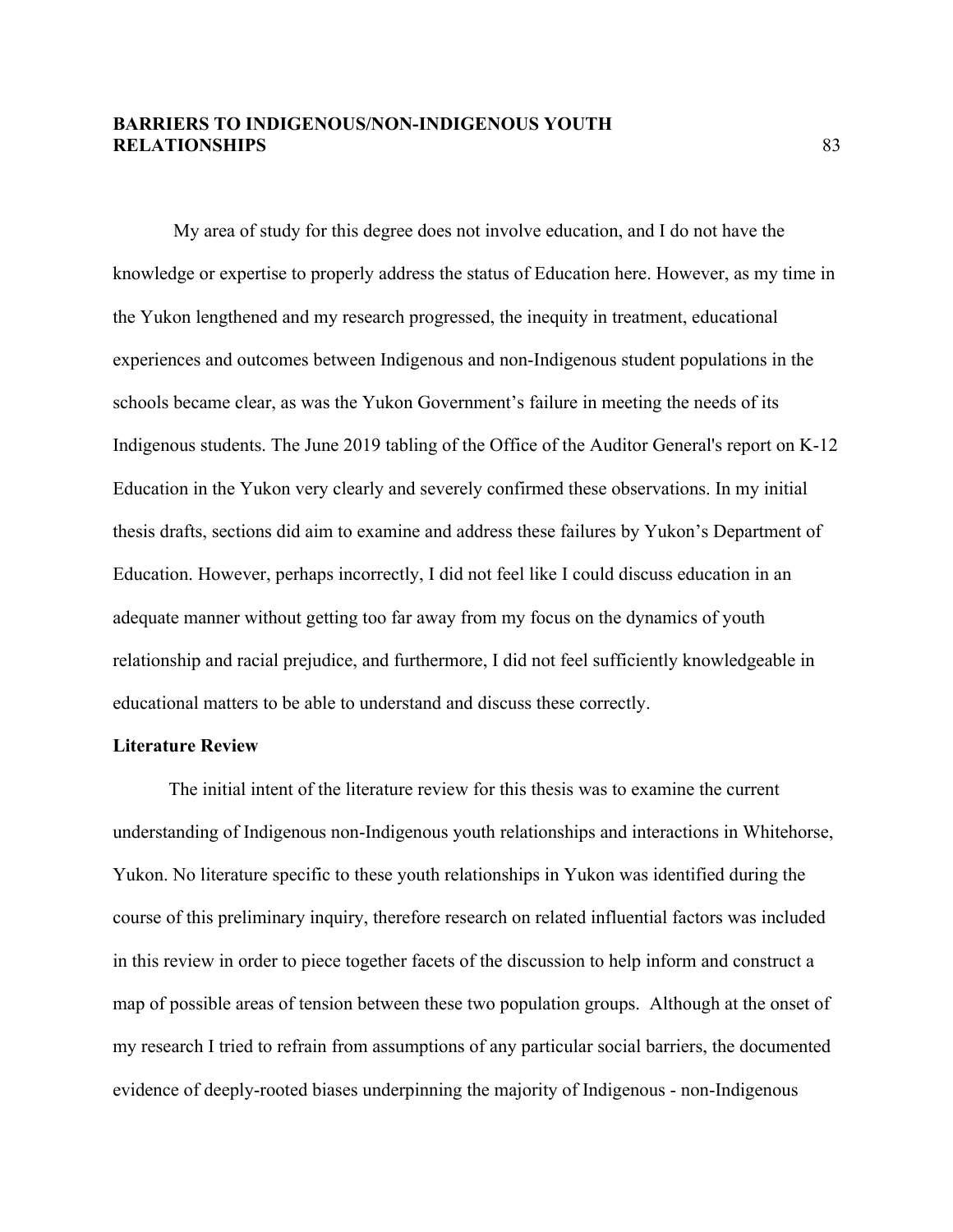interactions in Canada confirmed the apparent unavoidability of racially-motivated barriers, regardless of whether they are openly acknowledged or not.

The dominant theme emerging from the initial literature review for this thesis is that Canada's projection of a tolerant multicultural and accepting society is negated by the realities of the lived experiences of its non-white population, and racism towards its Indigenous people remains endemic (Jeffrey S. Denis, 2015; V. S. Denis, 2007; Lashta, Berdahl, & Walker, 2016), rooted in the colonial history and settler policies on which this country was constructed (J. S. Denis, 2011; V. S. Denis, 2007). Coupled to this theme is the severity of impacts from such ongoing discrimination on the daily lives of Indigenous people, manifested in their continued over-representation in the negatives statistics of socio-economic well-being (Friesen & Krauth, 2010) and Indigenous youth's disengagement from school and overall poor academic achievement rates (Clark, Kleiman, Spanierman, Isaac, & Poolokasingham, 2014;Davison & Hawe, 2012; Cormier, 2010; Hampton & Longman, 2003).

The ongoing social and economic inequality between Indigenous and non-Indigenous Canadians has been attributed to racism, prejudice and discrimination that First Nations people continue to endure, impacting their health, well-being and overall sense of worth, and preventing their active engagement and successful participation in society (Jeffrey S. Denis, 2015; Lashta et al., 2016; V. S. Denis, 2007; Hampton & Longman, 2003). What further emerged in the examination of the studies selected for this review is a picture of Indigenous youth in Canada growing up in an environment influenced by discriminatory practices within the educational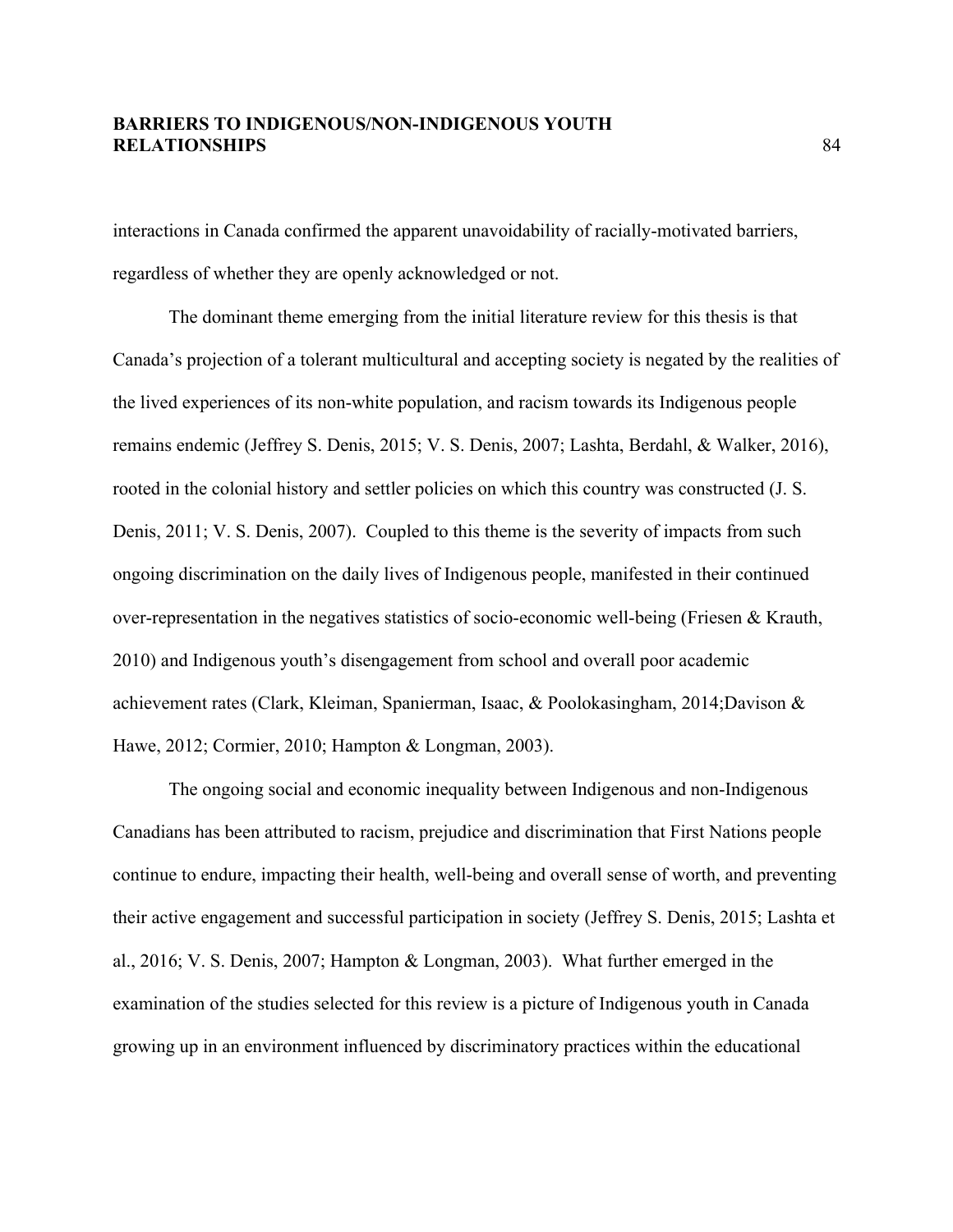system and workforce, thus impeding their socio-economic progress and placing them at a considerable disadvantage to their non-Indigenous peers.

The social context presents itself differently In Canada's northern territories of Yukon, Northwest Territories and Nunavut, and the proportionately higher ratio of Indigenous people (Statistics Canada, 2011) suggests the possibility of a more egalitarian society. Academic publications on northern and specifically Yukon populations are sparse, however my findings in the course of this literature review suggest that similar patterns of discrimination and racism as those found in urbanized regions of southern Canada are present in the North as well. Consistent with what has been reported for the rest of the country, school-dropout rates are significantly higher, and employment rates are significantly lower for northern Indigenous youth compared to non-Indigenous, suggesting similar dynamics are impeding their successful development (Abele & Delic, 2014; Davison & Hawe, 2012), and influences on aboriginal youth school engagement originate in their social and economic environments in addition to school context, expectations and resources. Furthermore, in the studies reviewed discussing school engagement in the North, researchers observed a marked degree of positive or negative influence teachers and peers can have on Indigenous youth, particularly in the smaller communities (Lewthwaite et al., 2013; Friesen & Krauth, 2010).

Dominant themes emerging from the concluding remarks in the examined literature were a need for further examination of Indigenous-non-Indigenous relations in Canada, as this area, although key in the social dynamics of this country, seems to be underreported in academic inquiry, particularly as it pertains to youth, as well as a need for increased public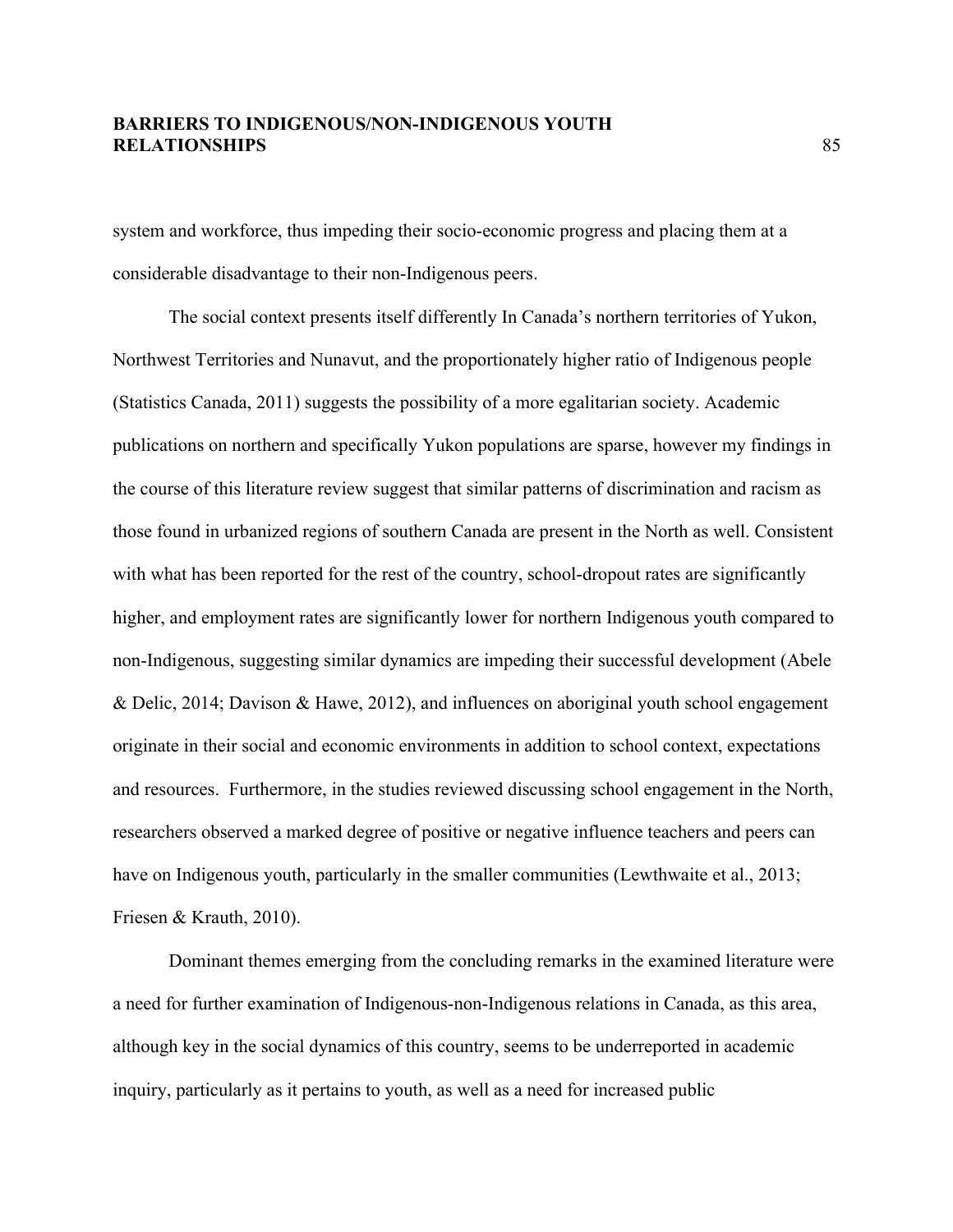acknowledgment and discussion of racism and prejudice towards Indigenous people in Canada, with concentrated effort on better education and understanding of the legacy of Canada's colonial history. The reviewed scholars recognize that discrimination towards First Nations is deeply rooted and embedded into the very social fabric of this country, and dismantling it a challenging prospect requiring sincere public and political will (Lashta et al., 2016; Jeffrey S. Denis, 2015; V. S. Denis, 2007; Hampton & Longman, 2003).

### **Information Collection and Analysis**

In terms of data collection for this study, qualitative methods were used in the form of unstructured conversations about school and peer relationship experiences with 15 project participants, primarily Yukon First Nations, including recent high school graduates, family members, and school staff. A thematic analysis of conversation transcripts was conducted, guided by a cyclical process involving multiple review discussions with local indigenous contacts and community advisors. Although the population sample involved in this project would be considered too small to draw conclusive statements, the marked consistency in emerging themes demonstrated clear evidence of racial prejudice against Indigenous students, both from peers and educational staff, creating social barriers impacting their ability to develop healthy and egalitarian relationships with their peers; the difficulties faced by Indigenous students transitioning into a high school environment that does not seem to acknowledge their cultural or traditions; and of Indigenous youths' overall sense of alienation from the school community as a whole. Project participants provided their input as to tangible and reasonably accessible recommendations to improve the Indigenous student experience in the Yukon school system, and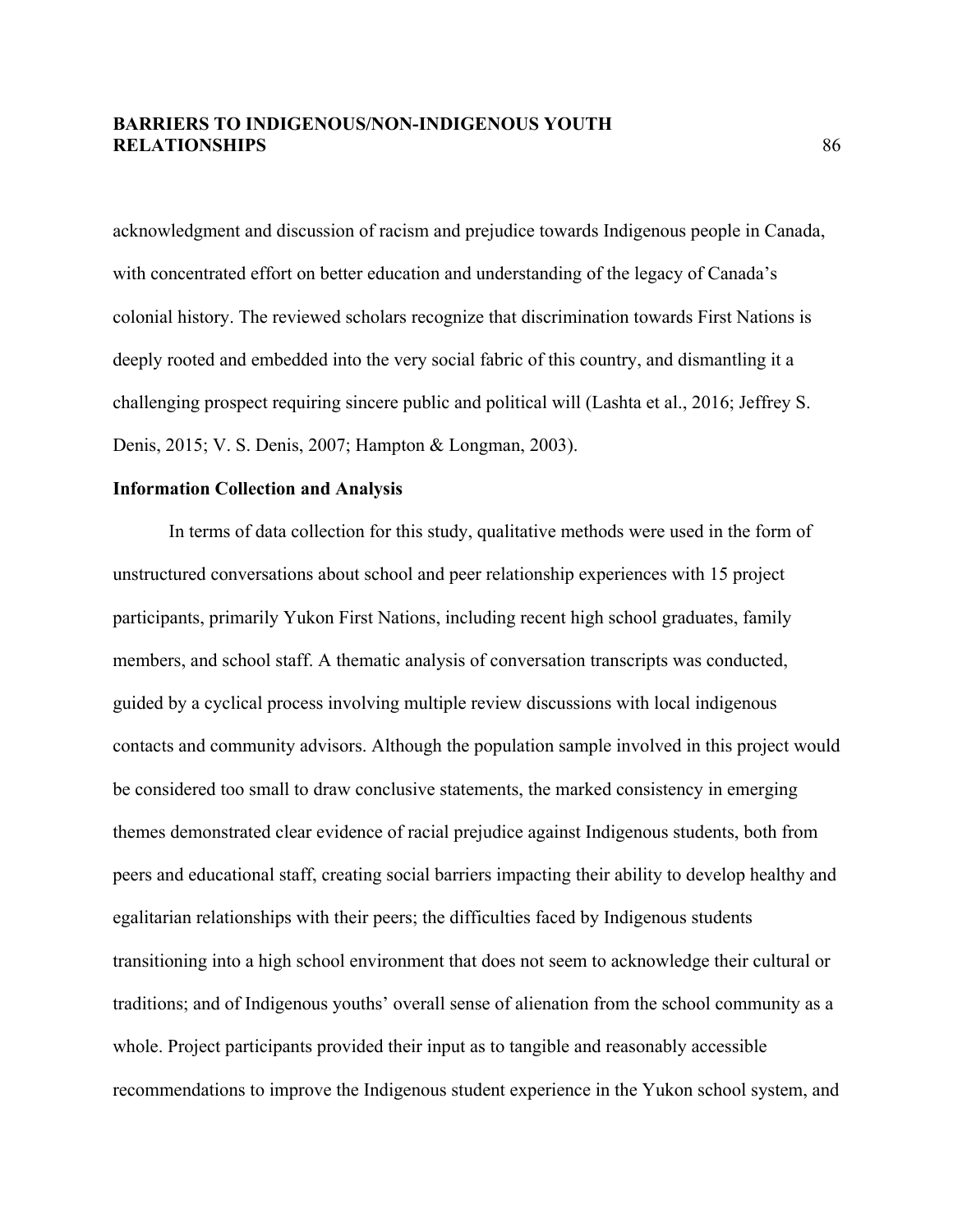youth relationships as a whole, beginning with significant increases in anti-racism education alongside sustained and meaningful education on Canada's true colonial history. Added to this, were recommendations to incorporate Yukon First Nation focused land-based and experiential learning in school, and cultural events and activities, as these encourage interaction between students, create opportunities for dialogue, and foster relationship building.

### **External Examiner Report – Possible Area of Further Study**

In terms of the External Examiner's question as to other possible barriers not discussed in this paper, I would say that the socio-economic gap between the Yukon's Indigenous and nonindigenous populations is most likely a significant barrier. This was briefly alluded to by some project participants in the course of our conversations, but in a manner secondary to the more salient experiences of racial prejudice or alienation that were shared. There is a significant section of the Whitehorse population, primarily white, in high income brackets; these families take part in community activities and sports frequently out of reach of lower income families. As Whitehorse is a relatively small town of thirty thousand people, this creates, based on anecdotal observations, a social pattern where community members and their families from this predominantly white and affluent demographic intersect in workplaces, sports, cultural events and activities, creating insular social circles that exclude lower income families, and in the Yukon, these are predominantly indigenous. This potential barrier would be worthy of further exploration and may be particularly distinctive and prevalent in northern communities across the country.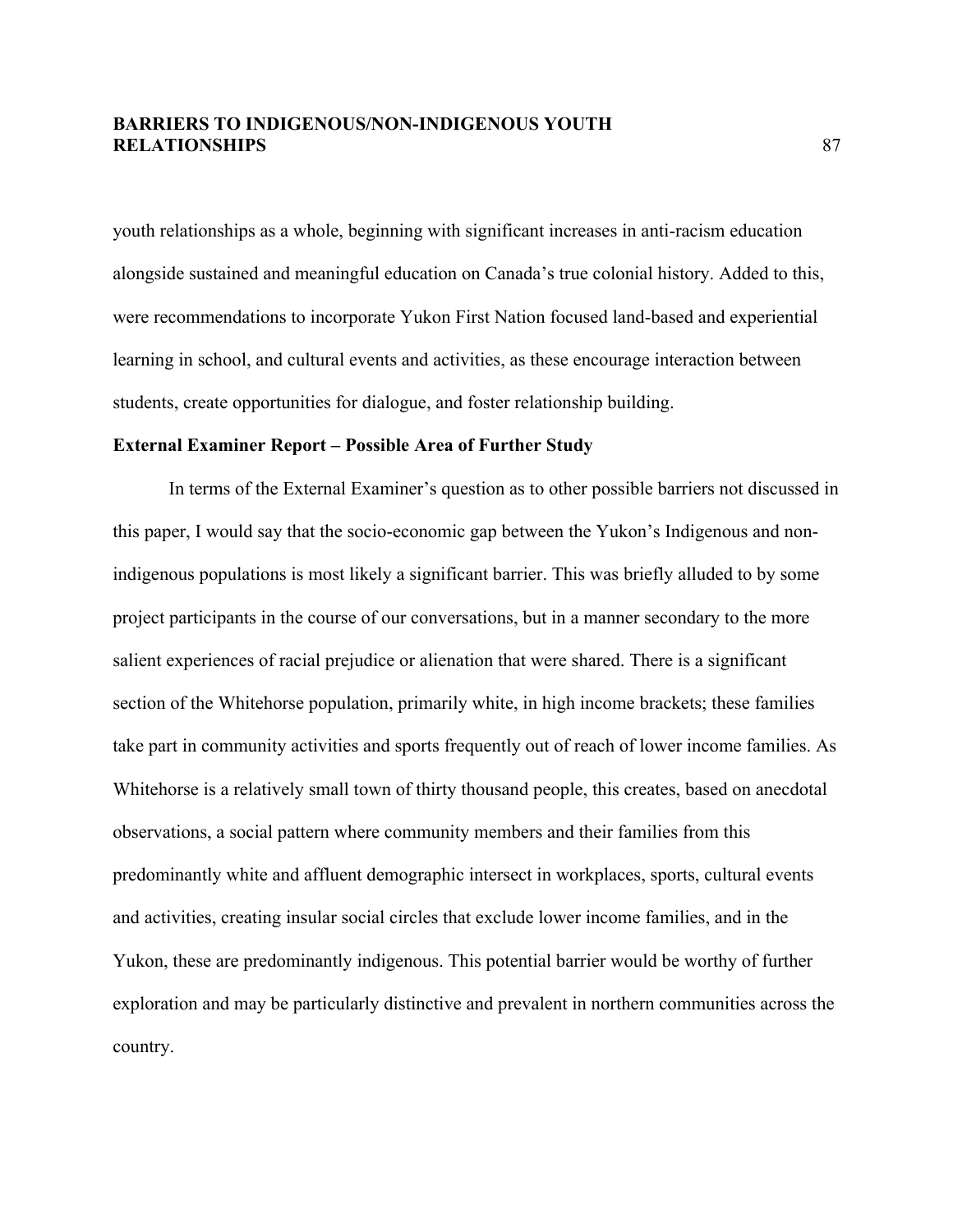### **Conclusion**

In closing, I had the honor last week of hearing Senator Murray Sinclair speak at an invitation only event organized by the Council of Yukon First Nations at the beautiful Kwanlin Dun Cultural Center here in Whitehorse. I fully expected Senator Sinclair would be a brilliant, inspiring and moving speaker, but still did not anticipate how deeply we the audience would be collectively moved.

Among many powerful moments, Senator Sinclair shared with us a video in which nonindigenous Honorary Witnesses conveyed to the TRC their closing thoughts. 2 phrases in particular stood out to me. One honorary witness spoke about carrying the shared pain of the survivors for one day during the hearings, and his awe at survivors' ability to carry this pain throughout their lives. I share this awe at such strength and resilience. Another non-indigenous witness, spoke about how the title of Honorary Witness should instead be Honored Witness, as it was their honor, to be included in this difficult process, and to be asked to witness the collective pain of Canada's Indigenous peoples. In this spirit, I would like to express from the bottom of my heart my deepest gratitude to all of the project participants and community members who were willing to take part in this project. I wish to thank them for their willingness to share their stories with me, and allow me to witness a glimpse of the continued legacy of the colonial policies of this country, and Indigenous people's experiences of the racial prejudice that still pervades Canadian society to this day. It has been my humbling honor to listen, and learn. Mahsi Cho, Kwä̀nä̀schis, thank you.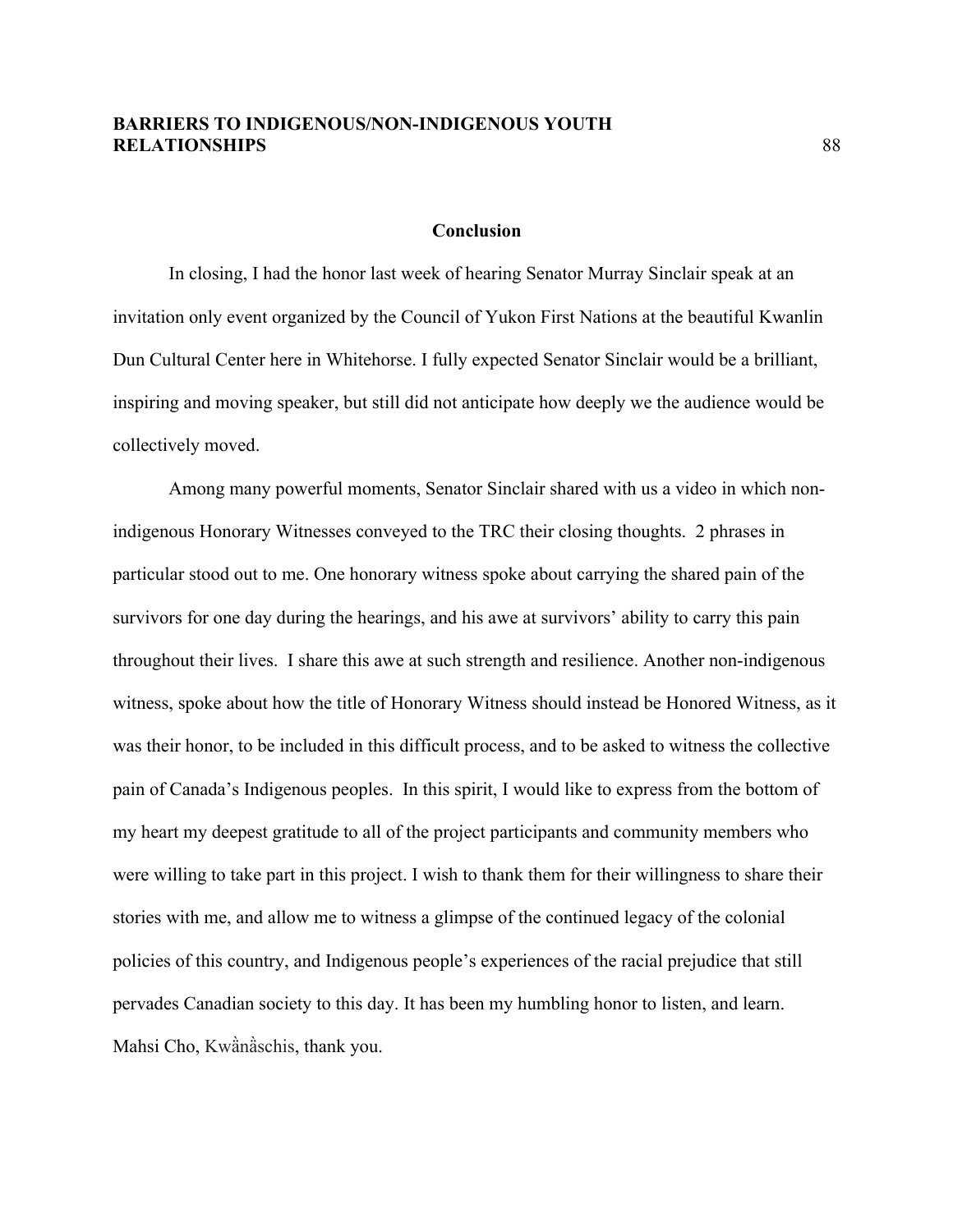### **Endnotes**

- 1. Denis (2015); St. Denis (2007)
- 2. For a detailed explanation on the self-government process in Yukon see Mappingtheway.ca
- 3. Yukon Bureau of Statistics, 2018 Census.
- 4. Anderson (2011); Bourdieu (1986); Egerton & Roberts (2014).
- 5. Bobo (1999); Denis (2015); Pettigrew (1998)
- 6. Government of Yukon Department of Education. Learn About French Programs in Schools: Core French
- 7. Assembly of First Nations, Yukon Region, Yukon Indigenous Languages Paper
- 8. Office of the Commissioner of Official languages.
- 9. Yukon Bureau of Statistics, Aboriginal People Census 2016.
- 10. Office of the Auditor General of Canada (2019).
- 11. Government of Yukon, news release, February 1 2019: New Senior Level Department of Education Position Focuses on First Nations Initiatives.
- 12. In 1973, Yukon First Nations respected speaker and leader Elijah Smith brought a delegation of Yukon First Nations to Ottawa and presented to then Prime Minister Pierre Elliot Trudeau the document Together Today for our Children Tomorrow, a statement prepared by the Yukon Native Brotherhood and Yukon First Nations Elders. This action is considered to mark the beginning of modern treaty negotiations in the Yukon. For more on this please see Mappingtheway.ca.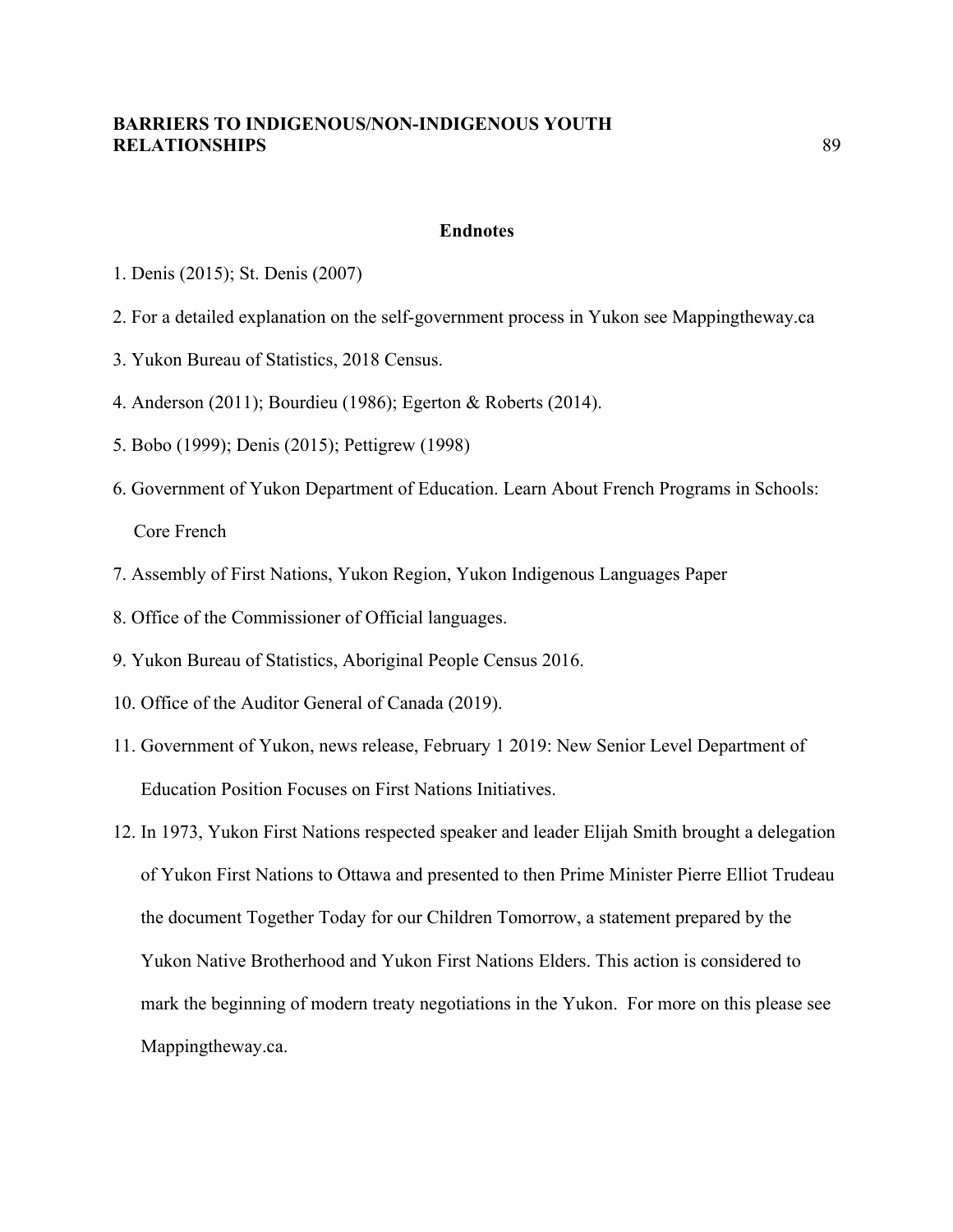#### **References**

- Abele, F., & Delic, S. (2014). Aboriginal youth employment in northern Canada. *SSHRC Knowledge Synthesis Grant Report*.
- Anderson, E. (2011). Why Racial Integration Remains an Imperative. *Poverty & Race Research Action Council.* 20(4).1-2,17.
- Barnhardt, R., & Kirkness, V. (1991). FIRST NATIONS AND HIGHER EDUCATION: The Four R's — Respect, Relevance, Reciprocity, Responsibility. *Journal of American Indian Education.* 30(3), retrieved from

http://www.ankn.uaf.edu/IEW/winhec/FourRs2ndEd.html

- Blumer, H. (1958). Race Prejudice as a Sense of Group Position. *The Pacific Sociological Review*, *1*(1), 3–7. doi: 10.2307/1388607
- Bobo, L. (1999). Prejudice as group position: Microfoundations of a sociological approach to racism and race relations. *The Journal of Social Issues, 55*(3), 445-472. Retrieved from: https://scholar.harvard.edu/files/bobo/files/1999 prejudice as a group position.pdf
- Bobo, L, Kluegel, J.R. and Smith, R.A. (1996). Laissez-Faire Racism: The Crystallization of a 'Kindler, Genter' Anti-black Ideology. *Russell Sage Foundation.* http://epn.org/sage/rsbobo1.html.
- Bobo, L., & Hutchings, V. L. (1996). Perceptions of Racial Group Competition: Extending Blumer's Theory of Group Position to a Multiracial Social Context. *American Sociological Review,61*(6), 951. doi:10.2307/2096302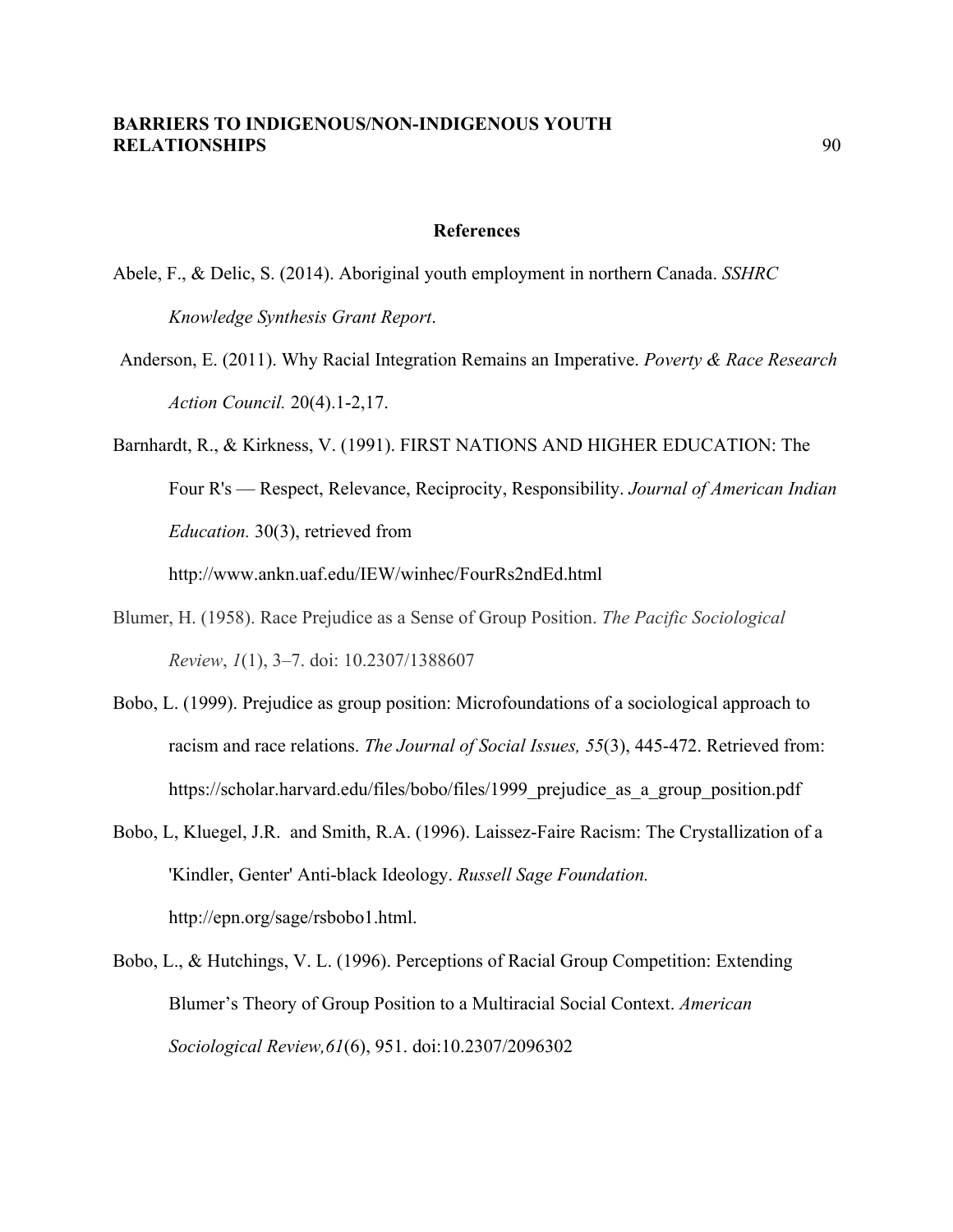- Bombay, A., Matheson, K., Anisman, H. (2010). Decomposing identity: Differential Relationships Between Several Aspects of Ethnic Identity and the Negative Effects of Perceived Discrimination Among First Nations Adults in Canada*. Cultural Diversity and Ethnic Minority Psychology*, 16(4), 507-516.
- Bourdieu, P. (1986). The forms of capital. In J. Richardson (Ed.) *Handbook of Theory and Research for the Sociology of Education*. New York, NY: Greenwood. 241-258.
- Castleden, H., Morgan, V. S., & Neimanis, A. (2010). Researchers' Perspectives on Collective/Community Co-Authorship in Community-Based Participatory Indigenous Research. *Journal of Empirical Research on Human Research Ethics*, 5(4), 23–32. https://doi.org/10.1525/jer.2010.5.4.23
- Clark, D. A., Kleiman, S., Spanierman, L. B., Isaac, P., & Poolokasingham, G. (2014). "Do you live in a teepee?" Aboriginal students' experiences with racial microaggressions in Canada. *Journal of Diversity in Higher Education*, *7*(2), 112–125. http://doi.org/10.1037/a0036573
- Cormier, P. (2010). Indigenous youth conflict intervention: The transformation of butterflies. *First Peoples Child & Family Review*, *5*(2), 23–33.
- Council of Yukon First Nations. (2013). Yukon First Nations Joint Education Action Plan. Retrieved from https://cyfn.ca/wp-content/uploads/2013/09/Approved-JEAP.pdf
- Delgado, R., & Stefancic, J. (2017). *Critical race theory: An introduction*. New York, NY: New York University Press.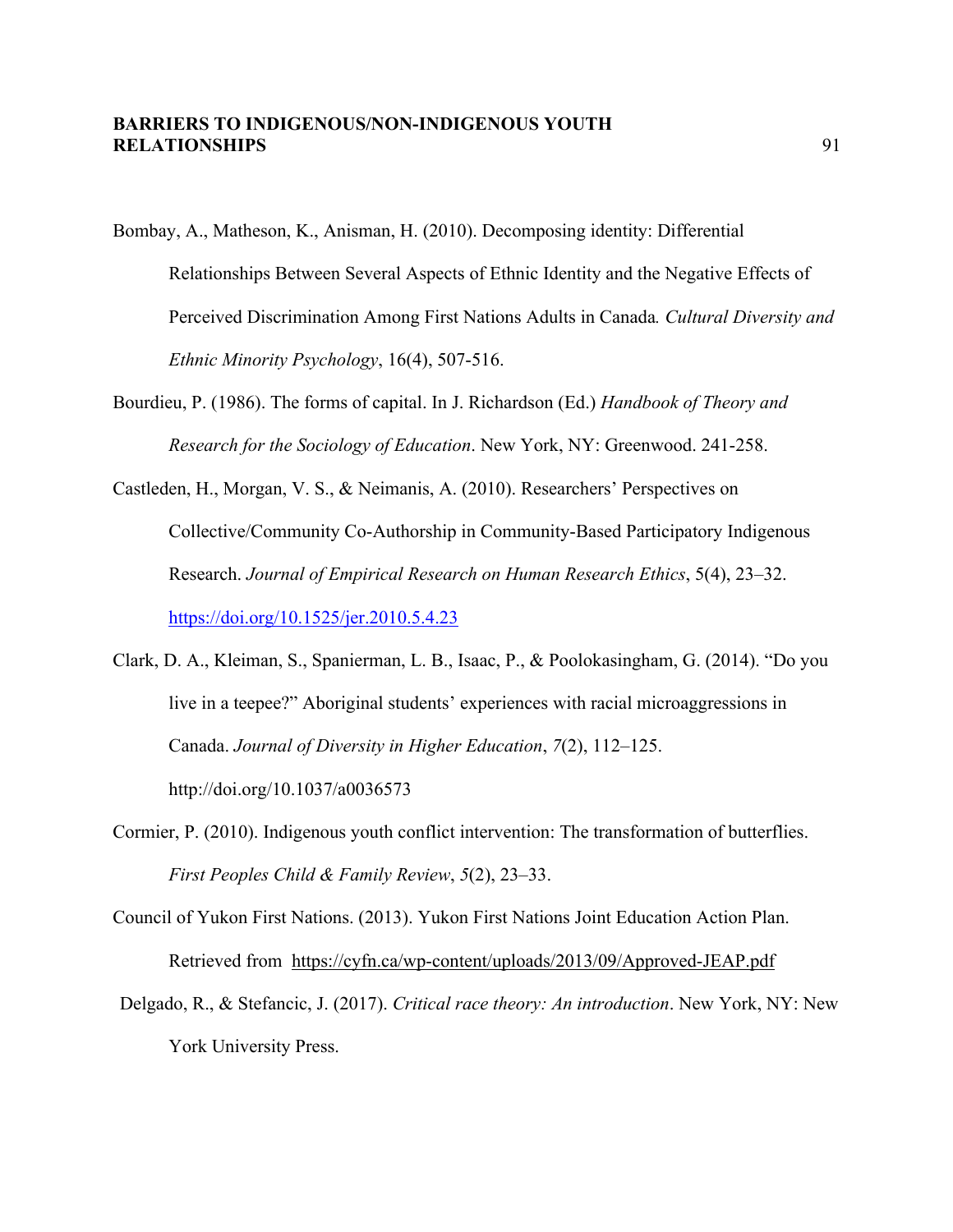- Davison, C. M., & Hawe, P. (2012). School engagement among aboriginal students in Northern Canada: perspectives from activity settings theory. *Journal of School Health*, *82*(2), 65- 74.
- de Finney, S. (2010). "We Just Don't Know Each Other": Racialised Girls Negotiate Mediated Multiculturalism in a Less Diverse Canadian City. *Journal of Intercultural Studies*, *31*(5), 471–487. http://doi.org/10.1080/07256868.2010.513082
- Denis, J. S. (2011). *Canadian Apartheid: Boundaries and Bridges in Aboriginal-White Relations*. Harvard University. Retrieved from http://gradworks.umi.com/34/62/3462456.html
- Denis, J. S. (2015). Contact Theory in a Small-Town Settler-Colonial Context The Reproduction of Laissez-Faire Racism in Indigenous-White Canadian Relations. *American Sociological Review*, *80*(1), 218–242.
- Denzin, N., Lincoln, Y., & Smith, L. (Eds.). (2008). *Handbook of critical and Indigenous methodologies*. Los Angeles. CA: Sage.

- Diangelo, R. (2018). *White Fragility: Why It's So Hard for White People to Talk About Racism*. Boston, MA: Beacon Press.
- Edgerton, J., & Roberts, L. (2014). Cultural capital or habitus? Bourdieu and beyond in the explanation of enduring educational inequality. *Theory and Research in Education, 12*(2), 193-220.

Department of Indigenous and Northern Affairs Canada, https://www.aadncaandc.gc.ca/eng/1400782178444/1400782270488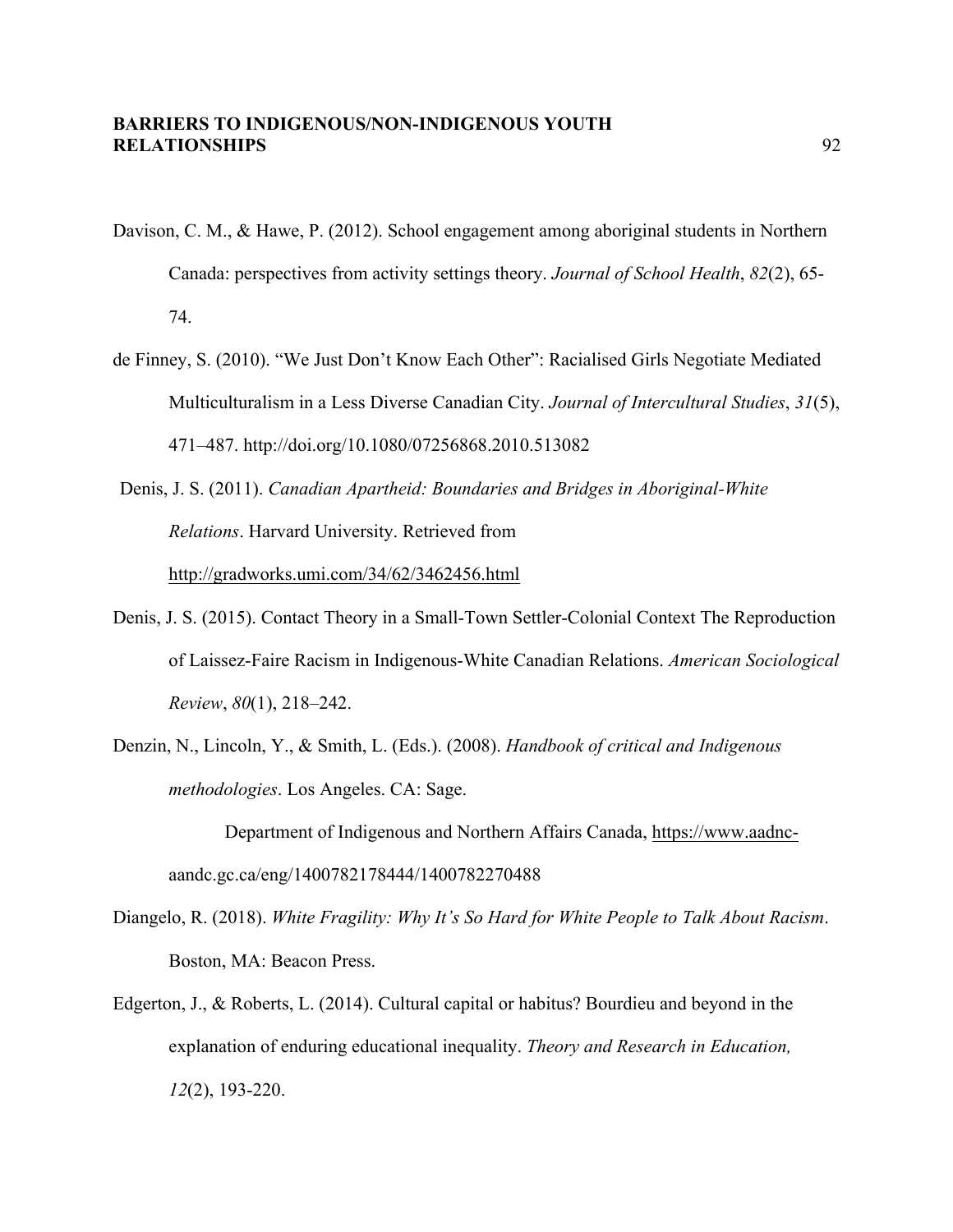Evans, M., Berg., Lawrence D., Hutchinson, P., Sookraj, D. (2009). Common Insights, Differing Methodologies: Towards a fusion of Indigenous Methodologies, Participatory Action Research, and White Studies in an Urban Aboriginal research agenda. *Qualitative Inquiry*, 15(5). Retrieved from online.sagepub.com.

Fredrickson, G. M. (2015). *Racism: A Short History*. Princeton, NJ: Princeton University Press.

Fereday, J., Muir-Cochrane, E.(2006). Demonstrating Rigor Using Thematic Analysis: A Hybrid Approach of Inductive and Deductive Codling and Theme Development. International *Journal of Qualitative Methods*,5(1).80-88.

- First Nations Information Governance Centre, The First Nations Principles of OCAP®, retrieved from http://fnigc.ca/www.fnigc.ca/OCAP
- Friesen, J., & Krauth, B. (2010). Sorting, peers, and achievement of Aboriginal students in British Columbia. *Canadian Journal of Economics/Revue Canadienne D'économique*, *43*(4), 1273–1301.
- Gillborn, D. (2005). Education policy as an act of white supremacy: whiteness, critical race theory and education reform. *Journal of Education Policy*, 20(4). 485-505.

Given, L. M. (2008). *The SAGE encyclopedia of qualitative research methods* (Vols. 1-0).

Thousand Oaks, CA: SAGE Publications, Inc. doi: 10.4135/9781412963909

Government of Yukon. (2019). New senior-level Department of Education position focuses on First Nations initiatives. Retrieved from:

https://yukon.ca/en/news/new-senior-level-department-education-position-focuses-first-

nations-initiatives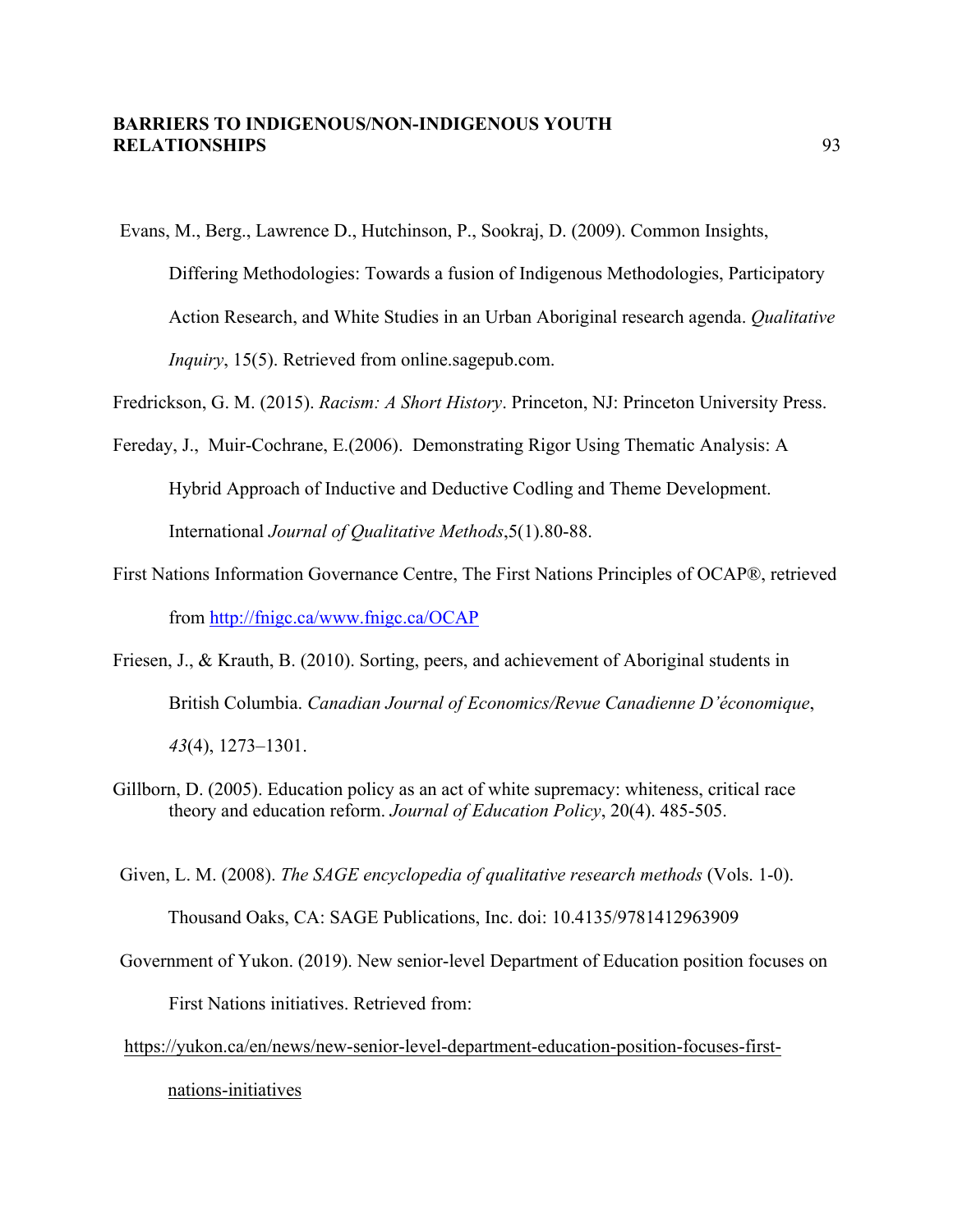- Government of Yukon. (n.d.). Programs for elementary and high school students. Retrieved from: https://yukon.ca/en/french-language-programs#core-french-and-option-plussecond-language
- Hampton, E. & Longman, S.(2003). *Urban Aboriginal Youth: Barriers, Racism and Youth Empowered Solutions, Final Report.* Saskatchewan Indian Federated College
- Johnson, I.R. (2017). What is community-Based Qualitative Research? In: Community-Based Qualitative Research: Approaches for Education and the social Sciences. Retrieved from online.sagepub.com.
- Knoblauch, H., Tuma, R., Schnettler, B. ( 2014). Video Analysis and Videography, The SAGE Handbook of Qualitative Data Analysis. Retrieved from:

http://dx.doi.org.ezproxy.royalroads.ca/10.4135/9781446282243.n30

- Kovach, M. (2010). *Indigenous methodologies: Characteristics, conversations and contexts*. Toronto, ON: University of Toronto Press.
- Lafferty, D., 2012. Do Edàezhe: Building Resiliency among Aboriginal Youth. *Pimatisiwin: A Journal of Aboriginal and Indigenous Community Health 10*(2)
- Lashta, E., Berdahl, L., & Walker, R. (2016). Interpersonal contact and attitudes towards indigenous peoples in Canada's prairie cities. *Ethnic and Racial Studies*, *39*(7), 1242– 1260. http://doi.org/10.1080/01419870.2015.1105989
- Lewthwaite, B., Owen, T., Doiron, A., McMillan, B., & Renaud, R. (2013). Our Stories about Teaching and Learning: A Pedagogy of Consequence for Yukon First Nation Settings. *Interchange*, *44*(1–2), 105–128. http://doi.org/10.1007/s10780-013-9199-6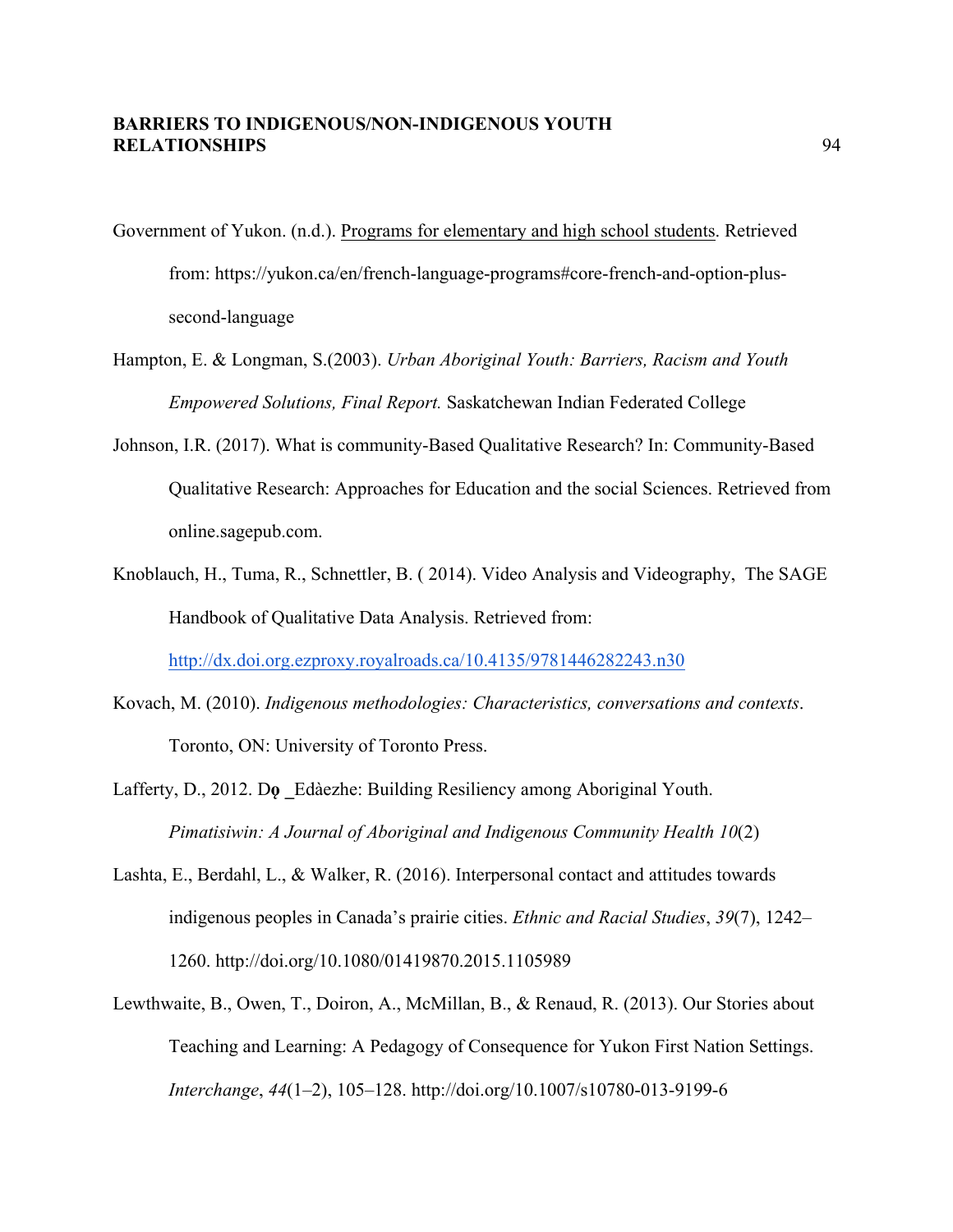Murray Sinclair: Education is key to reconciliation. (June 9 2016). Kairoscanada.org.

https://www.kairoscanada.org/murray-sinclair-education-key-reconciliation

- National Inquiry on Missing and Murdered Indigenous Women and Girls. (2019). Reclaiming Power and Place; The Final Report of the Inquiry into Missing and Murdered Indigenous Women and Girls. Retrieved from: https://www.mmiwg-ffada.ca/final-report/
- Native Women's Association of Canada. (2011). Aboriginal Lateral Violence. Retreived from: https://www.nwac.ca/wp-content/uploads/2015/05/2011-Aboriginal-Lateral-Violence.pdf
- Office of the Auditor General. (2019). Report of the Auditor General of Canada to the Yukon Legislative Assembly, Kindergarten Through Grade 12 Education in Yukon - Department of Education. Retrieved from:

http://www.oag-bvg.gc.ca/internet/English/yuk\_201906\_e\_43400.html

- Office of the Commissioner of Official Languages. (n.d.). The French Presence in Yukon. Retrieved from: https://www.clo-ocol.gc.ca/en/statistics/infographics/french-presenceyukon
- Pettigrew, T. F. (1998). Intergroup Contact Theory. *Annual Review of Psychology, 49*(1), 65-85. doi:10.1146/annurev.psych.49.1.65
- Pettigrew, T. F., Tropp, L. R., Wagner, U., & Christ, O. (2011). Recent advances in intergroup contact theory. *International Journal of Intercultural Relations, 35*(3), 271-280. doi:10.1016/j.ijintrel.2011.03.001
- Regan, P., & Alfred, T. (2014). *Unsettling the Settler Within: Indian Residential Schools, Truth Telling, and Reconciliation in Canada*. Vancouver: UBC Press.